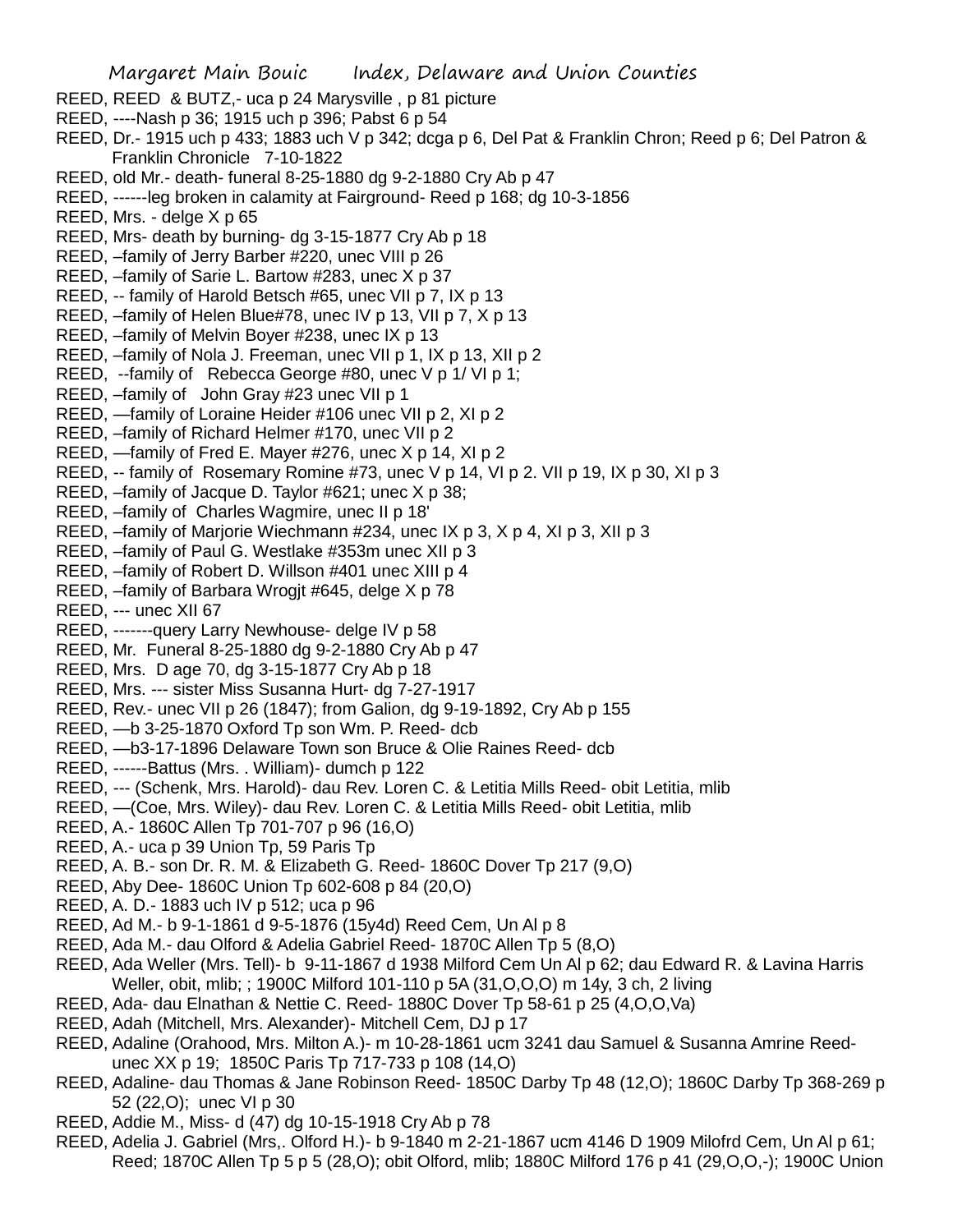Tp 213-220 p 11A 959,O,o,Va) M 33y, 7 ch, 5 living

- REED, Adam 'Eliza(beth) Boyd'- m 9-24-1844 ucm 986; unec VI p 16
- REED, Adelia- dau Samuel L. & Margaret T. Boal Reed- 1860C Union Tp 691-697 p 95 (4,O); 1870C Marysville-Paris Tp 209-210 p 24 (14,O)
- REED, Adeline, b 1-1-1836 dau Samuel & Susannah Amrine Reed- 1985 uch p 115
- REED, Adella (Paris, Mrs. William F.)- m 11-23-1892 ucm (Hearl)
- REED, Adolphus- son Samuel K. & Amanda Hale Reed- dumch p 457; 1850C Union Tp 11307-1325 p 196 (7,O)
- REED, Adonijah 'Elizabeth Newhouse'- Newhouse (133) p 64; hadc p 50; 1835 men p 55 #49 p 101 Scioto Tp; 1840C Sc Tp ; 1850C Sc Tp 2412 p 146 (57,Pa); unec p 50
- REED, Agnes (Mrs. Benson J.)- Reed
- REED, Agnes(s) M.- d 1-6-1837 Reed Cem, Un Al p 6- dau John & Jane Reed- Reed Cem
- REED, Albert- b 5-1895 d 11-28-1902 Oakdale 1584 (36B), II p 12 (B-R7-16) 1900C Marysville 1st ward 319- 333 p 1A (5,O,O,O)
- REED, Dr. Albert- conducted funeral of Mrs. Abbie Mann Shattuck- dg 1-15-1907 Cry Ab p 5
- REED, Albert E. b 3-1886 d 3-1909 son Ross & Flora E. Reed- dg 3-30-1909, Cry Ab p 20; 1900C Taylor Tp 78 p 4D (14,O,O,O)
- REED, Albert H.- brother Lysle H. Reed- Reed
- REED, Albert- d Sunday, son John Reed- dg 4-23-1909 Cry Ab p 27
- REED, Albert 'Lottie M. White'- m 1884; White (96)
- REED, Alberta Hoover (Mrs. Dalton)- b 4-2-1881/2 d 7-18-1977 Oakdale II p 115 (K-R4-6); dau George Frank & Lucy Pollitt Hoover; 1915 uch p 614; obit Dalton, mlib
- REED, Alexander-brother Samuel 2nd Reed; 1820C Union Tp 161 (26-45); 1883 uch III p 367, IV p 534, V p 153, 161, 164, 184, 197, uccp p 1, adm will book p 5, 8. 38. 59. 234 ; uccp p 4,p 58; Reed p 84; Del Pat 7-5-1827; delge VIII p 56; unec XV p 22, 62, 69; uca p
- REED, Alexander D. 'Mary L. Walker'- b 1836 m 3-29-1866 ucm 3938 d 4-28-1917 (80y7m) Oakdale I p 89 9D-R6-15); Co H. 136 OVI; 1883 uch IV p 492; uca p 14, 17 1870C Union Tp 10 (33,O); 1880C Darby Tp 104 (43,O,O,Pa); 1900C Paris Tp 96-99 p 6B (63,O,O,Pa) m 34y
- REED, Alexander- son Josia & Jane Reed- 1840C Union Tp 550 (-5); 1850C Un Tp 1343-1361 p 201 (13,O)
- REED, Alexander R. 'Elizabeth Dugan'- delge IV p 16
- REED, Alexander 'Phebe Cary'- m 6-114-1805 onwq I
- REED, Alexander W. 'Lucinda Chandler'- b 1840 m 11-2-1864 ucm 3635 d 1890 187th Reg OVI, Claibourne Cem p 15; Reed; uca p 87
- REED, Alexander 'Malinda G. Long'- moved to Keokuk Co. Iowa, delge XIII p 54
- REED, Alexe Lace- b 8-20-1950 dau Harold C. & Helen Bee Hunt Reed- Reed; 1985 uch p 79
- REED, Alf(ph)onso- b 1870 d 1918 Unionville Cem, DJ p 39 son James & Sarah J. Reed- 1880C York Tp 233 p 22 (10,ILL,O,ILL); 1900C Darby p 137-143 p 7A (30,ILL,O,ILL); 1910C Darby Tp 87 p 5A (40,O,O,O)
- REED, Alfort H.- b 1-1872 brother-in-law of James & Elizabeth E. Cody- 1900C Taylor Tp 39-40 p 2B  $(28, O, Irel, Irel)$
- REED, Alfred 'Evaline'- 1860C Allen Tp 803-812 p 110 (22,O)
- REED, Alfred- son Samuel K. & Amanda Hale Reed- 1850C Union Tp 1307-1325 p 196 (13,O)
- REED, Alfred T.- son William T. & Jane Hale Reed- 1850C Allen Tp 1537-1557 p 227 (5,O); 1860C Allen Tp 802-811 p 110 (15,O)
- REED, Alfred W. 'Marjorie Holcomb'- Weiser p 35
- REED, Alice E. Rice (Mrs. George W.)- b 10-3-1908 d 10-3-1993 (85) cremated- dau Alvin & Emma Werkman Rice- Reed
- REED, Alice (Mrs. George William)- d 10-3-1993- Reed
- REED, Alice Kathryn Dobbins (Mrs. Wilbur L.)- m 6-4-1938- Reed; 1973, 1977, 1979, 1983 ucd
- REED, Alice (Larrick, Mrs. )- dau Rev. B. Allen Reed- Reed
- REED, Rev. B. Allen- Reed
- REED, Allen- Marlborough Tp, Powell p 177
- REED, Allen 'Olive Shirk'- m 12-15-1853 ucm 2045 1915 uch p 264; 1883 uch IV 513, 535, V p 191; unec VIII p 10, XVI 42; uca p 39, 106; 1870C Union Tp 20 p 3 (39,O)
- REED, Allen- son William & Elizabeth Sager Reed- Un Al p 81; 1985 uch p 114; dumch p 122; 1850C Darby Tp 1684-1704 p 249 (20,O); unec VI p 30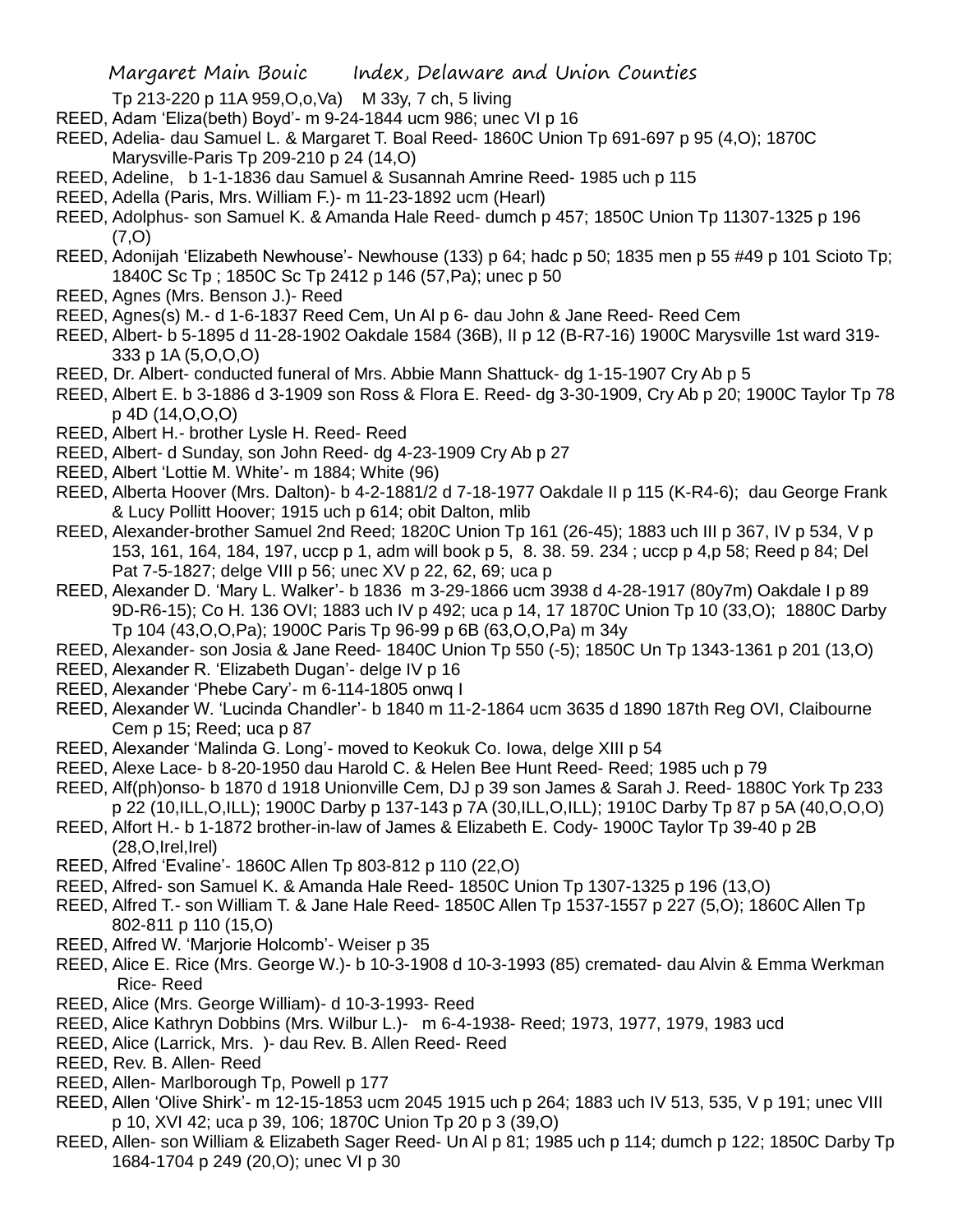- REED, Allen- son William & Martha Hinton Reed- 1880 dch p 194, 519; dumch p 122
- REED, Allen- son William & Rosetta Reed- delge VII p 33
- REED, Allie Beightler (Mrs. Ottie E.)-m 11-23-1889 ucm (Hearl), consent John Beightler, unec IV 9
- REED, Alma H. (Donley, Mrs. E. Wesley'- 11-26/27-1856 ucm 2485; mt 12-3-1856; unec VIII p 65, XVIII p 8
- REED, Almeda (8-1849) heir of James C. Reed- B4 p 184; unec III p 8
- REED, Almeda Slocum (Mrs. Darius T.)- m 6-24-1841 dcm
- REED, Almond- son Zephaniah & Lydia A. Reed- 1850C Paris Tp 614-628 p 94 (14,O)
- REED, Alonzo 'Martha Burris'-b 2-10-1842 m 12-24-1863 ucm 3511 d 3-9-1924 (73) Oakdale 3623 (G77) II p 281 (G-R1-14)- son Zephaniah & Lydia A. Reed- obit, mlib, obit Martha, mlib; 1883 uch V p 84; uca p 106; 1850C Paris Tp 614-628 p 94 (8,O); 1870C Paris Tp 1147-148 p 20 (26,O); 1880C Paris Tp 89-91 p 10 (37,O,O,O); 1900C Paris Tp 185-190 p 10B (57,O,O,O) m 37y; 19
- REED, Alpheus- son Samuel K. & Amanda Hale Reed- dumch p 457; 1860C Allen Tp 790-798 p 109 (8,O)
- REED, Alphonso- not m- son James & Sarah E. Jones Reed- 1985 uch p 114
- REED, Alvira Ginn (Mrs. J. Clark)- b 1-17-162 m 9-24-1885 d 6-21-1981 dau Charles & Mary Ridgeway Ginn m 9-24-1885 ucm (Hearl)
- REED, Alvira- dau Samuel L. & Margaret F. Boal Reed- 1860C Union Tp 691, 697 p 95 (8,O); 1870C Marysville -Paris Tp 209- 210 p 24 (17,O); 1880C Marysville 448-493 p 34 (26,O,O,O)
- REED, Amanda- dau Conrad & Catherine Weaver Reed- Maugans p 74
- REED, Amanda E. (Miller, Mrs. Henry)- b 10-27-1832 dau Jacob & Elizabeth Weiser Reed- Weiser p 831
- REED, Amanda Hale (Mrs. Samuel K.)-b 1810/09 d (70) unec VI p 19 31; ped Harold A. Betsch p 6, unec VI p 19 31, XVIII p 59; ped Harold Reed by Marilyn Reed Lutka Dziama #425; unec XVI p 446; dumch p 457; 1850C Union Tp 1307-1325 p 196 (41,NY)
- REED, Amanda Jane- b 11-22-1994 dau Brian & Peggy Gregg Reed- Reed
- REED, Amanda Jane Porter (Mrs. James William)- Reed
- REED, Amanda J. (Lotts, Mrs. )- dau Robert & Rebecca Conner Reed- 1880 dch p 814
- REED, Amanda J. (Rittenhouse, Mrs. Hamilton W.)- m 3-29-1894 ucm (Hearl); Rittenhouse 2,3; 1908 dch p 691
- REED, Amanda J.- dau William & Catherine Harding Reed- 1915 uch p 735; 1870C Claibourne Tp 20 (25,WVa); 1880C Darby Tp 149 (34,Va,Va,Va)
- REED, Amanda (Scott, Mrs. John V.)- m 2-15-1866 dcm, delge XI p 12
- REED, Ambrose- son Dyer & Maria Reed 1870C Union Tp 174-173 p 21 (13,O)
- REED, Amelia (Best, Mrs. Ambrose)- dau John Jacob & Elizabeth Weiser Reed- Weiser p 831
- REED, Amelia Plummer (Mrs. John)- m 11-19-1840 ucm 679
- REED, Amos- 1870C Berkshire Tp p 206 (29\*)
- REED, Amy (Mrs. Wallace)- 1949 ucd
- REED, Andrew- 1883 uch IV p 458; uca p 106; 1860C Allen Tp 876-886 p 120 (22,O)
- REED, Andrew 'Anna'- b 6-1838; 1900C Jerome Tp 62-67 p 3A (61,O,O,O) m 33y
- REED, Andrew L.- son Oren T. & Serepta Amrine Reed- 1880C Paris Tp 31 p 3 (18,O,O,O)
- REED, Andrew 'Susan'- Un Al p 10
- REED, Andrew 'Roxa Amrine'- m 9-6-1868 ucm 4430; 1870C Paris Tp 180-181 p 24 (31,O)
- REED, Andrew- son Zephaniah & Lydia A. Reed- 1850C Paris Tp 614628 p 94 (12,O)
- REED, Angalin- Pabst 2 p 18
- REED, Angeline- dau Josephus & Nancy Reed Reed- 1850C Union Tp 11308-1326 p 196 (10,O)
- REED, Angeline (Leonard, Mrs. Judson A.)- m 1-225-1856 Pabst 2 p 38; dg 3-3-1911 Cry Ab p 14
- REED, Angeline- dau Robert & Rebecca Conner Reed- 1880 dch p 814
- REED, Anita- b 1954 dau James R. & Dorothy E. Reed- 1969 dcd
- REED, Ann- 1850C Dover Tp791-807 ( 76)
- REED, Ann(a)- 1840C Paris Tp 882 (50-60); 1850C Paris Tp 721-737 p 109 (67,Va);
- REED, Ann (Leighty, Mrs. )- dau W. K. & Mary Isabelle Patterson Reed- obit Mary Isabelle- Reed
- REED, Ann Maria Kroh (Mrs. William M.)- m 1-15-1857 ucm 2509; unec XVIII p 8
- REED, Ann M. (Mrs. William M.)- 1860C Allen Tp 884-894 p 121 (26,Md)
- REED, Ann Patrick (Mrs. Luther)- m 3-20-1855 ucm 2258; mt 3-21-1855; unec VIII p 35, XVII p 6
- REED, Ann P. (Mrs. James)- Reed Cem, Un Al p 7
- REED, Ann Shisler (Mrs. Jacob)- m 3-9-1835 ucm (Hearl)
- REED, Anna- d inf 1875, Allen Tp; mt 3 p 29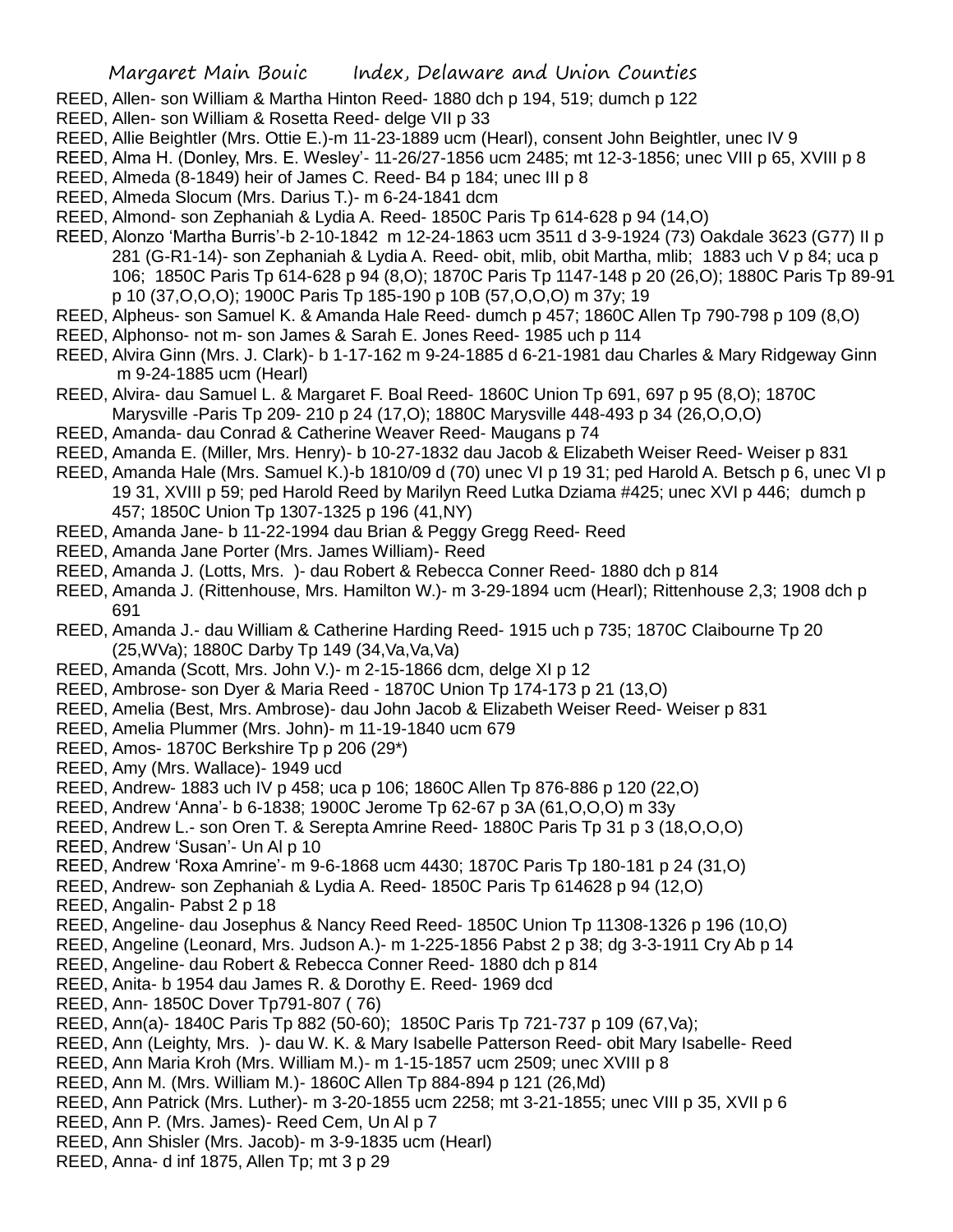- REED, Anna- 800A Dover Tp 1842; unec XII p 51
- REED, Anna (Allen, Mrs. Ira B.)- m 5-3-1888 ucm (Hearl)
- REED, Anna (Mrs. Andrew)- b 1-1840 1900C Jerome Tp 62-67 p 3A (60,O,O,O) m 33y, 6 ch, 3 living
- REED, Anna (Mrs. ) (Bonnett, Mrs. Lewis)- m 11-7-1850 ucm 1596; mt 11-13-1850; unec VII p 54, XIV p 18 REED, Anna- 1880C Union Tp 127 p 22 (55,O,O,Pa) lived with Josiah & Jane Reed
- REED, Anna Belle McMahon (Mrs. Walter F.)- b 7-5-1876 m 8-18-1902 d 7-7-1942 dau Martin Luther & Mary Roach McMahon- ped Harold Reed by Marilyn J. Reed Lutha Dziama #425, unec XVI p 46; unec XVIII p 59
- REED, Anna Maria Kroh (Mrs. William)- m 1-15-1857 ucm 2509; mt 1-21-1857; unec XII p 15
- REED, Anna Mary d 2-14-1932 (27) Oakdale 4407 (E SG); Reformatory
- REED, Anna May- b 1905 d 2-14-1932 Oakdale I (E) p 19
- REED, Anna O. Nelson (Mrs. Harry E.)- b 4-12-1883 d 7-20-1963 Milford Cem, Un Al p 55- dau John Henry & Anna O. Nelson Reed- Reed; 1949, 1962 ucd; Reed
- REED, Ann(a) P. Robinson (Mrs. James I.)- b 4-23-1804 d 8-15-1850 1883 uch V p 123, 216, 224; 1915 uch p 405; ped Marjorie Baldwin Wiechmann #234 23; 1820C Union Tp 53 (16-26); 1850C Darby Tp 1602- 1622 p 237 (46,Pa) unec VI p 30 , X p 68, XV p 70 XVII p 62
- REED, Anna (Mrs. Robert G.)- b 3-10-1864 d 10-26-1949 Northwood Cem- dau David & Suanna Hervey Alexander- obit, mlib
- REED, Anna-d 7-14-1825 (4m) Hathaway Cem, Un Al p 83- dau Samuel & Joana Hathaway Reed- 1850C Union Tp 1349-1367 p 202
- REED, Anna (Mrs. Samuel 2nd)- hmp p 531; 1883 uch V p 185; unec XIV p 32S
- REED, Anna Sanford (Mrs. James)- Newhouse p 67; (1335)
- REED, Anna (Schanauer, Mrs. )- sister Henry L. Reed- Reed
- REED, Anna Shisler (Mrs. Jacob)- m 3-9-1836 ucm 359- dau Henry Shisler- 1883 uch V p 566, 582; unec III p 8; 1850C Jackson Tp 3-3 (33,O)
- REED, Annabel Hunter (Mrs. Marvin)- Reed
- REED, Anne- 1850C Paris Tp 590-604 p 90 (16,O)
- REED, Anne- dau David & Anne Dyson Reed- 1985 uch p 115; unec XVII p 2
- REED, Anne Dyson (Mrs. David)(Bonnett, Mrs. Lewis)- m (2) 1850 d 8-3-1862, unec XVII p 28; 1985 uch p 115
- REED, Anne E. Clark (Mrs. William H.)- m 9-2-1880 ucm 6779 d 10-2-1945 (87) dau Edward G Clark- obit, mlib
- REED, Anne Marie Vining (Mrs. Fred)(Graves, Mrs. Floyd)(Houser, Mrs. L. J.)- dau John & Letitie Mae Felkner Vining- Hutchisson p 24
- REED, Anne- dau Samuel & Susanna Amrine Reed- 1850C Paris Tp 717-733 p 108 (5,O)
- REED, Annie- dau Jacob & Ann Shisler Reed- 1850C Jackson Tp 3-3(14,O)
- REED, Annis (Wright, Mrs. James)- m 12-24-1864 ucm 3658 see Annis Mead- 1883 uch V p 674; 1870C Union Tp 10 (17,O)
- REED, Anthony- b 1831 son Adonijah & Elizabeth Newhouse Reed- Newhouse p 65 1332 1850C Scioto Tp 2412 p 146 (17,O)
- REED, Arabella- dau James W. & Elizabeth J. Bowen Reed- 1870C Jerome Tp 92 p 12 (7,O)
- REED, Araminta (Heagler, Mrs. E. H.)- m 8-5-1861 ucm 3205- dau John 3rd & Joana Reed- unec XX p 19; 1850C Union Tp 1226-1244 p 182 (11,O); 1860C Union Tp 697-703 p 96 (21,O)
- REED, Arthella (Mrs. Jeffe C.)- d 5-18-1982- Reed
- REED, Arthur- Powers p 253, 254
- REED, Arthur 'Cathrine Ann Lucas'- 1985 uch p 114
- REED, Arthur E. 'Charlotte B. Warrich'- b 6-16-1865 m 11-8-1892 ucm (Hearl) d 3-31-1938- son Arthur & Cathrine Ann Lucas- 1985 uch p 114; 1900C Claibourne Tp 56-61 p 3A (34,O,O,O) m 8y; 1910C Claib NP 47 p 23 (44,O,O,O) m 17y; Rees
- REED, Arthur- son James & Anna Sanford Reed- Newhouse p 67 13351
- REED, Asenath McWilliams (Mrs. James)- m 10-16-1834 ucm 339; unec III p 7; Un Al p 80
- REED, Asenith (Long, Mrs. Thomas)- m 5-17-1849 ucm 1423; unec VII p 45, XIII p 19
- REED, Asuba?- dau Thomas W. & Samantha Reed- 1850C Dover Tp 791-807 (11)
- REED, Aurelia Plummer (Mrs. John)- m 11-22-1840 ucm (Hearl)
- REED, A. W.- 1883 uch IV p 522
- REED, Barbara- Word Processing, OWU- Reed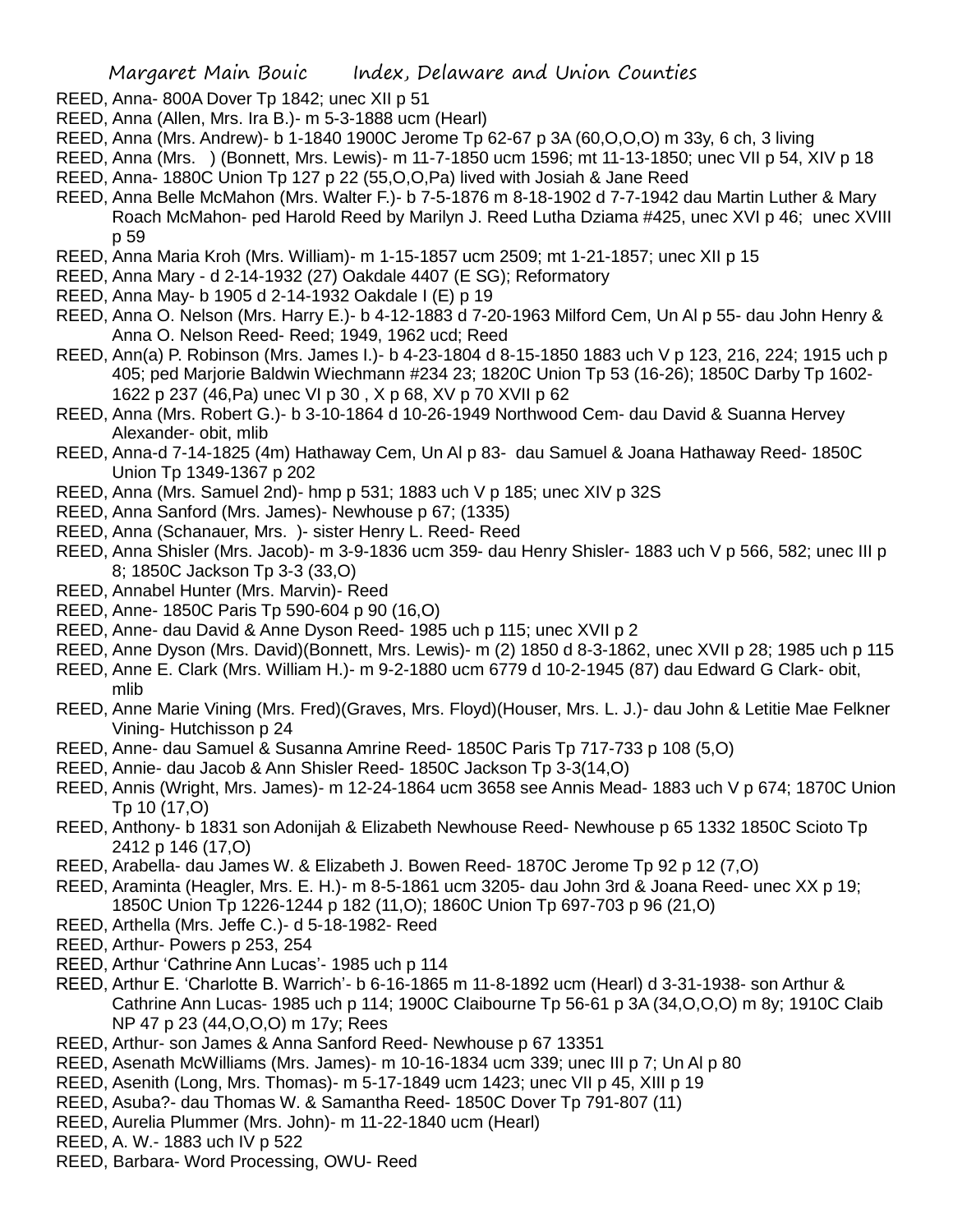- REED, Barbara (Bateman, Mrs. Theodore Gordeon, Jr.)- b 7-30-1920 m 2-28-1943- Weiser p 222
- REED, Barbara Bradley (Mrs. Ralph)- b 8-29-1876 m 1903 d 3-24-1966 Oakdale II p 89 (H-RN-13) dau John & Anna Bradley Reed- Reed
- REED, Barbara (Mrs. James)- Reed
- REED, Barbara Murday (Mrs. James Milton)- Reed
- REED, Barbara W.- query Hughes, Reynolds, Rogers, Crawford; delge XII p 17, XIIII p 69
- REED, Bazael- son Jesse C. & Catherine Bridge Reed- 1850C Claibourne Tp 166 p 27 (3,O)
- REED, Beatrice (Lewis, Mrs. )- dau Rev. Edwin Y. & Emma L. Whitacre Reed- Reed
- REED, Beatrice Samson (Mrs. Irvin F.)- d 12-17-1867 (63) bur Ala. dau James A. Samson; Reed; 1976 dch p 386
- REED, Belinda (Mitchell, Mrs. George)- m 9-29-1868 ucm 4441- dau James & Ann P. Robinson Reed- unec VI p 30; 1850C Darby Tp 1602-1622 p 238 (12,O)
- REED, Belle (Bennett, Mrs. Walter)- dumch p 208
- REED, Belle- dau Otho & Matilda Bell Reed- Reed
- REED, Belzora (Finley, Mrs. )- sister Harry Reed- Reed
- REED, Ben- son E. Crawford & Maria Hathaway Reed- 1870C Union Tp 14 p 2 (3,O)
- REED, Ben- son Leander & Emma Adams Reed- Reed
- REED, Ben- son Merrill & Mary Rosencrans Reed- Reed
- REED, Benjamin 'Edith Gibson'- triplets born 3-9-1963- Reed
- REED, Benjamin 'Nancy Wurtsbaugh'- dumch p 428
- REED, Benson- son Charles & Mary Rosecrans Reed- dcq Mary Rosecrans Reed 1
- REED, Benson J. 'Agnes'- d 5-25-1989 (68) Resurrection Cem, Cols.- Reed
- REED, Berl Burton- b 7-8-1948 son Berl Burton & Juanita Warner Reed- Weiser p 86
- REED, Berl Burton'Golda Marie Wilcox'- b 3-15-1902 m 6-6-1924- Weiser p 86
- REED, Berl Burton 'Juanita Warner'- b 3-7-1985 son Berl Burton & Golda Marie Wilcox Reed- Weiser p 86
- REED, Bert- son William Reed- dg 11-15-1904 Cry Ab p 272
- REED, Bertha (Clifford, Mrs. John I.)- b 1-29-1882 d 8-24-1924 dau John & Mahala Lamay Reed-ped Delores Clifford McKnight 5; 1985 uch p 26
- REED, Bertha- dau Florence & Marggie Permelia Reed- dumch p 353
- REED, Bertha May Lash (Mrs. Ernest Colby)- b 11-27-1879 m 6-15-1905 d 5-29/31-1938- Oakdale I p 119 (F-R5-11)- dau Charles & Martha Lash- Reed; 1915 uch p 735; obit Ernest C., mlib
- REED, Bertha Whipple (Mrs. Orrin)- dau James Clark & Mary Dodge Whipple- 1908 dch p 860
- REED, Bertie Hoover (Mrs. Dalton)- b 4-1882 m 12-15-1898 ucm (Hearl); 1900C Union Tp 112-116 p 6B (18,O,Pa,O) m 1yr, no ch
- REED, Bess Diven (Mrs. Lysle)- dau William C. & Emma C. Prouty Diven- CCC p 118; Reed
- REED, Besse E. (Mrs. Lyle)- d 3-15-1974 (86)- Reed
- REED, Bessie- b 1885 d 11-6-1913 (28y9/3m) Oakdale 2601 (F45) I p 112 (F-R3-13)
- REED, Bessie- dau Francis M. & Louisa A. Smith Reed- 1880C Milford 10 (2,O,O,Md)
- REED, Bessie Hollar (Mrs. Carl)- Reed
- REED, Betsey (Woodworth, Mrs. Jasper)(Burnham, Mrs. Erastus)- m(2) ca 1814 d 1856- 1883 uch V p 217
- REED, Betsy- 1880C Darby Tp 122 (76,Va,Va,Va) grandmother of Duram Dockum
- REED, Betsy (Mrs. Horace)- delge XIII 13
- REED, Beth- b 1958 dau Clark H. & Ersy Thompson Reed- Reed; 1971 dcd
- REED, Beth- dau Homer & Ersy Reed- Reed- engaged to Chad Lowry
- REED, Beth (Mrs. Jeff)- Reed
- REED, Betty D. Sugges (Mrs. Glen H.)- Hutchisson p 37
- REED, Betty (Mrs. Glenn H.)- Reed
- REED, Betty (Frasher, Mrs. William)- dau Charles & Mary Rosecrans Reed- dcq Mary Rosecrans Reed 1
- REED, Betty Jean (Frasher, Mrs. )- dau Merrill & Mary Rosencrans Reed- Reed
- REED, Betty J. (Mrs. John M.)- 1969 dcd
- REED, Betty Jo Arthur (Mrs. William Hugh "Hap")- d 1-15-1960 (37) Oak Grove Cem- dau Claude Arthur-Arthur; Reed
- REED, Betty (McQuigg, Mrs. Wayne)- Maugans p 205
- REED, Beulah Dalemah- dau Melvin B. & Mirian Andra Bower Reed- Weiser p 545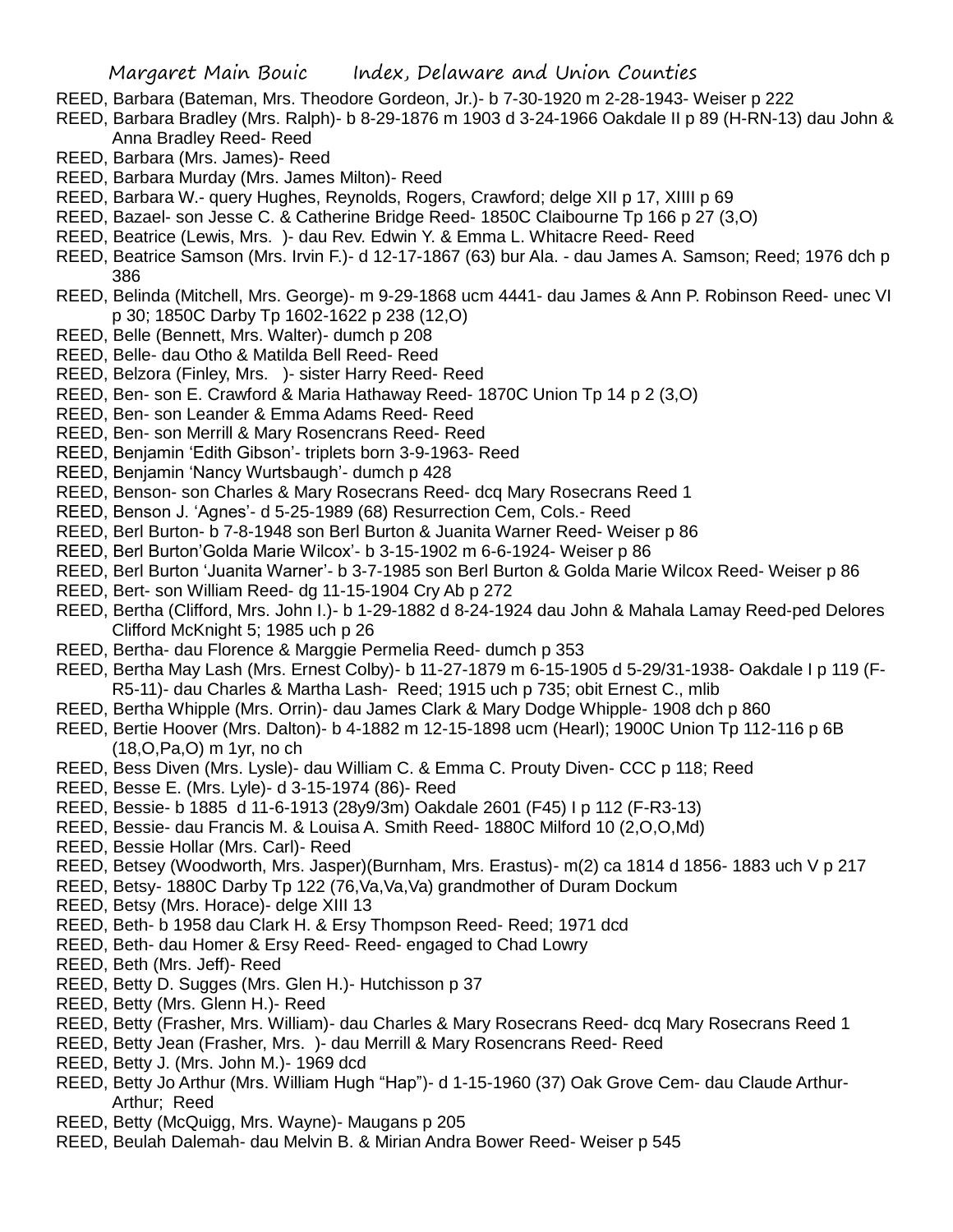- REED, Beverly Darlene (Colling, Mrs. John Patrick)- b 4-12-1937 m 8-29-1959 dau Berl Burton & Golda Marie Wilcox Reed- Weiser p 86
- REED, Beverly (Ross, Mrs. Kenneth Leroy)- Weiser p 389
- REED, Beverly (Williams, Mrs. )- dau Lloyd Franklin Reed- Reed
- REED, Bill- son George William & Alice Reed- Reed
- REED, Bill- son Benson J. & Agnes Reed- Reed
- REED, Bill- b 1964 son William & Anna Reed- 1980 dcd
- REED, Blanche- b 12-1884 dau Henry Lincoln & Mary Belle Martin Reed- 1900C Union Tp 120-1127 p 7A (15,O,O,O)
- REED, Blanche (Woodworth, Mrs. )-du Henry L. & Mary Belle Martin Reed- obit Charles Howard, obit Mary Belle, mlib
- REED, Blanch- b 5-1887 dau Tell & Ada A. Weller Reed- 1900C Milford 101-110 p 5A (13,O,O,O)
- REED, Bo 'Maribel Teng'- m 1-31-1998 son Robert H. & Doris Hepner Reed- Reed
- REED, Blodwen- b 1890 d 1939 Milford Cem, Un Al p 69
- REED, Bonnie Jean (Carpenter, Mrs. Jim)- dau Homer & Bertha Ernestine Hutchisson Reed- Reed; Hutchisson p 37; 1949 ucd
- REED, Brandon- son Brent & Nici Reed- Reed
- REED, Brenda (Bahan, Mrs. Larry T.)- m 11-24-1987- Reed
- REED, Brent 'Nici Cox'- son Frand & Jeanne Reed- Reed
- REED, Brian Allen 'Peggy Earlene Gregg'- m 7-18-1987 son Richard Reed- Reed
- REED, Brian Wesley 'Melanie Ann Prentice'- b 6-30-1963 n 6-11-1983 son L. C. Dudley & Jane Laura Barbara Thiergartner Reed- Reed; St. Paul p 152; 1967, 19 71, 1973, 1977, 1979, 1981 ucd
- REED, Brice- grandson of Randall Smith- dg 11-27-1906 Cry Ab p 135
- REED, Bridget Bahan (Mrs. Joseph)- Reed
- REED, Brose 'Della S. Butts'- b 4-20-1857 m 11-13-1879 ucm 6587 d 9-13-1930(73) Oakdale 4281 (B-36) II p 12 (B-R7-16) son Dyer & Maria Reed- Reed bible; unec VII p 34; 1860C Union Tp 699-705 p 96 (3,O); 1880C Marysville 146-168 p 6 (23,O,O,O); 1900C Marysville 1st ward 319-333 p 14A (42,O,O,O) m 20y
- REED, Bruce- son J. R. Reed- dg 4-21-1917 Cry Ab p 45
- REED, Burnham E.- b 1-21-1912 d 10-1-1944 killed Holland Oakdale II p 41 (G-R5-18) son Charles Anderson & Emma Raines Reed-- obit Charles Anderson Reed, mlib
- REED, Byron E.- d 8–26-1971 (80) son Rev. Loren C. & Letitia Mills Reed- Reed; obit Letitia, mlib
- REED, C.- 1883 uch IV p 535
- REED, ------ (Mrs. C. A.)- from Delaware unec VI p 66
- REED, Caitlin Amanda- b 7-27-1988 dau Mark & Ellis Reed- Reed
- REED, Calina (Mrs. Norton)- d 7-12-1910 obit mlib, see Salina
- REED, Dr. Calvin H.- son George A. & Martha H. Morgan Reed- 1915 uch p 1068; 1883 uch IV p 492; 1850C Union Tp 1344-1362 p 20 (10,O); 1860C Union Tp 530-533 p 74 (17,O)
- REED, Calvin- son Jacob Reed- 1850C Jackson Tp (22,O)
- REED, Carl- son John W. & Lelia Susan McMann Reed- Reed
- REED, Candy (Burger, Mrs. George Conrad)- b 7-3-1965 -St. Paul p 29
- REED, Candy Lynn (Kise, Mrs. )- dau Frank Edward & Maxine Baker Reed- Reed
- REED, Carl 'Bessie Hollar'- Reed
- REED, Carol D. Richmond (Mrs. Robin R.)- m 12-31-1976- dau Edgar A. Richmond- Reed
- REED, Carol M.- son Thomas P. Reed- 1910C Unionville 54 p 3A (9,O,O,O)
- REED, Caroline E. (Holycross, Mrs. Andrew M.)- m 3-24-1863 ucm 3422; unec XX p 66
- REED, Caroline- d 8-18-1830 (3-8-3) dau Josephas & Nancy- Milford Cem, Un Al p 27
- REED, Caroline- dau Richard & Elna Reed- 1850C Paris Tp 699-714 p 105 (4,O)
- REED, Carolyn (Keigley, Mrs. George William)- 1985 uch p 86
- REED, Carrie B. Weiser (Mrs. Clarence A.)- m 9-12-1878 ucm 6310
- REED, Carrie (Maine, Mrs. Willis J.)- m 2-22-1892- Asp (2335)
- REED, Carrie M.- b 1869 d 1950 Milford Cem, Un Al p 12- dau George H. & Hester A. Holycross- 1880C Darby Tp 164 p 18 (10,O,Va,O); 1900C Darby Tp 109-115 p 5B (30,O,Va,O); 1910C Darby Tp 53 p 3A (40,O,O,O)
- REED, Carrie- ch Norton & Delina E. Porter Reed- dumch p 458
- REED, Carrie- dau N. & S.- Milford Cem, Un Al p 8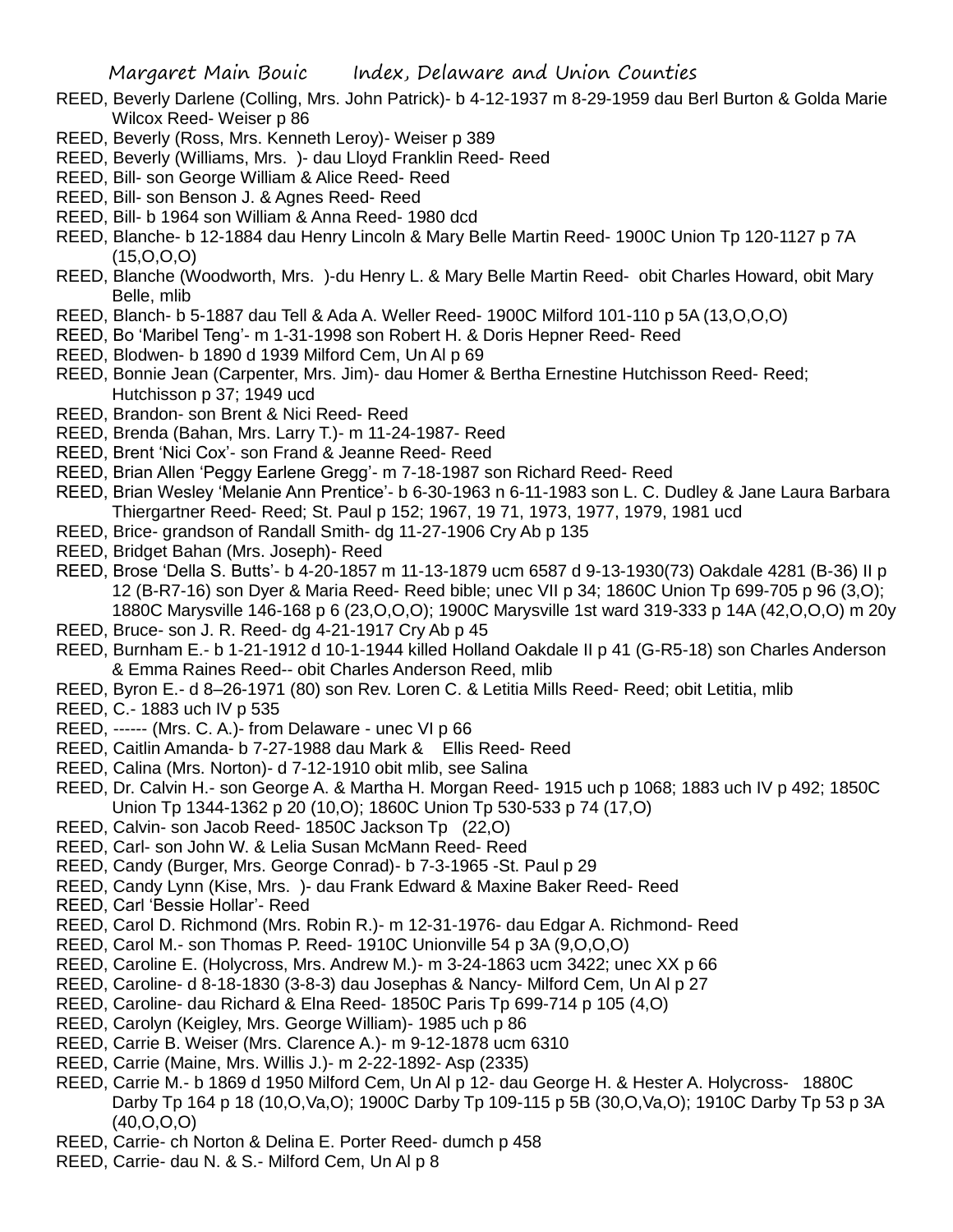- REED, Catharine- Grantee 1808, delge III p 24,25, grantor p 26, 27
- REED, Catharine- mother of Morgan Reed- 1900C York Tp 41 p 2B (65, O, Va, Va) wid, 8 ch, 4 living
- REED, Catharine (Mrs. William)- d 2-20-1875 (65) Plain City Cem, unec VII p 62
- REED, Cathee Ann Herman (Mrs. Thomas David)- m112-19-1969 dau Woodrow Herman- Reed
- REED, Catherine Armstrong (Mrs. Harry)- Reed
- REED, Catherine (Blain, Mrs. Elam)- b 10-28-1763 NJ- delge IX p 75
- REED, Catherine- dau Conrad & Catherine Weaver Reed- Maugans p 74
- REED, Catherine (Mrs. Harry S.)- d 1948- Reed
- REED, Catherine Bridge (Mrs. Jesse C.)- m 10-22-1840 ucm 662 d 9-27-1855 Claibourne Cem p 113 (Un,. Cal Ch Cem, Richwood); 1850C Claibourne Tp 166 p 278 (27,O); unec V p 37
- REED, Catherine Caddis (Mrs. Donald)- Hutchisson p 24
- REED, Catherine Harding (Mrs. William)- 1915 uch p 734; 1870C Claibourne Tp 20 (61,Pa)
- REED, Catherine Weaver (Mrs. Conrad)- b 11-12-1807 d 1-20-1888 dau Frederick & Elizabeth Maugans Weaver- Maugans p 74
- REED, Catherine (Worline, Mrs. Peter)- m 3-25-1838 dcm
- REED, Cathrine Ann Lucas (Mrs. Arthur)- 1985 uch p 114
- REED, Cathy (Bennett, Mrs. Ralph)- dau Robert H. & Doris Hepner Reed- Reed
- REED, Cathy Sue Ellis (Mrs. Mark Allen)- m 10-1984 dau Virgil Ellis- Reed
- REED, C. C.- pallbearer for Marcia P. Rhodes- dg 2-5-1907 Cry Ab p 12
- REED, Cecil A.- son William O. & Clara Belle Yount Reed- Roby
- REED, Cecile Dale (Watts, Mrs. )- b 5-19-1896 Claib. Tp. Un Co dau John Thomas & Nora Eva Patton Reedlate birth registration; Reed
- REED, Celestine (Pyers, Mrs. Martin E.)- m 9-26/27-1874 ucm 5542 dau William & Jane Reed- mt 3 p 2; 1870C Allen tp 37 p 3 (22,O)
- REED, Celia (Lewis, Mrs. William)- dau James & Sarah E. Jones Reed- 1985 uch p 114
- REED, Cephas (16-1826) uccp p 4 will bk p 214 (CP11) cp, mbl p 179
- REED, C. H.- Co B. 32n Ohio Inf- Milford Cem, Un Al p 31
- REED, C. H.'Nettie'- 1949 ucd
- REED, Chad- b 1970 son Edward W. & Pansy L. Reed- 1971 dcd
- REED, Charles- 1835 men p 11 #90 p 14 Bennington Tp
- REED, Charles- d 3-26-1961 (77)- Reed
- REED, Charles A.- b 7-1-1883 d 4-3-1953 Oakdale II p 41 (G-RS-18)
- REED, Charles Anderson 'Emma Raines'- b 7-1-1883 m 6-23-1902 d 4-3-1953 son Ross B. & Flora Decker Reed- obit, mlib
- REED, Charles- son Andrew & Roxa Amrine Reed- 1870C Paris Tp 180-181 p 24 (1,O)
- REED, Charles C.- pallbearer for Harry Delano Butler- dg 6-6-1905, Cry Ab p 31
- REED, Charles E.- d 3-12-1868 (4-1-28) son A. & O.- Hathaway Cem, Un Al p 81
- REED, Charles Howard 'Nettie'- b 2-1892 d 10-10-1952 committed suicide- son Henry Lincoln & Mary Belle Martin Reed- obit, mlib; Reed; 1900C Union Tp 122-127 p 7A (8,O,O,O)
- REED, Charles 'Ida Mays'- Reed
- REED, Charles- son Josephus & Nancy Rice Reed- 1850C Union Tp 1308-1326 p 196 (7,O)
- REED, Charles L. 'Phyllis Fryman'- b 2-4-1920 m 1950 d 10-17-1967 Radnor Cem- son H omer Clark & Erma Maize Reed- Reed
- REED, Charles 'Lucy Whited'- obit Lucy, mlib
- REED, Charles Merril 'Mary Rosecrans''Garnet'-- b 10-21-1889 Berlin Tp d 5-19-1966 (78) Green Mound Cem; dcq Mary Rosecrans Reed 1
- REED, Charles M.- d 7-24-1969 (53)- Reed
- REED, Charles N.- b 7-1882 son Ross & Flora E. Reed- 1900C Taylor Tp 7 8-81 p 4A (17,O,O,O)
- REED, Charlie Phillip 'Ida Ann Myra'- Maugans p 48
- REED, Charles W. 'Cornelia Overly'- b 3-15-1914 d 2-12-1987 (72) bur Chillicothe- son Clarence D. & Jennie Clark Reed- Reed
- REED, Charles W. 'Dora P.'- 1962, 1967, 1971, 1973, 1975, 1977, 1979, 1981 ucd
- REED, Charles W.- b 2-1884 son Morgan Reed- 1900C York Tp 41 p 2B (16,O,O,O)
- REED, Charles- son Wilson & Mary Reed- 1850C Milford 1220-1238 p 181 (2,O); 1860C Union Tp 682-688 p 94 (10,O); 1870C Milford 42 p 14 (22,O)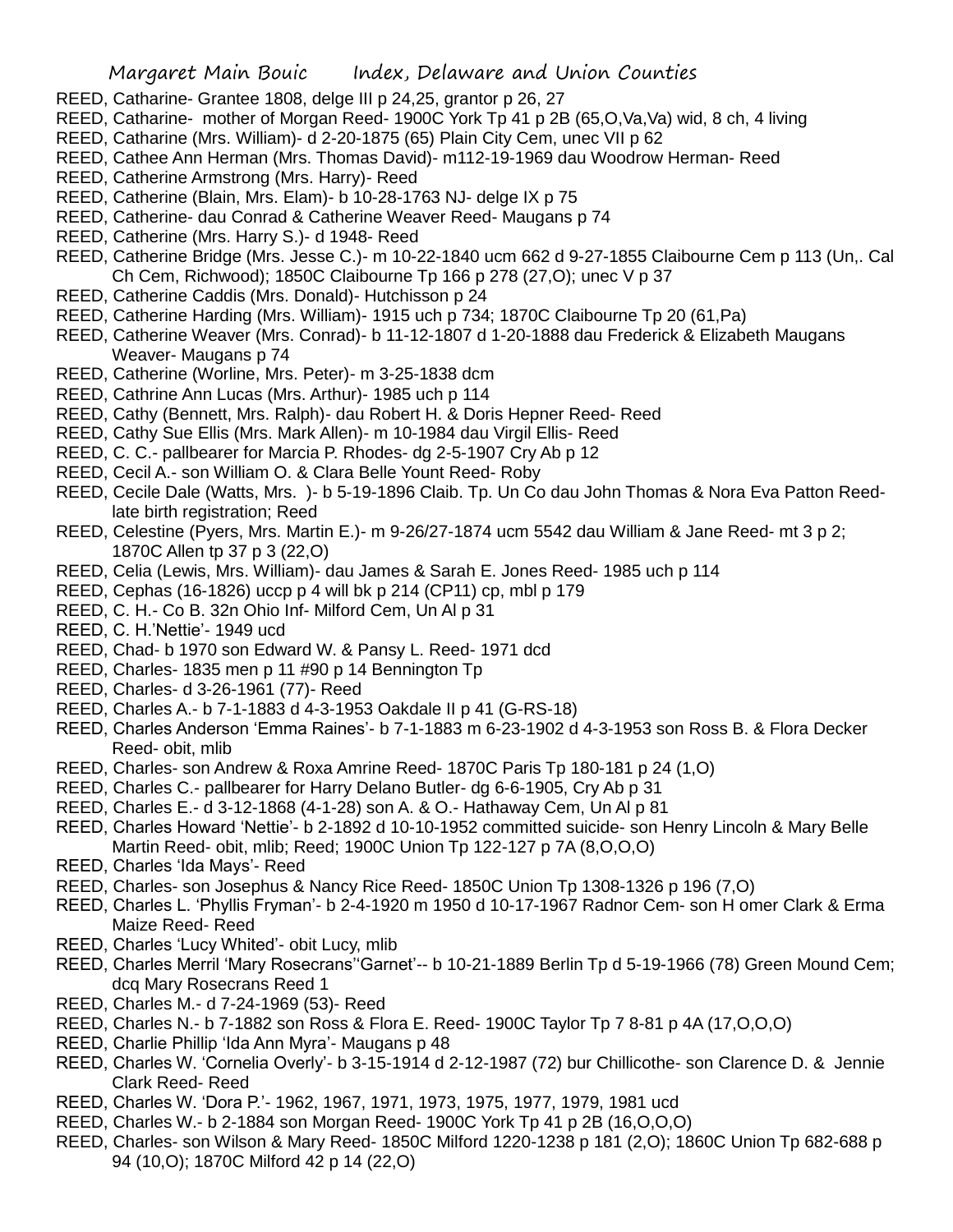- REED, Charles W. R.- son Malinda Reed- 1870C Jackson Tp 89-87 p 13 (5,O)
- REED, Charlotte B. Warrich (Mrs. Arthur E.)- b 8-13-1867 m 11-8-1892 ucm (Hearl) d 10-29-1947 dau John & Elvira Cameron Warrick- 1985 uch p 114; 1900C Claibourne Tp 56-61 p 3A (32,O,O,O) 3 ch, 2 living; 1910C Claib NP p 2B (42,O,Pa,O)
- REED, Charlotte (Wilson, Mrs. )- dau Clarence & Helen Douglas Reed- 1985 uch p 46, 115
- REED, Charlote (Ogden, Mrs. )- du George Frederick & Hazel Marie Kirk Reed- Reed
- REED, Cheryl (Dampeer, Mrs. )- dau Harry S.,Jr. & Peggy Reed- Reed
- REED, Chester E. 'Ona'- b 12-4-1906 d 1-23-1986 (79) Plumwood Cem- son J. Clark & Nancy Elvira Ginn Reed- Reed; obit, Alvira, mlib; 1910C Dover Tp 62-65 p 3A (3,O,O,Ind)
- REED, Chester P.- b 10-1-1884 son Edward A. & Letitia A. Porter Reed- Weiser p 832
- REED, Christi Ann Denny (19-1985) Mrs. Michael David)-m 10-19-1985- dau George & Phyllis Denny Reed
- REED, Christiana Christlip (Mrs. Jesse/Jacob, Sr)-b 12-19-1785 d 10-22-1855 (69-10-20) Claibourne Cem p 113 (Un Cal Ch Cem, Richwood); 1883 uch V p 502; 1985 uch p 75; djlm p 25; ped Don Stuart Cameron 19 by Finley Ryan #697, unec III p 14, XX p 21; 1850C Jackson Tp 30 p 5 (63,Pa); 1860C Jackson Tp 1115-1128 p
- REED, Christie- 1870C Jackson Tp 38 p 6 (12,O) lived with Joseph & Sarah Reed Cameron
- REED, Christine Lynn (Dellinger, Mrs. Bradley Robert)- b 6-6-1968 m 10-21-1989- St. Paul p 31
- REED, Christina Rose Griffith (Mrs. Rev. George C.)- b 12-23-1906 d 7-24-1991 (84) Radnor Cem- dau David T. & Annie Marsh Griffith- Reed; Sbc p 18, 45; 1949 ucd
- REED, Christine dau Robert A. Reed- Reed- engaged to Bradley R. Dellinger
- REED, Cideann (Mrs. Zephaniah)- d 5-22-1851 (37-2-17) Amrine Cem, lptw p 62
- REED, Cynthia "Cindy"- b 1962 dau Clark H. & Ersy Thompson Reed- Reed; 1971 dcd
- REED, Clara A. (Hoffman, Mrs. Elmer E. McC)- b 9-23-1870 d 1-28-1934- Weiser p 409
- REED, Clara Belle Yount (Mrs. William O.)(Roby, Mrs. Ellsworth)- b 6-5-1864 d 1-11-1960 bur Milford Center-Un Al p 71 dau Jonathan A. & Sarah Ann Hawkins Yount- Roby
- REED, Clara B.- dau William M. & Ann M. Reed- 1860C Allen Tp 884-894 p 121 (1,O)
- REED, Clara B. (Mrs. William O)- b 1864 d 1960 Milford Cem, Un Al p 71
- REED, Clara- b 9----28-1861 dau Dyer & Maria Reed Reed- Reed Bible; unec VII p 34; 1870C Union Tp 174- 173 21 (8,O); 1880C Marysville 409-453 p 30 (18,O,O,O)
- REED, Clara E.- b 9-1885 dau Alexander & Mary E/L.Walker Reed- 1900C Paris Tp 96-99 p 6B (14,O,O,O)
- REED, Clara E. (Temple, Mrs. Wilbert)- m 11-9-1896 ucm (Hearl)
- REED, Clara (Harmount, Mrs. Robert Lee)- b 1861 m 6-17-1896 ucm (Hearl), d1942 Milford Cem, Un Al p 15
- REED, Clara J. (Hinton, Mrs. James)- m 5-30-1896 ucm (Hearl)
- REED, Clara- dau James W. & Elizabeth J. Bowen Reed- 1870C Jerome T 92 p 12 (10,O)
- REED, Clara Louise- b 7-1930 dau Alfred W. & Marjorie Holcomb Reed- Weiser p 35
- REED, Clarence A. 'Carrie B. Weiser'- m 9-12-1878 ucm 6310
- REED, Clarence- son Allen & Olive Shirk Reed- 1870C Union Tp 20 p 3 (13,O)
- REED, Clarence 'Helen Douglas'- b 10-1895 son Arthur & Charlotte Warrick Reed- 1985 uch p 1114, 115; 1900C Claibourne Tp 56-61 p 3A (4,O,O,O); 1910C Claib NP 47 p 2B (14,O,O,O)
- REED, Clarence D. 'Jennie Clark'- Reed
- REED, Clarence Henry- b 10-7-1877 m 10-26-1902 d 2-5-1949 (71) Milford Cem, p 53- son William & Jennie Wiser Reed- obit, mlib; 1900C Milford 170-181 p 7B (22,O,ILL,O)
- REED, Clarence M. 'Nona Johnson'- m 1902 d 1949- Reed
- REED, Clarence 'Myrtle Fossinger'- m 2-25-1900 d 1916- Weiser p 280
- REED, Clarence- son Jacob P. & Susan Blue Reed- 1880C Liberty Tp un Co 203-208 p 21 (32,O,O,O)
- REED, Clarence- son James & Anna Sanford Reed- Newhouse p 67, 13358
- REED, Clarence C. son Ross B. & Flora Decker Reed- obit Charles Anderson, mlib; 1900C Taylor Tp 78-81 p 4A (11,O,O,O)
- REED, Clarence- son William & Jennie Reed- 1880C Union Tp 18 p 4 (2,O,ILL,O)
- REED, Clarissa- dau Jesse C. & Hannah Graham Reed- 18 60C Claibourne Tp 781-765 p 102 (1,O)
- REED, Clark E.- son Clarence D. & Jennie Clark Reed- Reed
- REED, Clark H.'Ersy Thompson'- son Homer Clark & Erma Maize Reed- Reed; 1969, 1980 dcd; 1910C Dover Tp 62-65 p 3A (54,O,O,Pa) m 24y
- REED, Clark- son Josiah & Jane Reed- 1870C Union Tp 103-102 p 14 (14,O); 1880C Darby Tp 104 (24,O,O,O) lived with Alexander Reed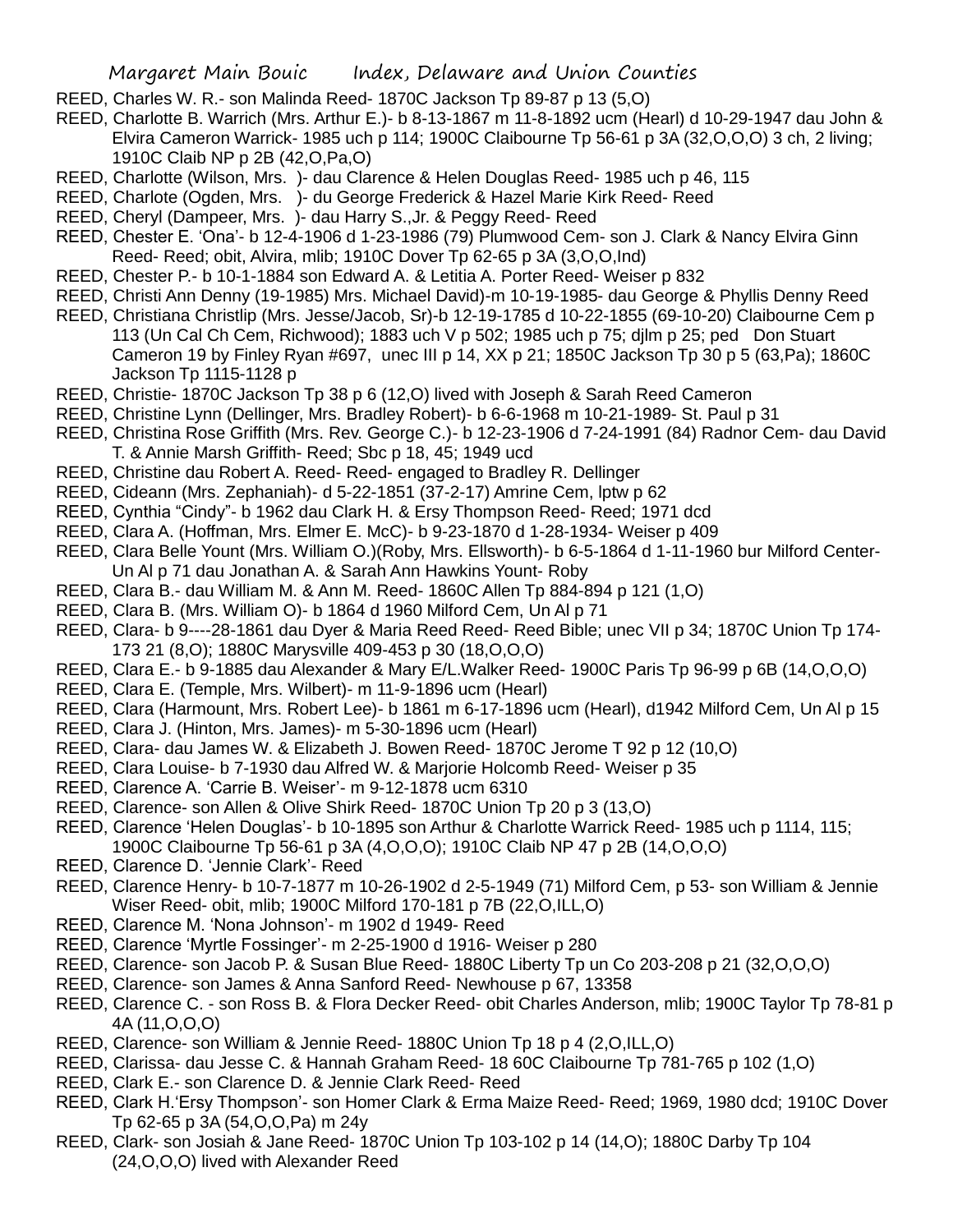- REED, J. Clark 'Nancy Elvira Ginn' -b 1856 d 1/10-25-1932 (78) Oakdale Cem 4402 (F-112) I p 125 (F-R7-6)- Reed; 1900C Dover Tp 101-103 p 5A (45,O,O,Pa) m 14y, obit Alvira, mlib
- REED, Clayton M. 'Juanita Middleton'- d 9-8-1982 (61) Wado Cem- son Mark J. Reed- Reed
- REED, Clement- 1850C Leesburg Tp 229 p 35 (64,Irel)
- REED, Cleo Mary- d Tuesday (1 1/2) dau J. V. Reed- Kilbourne Cem; dg 12-6-1918 Cry Ab p 101, 102
- REED, Cleo Rose- d Thursday (7 months) dau Mr. & Mrs. J. B. Reed- dg 11-12-1912 Cry Ab p 170
- REED, Cliff- 1971 ucd
- REED, Clifton E. 'Karen'- b 11-28-1945 d 11-5-1984 (38) Mitchell Cem- son Howard & Mildred Elliott Reed-Reed; 1949, 1973, 1983 ucd
- REED, Clifton, Jr.- son Clifton E. & Karen Reed- Reed; 1983 ucd
- REED, Clotelle Amerine (Mrs. Fred E.)- b 1886 m 10-21-1915 d 6-12-1967 (81) bur Unionville Cem, DJ p 44, 48- Reed; unvmec p 26, 28, 37; unec IV p 38; 1985 uch p 114; 1949, 1962 ucd
- REED, Clyde- son E. Crawford & Maria Hathaway Reed- 1860C Union Tp 602-608 p 84 (3/12,O); 1870C Union Tp 14 p 2 (10,O)
- REED, Clyde- brother Lysle H. Reed- Reed
- REED, C. M.- 1883 uch V p 197
- REED, Cori Alecia- dau Mark & Ellis Reed- Reed
- REED, Conrad 'Catherine Weaver'- Maugans p 74
- REED, Conrad M.- son Conrad & Catherine Weaver Maugans- Maugans p p 74
- REED, Cora Ferris (Mrs. Dallas)- obit Dallas, mlib
- REED, Cora M.- adopted dau Randolf & Inez L. Homenger Burris- 1880C Paris Tp 49-50 (7,O,O,O)
- REED, Cornelia Overly (Mrs. Charles W.)- Reed
- REED, Rev. Craig A. 'Evelyn'- Reed
- REED, E. Crawford 'Maria L. Hathaway'- m 10-5-1858, mt 3 p 23, mt 3-29-1876- son John & Juliette Burnham Reed- unec VII p 16, XII p 30, XVIII p 66; dumch p 74; 1860C Union Tp 602-608 p 84 (27)
- REED, Cristine (Riedmiller, Mrs. )- dau James Milton & Barbara Murday Reed- Reed
- REED, Cyans?- son William & Jane Hale Reed- 1860C Allen Tp 802-881 p 110 (9,O); 1870C Allen Tp 37 p 3 (19,O)
- REED, Cynthia Hungate (Mrs. Isaac)- Newhouse p 66 (1333)
- REED, Cynthia (Spain, Mrs. Robert)- (12-1826) m 12-8-1839 ucm 600 dau David & Margaret Reed; unec V p 23; uccp 2-17-1826; uccp p 4 will bk p 214 (cp p 11); cp mbl p 179
- REED, Cyrus- d Baker's Creek, Soldier, Milford Cem, Un Al p 16
- REED, Cyrus E.- son Samuel L. & Margaret F. Boal Reed- 1870C Marysville 209-210 p 24 (8,O); 1880C Marysville 448-493 p 34 (18,O,O,O)
- REED, Cyrus H.- d 2-5-1864 bur Clinton Miss. ; Reed Cemm, Un Al p 6- son James & Anna P. Robinson Reed-1883 uch IV p 473, 536, p 216; uca p 106; unec VI p 30; 1850C Darby Tp 160-162 p 238 (8,O)
- REED, Cyrus W. 'Mary E.'- 1880C Milford 46 p 34 (33,Va,Va,Va)
- REED, D.- uca p 65, Marysville
- REED, Daisey- b 4-5-1876 Brown Tp dau John S. & Sarah S. Longwell Reed- dcb
- REED, Dale E.'Molly H.'- b 1954 son Wilbur L. & Alice Kathryn Dobbins Reed- Reed; 1971, 1973 1975, 1977, 1979, 1981, 1983 ucd
- REED, Dallas 'Cora Ferris'- b 3-20-1879 d 5-2-1950 (71)- twin son Oren T. & Serepta Amrine Reed- obit, mlib, obit Newton, mlib; 1880C Paris Tp 31 p 4 (1,O,O,O)
- REED, Dalton 'Alberta "Bertie" Hoover'- b 3-20-1879 m 12-15-1898 ucm (Hearl) d 12-9-1954 Oakdale II p 115 9K-R4-6); son Loren C. & Serepta Amrine Reed- obit, mlib; 1915 uch p 614; 1900C Union Tp 112-116 (21,O,O,O) m 1y
- REED, Dan- d 12-1-1974 (21) son Forest Reed- Reed
- REED, Dana- b 7-1880 son Brose & Della S. Butz Reed- 1900C Marysville 1st ward 319-333 (19,O,O,O)
- REED, Dana,Jr. 'Harriet J.'- 1977, 1979, 1981, 1983 ucd
- REED, Dana D. ;Marie B. Fox'- Fox
- REED, Dana- son Rev. Loren C. & Letitia Mills Reed- obit Letitia, mlib
- REED, Dana O.Sr.'Esther C. Bailostoski'- b 1893 d 1982 Oakdale II p 80 (H-R15-2); Reed
- REED, Dana O. 'Jean'- son Dana O. & Esther C. Bialostoski Reed,Sr.- Reed; 1962, 1967,1971, 1973, 1975 ucd
- REED, Daniel- unec XVI p 43, Leesburg Tp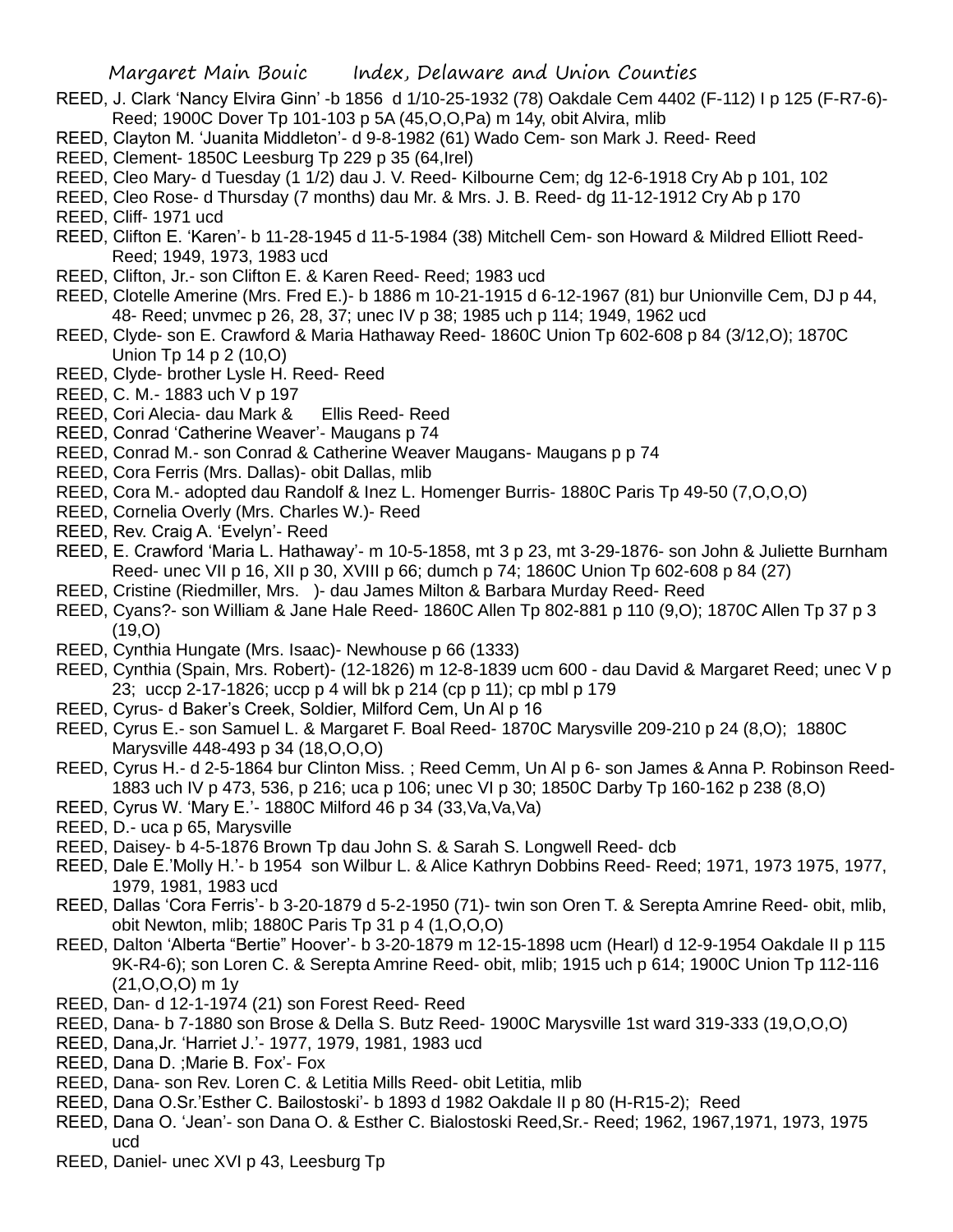- REED, --- (Mrs. Daniel)- d 1839 sister ----Fenton- delge V p 45
- REED, Daniel- son Conrad & Catherine Weaver Reed- Maugans p 74
- REED, Daniel 'Elma'- d 2-5-1852 (77) Amrine Cem, lptw 60; 1883 uch IV p 438; 1850C Millcreek Tp 2069-2090 (75,Ct)
- REED, Daniel- b 12-13-1905 Brown Tp son Jacob B. & Ella McCurdy Reed- dcb; Reed
- REED, Daniel- b 1975 son Nicholas L. & Margaret A. Reed- 1980 dcd
- REED, Daniel- son Samuel K. & Amanda Hale Reed- 1860C Allen Tp 790, 798 p 109 (19,O)
- REED, Darius T. 'Almeda Slocum'- m 6-24-1841 dcm
- REED, David- d 6-30-1824 (18) Reed Cem, Un Al p 9
- REED, David- 1830C Allen Tp 479 p 294 (30-40); 1840C Allen Tp 722 1m(40-50), 1m 10-15-1m 5-10; 1m -5; 1 f 5-10-1f (20-30), 1 f (30-40); grantee 1809, delge III p 24; unec XVI p 43
- REED, David- 1820C Union Tp 159 (45+); dumch p 457; 1915 uch p 183, 387; hmp p 54; 1883 uch III p 367, V p 164, 185, 196, ucc 9-11-1828; delge VIII p 56; unec XV p 62, 69; uca p 17
- REED, David- 1850C Allen Tp 1537-1557 p 227 (22,O)
- REED, David- 1826 Delaware ; delge V p 66- landowner Delaware 1810, delge VII p 6 3
- REED, David- b Trimball Co d 4-1-1881 (74y8m) Delaware City- dcdeaths
- REED, David- 1883 uch V p 32, 198
- REED, David A.- son Helen J. Reed- 1985 uch p 46
- REED, David- son Adonijah & Elizabeth Newhouse Reed- Newhouse p 67, 1337; 1850C Scioto Tp 2412 p 146 (7,O)
- REED, David- d 1-11-1838 (15y3d) Reed Cem, Un Al p 10- son Andrew & Susan Reed
- REED, David 'Anne Dyson'- d 1816/7/ 1985 uch p 115; unec XVII p 28
- REED, David- son Benson J. & Agnes Reed- Reed; dcq Mary Rosecrans Reed 1
- REED, David Bruce- b 8-19-1951son Berl Burton & Juanita Warner Reed- Weiser p 86
- REED, David- son Clarence & Helen Douglas Reed- 1985 uch p 115
- REED, David-b 1960 son Dudley L. C. & Jane Reed- 1962(4), 1967, 1977, 1979 ucd
- REED, David 'Elizabeth Hill'- m 3-24-1852 dcm
- REED, David- son Forest Reed- Reed
- REED, David- son Gary & Nancy Jean Petrucccioli Reed- Freshwater p 136
- REED, David Lee 'Lu Ann Rausch'- b 1-20-1960 m 12-16-1978 son Jane Reed- Rausch (1181112), (14(10)412), (1623112); St. Paul p 125, 152; 1971, 1973, 1979, 1981, 1983 ucd
- REED, David 'Louise'- 1979 ucd
- REED, David- Pioneer No 33, ancestor of Marilyn Reed Dziama, unec XVII p 32
- REED, David 'Margaret'- d 6-30-1824 ped Harold Reed 16, by Marilyn Reed Lutka Dziama; unec XVI p 46, XVIII p 59 1820C Union Tp ; uccp p 1 sec, will bk p 59, 216;uccp p 1 uccp p l; will bk p 5, 33, 38; uccp p 4; will uccp p 2, p 88; uccp p 4 will bk p 214 1 cp; uccp p 2 appr will bk p 62); cp-mbl p 179
- REED, David 'Mary Allen'- m 2-12-1829 ucm 170; unec II p 26; 1883 uch III p 288, V p 453, 468, 471; uccp p 19, JB2 p 165
- REED, David 'Peggy'- unec II p 25
- REED, David- on Ronald G. & Gladys Speers Reed- obit Ronald G., mlib
- REED, David- son Samuel K. & Amanda Hale Reed- dumch p 457; 1850C Union Tp 1307-1325 p 196 (11,O)
- REED, David S.- son Thomas & Jane Robinson Reed- unec VI p 30; 1883 uch IV p 492; 1850C Darby Tp 1603-1623 p 238 (10,O); 1860C Darby Tp 368-36 9 p 52 (20,O)
- REED, David V (6-1849) heir of James C. Reed- uccp p 39, JB4 p 184, unec III p 8
- REED, David- son William & Jane Reed- 1860C Allen Tp 802-812 (3,O); 1870C Allen Tp 37 p 3 (13,O)
- REED, David- father of Zephaniah- unec XX p 50
- REED, D. D.- son Brose & Della S. Butz Reed- obit Della, mlib
- REED, D. E.- 1971 dcd
- REED, D 'E'- Powell p 183
- REED, Debbie (Mrs. Phil)- Reed
- REED, Debbie- b 1967 dau William & Anna Reed- 1980 dcd
- REED, Deborah- dau Mr. & Mars. Harold Nichols- mother of Jason B. Reed- Reed
- REED, Deborah- dau William & Martha Hinton Reed- dumch p 122
- REED, Della A.- dau Olford & Adelia Gabriel Reed- 1870cC Allen Tp 5 (4,O); 1880C Milford 176 p 41 (13,O,O,O)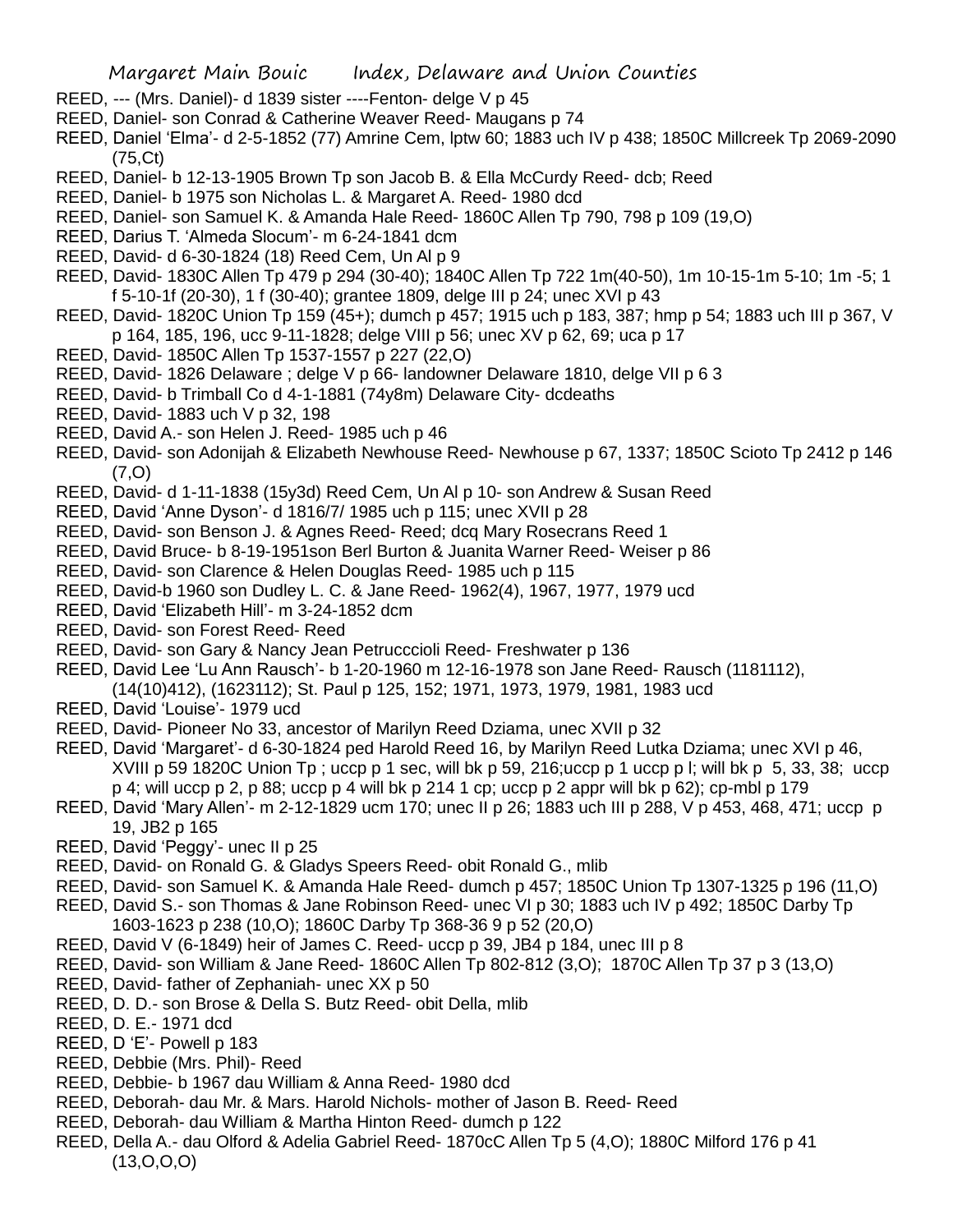- REED, Della H. (Mrs. Robert)- b 10-1870 1900C Marysville 3rd ward 53-56 p 2B (29,O,O,O) m 11y, 3 ch
- REED, Della May (Wilson, Mrs. Fred M.)- b 1-12-1884 m 8-10-1904 d 6-1-1951- dau James & Mary J. Wimer Reed- unec XIX p 11
- REED, Della S. Butz (Mrs. Brose)- b 1860 m 11-13-1879 ucm 6587 d 11-26-1943 Oakdale II p 12 (B-R7-16) dau Solomon & Delilah Breece Butz- dg 12-1-1911 Cry Ab p 74, dg 6-3-1913, Cry Ab p 39; obit, mlib; 1880C Marysville 146-168 p 6 (20,O,Pa,O);1900C Marysville 1st ward 319-333 p 14A (40,O,Pa,O) m 20y, 3 ch, 2 living
- REED, Della (Snyder, Mrs. Joseph F.)- m 11-29-1894 ucm (Hearl)
- REED, Delmer L. 'Vera Marie Mattison'- Reed
- REED, Denise- dau James E. & Miriam Reed- Reed
- REED, Dessie (Elliott, Mrs.James A.)- m 11-27-1895 ucm (Hearl)
- REED, Diane- b 1953 dau James R. & Dorothy E. Reed- 1969 dcd
- REED, Diantha- dau Thomas & Sarah Davis Reed- 1850C Union Tp 1371-1387 p 205; 1860C Liberty Tp 953- 963 p 131 (14,O)
- REED, Dillie N. (Ruhlen, Mrs. William)- m 2-16-1880 ucm 6661
- REED, Donald'Catherine Caddis'- b 2-28-1924 son Fred & Anne Marie Vining Reed- Hutchisson p 24
- REED, Donald- son Clarence Henry & Nona Johnson Reed- obit Clarence Henry- mlib
- REED, Donald- b 1951 son James R. & Dorothy E. Reed- 1969 dcd
- REED, Donald- son Wallace & Amy Reed- 1949 ucd
- REED, Donna Marie (Crego, Mrs. Don)- dau Fred & Anne Marie Vining Reed- Hutchisson p 24
- REED, Donnabelle (Scott, Mrs. Kenneth)- dau Ralph Don & Pearl Mae Huffman Reed- Reed
- REED, Dora (Cochran, Mrs. )- dau Mrs. Mary Reed- dg 10-19-1906, Cry Ab p 125
- REED, Dora Marsh (Mrs. Frank)-b 1883 d 10-9-1923 Milford Cem, Un Al p 45- dau Stanton & Alie Marsh- obit, mlib
- REED, Dora P. (Mrs. Charles W.)- 1967, 1971, 1973, 1977, 1979, 1981, 1983 ucd
- REED, Doris "Boots" Hepner (Mrs. Robert H.)- m 10-19-1946- Reed
- REED, Doris Marlene (Peterson, Mrs. Goerge)- b 1-10-1935 dau Louis A. & Lelah Pauline Hutchisson Reed-Hutchisson p 60
- REED, Dorothy- unvmec p 20
- REED, Dorothy (Bowersmith, Mrs. )- dau Lloyd Franklin Reed- Reed
- REED, Dorothy (Davidson, Mrs. )(Reger, Mrs. Lewis)- b 11-18-1896 d 1-13-1979 dau Henry Lincoln & Mary Belle Martin Reed- Reger; obit Mary Belle, mlib; obit Charles Howard Reed, mlib
- REED, Dorothy E. (Mrs. James R.)- 1969 dcd
- REED, Dorothy- b 11-1896 dau Henry Lincoln & Mary Belle Martin Reed- 1900C Union Tp 122-127 p 7A (3,O,O,O)
- REED, Dorothy I.- b 1915 d 1926 Unionville Cem, DJ p 39
- REED, Dorothy L.- dau Thomas P. & Mabel C. Harper Reed- 1910C Unionville 54 p 3A (4,O,O,O)
- REED, Dorothy S. (Mrs. Harry S.)- 1969 dcd
- REED, Duane- b 1952 son James R. & Dorothy E. Reed- 1969 dcd
- REED, L. C. Dudley 'Jane Laura Barbara Theirgartner'- b 11-18-11917 m 4-11-1959 son Dana O. Sr. & Esther C. Dialostoski Reed- Reed; St. Paul p 151; 1962, 1967, 1971 ucd
- REED, Dusty ( d 9-1953 (69) bur Reedsville- sister Russell Reed- Reed 2-1977) son Jeff & Beth Reed- Reed
- REED, Dwight 'Rose Myers'- Reed
- REED, Dyer- son John & Juliette Burnham Reed- unec VII p 16
- REED, Dyer 'Maria Reed'-b 10-5-1828/9 m 1-4-1855 ucm 2223, mt 1-10-1855 d 1921 Milford Cem, Un Al p 15; 1883 uch III p 331, V p 196, 197; unec VII p 34, VIII p 35, XVII p 6; 1850C Union Tp 1226-1244 p 182 (20,O); 1860C Union Tp 699-705 p 96 (30,O); 1870C Union Tp 174-173 p 21 (40,O); 1880C Marysville 409-413 p 30 (50,O,O,Vt); 1900C Marysville 287-296 p 13A (70,O,o,Vt) m 46y
- REED, Dyer- son Samuel P. & Margaret L. Boal Reed- 1870C Marysville 209-210 p 24 (5,O)
- REED, E.- unec XVI p 57a; uca p 58 Allen Tp, p 79 Taylor Tp
- REED, Earl C.- d 4-25-1970 (81) bur near Ashville- Reed
- REED, —infant son of E. & J. C. Reed- d 12-23-1901 Oakdale 1504 (112F)
- REED, Ebenezer C.- son John 3rd & Joana Reed- 1850C Union Tp 1226-1244 p 182 (17,O)
- REED, E. C. 'Maria L. Hathaway'- m 10-5-1858 ucm 2775; 1870C Union Tp 14 p 2 (37,O)
- REED, E (Mrs. D.)- Powell p 183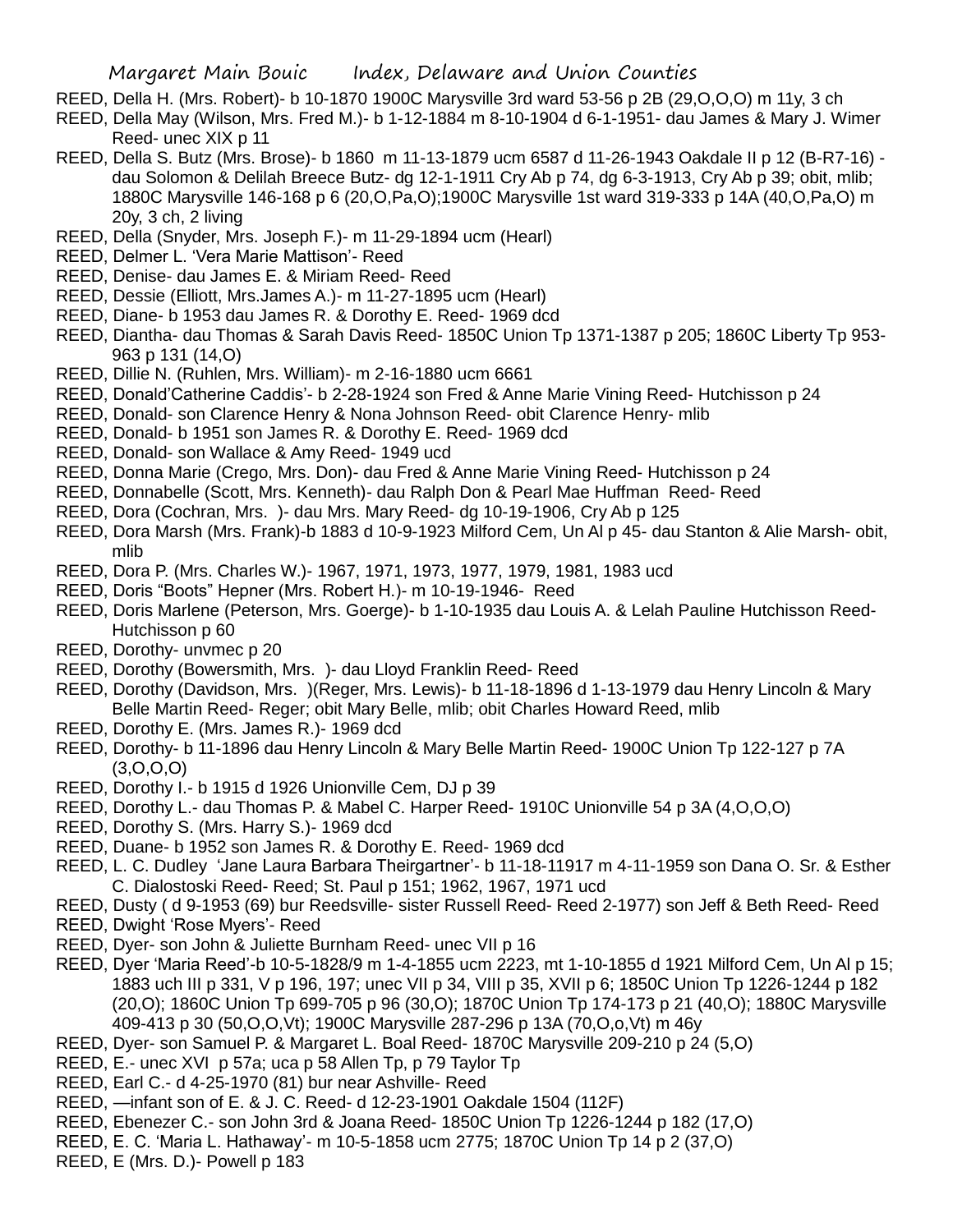- REED, Ed- delge XV p 72
- REED, Eddie B.- d 2-1-1871 (8m) Oakdale 540 (119F) I p 126 (F-R7-14) moved here 8-19-1890
- REED, Eddie Boal- d 2-1871 (4y6m20d) son Samuel Lackey & Margaret F. Boal Reed- Oakdale I p 81 9D-R2- 33)
- REED, Eddie- son Robert & Martha Sheets Reed- Sheets 1713
- REED, Edgar G.- son Isaac & Cynthia Hungate Reed- Newhouse p 66 13331
- REED, Edgar- son James W. & Elizabeth J. Bowen Reed- 1870C Jerome Tp 92 p 12 (3,O)
- REED, Edith Gereon (Klinger, Mrs. Homer Marlin)- b 7-12-1915 m 10-2-1931- Weiser p 311
- REED, Edith Gibson (Mrs. Benjamin)- triplets born 3-9-1963-dau F. N. Gibson- Reed
- REED, Edith K.- b 1874 d 1942 Oller Cem p 21
- REED, Edna Kehl (Mrs. )- dau Daniel Thomas & Levina Frank Kehl- Weiser p 532
- REED, Edna (Neill, Mrs. Clarence)- m 5-4-1940- dau Clarence Reed- Reed; Neill 3,4; Tossey 4,5; 1959 ucd
- REED, Edna (Wehrle, Mrs. Harry )-dau William R. & Elsie Fulcomer Reed- Reed
- REED, Edward- 1870C Paris Tp 131-132 p 19 (43,Conn)
- REED, Edward- 1880C Paris Tp 80-82 p 9 (60,O,ConCon)
- REED, --------(Persons, Mrs. Rev.)- sister Edward Reed- dg 5-2-1902 Cry Ab p 136
- REED, --- (Mrs. )- d Lima- dg 5-2-1902 Cry Ab p 136 mother of Edward & Mrs. Rev. Persons
- REED, Edward- brother Mrs. Rev. Persons- dg 5-2-1902 Cry Ab p 136
- REED, Edward- 1850C Millcreek Tp 2069-2090 (36,NY)
- REED, Edward- son Adonijah & Elizabeth Newhouse Reed- Newhouse p 67 1336; 1850C Scioto Tp 2412 p 146 (9,O)
- REED, Edward A. 'Letitia A. Porter'- b 9-8-1852 son John Jacob & Elizabeth Weiser Reed- Weiser p 832
- REED, Edward- son James A. & Libbie Anderson Reed- 1880C Marysville 180-184 p 18 (1,O,O,Pa)
- REED, Edward Martin 'Rosetta Tiffany'- (25-1889) late birth (Charles Merril)
- REED, Edward W. 'Pansy'- 1971 dcd
- REED, Rev. Edwin Y. 'Emma L. Whitacre'- Reed
- REED, Edwin, Jr.- son Rev. Edwin Y. & Emma L. Whitacre Reed- Reed
- REED, Effie Mae (Coffindaffer, Mrs. ) d 9-1953 (69) bur Reedsville- sister Russell Reed- Reed
- REED, E. G.- 1883 uch IV p 522
- REED, E. G. R.- footstone with Heber G., Reed Cem, Un Al p 6
- REED, E. H.- 1883 uch IV p 473, 536; uca p 106
- REED, Eileen (Ellinger, Mrs. )- dau Clarence Reed- Reed
- REED, Eileen- dau Wallace & Amy Reed- 1949 ucd
- REED, E. J. (Mrs. J. B.)- dg 8-29-1890 Cry Ab p 30 cook book, delge X 37
- REED, Eleanor (Harbert, Mrs. Elijah)- m 10-24-1833 ucm 308
- REED, Eleanor J. (Abbott, Mrs. Ezekiel)- dau Nelson Reed- 1880 dch p 706
- REED, Eleanor R. (Porter, Mrs. Jesse)- m 3-26-1828 lic ucm 148; 1883 uch III p 288; unec II p 26
- REED, F. Eldon- son Clarence D. & Jennie Clark Reed- Reed
- REED, Eli- son Josia & Jane Reed- 1850C Union Tp 11343-1361 p 201 (1,O); 1860C Union Tp 529-532 p 74 (10,Pa); 1870C Union Tp 103-102 p 14 (21,O)
- REED, Elisabeth- delge VIII p 56, 1810; Elizabeth landowner, Delaware 1810, delge VII p 63
- REED, Eliza Ann Amrine (Mrs. Richard)- m 7-12-1843 ucm (Hearl)
- REED, Eliza (Bancroft, Mrs. Thomas)- m 1-1-1833 ucm 282
- REED, Eliza/Elvia (Kinney, Mrs. Park)- dau Adonijah & Elizabeth Newhouse Reed- Newhouse p 66 1334; 1850C Scioto Tp 2412 p 146 (12,O)
- REED, Eliza Ann Amrine (Mrs. Richard)- m 8-5-1843 or 7-12-1843; unec VI p 3; 1860C Paris Tp 1293 -1283 p 171 ) d 9-1953 (69) bur Reedsville- sister Russell Reed- Reed ( 38,O); 1860C Paris Tp 1293-1283 [ 171 (38,O)
- REED, Eliza Ann Williams (Mrs. Joel W.)- m 2-26-1846 Madison Co, unec X p 27
- REED, Eliza Boyd (Mrs. Adam)- m 9-24/26-1844 ucm 986; unec VI p 16
- REED, Eliza Lackey (Mrs. Samuel I or George?) 1883 uch V p 164; unec XV p 69
- REED, Elizabeth- Un Al p 92
- REED, Elizabeth- b 10-5-1790- unec VII p 34
- REED, Elizabeth- b 3-1878- 1900C Marysville Ward 4 398k 412 p 16A (22,O,O,O) servant
- REED, Elizabeth- 1860C Claibourne Tp 729-712 p 96 (36,O)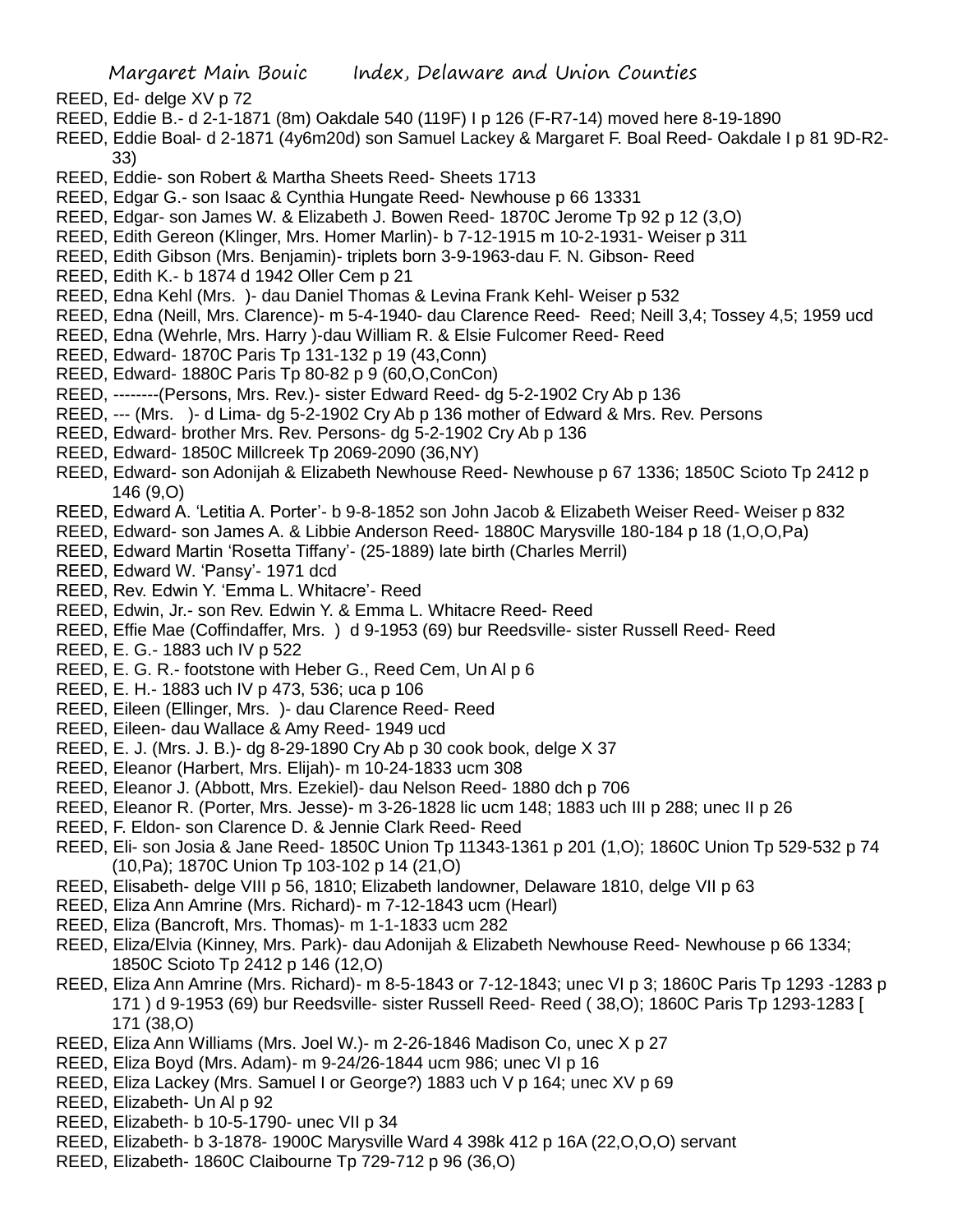- REED, Elizabeth- b Greene Co, O. d 3-16-1905 (54y3m) Oakdale 11951 (119-D)
- REED, Elizabeth A.- b 8-8-1829 Reed Cem, Un Al p 6
- REED, Elizabeth Allen (Mrs. Jesse)- m 3-1-1857 ucm 2532; unec XII p 15, XVIII p 8
- REED, Elizabeth A. (Officer, Mrs. Raymond H.)- b 4-17-1882 dau Edward A. & Letitia A. Porter Reed- Weiser p 832
- REED, Elizabeth Asher (Mrs. George)- 1985 uch p 114
- REED, Elizabeth Burnham- sister Hiram Burnham- 1880c Union Tp 25 p3 (42,O,O,O)
- REED, Elizabeth Cameron (Mrs. Jacob)- v 1809 m 8-14-1828 dau John & Andorothy Peck Cameron- 1985 uch p 74; Cameron- 1883 uch V p 488
- REED, Elizabeth (Clark, Mrs. Asa)- m 9-18-1862 ucm 3332; unec XX 43
- REED, Elizabeth (Cochran, Mrs. James)- m 11-21-1826 ucm 123- dau David & Margaret Reed- 1883 uch III p 286; unec II p 15; uccp p 4; will book, cp-mpl p 179
- REED, Elizabeth- dau Conrad & Catherine Weaver Reed- Maugans p 74
- REED, Elizabeth (Elliott, Mrs. Richard)- dau David & Anne Dyson Reed- 1985 uch p 115; unec XVII p 28
- REED, Elizabeth (Deppen, Mrs. Lucien)- b 6-6-1841 m 3-6-1861/2 dcm d 1-4-1915- Weiser p 75
- REED, Elizabeth Dugan (Mrs. Alexander)- sister Aaron Dugan, delge IV p 3
- REED, Elizabeth (Flint, Mrs. Samuel)- m 11-23-1845 Madion Co, unec X p 18
- REED, Elizabeth (Games, Mrs. Robert Evans)- b 1832 d 1919- ped Fred Elmer Mayer #276, 23, unec XI p 30
- REED, Elizabeth G. (Mrs. Dr. R. M.)- 1860C Dover Tp 217 (44,O)
- REED, Elizabeth- dau Dr. R. M. & Elizabeth G. Reed- 1860C Dover Tp 217 (15,O)
- REED, Elizabeth Hill (Mrs. David)- m 3-24-1852 dcm
- REED, Elizabeth- d 11-28-1847 (20-7-27) Reed Cem, Un Al p 7- dau James & Anna P. Robinson Reed- 1883 uch V p 216
- REED, Elizabeth Jane Bowen (Mrs. James W.)- m 6-10-1849 ucm 1427; DJ p 46 unec XIII p 17; 1850C Dover
- Tp 81114-831 (21,O); 1860C Dover Tp 222 (31,O); 1870C Jerome Tp 92 p 12 (41,O)
- REED, Elizabeth- dau J. & A. P. Reed- d 1847 (20y) Reed Cem
- REED, Elizabeth Johnston (Mrs. James)- m 6-6-1822 ucm 30l 1883 uch iII p 283; unec II p 13; 1830C Darby Tp 71 (20,Va)
- REED, Elizabeth dau Joseph & Louisana Reed- 1850C Marlboro Tp 80 p 185 (9,O)
- REED, Elizabeth J.- b 1849 Green Co d 3-16-1905 Oakdale I p 81 (D-R2-33)dau Samuel L. & Margaret Boals
- Reed- 1883 uch V p 133; 1860C Union Tp 691-697 p 95 (12,O); 1870C Marysville-Paris Tp 209-210 p 24 (22,O)
- REED, Elizabeth (Linder, Mrs. Isaac)- m 8-15-1843 dcm
- REED, Elizabeth (Marks, Mrs. Charles T.)- m 1-23-1851 ucm 1582- dau William & Elizabeth Sager Reed- 1985 uch p 114; unec VIII p 3, XIV p 18
- REED, Elizabeth (Mather, Mrs. Rev. Ebenezer)- ped Gerald Elden Kelsey 23; unec XVI p 7
- REED, Elizabeth (Miller, Mrs. Daniel)- m 6-26-1810 unec VII p 34
- REED, Elizabeth Miller (Mrs. John)- m 1-14-1809 (39 on Aug 10); unec VII p 34
- REED, Elizabeth Newhouse (Mrs. Adonyah)- dau Anthony & Nancy Coons Newhouse- Newhouse p 64 133; 1850C Scioto Tp 2412 p 146 (47,O)
- REED, Elizabeth (Peacock,Mrs. )- 10-1829 sister Thomas Reed- 1900C Marysville 13 p 1B (70.O,Ky.Va), wid, 2 ch, 1 living
- REED, Elizabeth Rapson (Mrs. Gideon)- b ca 1799 ped Dorothy Jayne Jenks Robinson #1 27; unec II p 40
- REED, Elizabeth Reed (Mrs. Jesse)- m 3-1-1857 ucm 2532
- REED, Elisabeth- dau Robert D. & Olive Reed- 1850C Union Tp 1379-1399 p 206 (12,O); 1860C Union Tp 510-513 p 72 (21,O)
- REED, Elizabeth S.- b 1838 d 1918 Milford Cem, Un Al p 24.- dau Olive Reed; 1870C Milford 90-88 p 10 (31,O)
- REED, Elizabeth Sager (Mrs. William)-b 2-7-1803 m 1825 d 1-30-1902 Mitchell Cem, DJ p 5- dau, 3rd ch of George,Jr. & Christina Firestone Sager- George Sager- dumch p 122; 1985 uch p 114, 122; unec VI p 30; uca p 35; 1850C Darby Tp 1684-1704 p 2249 (47,Va); 1860C Darby Tp 432-433 p 61 (57,Va); 1870C Darby Tp 224-212 p 28 (67,Va); 1900C Darby Tp 138-144 p 7ZA (96,Va,Va,Va), 11ch, 8 living
- REED, Elizabeth- d 4-22-1825 (6 wks) dau Samuel & Joanna Reed- Hathaway Cem, Un Al p 83
- REED, Elizabeth Saygrover (Mrs. Samuel)- m 9-21-1880 ucm (Hearl); 1985 uch p 114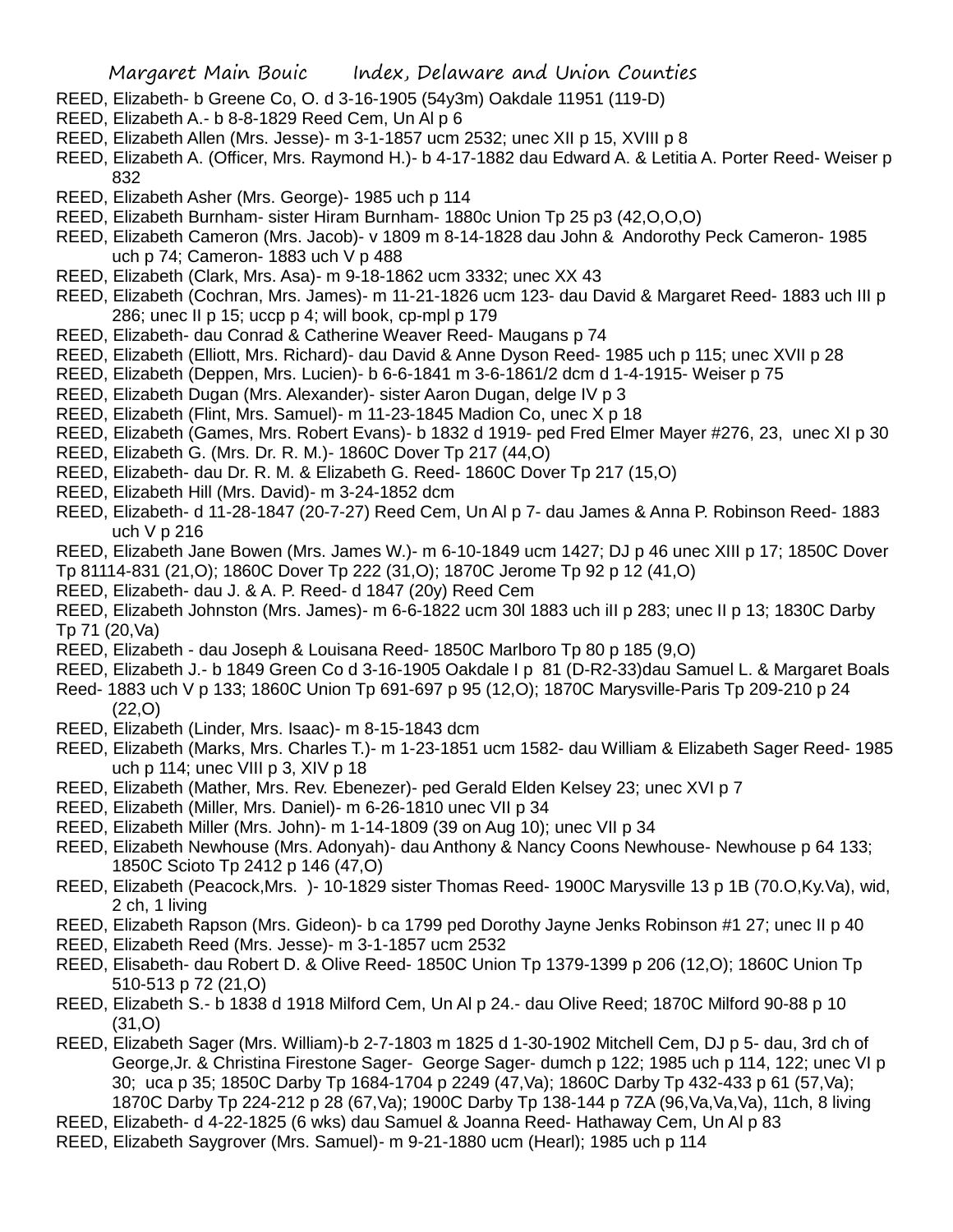- REED, Elizabeth (Mrs. Samuel 1st)- b ca 1772 m ca 1792 d 12-4-1833(61) Reed Cem, Un Al p 6; 1883 uch V p 185; hmp p 54, 55; ped Gerald Elden Kelsey 25; unec XIV p 32, XVI p 7
- REED, Elizabeth Sanderson (Mrs. James H.)- 1883 uch V p 133
- REED, Elizabeth Sheets (Mrs. Johnson)- dau Clinton & Ethel J. Schroder Sheets- Maugans p 174
- REED, Elizabeth (Trevarthen, Mrs. Thomas)- b 1830 d 1914 dau Gideon & Elizabeth Rapson Reed- Reed; ped Dorothy Jayne Jenks Robinson #1, 13, unec II p 40
- REED, Elizabeth Weiser (Mrs. John Jacob)- b 1807 d 1891 bur Illinois- dau John & Elizabeth Anspach Weiser-Weiser p 813, 831
- REED, Elizabeth (Westlake, Mrs. Samuel)- d 10-5-1867 dau James & Ann Robinson Reed.- unec XII p 62 1883 uch V p 447; unec I p 23
- REED, Elizabeth White (Mrs. George)- m 3-30-1865 ucm 3708; 1883 uch V p 68l 1870C Union Tp 102-101 p 14 (40,O); 1880C Union Tp 1126 p 22 (50,O, Irel, Md)
- REED, Elizabeth- dau William & Elizabeth Sager Reed- 1850C Darby Tp 1684-1704 p 249 (20,O); unec VI p 30
- REED, Ella Dodge (Mrs. Thadeus C.) /Read- m 4-2-1868 dcm; death, dg 10-1-1874, Cry Ab p 119; delge XIII p 58
- REED, Ella Elizabeth McCurdy (Mrs. Jacob B.)- Reed
- REED, Ella L.- b 1870 d 1946 Oakdale I p 48 (E-R47-6)
- REED, Ella L. (Mrs. Harry)- d Sunday (78) Green Mound Cem- dg 10-21-1951 (78)
- REED, Ella Westfall (Mrs. William H.)- m 2-13-1891 ucm (Hearl); obit William H., mlib
- REED, Ella (Mrs. William)- b 5-1878- 1900C Marysville 77 p 4A (22,O,Ger,Ger)- m 8y, 4 ch
- REED, Elma (Mrs. Daniel)- 1850C Millcreek Tp 2069-2090 p 300 (70,Ct)
- REED, Elmer J.- son Hiram & Sarah Brown Reed- 1910C Unionville 6 p 1A (19,O,O,O)
- REED, Elmer- b 1890 d 1919 father of Wilma- Unionville Cem, DJ p 39
- REED, Elmira A.- b 1830 d 1887 dau John Jacob & Elizabeth Weiser Reed- Weiser p 831
- REED, Elna (Mrs. Richard)- 1850C Paris Tp 699-714 p 105 (24,O)
- REED, Elnathan 'Nettie C.)- son Josia & Jane Reed- 1850C Union Tp 1343-1361 p 201 (9,O); 1880C Dover Tp 58-61 p 25 (39,O,O,Pa)
- REED, Elnor (Harbert, Mrs. Elijah)- m 10-24-1833 ucm (Hearl)
- REED, Elnora- dau Zephaniah Reed- 1870C Paris Tp 83-84 p 12 (5,O)
- REED, Eloise (Graham, Mrs. )- dau Inez Reed- Reed
- REED, Elonzo- son S. & Mary s. Reed- 1860C Paris tp 126 7-1258 p 167 (17,O)
- REED, Elsie E. Fulcomer (Mrs. William R.)- b 8-23-1902 m 5-12-1924 d 1-9-1994 (91) Fairview Mem. Pk- dau Mosheim & Mae Robison Fulcomer- Reed
- REED, Elsie (Geiger, Mrs. )- dauGeorge Frederick & Hazel Marie Kirk Reed- Reed
- REED, Elsie- dau Robert & Marilla Reed- 1880C Jerome Tp 42 p 5 (1,O,O,O)
- REED, Elvira Nancy Ginn (Mrs. Josiah Clark)-b 1-17-1862 m 9-24-1885- d 10-21-1951 Oakdale Cem 4225 (D-119) - dau Charles F. & Mary Ridgeway Ginn- ped Gerald Elden Kelsey 7; unec XVI p 7; obit, mlib; 1900C Dover Tp 101-103 p 5A (38, Ind, O.O) m 14y
- REED, —d 12-23-1901 SR son J. Clark & Elvira Reed Oakdale I p 125 (F-R7-6)
- REED, —(Mrs. E. M.)- dau George W. & Elizabeth Mead Harris Tiffany- dg 11-22-1916, Cry Ab p 172
- REED, Elvira- b 1852 d 3-3-1930 dau Samuel Lackey & Margaret F. Boal Reed- Oakdale I p 81 (D-R2-33)
- REED, E. M. supt county infirmary- son of Mrs. Orpha Reed- dg 8-20-1915 Cry Ab p 71
- REED, Emeline (Porter, Mrs. W. Q.)- m 11-26-1863 ucm 3497- dau James & Ann P. Robinson Reed- 1883 uch V p 216. Unec VI p 30; 1850C Darby Tp 1602-1622 p 238 (10,O)
- REED, Emily- uccp p 36, witness JB4 p 86
- REED, Emily- b 7-15-1899 Reed Bible- unec VII p 34
- REED, Emily- b 7-1866 dau Dyer & Maria Reed Reed- 1900C Marysville 287-296 p 13A (33,O,O,O)
- REED, Emily- dau James W. & Elizabeth J. Bowen Reed- 1870C Jerome Tp 92 p 12 (18,O)
- REED, Emily (McCarthy, Mrs. )- dau Leander & Emma Adams Reed- Reed
- REED, Emily Keyes (Mrs. Joseph)- obit Walter, mlib
- REED, Emily- dau Samuel Reed, Champaign Co, uccp p 40, JB4 p 209
- REED, Emily- dau Thomas W. & Samantha Reed- 1850C Dover Tp 79–807 (13)
- REED, Emly- dau Wallace & Amy Reed- 1949 ucd
- REED, Emma- interment Unionville 3-3-1919, DJ p 49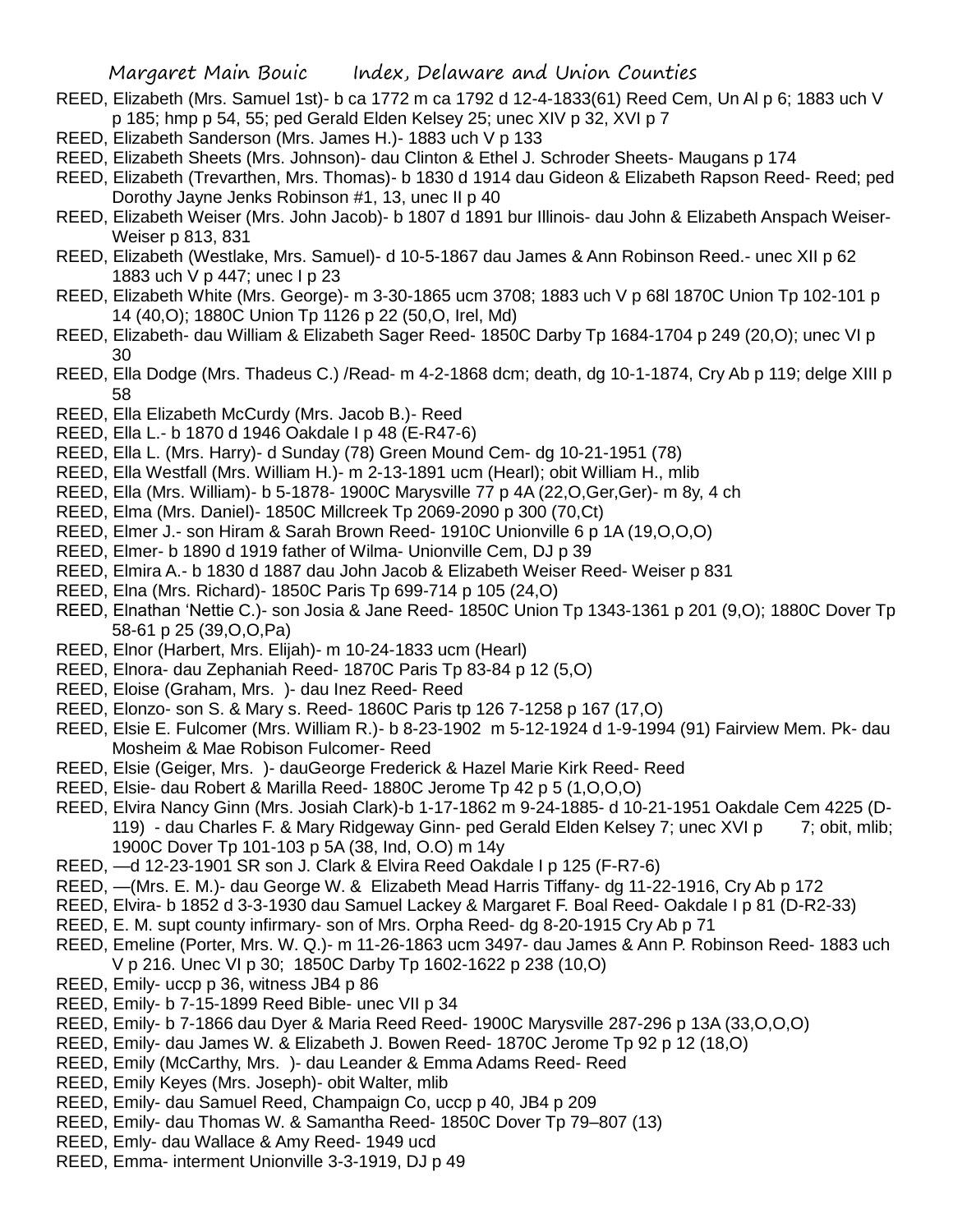- REED, Emma Adams (Mrs. Leander)- b 2-20-1886 d 8-24-1964 Maple Grove Cem- dau John & Belle Sparks Adams- Reed
- REED, Emma A.- b 1-2-1891 d 7-2-1974 St. John's Catholic Cem- dau Joseph & Bridget Bahan Reed- Reed
- REED, Emma (Beltz, Mrs. George)- m 10-16-1873 ucm 5353
- REED, Emma- dau Dyer & Maria Reed Reed- 1870C Union Tp 174-173 p 21 (1,O); 1880C Marysville 409-453 p 31 (10,O,O,O)
- REED, Emma E.- dau Dr. R. M. & Elizabeth G. Reed- 1860C Dover Tp 217 (3,O)
- REED, Emma Frances Cassidy (Mrs. John Thomas)- b 1876 d 1957 Claibourne Cem p 61- Reed; 1985 uch p 20; 1949 ucd
- REED, Emma Johnson (Mrs. Wallace)- m 1-29-1891 ucm (Hearl)
- REED, Emma Lee (McCarty, Mrs. Ross J., Jr.)- b 4-9-1922 d 5-31-1983- Guy Cem, Rosedale- dau Leander & Emma Adams Reed- Reed
- REED. Emma Lucy Whitacre (Mrs. Yoeman Edwin)- (27-1906) b Clinton Co. O.- late birth (Miriam Ali); Reed
- REED, Emma M.- b 1834 d 1909 dau John Jacob & Elizabeth Weiser Reed- Weiser p 831
- REED, Emma M. (Staley, Mrs. Claud C.)- m 7-19-1896 ucm (Hearl)
- REED, Emma Raines (Mrs. Charles Anderson)- b 8-1-1883 m 6-23-1902/1922 d 3-6-1964 Oakdale II p 41 (G-R5-19)- dau William & Jospehine Huddle Raines- Reed- obit Charles Anderson, mlib
- REED, Emma- dau Samuel L. & Margaret F. Boal Reed- 1870C Marysville-Paris Tp 209-210 p 24 (12,O); 1880C Marysville 409-453 p 34 (21,O,O,O)
- REED, Enos- heir of James C. Reed- 1850C Allen Tp 1555-1575 p 230 (14,O); unec III p 8, 35, XVIII p 30; uccp p 39 (12-1849) JB4 p 184
- REED, E. R.- footstone with George & Mary Reed- Reed Cem- Un Al p 7
- REED, Erma (Carlisle, Mrs. )- dau John W. & Susan McMann Reed- Reed
- REED, Erma Maize (Mrs. Homer Clark)- m 12-15-1916 d 1951- Reed
- REED, Ernest C. Colby 'Bertha Lash'- b 8-1878 d 2-15-1938 Oakdale I p 119 (F-R5-11); Grad Broadway HS 1895 - foster son Esau & Winnie Smith Reed- 1915 uch p 735; Reed; mt 11-19-1932; unec III p 18, XVI p 57a; 1900C Taylor Tp 260-266 (21,O,Ger,Eng)
- REED, Ernest White 'Prudence Barton'- son Albert & Lottie M. White Reed- White 108
- REED, Ernestine (Herd, Mrs. )- dau Ernest C. & Bertha Lash Reed- 1915 uch p 735; obit Bertha, obit, Ernest C. mlib; 1962, 1971, 1973, 1977 ucd
- REED, Bertha Ernestine Hutchisson (Mrs. Homer)- b 12-23-1910 d 8-18-1998 (87) Oakdale Cem II p 73 (H-R8-4)- dau William Perry & Nettie Coleman Hutchisson- Reed; Hutchisson p 37; unec III p 17; 1949, 1967, 1975, 1979, 1981, 1983 ucd
- REED, Ersy- b 1968 dau Clark H. & Ersy E. Thompson Reed- 1969, 1971, 1980 dcd
- REED, Ersy Thompson (Mrs. Clark H.)- dau William Thompson- Reed; 1910C Dover Tp 62-65 p 3A (48, Ind,O,O) m 24y, 6 ch, 5 living
- REED, Esau 'Winnie Smith'- b 5-291846 Va m 2-13-1873 ucm 5221 d 11-15-1936 Oakdale I p 119 (F-R5-11) son William & Catherine Harding Reed- 1915 uch p 734, 735, 736; obit, Winnie, mlig; deed Mitchell cem, DJ p 24; 1880C Taylor Tp 208-210 p 20 (34,Va,Va,Penn); 1900C Taylor Tp 260-266 p 11B (54, Pa,Va,Va) m 27y
- REED, E. S. D. 'Susannah Eckland/Eckard'- b ca 1829 m 5/3-4-1850 ucm 1533 d 8-15-1859 (29) Price Cem, djlm p 25- son Jesse & Chirstine Chrislip/Christiana Reed- ped Rosemary Ann Koons Romine #73 18, unec III p 13, VI p 33, VII p 60, XIV p 17; 1915 uch p 500 - 1850C Jackson Tp 30 p 5 (21,Va)
- REED, Esquire- 1850C Union Tp 1308-1326 p 196 (14,NY)
- REED, Esta (Conway, Mrs. )- sister William R. Reed- Reed
- REED, Estella Magdalena Bishop (Mrs. Frank A.)- b 1-8-1896 m 9-15-1926 d 8-13-1939 dau Emanuel & Anna Trotschel Bishop- obit mlib, Milford Cem, Un Al p 45
- REED, Ester- dau Mrs. Mary Reed- dg 10-19-1906 Cry Ab p 125
- REED, Esther C. Bailaostoski (Mrs. Dana O. Sr.)- b 1892 d 1981 Oakdale II p 80 (H-R15-2); Reed
- REED, Esther Ernestine (Herd, Mrs. Dwight )- b 6-16-1911 m 11-14-1936 d 6-1-1996 (84) body donated to OSU School of Anatomy- dau Ernest & Bertha Lash Reed- Reed
- REED, Ethel (Clay, Mrs. Henrty Chaton)- b 11-26-1895 m 6-28-1924 d 12-23-1981 dau John Martin & Sallie Davis Reed- ped Paul Allen Clay 5, delge V p 48
- REED, Ethel- dau Florence & Maggie Permelia Reed- dumch p 353; 1915 uch p 149
- REED, Ethel L.- b 1890 d 1954 buried with Alexander & Lucinda- Claibourne Powell Cem p 15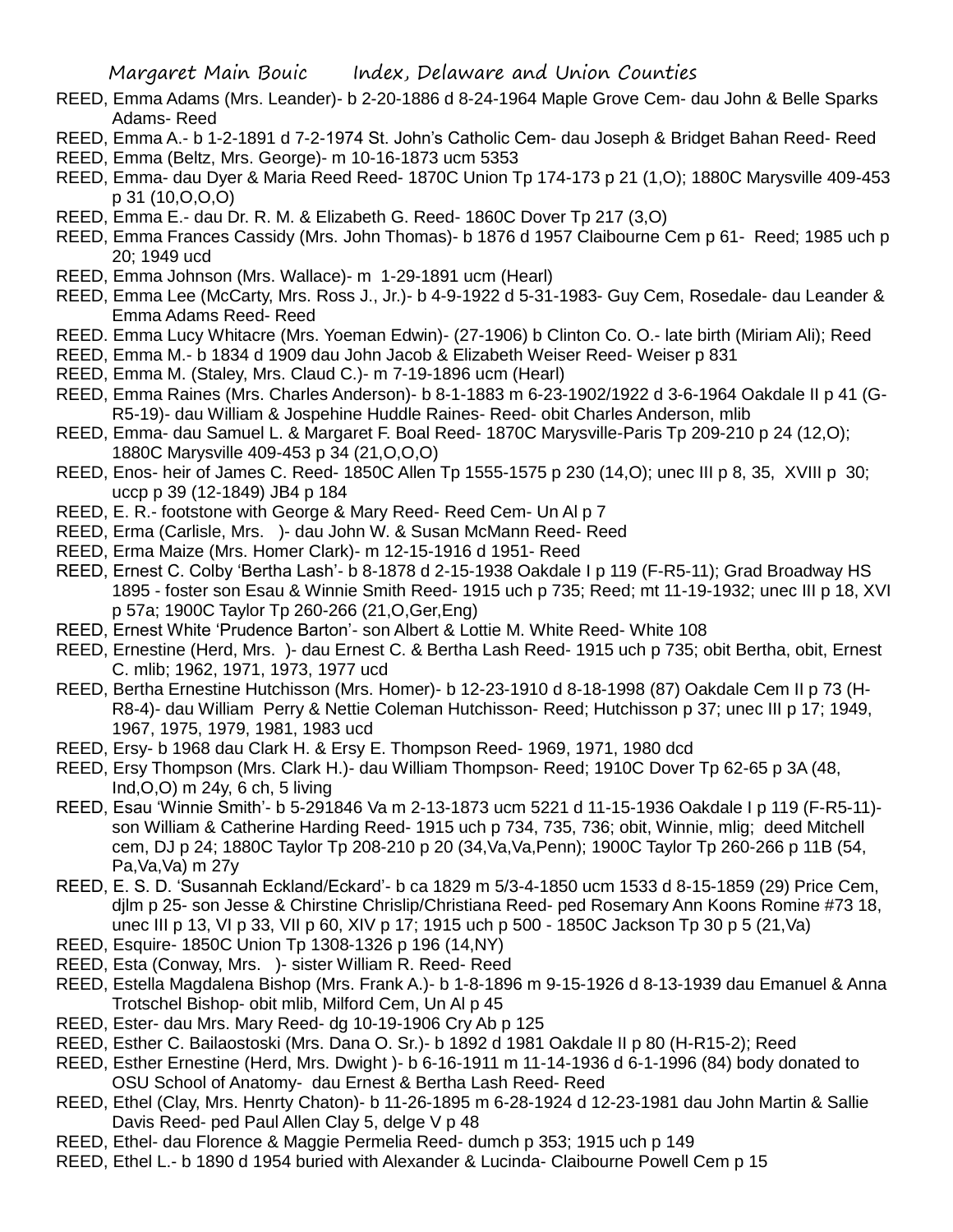- REED, Etta (Clark, Mrs. Pearl)- 1915 uch p 1017
- REED, Etta- dau Elnathan H. & Nettie C. Reed- 1880C Dover Tp 58-61 p 25 (7,O,O,Va)
- REED, Eugene- son Carl & Bessie Hollar Reed- Reed
- REED, Eulah Mae- mother of Ronald G. Reed- obit Ronald G., mlib
- REED, Euphemia (Ruchlen, Mrs. William)- m 4-26-1867 ucm 4180- dau James & Anna P. Robinson Reed-1883 uch V p 216 unec VI p 30; 1850C Darby Tp 1602-1622 p 238 (6,O)
- REED, Eva (Carpenter, Mrs. )- dau Henry L. Reed- Reed
- REED, Eva L.- b 3-1887 dau James & Sarah Reed- 1900C Darby Tp 137-143 p 7A (13,O,O,ILL)
- REED, Eva Margaret Schoenleb (Davies, Mrs. Dr. William F.)(Mrs. Newton)- b 1877 d 5-3-1951 (73) Oakdale Cem.; obit, mlib
- REED, Eva- dau Robert & Marilla Reed- 1880C Jerome Tp 42 p 5 (14,O,O,O)
- REED, Eva (Schaeffing, Mrs. Philip)- dau James & Sarah E. Jones Reed- 1985 uch p 114
- REED, Evaline (Mrs. Alfred)- m 1858; unec XVIII p 56; 1860C Allen Tp 803-812 p 110 (24,O)
- REED, Eve M. (Mrs. Harry S..Sr)- d 2-16-1980 (77) St. Mary Cem-sister Herbert Schertzinger- Reed; 1971 dcd
- REED, Eve S.- 1850C Allen Tp 1538-1558 p 228 (2,O)
- REED, Eveline E. Gabriel (Mrs. O. H.)- m 2-13-1858 ucm 2683 ; unec VII p 33; Un Al p 8
- REED, Evelyn (Mrs. Rev. Craig A.)- Reed
- REED, Evelyn Jane (Bishop, Mrs. Edward)- b 2-3-1926 m 9-19-1970 d 11-29-1994 (68) Bellefontaine Cemdau Loren C. & Gladys Lucille Patrick Reed- Reed; Freshwater p 94
- REED, Evelyn West (Mrs. Kyle)- Reed
- REED, E. W. H,- Leesburg Tp 1853; unec IV p 34, XI p 69 Union Tp, XII p 52, 65
- REED, Ezra- unec XII p 51, 52 (666A)
- REED, Faithe (Schmidt, Mrs. )- dau Henry L. Reed- sister Lena Faye Reed Sherbourne- Reed
- REED, Fannie (Eckels, Mrs. James H.)- dau John & Phoebe Munson Reed- Weiser p 831
- REED, Fanny- dau James & Anna Sanford Reed- Newhouse p 67, 13353
- REED, Dr. Fay Carol- Reed
- REED, F. C.- uccp p 44, appraiser, JB4 p 355
- REED, F. D.- deed Unionville Cem, DJ p 50
- REED, —(Fenwick, Mrs. Rev. C.)- d Friday dg 10-21-1913 Cry Ab p 65
- REED, Fern (Hornbeck, Mrs. Howard E.)- d (96) Oakdale Cem- Reed
- REED, Fern L.- b 6-1888 dau Alexander & Mary E. Walker Reed- 1900C Paris Tp 96-99 p 6B (10,O,O,O)
- REED, Fern- b 5-8-1892 d 11-26-1898 Oakdale I p 28 (E-R26-3) dau S. J. & M. E.
- REED, Fern- b 3-1899 dau William & Ella Reed- 1900C Marysville 77 p 48 (1,O,O,O)
- REED, F. H- 1915 uch p 503
- REED, Flavilla (Griffith, Mrs. John)- m 11-14-1835 ucm 350; unec III p 7
- REED, Flora B. (Traxwell, Mrs. Alva)- dau Thomas & Susan Shirk Reed- dumch p 123
- REED, Flora E. Decker (Mrs. Ross B.)- b 11-1861 m 9-7-1882 ucm (Hearl); obit Charles Andersonk mlib; 1900C Taylor Tp 78-81 p 4A (38,O,O,O) m 18y, 6 ch, 5 living
- REED, Florance M.- d 2-14-1907 (5m) Oakdale 2007 (79F)
- REED, Florence (Hall, Mrs. )(Mrs. Mark J.)- 1985 uch p 114; unvmec p 28; Reed
- REED, Florence (Lane, Mrs. )- researching Reed, Cochran, Vandever- unec XIV p 50, XVIII p 30 (Pioneers)
- REED, Florence M.- d 2-14-1907 (5m) dau Ernest Colby & Bertha Lash Reed- Oakdale I p 119 (F-R5-11)
- REED, Florence 'Maggie Permelia'- dumch p 353
- REED, Florence Pearl Iler (Hall, Mrs. Charles Marion)(Mrs. Mark)- 1985 uch p 65, 66
- REED, Florence (Sheridan, Mrs. )- dau Henry L. Reed- Reed; sister Lena Faye Reed Sherbourne- Reed; unvmec p 37
- REED, Florida- dau Jesse C. & Catherine Bridge Reed- 1850C Claibourne Tp- 166-p 27 (1,O); 1860C Claib Tp 781-765 p 102 (11,O)
- REED, Floyd 'Viola Ruth Sheets'- Maugans p 174
- REED, F. M.- 1883 uch V p 197
- REED, F. M.- son Dr. R. M. & Elizabeth G. Reed- 1860C Dover Tp 217 (13,O)
- REED, Forest- Reed
- REED, Forrester D.- 1860C Union Tp 602-608 p 84 (1,O)
- REED, Frances (Cross, Mrs. Kenneth B.)- m 6-19-1926 Freshwater p 167
- REED, Frances (Lumb, Mrs. J. Frank)- d 1932- Powers p 255, 308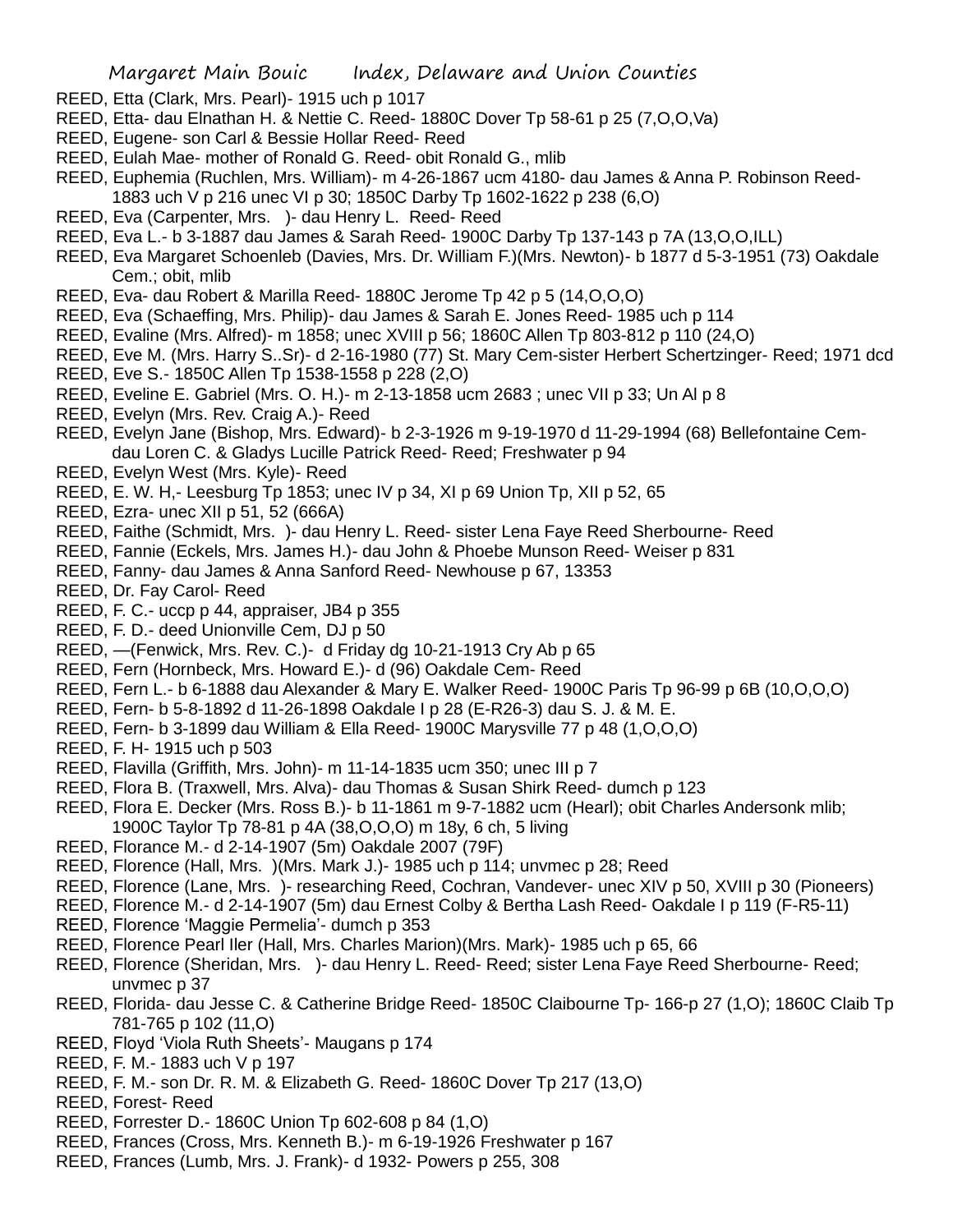- REED, Frances Marie- d 8-22-1894 (13m9d) only ch of Mr. & Mrs. Reed- dg 8-24-1894 Cry Ab p 177
- REED, Frances (Mrs. )- mother of Rob H. Reed- dg 122-114-1950 Del Us. Lib, obit Robert Hl.
- REED, Francis M. 'Louisa A. Smith'- m 1-13-1875 ucm 5622; mt 3 p 7; 1880C Milford 10 p 30 (28,O,O,O)
- REED, Francis- son Orren & Serepta Amrine Reed- 1870C Paris Tp 1146-147 p 20 (4,O); 1880C Paris Tp 31 p 3 (14,O,O,O)
- REED, Mrs. Frank- 1975 ucd
- REED, Frank- b 6-1868 1900C Claibourne T 63-68 p 3B (31,O,O,O)
- REED, Frank- d 3-11-1907 (40y11m) Oakdale 2019(307E)
- REED, Frank- b 1867 d 3-11-1909 (40y11m) Oakdale I p 48 (E-R47-6)
- REED, Frank- son Alexander & Mary L. Reed- 1880c Darby Tp 104 (11,O,O,O)
- REED, Frank A. 'Estella Magdalena Bishop'- m 9-15-1926 obit Estella, mlib
- REED, Frank A. 'Lillian Bletcher'- obit Lillian, mlib
- REED, Frank A. 'Lillian Robb'- b 12-22-1881 m 1943 d 2-14-1964 son William & Jennie Weiser Reed- Reed; Un Al p 44
- REED, Frank A.- b 12-1881 stepson Martin & Jennie A. White- 1900C Milford 170-181 p 7B (18,O,ILL,O)
- REED, Frank- son Clarence & Helen Douglas Reed- 1985 uch p 115
- REED, Frank D. Jr. 'Maxine Mae Meeker'- b 2-2-1916- Weiser p 770
- REED, Frank 'Dora Marsh'- obit Dora Marsh, mlib
- REED, Frank E.- son E. Crawford & Maria Hathaway Reed- 1870C Union Tp 14 p 2 (8,O)
- REED, Frank Edward 'Maxine Baker'- b 3-20-1920 m 1940 d 9-160-1973 Milford Cem- son Frank & Lena Webb Reed- Reed; 1971, 1973 ucd
- REED, Frank 'Lena Webb'- Reed
- REED, Frank 'Madelyn'- Reed
- REED, Frank- son Lorriane Norris Reed- Reed
- REED, Frank 'Mae Williams'- obit Mae, mlib Frank 'Mary Williams'- b 9-8-1871 d 12-13-1940 Milford Cem, obit, mlib
- REED, Frank "Ed"'Maxine M.'- b 3-20-1920 d 9-16-1873 USArmy Cpl, milford Cem, Un Al p 74
- REED, Frank- son Norton & Selina E. Courter/Porter Reed- obit Celina, mlib; dumch p 458; 1880C Union Tp 163 p 27 (8,O,O,O); 1900C Union Tp 60-64 p 3B (28,O,O,O)
- REED, Frank O.- son Helen J. Reed- 1985 uch p 46
- REED, Frank/Shirley- research Carr; delge XV p 49
- REED, Frank- brother Tell Reed- Reed
- REED, Frank- son William & Jennie Wiser Reed- obit, Clarence Henry, mlib
- REED, Franklin- b 1907 d 1967 Oakdale II 115 (K-R4-6)
- REED, ------d 6-23-1933 SR Oakdale I p 48 (E-R47-5) infant of Franklin
- REED, Franklin- son Dalton & Alberta Hoover Reed- obit Dalton, mlib
- REED, Franklin 'E. Grace Grant'- Reed
- REED, Franklin- son Thomas Reed- Reed
- REED, Fred 'Anne Marie Vining'- Hutchisson p 24 (div)
- REED, Fred E. 'Clotelle Amrine'- b 3-14-1887 m 10-21-1915 d 9-8-1966 bur Unionville, interment 8-15-1966, DJ p 44, 48, 51- son James & Sara Jones Reed- Reed; unvmec p 17, 37; 1985 uch p 114; unec IV p 38; 1900C Darby Tp 137-143 p 7A (13,O,O,ILL); 1910C Darby Tp 87 p 5A (23,O,O,ILL)
- REED, G. Frederick 'Hazel M. Kirk'- b 10-26-1902 d 2-27-1989 Shoup Cem- Reed; 1969, 1980 dcd
- REED, Frieda Avonel. (Heed, Mrs. ) (Hostetler, Mrs. )- b 3-22-1930 d 9-21-1996 (66) Bellfontaine Cem- dau Loren C. & Gladys L. Patrick Reed- Reed; Freshwater p 94
- REED, Friendy- d 8-2-1848 (1m12d) son Richard & E.- Amrine Cem, lptw p 61
- REED, G.- uca p 39, Union Tp
- REED, Galia May- b 8-13-1869 (9/12,O); 1870C Darby Tp 11-9 p 2 (9/12,O) dau George & Hester A. Holycross Reed
- REED, Gary- son Gary & Nancy Jean Petruccioli Reed- Freshwater p 136
- REED, Gary- son Lloyd Franklin Reed- Reed
- REED, Gary 'Nancy Jean Petruccioli;- Freshwater p 136
- REED, Gary- son Oliver & Nettie Pittman Reed- Reed
- REED, Gavin- son Jacob B. & Ella Elizabeth McCurdy Reed- Reed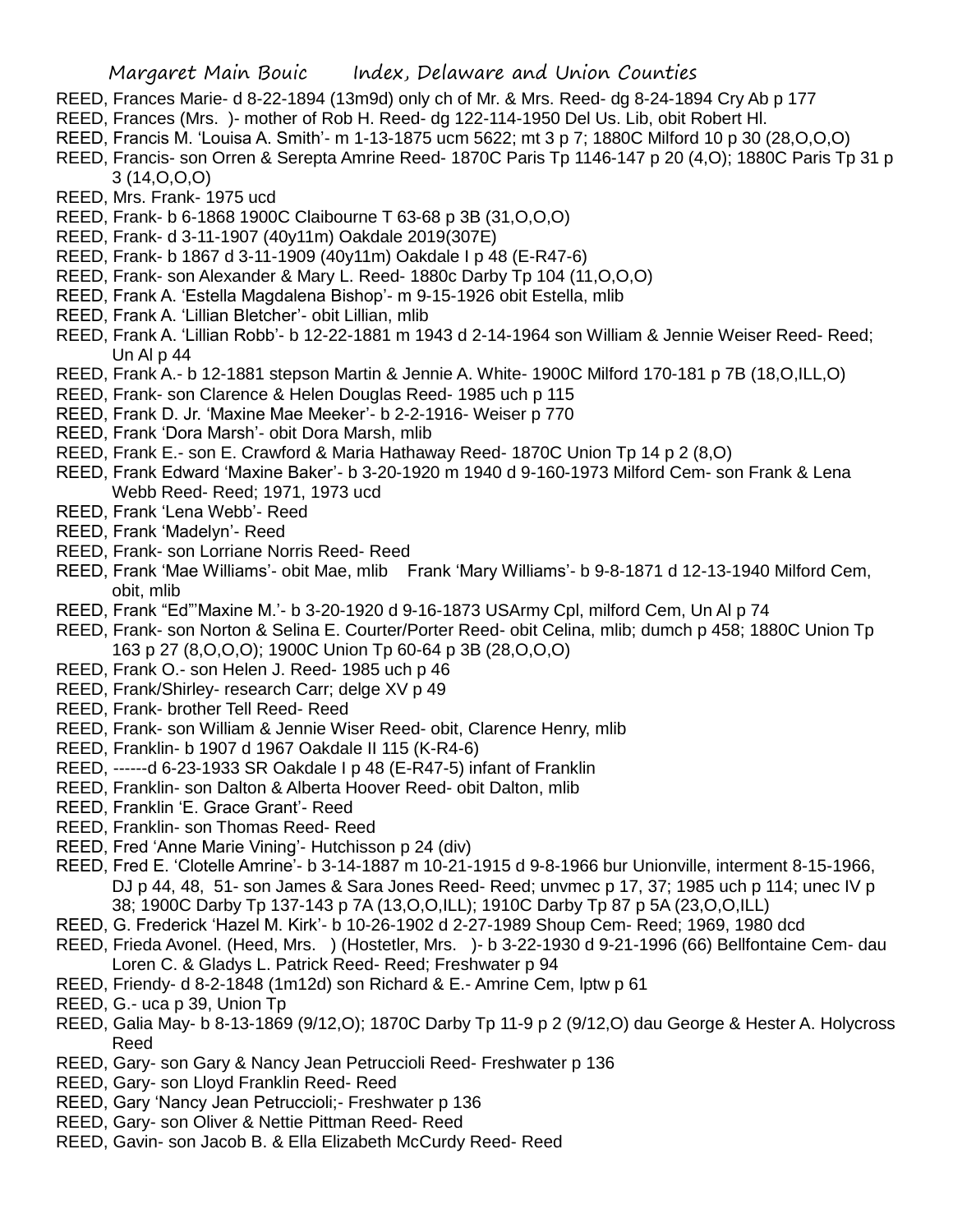- REED, George- uccp p 2 will book p 98, appr; uccp p 7 JB 1 p80; uccp p 13 estate JB1 p 286; (66-1875) unec VIII p 16, XV p 62, 69; uca p 63
- REED, George- sec, uccp p 1 will book p 6, 210, cp p 13
- REED, George- Ec CP165, unec III p 45
- REED, George- landowner Delaware 1810, delge VII p 63, VIII p 56
- REED, George- Union Tp, unec XV p 22 (1826); uca p 14, 17, 25, 106
- REED, George- 1880C DarbyTp 147 p 16 (24,NH,NH,NH)
- REED, George- 1860C Taylor Tp 971-987 p 129 (23,Pa)
- REED, George- b 8-21-1809 d 12-16-1889 Reed Cem, Un Al p 6; 1883 uch III p 334, 342, 364, 367, 372, V p 163, 164, 183, 187, 191, 192, 193, 194, 196, 198; mt 3 p 19. Mt 12-8-1875 (66-1875)
- REED, Rev. George C.'Christina Rose Griffith'- b 3-3-1902 d 3-27-1993 (91) Radnor Cem- son Rev. Edwin Y. & Emma L. Whitacre Reed- Reed; Sbc p 18, 45; 1949 ucd
- REED, George E.- son Allen & Olive Shirk Reed- 1870C Union Tp 20 p 3 (8,O)
- REED, George Edgar 'Ruth Hill'- (31-1925)- b Gallipolis- saw mill operator- late birth (Mary Katharine)
- REED, George 'Elizabeth Asher'- son William & Elizabeth Sager Reed- 1985 uch p 114
- REED, George 'Elizabeth White'- m 3-30-1865 ucm 3708 ; 1880C Union Tp 126 (70,O,Pa,Pa)
- REED, ------(Snodgrass, Mrs. Robert)- sister George Reed- 1915 uch p 388
- REED, ------(Houston, Mrs. Paul)- sister George Reed- 1915 uch p 388
- REED, George Frederick 'Hazel Marie Kirk'- m 11-28-1925- Reed; 1971 dcd
- REED, George H,.- 1883 uch IV p 508, 541, bur Milford; uca p 106
- REED, George H. 'Hester Ann Holycross'- b 1837 m 7-3-1862 ucm 3329 d 1881 Milford Cem, Un Al p 12; unec XX p 43; 1880C Darby Tp 164 p 18 (43,Va,Va,Va)
- REED, George- son James & Anna Sanford Reed- Newhouse p 67 13359
- REED, George- son John & Juliette Burnham Reed- b d 4-1-1834- unec VII p 16
- REED, George 'Martha H/F. Morgan'- m 4-10-1838 ucm 490; unec III p 30; 1850C Union Tp 1344-1362 p 20 (41,O); 1860C Union Tp 530-533 p 74 (50,O); 1870C Union Tp 102-101 p 14 (60,O)
- REED, George 'Mary Dyer'- b 6-1768/9 m 4-2-1802 d 9-28-1835 paper, Reed Bible, son John & Jane Reedunec VII p 34, 63; ped Michelle Marie Willson #40 1985 uch p 681985 uch p, unec XVI p 54
- REED, George 'Mary'- d 9-28-1856 (67-4-16) Reed Cem, Un Al p 7
- REED, George 'Mary Dyer'- d 1848 Reed Cem, 1915 uch p 101, 102, 106, 115, 124, 133, 182, 183, 221, 388, 397, 399; 1883 uch III p 290, 303, 313; unec XV p 38; 1820C Union Tp 10 (45+); 1830C Union Tp 139 (60-70)
- REED, George- d 10-16-1877 (9m3d) son O. & S. Reed- Amrine Cem, lptw p 60
- REED, George- son Robert D. & Olive Reed- 1850C Union Tp 11379-1397 p 206 (1,O)
- REED, George Vandiver- unec XII p 26
- REED, George W. (Mrs. Orville)- divorce, unec XIX p 54
- REED, George William 'Alice E. Rice'- b 1-22-1908 d 10-14-1994 (86) Oak Grove Cem son James William & Amanda Jane Porter Reed- Reed
- REED, George- son William & Elizabeth Sager Reed- dumch p 122; unec VI p 30; 1850C Darby Tp 1684-1704 p 249 (24,O)
- REED, George W.- b 1844 d 1907 son John Jacob & Elizabeth Weiser Reed- Weiser p 832
- REED, George W.- son Nelson & Ruth Reed- 1850C Oxford Tp 2746 p 154 (8,O)
- REED, George W."Bill"'Ruth'- son George William & Alice E. Rice Reed- Reed
- REED, Georgia Ann Fogle (Mrs. Wallace E.)- Reed; Sbc p 35
- REED, Gerald- son Leon & Hazel Reed- Reed
- REED, Gertrude- b 9-12-1901 d 1975 (73) Oakdale Cem II p 115 (K-R4-6)- dau Dalton & Alberta Hoover Reed- Reed; obit Dalton, mlib; 1915 uch p 614
- REED, Gertrude (Freemont, Mrs. )- dau George Fredrick & Hazel M. Kirk Reed- Reed
- REED, Gertrude Idella (Hill, Mrs. Rev. Peter A.)- b 8-223-1917 m 2-23-1941 d 1-7-1946 dau Morgan C. & Rachel Ellen Beacle Reed- Weiser p 371
- REED, G. H.- uca p 21
- REED, Gibson- b 1895 d 11-28-1902 (7y) Oakdale II p 12 (V-R7-16)
- REED, Gideon 'Elizabeth Rapson'- b 1799 ped Dorothy Jayne Jenks Robinson 26; unec II p 40
- REED, Gladys (Mrs. John)- b 1926 Hopewell Cem, djlm p 90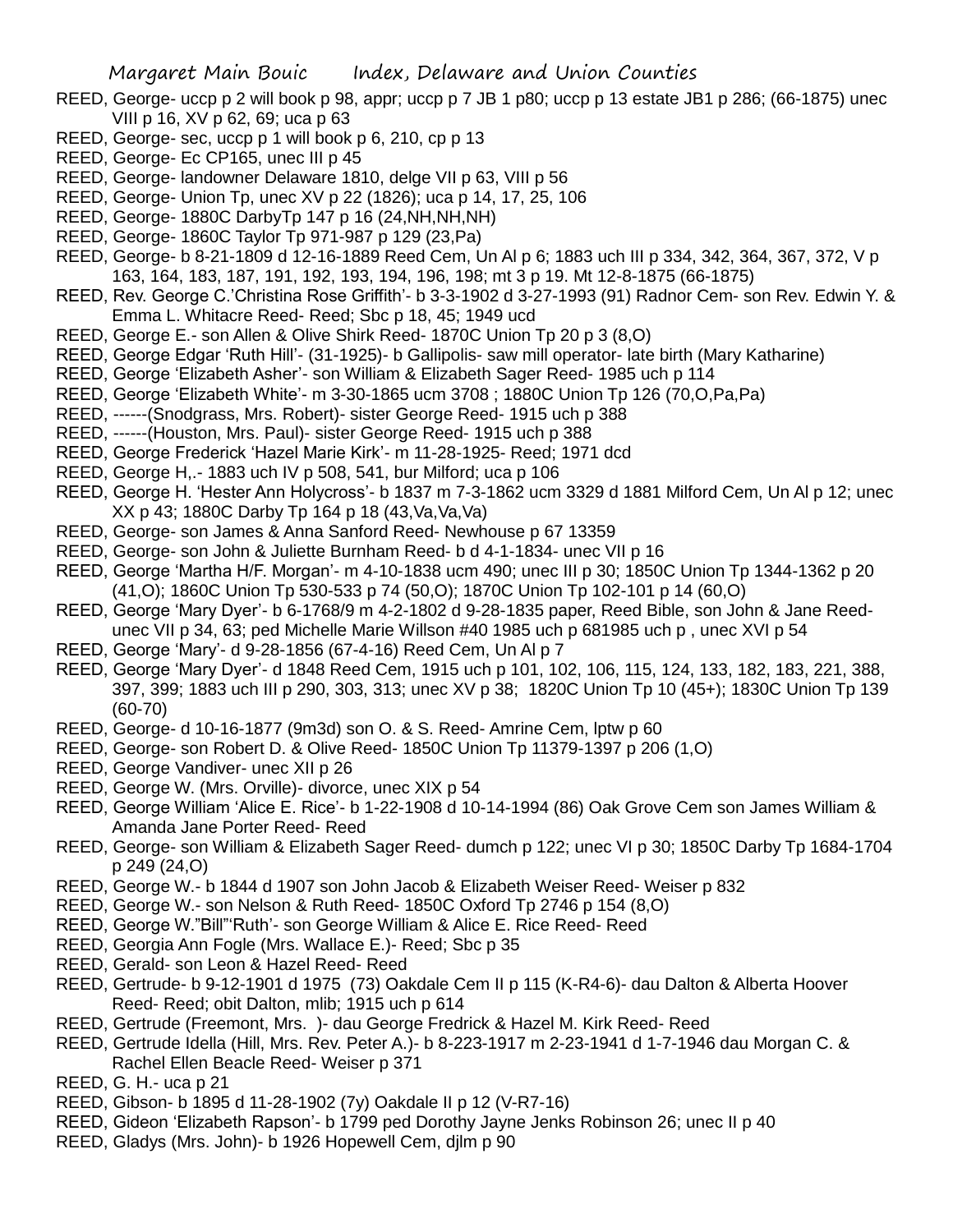- REED, Gladys Lucille Patrick (Mrs. Loren C.)- b 11-12-1903 m 2-28-1923 Oakdale I p 140 (F-R12-11)- dau Henry Clay & Lillian Farnam Patrick- Freshwater p 94; Reed
- REED, Gladys Speers (Mrs. Ronald G.)- m 8-18-1956, obit Ronald G., mlib
- REED, Gladys (Wyman, Mrs. )- dau Frances Reed, sister Robb H. Reed- dg 12-14-1950; obit Robb, Del Museum Lib
- REED, --- (Hudgell, Mrs. )- dau Frances Reed, sister Robb H. Reed- dg 12-14-1950, obit Robb, mus. Lib
- REED, —(Asbuty, Mrs. Eugene)- dau Frances Reed- sister Robb H. Reed- dg 12-14-1950, obit Robb,. M. Lib
- REED, Glenn H.'Betty D. Sugges' d 3-7-1995 (59) Cal. son Homer & Ernestine Hutchisson Reed- Reed; Hutchisson p 37; 1949 ucd
- REED, R. Glenn- brother Helen C/L Reed, obit Hen, mlib
- REED, Glenn H,. II 'Marlette'- son Glenn H. & Betty D. Sugges Reed- Reed; Hutchissonp 37
- REED, Glenna Moore (Mrs. William)- m 7-29-1973- Reed
- REED, Rev. G. O.- Sparta church, delge I p 7
- REED, Golda (Baker, Mrs. )- dau Leander & Emma Adams Reed- Reed
- REED, Golda Marie Wilcox (Mrsl Berl Burton)- b 2-22-1907 m 6-6-1924 dau Thomas & Ida May Hubbard Wilcox- Weiser p 86
- REED, Goldie (Barker, Mrs. )- dau Leander & Emma Adams Reed- Reed
- REED, G. R.- footstone with James C. Reed- Reed Cem, Un Al p 7
- REED, Grace- b 9-1882 dau Andrew & Anna Reed- 1900C Jerome Tp 62-676 p 3A (17,O,O,O)
- REED, Grace Belle- d Tuesday (6) dau Otho Reed- dg 4–27-1917 Cry Ab p 47
- REED, Grace- dau James & Anna Sanford Reed- Newhouse p 67 13356
- REED, Grace Roberts (Mrs. Homer)- Reed
- REED, Grace R/C- b 1890 d 6-13-1927 (37) Oakdale 3928 (H92) II p 73 (A-R8-4)
- REED, Grace Roberts (Mrs. Homer)- d 1927- Hutchisson p 37
- REED, Grace- b 3-1897 dau Wm. & Ella Reed- 1900CMarysville 77 p 4A (3,O,O,O)
- REED, Grant- son James W. & Elizabeth J. Bowen Reed- 1870C Jerome Tp 92 p 12 (1,O)
- REED, Granville- son Norman & Milley Reed- 1850C Paris Tp 632-646 p 96 (2,O)
- REED, Gregory Allen (3-1994) son Brian & Peggy Gregg Reed- Reed
- REED, Gregory- b 1959 son Richard N. & Thelma J. Reed- 1971 ucd
- REED, G. W.- son Dr. R. M. & Elizabeth G. Reed- 1860C Dover Tp 217 (13,O)
- REED, H.-( 37-1882), Broadway, unec III p 2; uca p 65, 79
- REED, Halla L.- b 4-1885 s-son of Emanuel & Emma Jarvis- 1900C Paris Tp 204-210 p 11B (15, Mich, O,O)
- REED, Hannah Ball Sibbett (Mrs. John Calvin)- b 9-22-1822 m 2-9-1843 d 2-9-1905 obit Orville E. Reed 9- dau John & Hannah Ball Sibbett- delge V p 51
- REED, Hannah- dau Josephus & Nancy Rice Reed- 1850XC Union Tp 1308-1326 p 196 (1,O)
- REED, Hannah (Latson, Mrs. Seneca) (Mrs. Jesse C.)- m 11-1-1856 ucm 2474; mt 11-5-1856; unec VIII p 15, XVII p 71; 1860C Claibourne Tp 781-765 p 102 (25,O)
- REED, Harold C. 'Helen Hunt'- b 9-10-1916 d 4-9-1986 WWII, Claibourne Cem p 56; delge p 27; 1985 uch p 79 Reed; 1976 dch p 253
- REED, Harold- b 1919 son Ernest White & Prudence Barton Reed- White 109
- REED, Harold J. -b 4-30-1910 d 9-28-1981 (71) Fairview Cem- son Frank & Lena Webb Reed- Reed; 1967, 1971, 1975 ucd; obit mlib
- REED, Harold- son John & Emma Cassiday Reed- Reed
- REED, Harold N. 'Norma I. Reed- b 8-1-1906 Ind m 10-26-1946 d 5-25-1993 Milford Cem- son Harry E. & Anna O. Nelson Reed- Reed; 1949, 1961, 1967, 1971, 1997, 1979, 1981, 1983 ucd
- REED, Harold- son Walter E. & Anna Belle McMahon Reed- ped 1 by Marilyn Reed Luthka Dziama- unec XVI p 46, XVIII p 59
- REED, Harriet- Un Al p 92
- REED, Harriet- Plain city Cem, unec VII p 62, no dates; 1880C Darby Tp 149 (44,Va,Va,Va); 1900C Paris Tp 73-76 (64,O) infirmary
- REED, Harriet J. (Mrs. Dana,Jr.)- 1977, 1979, 1981 ucd
- REED, Harriet dau Mr. & Mrs. Harry Sharp- Reed- engaged to Robert Linn
- REED, Harriet "Hattie" (Merckling, Mrs. George)- dau James & Sarah E. Jones Reed- 1985 uch p 114; 1880C York Tp 233 p 22 (3,O,O,ILL)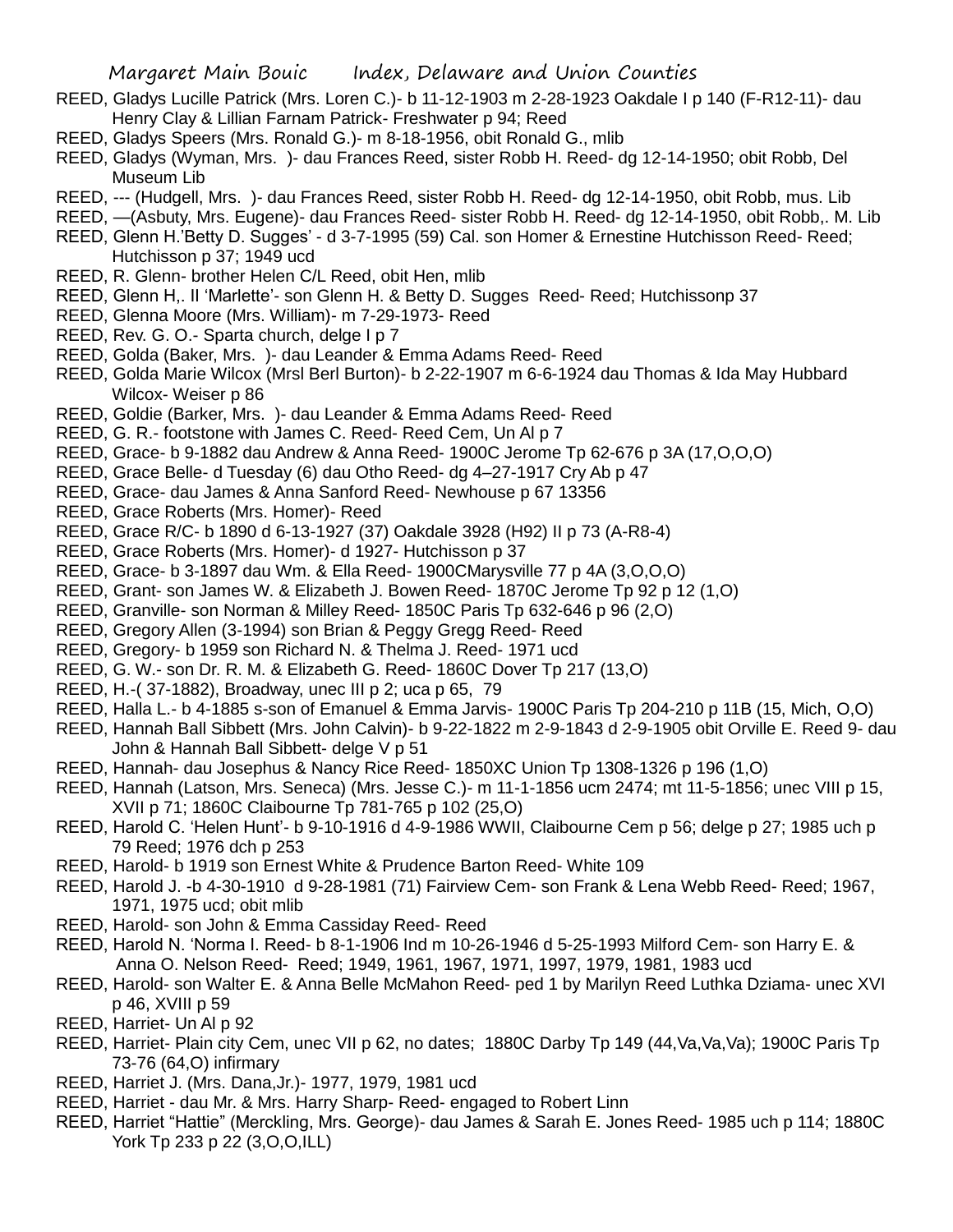- REED, Harriet Newhouse (Mealy, Ms. Michael)(Betson, Mrs. )- dau Adonyah & Elizabeth Newhouse Reed-Newhouse p 64, 1331
- REED, Harriet- dau Samuel & Joana Hathaway Reed- 1850c Union Tp 1349-1367 p 202 (10,Mass)
- REED, Harriet(te)- dau William & Catherine Harding Reed- 1915 uch p 735; 1870c Claibourne Tp 20 (34,WVa) REED, Harry 'Catherine Armstrong'- Reed
- REED, Harry E. 'Anna O. Nelson'- b 4-2-1883 m 1-14-1903 d 5-8-1979 Milford Cem, Un Al p 56 son William O. & Clara Belle Yount Reed- Reed; 1962, 1967, 1971, 1973, 1975, 1977 ucd
- REED, Harry- pallbearer for Mrs. Daisy Fleming- dg 12-21-1915, Cry Ab p 100
- REED, Harry 'Ella L.'- obit Ella L., dg 10-21-1951, Del Museum Lib
- REED, Harry,Jr.- son Harry & Eve Reed- Reed
- REED, Harry 'Eve'- son Henry L Reed. Reed; 1971 dcd
- REED, Harry- b 3-31-1903 Brown Tp son J. B. & Ella McCurdy Reed- dcb
- REED, Harry- dy son James & Sarah E. Jones Reed- 1985 uch p 114
- REED, Harry L.- 12-6-1871 Brown Tp son John C. & Sary E. Longwell Reed- dcb
- REED, Harry O.- b 1892 d 1896 Mitchell Cem,, DJ p 18
- REED, Harry S 'Catherine''Eve'- d 1-14-1986 (86) St. Mary Cem- brother Lena Faye Reed Sherbourne- Reed
- REED, Harry S. "Bud", Jr.' Peggy'- d 3-3-1985 (63)- son Harry S. Reed- Reed
- REED, Harry S., Sr.- Reed
- REED, Harry S. 'Dorothy S.'- 1969 dcd
- REED, Harry 'Thelma Finical'- d 1-31-1985 (77) horse shoer- bur Bucyrus- Reed
- REED, Harry- b 4-21-1874 Radnor Tp d 9-30-1874 (5m9d) Old Eden Cem- son W. H. & Adell Coon Reed- dcb; Powell p 68- son W. H. & S. A.
- REED, Harry- son W. H. & S. A. Reed- b 1871 age 1 Old Kilb Cem
- REED, Harvey- pallbearer for Mrs. Daniel McCurdy- dg 6-14-1912 Cry Ab p 135
- REED, Harriet- b 2-3-1836 d 7-1-1927- uninf p 3
- REED, Harriet May (Mrs. Oscar H.)- b 1884 d 1918 Unionville Cem, DJ p 39, 46, interment 3-4-1918; ped Helen Nancy Reed Blue #7 82; unec VI p 51
- REED, Harvey- son Carl & Bessie Hollar Reed- Reed
- REED, Havilla (Griffith, Mrs. John)- m 11-14-1835 ucm 350
- REED, Hazel Fox (Mrs. )- d 11-21-1967 (78) Fox; Reed
- REED, Hazel G.- b 11-1890 dau James A. & Elizabeth/Libbie Anderson Reed- 1900C Marysville 4th ward 3350-336- p 14B ((,O,O,Pa)
- REED, Hazel J. (Kimmel, Mrs. )- b 3-1895 dau William A. & Sylvia E. Connell Reed- obit Sylvia, mlib obit William A., mlib; 1900C Darby,Unionville 33-34 p 2A (5,O,Missouri,O)
- REED, Hazel (Kibler, Mrs. )- dau G. & I- b 1897 d 1964 Oakdale II p 19 (K-R6-6)
- REED, Hazel (Mrs. Leon)- Reed
- REED, Hazel Marie Kirk (Mrs. George Fredrick)- m 11-28-1925- Reed; 1969, 1971, 1980 dcd
- REED, Hazen- ch Thomas & Jean Reed- 1971 dcd
- REED, Mrs. H. C.- dau John A. & Mary A. Homan- dg 11-8-1918 Cry Ab p 92; dg 4-5-1918 Cry Ab p 27
- REED, Heather Elzine (Mrs. Scott Allen)- m 11-1-1997 dau Tim Miller
- REED, Heather Lynn-dau Grace F. Reed- Reed- engaged to Mark A. Bradley
- REED, Heber G.- d 8-9-1854 (5m17d) son O. & M. Reed Cem, Un Al p6
- REED, Helen- unvmec p 20
- REED, Helen- b 1889 d 12-20-1892 (3y) Oakdale 768 (B31) II p 12 (B-R7-6)
- REED, Helen Bee Hunt (Mrs. Harold C.)- b 5-21-1915 d 5-17-1980 (64) cremated, Claibourne Cem p 56-dau George William,Sr. & Lovelace Bee Howser Hunt- 1985 uch p 79
- REED, Helen Nancy (Blue, Mrs. Carrol L.)- ped #78 1; dau Oscar H. & Hattie May McCloud Reed- Reed
- REED, Helen C. (Hartman, Mrs. Robert)- dau Dana O. & Esther C. Bialostoski Reed,Sr.- Reed
- REED, Helen C./L.- d 3-14-1955 (67) bur Belle Center, obit mlib, sister Theo H., Ralph H., dtc
- REED, Helen Douglas (Mrs. Clarence)- m 1915- 1985 uch p 115
- REED, Helen E.- dau John & Virginia Reed- 1910C Claibourne Tp 100 p 4B (4/12,O,O,O)
- REED, Helen (Ellenwood, Mrs. Truman George)- 1985 uch p 46, second wife
- REED, Helen Hunt (Mrs. Harold C.)- Reed
- REED, Helen (Kirby, Mrs. LaVerne E. )- d 1978- dau John Thomas & Emma Cassiday Reed- Reed
- REED, Helen L.- dau Robert G. & Anna Alexander Reed- obit Anna, mlib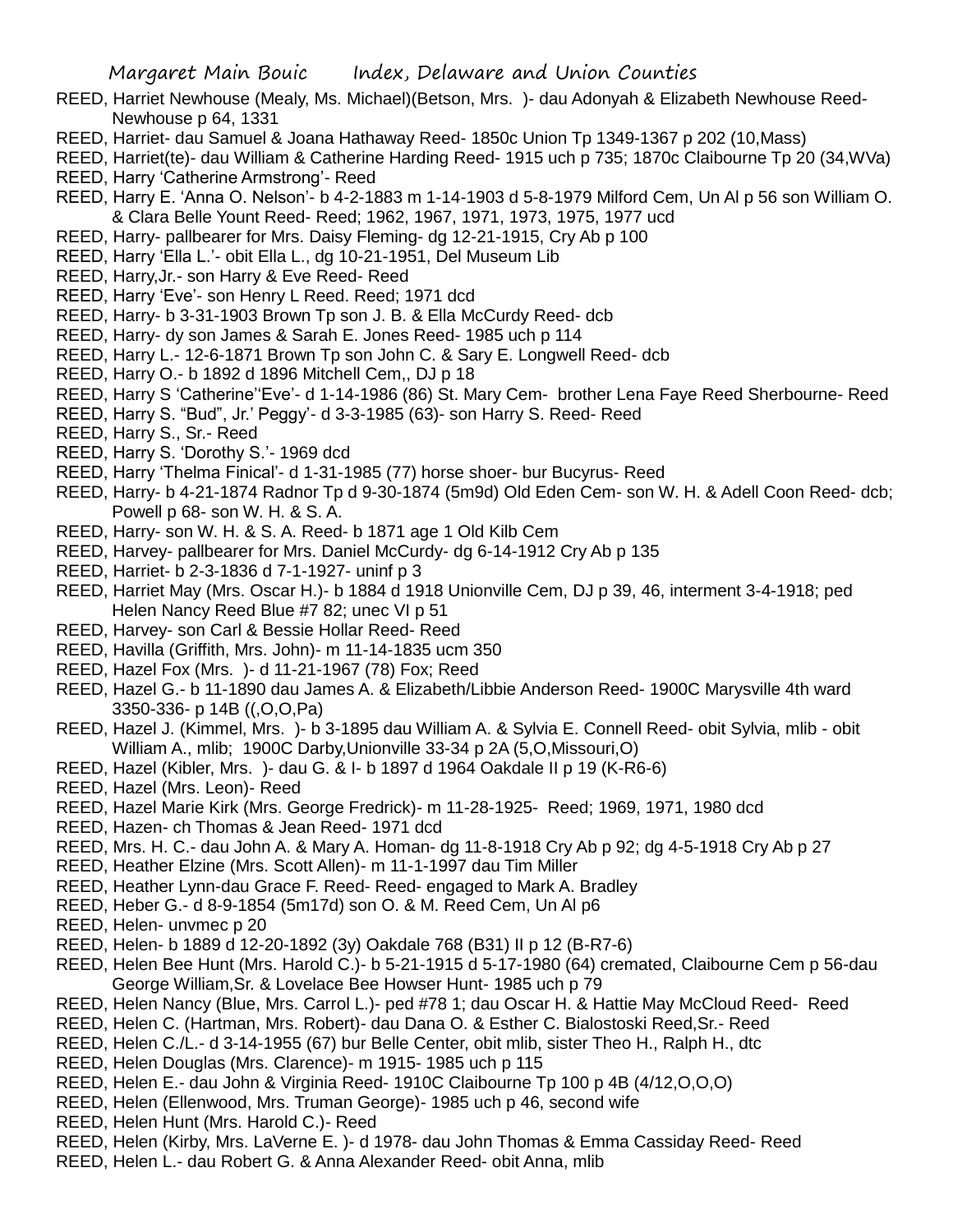- REED, Helen (Nelson, Mrs. )- dau Harry E. & Anna O. Nelson Reed- Reed
- REED, Henry- 1908 dch p 295
- REED, Henry B. 'Sarah Ellis'- m 9-20-1855 ucm 2333; unec IV p 18, VIII p 35, XVII p 42
- REED, Henry L.- d 2-13-1964 (91) Hartford Cem, Croton- Reed
- REED, Henry Lincoln 'Mary Belle Martin'- b 1862 d 1932 Milford Cem, Un Al p 53; obit Mary Belle, mlib; 1900C Union Tp 122-127 p 7A (38,O,O,O) 9y
- REED, Mrs. Herman- d 12-17-1939, obit mlib
- REED, Herman- d 1-27-1941 Milford Cem, Un Al p 69; obit mlib, brother-in-law of Jack Clifford
- REED, Herman- son John William Reed- Reed
- REED, Herman- son Robert & Martha Sheets Reed- Sheets 1714
- REED, Herman 'Sarah'- b 1844 d 1929 Mitchell Cem, Wagner p 45
- REED, Hester Ann Holycross (Mrs. George H.)- b 5-1844 m 7-3-1862 ucm (Hearl) d 1910 Milford Cem, Un Al p 12; unec II p 43; uca p 35; 1870C Darby Tp 1109 p 2 (25,O);1880C Darby Tp 164 (36,O,Va,Va); 1900C Darby Tp 109-115 p 5B (56,O,Va,RI), wid; 1910C Darby Tp 53 p 3A (63,O,Va,O)
- REED, Hester (Mrs. Herman)- b 1887 d 1923 Milford Cem, Un Al p 69
- REED, Hester Loween (Rees, Mrs. Earl)- b 10-31-1893 m 12-25-1913 d 9-29-1970 bur Marion- dau Arthur & Charlotte Warrick Reed- Rees; 1985 uch p 40, 115; 1900C Claibourne Tp 56-61 p 3A (5,O,O,O); 1910C Claib . NP 47 p 2B (16,O,O,O)
- REED, Hester- dau Thomas & Jane Robinson Reed- 1850C Darby Tp 1603-1623 p 238 (4,O); 1860C Darby Tp 268-2269 p 52 (13,O); unec VI p 32
- REED, H. (Mrs. J. C.)- Claibourne Cem p 5
- REED, Hiram 'Sarah Brown'- b 1844 m 7-3-1870 ucm 4746 d 1929 Mitchell Cem, DJ p 7, 20, 21, iinterment 2- 23-1929- son Thomas & Jane Robinson Reed- 1883 uch V p 509; 1985 uch p 19; ped Helen Nancy Reed Blue #78 4, unec VI p 51; uca p 24, 106; 1880C Taylor Tp 259-262 p 25 (36,O,O,O); 1900C Leesburg Tp 90 p 4B (56,O,O,O) m 29y; 1910 Unionville 6 p 11 (66,O,O,O) m 39y
- REED, Hiram- son Thomas & Jane Robinson Reed- 1850C Darby Tp 1603-1623 p 238 (6,O); 1860C Darby Tp 368-369 p 52 (16,O); 1870C Darby Tp 32-30 p 5 (25,O)
- REED, H. L.- delge IV p 4i, Berkshire Tp
- REED, Hollis 'Grace Shaw'- D 12-23-1939, cremated, obit, mlib; Grad Marysville HS 1907
- REED, Hollis R.- 1980 dcd
- REED, Holly Anne (Kauf, Mrs. Dwight Raymond)- m 9-12-1987 dau James Milton & Barbara Murday Reed-Reed
- REED, Homer Clark 'Emma Maize'- b 10-24-1896 m 12-15-1916 d 10-15-1959 bur Radnor- son Charles & Ida Mays Reed- Reed
- REED, Homer- b 1955 son Clark H. & Ersy Thompson Reed- Reed; 1969, 1971 dcd
- REED, Homer- son Homer & Erma Maize Reed- Reed
- REED, Homer 'Ersy'- Reed; 1980 dcd
- REED, Homer- son James & Anna Sanford Reed- Newhouse p 67, 13352
- REED, Homer N, 'Grace Roberts''Ernestine Hutchisson'- b 10-10-1890 d 1961 Oakdale II p 73 (H-R4-4) obit Alvira, mlib; son J. Clark & Elvira Nancy Ginn Reed- Reed; Hutchissonp 37; 1900C Dover Tp 101-103 p 5A (9,O,O,Ind); 1910C Dover Tp 62-65 p 3A (19,O,O,ind); 1949, 1979, 1981, 1983 ucd
- REED, Horace- delge VI p 57, 1826 Marlborough Tp; delge VII p 7, 1826 Orange Tp
- REED, Horace 'Betsy'- delge XIII p 13
- REED, Howard- deed Mitchell Cem 11-4-1940 DJ p 24
- REED, Howard- b 1884 d 1944 Our Lady of Lourdes, lptw p 54
- REED, Howard C.- 1967, 1971, 1973, 1975, 1977, 1979, 1981, 1983 ucd
- REED, Howard- b 8-1880 adopted son Elijah & Louisa Epps- 1900C Allen Tp 127-131 p 6 (19,O,O,O)
- REED, Howard- son Isaac & Cynthia Hungate Reed- Newhouse p 66 13332
- REED, Howard 'Lois'- son Homer Clark & Erma Maize Reed- Reed
- REED, Howard 'Mildred Elliott'- Reed; 1949 ucd
- REED, C. Howard 'Nettie'- b 2–16-1892 d 10-10-1952 Oakdale II p 100 (H-RF-13) son Henry L. & Mary Belle Martin Reed- obit Mary Bell, mlib
- REED, Howard R.'Melinda'- 1980 dcd
- REED, William Hugh "Hap"' Betty Jo'- b 6-14-1919 d 10-2-1996 (77) Oak Grove Cem son Otho & Grace Matilda Bell Reed- Reed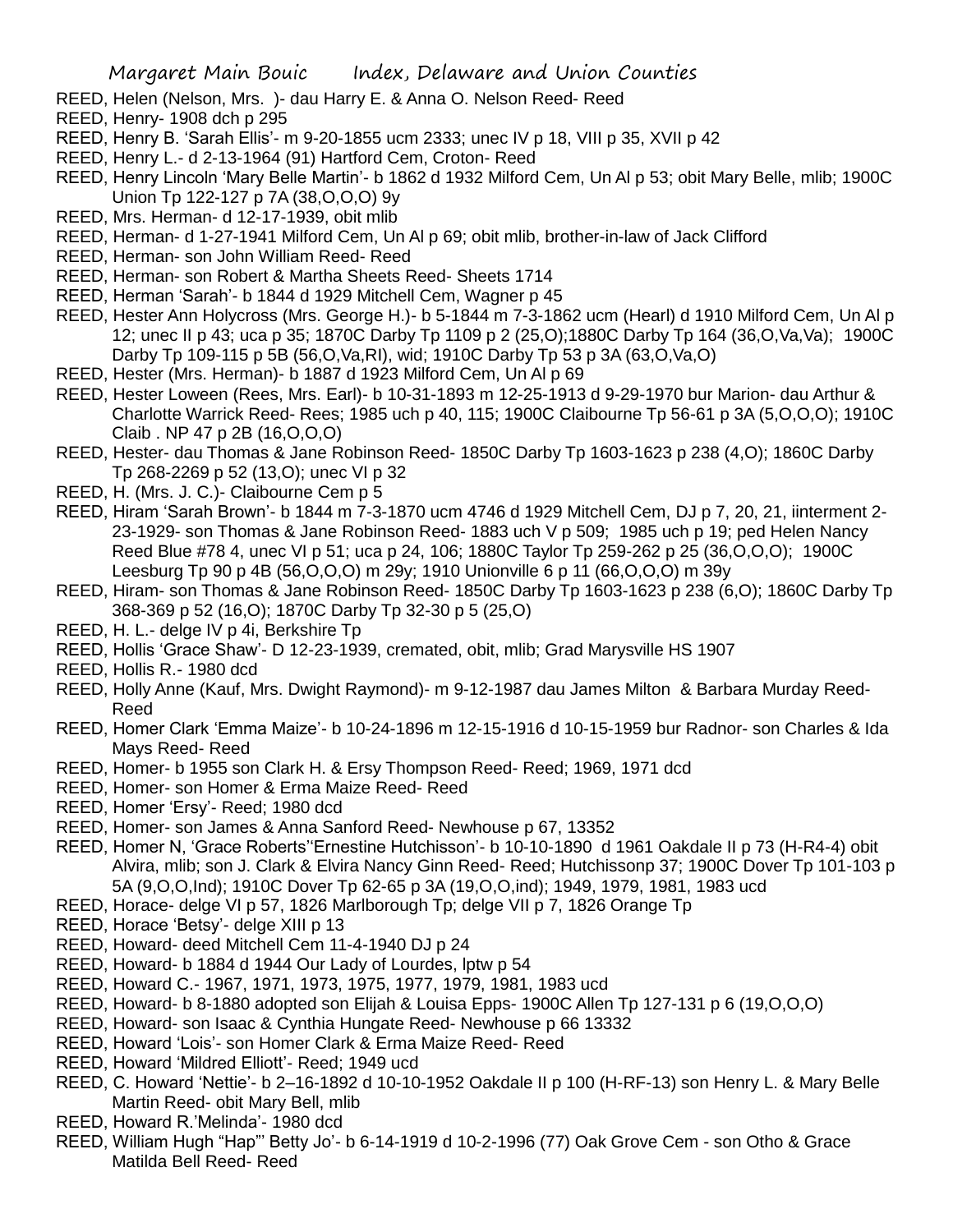- REED, Hurman- b 4-1884 son John & Mahala Lamay Reed- 1900C Milford 136-147 p 6A (16,O,O,O)
- REED, Hylas G.- b d 1851- Reed Cem, Un Al p 10
- REED, I. C.- ch Jesse C. & Hannah Graham Reed- 1860C Claibourne Tp 781-765 p 102 (2,O)
- REED, Ida Ann Myra (Mrs. Charlie Phillips)- Maugans p 48
- REED, M. Ida b 12-13-1857 d 10-25-1864 Reed Cem, Un Al p 10 lived with George Reed- 1860C Union Tp 530-533 p 75 (2,O)
- REED, Ida (Brown, Mrs. )- sister Joe Reed, mother of John Brown- Reed
- REED, Ida (Lavender, Mrs. Bob)- dau Homer & Erma Maize Reed- Reed
- REED, Ida Mays (Mrs. Charles)- Reed
- REED, Ida- dau Robert & Marilla Reed- 1880C Jerome Tp 42 p 5 (12,O,O,O)
- REED, Ida Viola (Graves, Mrs. Charles Allen)- m 1-22-1891 ucm (Hearl)
- REED, Ilean Leonisa- dau Melvin B. & Mirian Andra Bower Reed- Weiser p 545
- REED, Imogene Fields (Mrs. William)- m 9-1954- Reed; 1969, 1971 dcd
- REED, Ina L. (Herd, Mrs. Anson Glen.)-b 1876 m 11-12-1894 ucm (Hearl) d 1957Oakdale II p 119 (K-R6-1) dau Alonnzo & Martha Burris Reed- 1880C Paris Tp 89-90 p 10 (3,O,O,O)
- REED, Indiana Colliflower (Mrs. John E.)- m 9-18-1873 ucm 5327- dau John C. & Annie E. Marshall Colliflower; unec VIII p 27
- REED, Inez Babcock (Mrs. Lucius)-b 8-4-1846 dau Simon Milton & Celia Kellogg Babcock-Asp 494-3
- REED, Inez P. (England, Mrs. Charles R.)(Mrs. Irwin)- d 3-6-1983 (96) bur Fayette Co- Reed
- REED, Insolena D. (Mrs. W. W.)- d 12-22-1882 (25-9-2) Claibourne Cem p 32
- REED, Iona- b Union Co d 2-25-1896 (27-9-3) Brown Tp dau John Channel- dcdeaths
- REED, Ira E.- b 6-1890 son Hiram & Sarah Brown Reed- 1900C Leesburg Tp 90 p 4A (9,O,O,O)
- REED, Ira- pallbearer for John F. Heaslett- dg 5-27-1913. Cry Ab p 38
- REED, Ira S.- son Thomas & Sarah Davis Reed- 1850C Union Tp 11371-1389 p 205 (1,O); 1860C Allen Tp 828-838 p 114 (11,O)
- REED, Irene Geresy (Hanak, Mrs. ) (Mrs. )- b 8-27-1914 d 6-19-1992 (77) bur Franklin, NC- dau John & Elizabeth Geresy- Reed
- REED, Irene (Schirtzinger, Mrs. )- dau Henry L. Reed; sister Lena Faye Reed Sherbourne- Reed
- REED, Irvin F. 'Beatrice Samson'- d 12-1-1966 bur Alabama- Reed
- REED, Irwin 'Inez P.'- Reed
- REED, Isaac 'Cynthia Hungate- son Adonyah & Elizabeth Newhouse Reed- Newhouse p 65; 1333; 1850C Scioto Tp 2412 p 146 (14,O)
- REED, Isaac- son Oren T. & Surepta Amrine Reed- 1880C Paris Tp 31 p 4 (6,O,O,O)
- REED, Isaac- son William & Martha Hinton Reed- dumch p 122
- REED, Isabel (Woolley, Mrs. Edwin C.)- dg 1-28-1996 Cry Ab p 17
- REED, Israel 'Melinda Asher'- 1883 uch V p 454
- REED, Iva Belle McMillen (Mrs. Orville E.)- b 4-13-1850 m 3-21-1867 d 7-12-1907- ped Orville E. Reed- delge IV p 54
- REED, Iva S. (Hamilton, Mrs. Otte)- m 1-19-1891 ucm (Hearl)- dau Oren T. & Surepta Amrine Reed- obit Dallas, mlib; 1880C Paris Tp 31 p 3 (8,O,O,O); 1900C Marysville 4th ward 311-321 p 13A (28,O,O,O) m 8 y, 4 ch
- REED, Ivaloo (Kelsey, Mrs. George N.)- b 10-26-1886 m 1906 d 6-17-1966 Oakdale p 11892 ped Gerald Elden Kelsey 3; unec XVI p 7- du Clark & Elvira Ginn Reed; 1900C Dover Tp 101-103 p 5A (18,O,O,Ind)
- REED, Ivaloo Staley.(Hamilton, Mrs. Otway)-b 1872 d 1950 Oakdale II p 44 (G-R7-6)- dau Mary E. Staley-Graham (1456); Hamilton (156); 1900C Marysville 3rd ward 222-229 p 9A (8,O,O,O)
- REED, Ivy- dau Florence & Maggie Permelia Shaw- dumch p 353
- REED, Ivy (Mrs. Joseph B.)- Reed
- REED, J.- 1840C Union Tp 632 (60-70) 1m (30-40) 2f (20-30) 1m (5-10) 2f (-5); unec IV p 19 (1852); uca p 39
- REED, J.- cattle judge, 1852; unec III p 61; 1915 uch p 457; 1883 uch V p 427
- REED, J. A.- father of Josephine- Un Al p 10
- REED, J. A. (Mrs. O.)- Un Al p 6
- REED, Jacqueline "Jackie" (Graves, Mrs.Rev. Richard)- b 9-3-1929 m 7-16-1950 dau Rev. George C. & Christina Rose Griffith Reed- Reed; Rausch (113151) , III p 259; St,. Paul p 75; Sbc p 18, 36; 1949 ucd
- REED, Jacob- delge IX p 10
- REED, Jacob- unec X p 52 (1844), XII p 64; 1830C Jackson Tp 473 p 297 (60-70)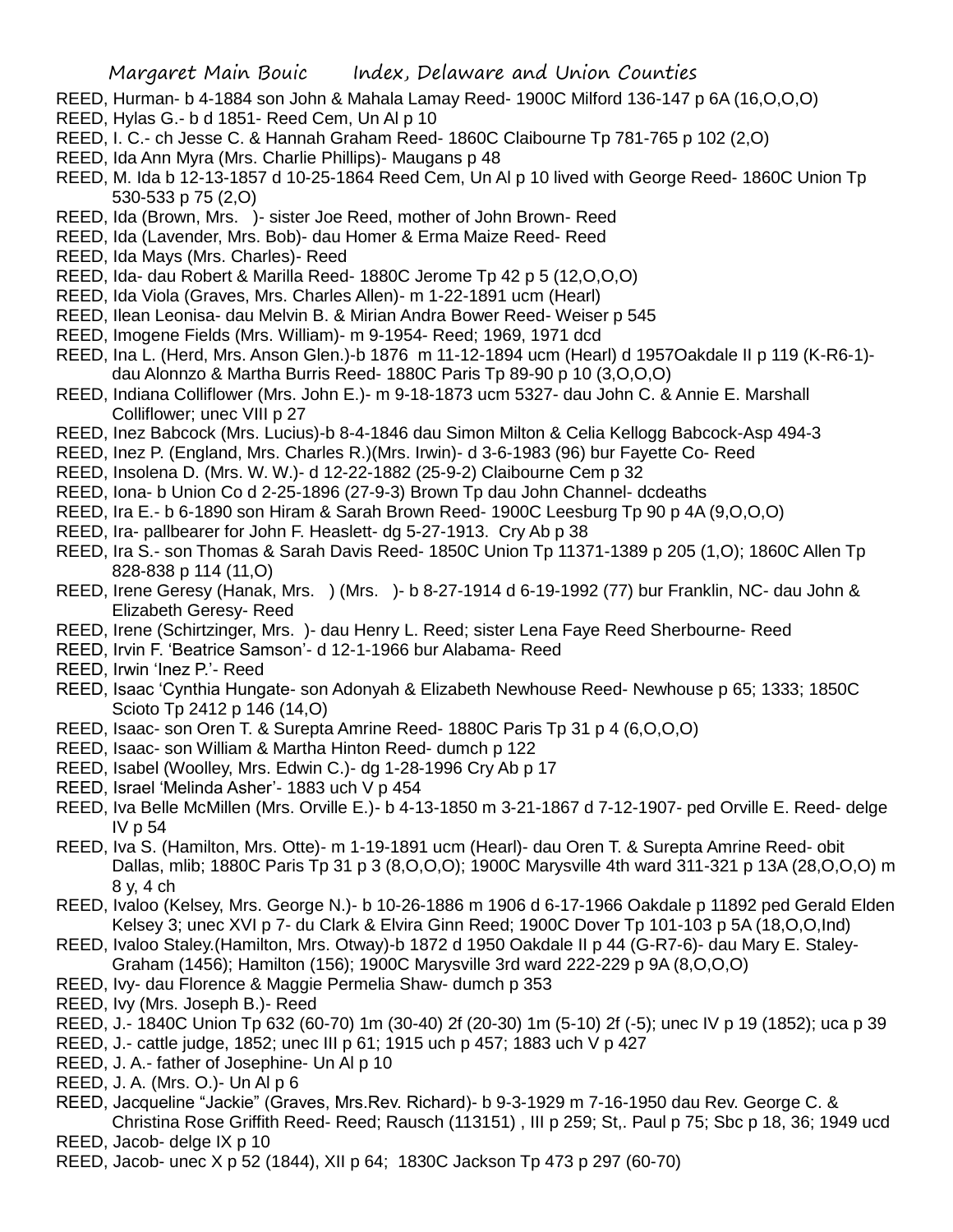- REED, Jacob- tavern, Essex- uccp p 36 JB4 p 98; uca p 19
- REED, Rev. Jacob- 1883 uch V p 397; unec XIII p 19 (1849); XIV p 39, XV p 40, 65, XVII p 54 (1856); Brother Jacob, 1985 uch p 161; uccp p 28 J3 p 177
- REED, Jacob 'Ann Shisler'- m 3-9-1835/6 ucm 359; 1915 uch p 218, 469, 472; 1883 uch V p 582; unec III p 8; 1850C Jackson Tp 3 (43,Va)
- REED, Jacob 'Elizabeth Cameron'- b 3-14-1807 m 8-14-1828 d 1880, mt 10-23-1850 son Jesse & Christiana Christlip Reed- 1883 uch V p 485, 488, 491, 496, 498; unec VI p 65- 1985 uch p 75
- REED, Jacob B. 'Ella Elizabeth McCurdy'- Reed
- REED, Jacob- son John Jacob & Elizabeth Weiser Reed- Weiser p 831
- REED, Jacob Lee- b 8-11-1993 son Scott Dudley & Lorie Lee Nicol Reed- St. Paul p 83, 152
- REED, Jacob P. 'Susan'- b 1855 d 1937 Raymond Cem, lptw p 46
- REED, Jacob 'Susan Blue'- m 4-24-1877 ucm 6057; 1880C Liberty Tp Un Co 203-208 p 21 (24,O,O,Pa)
- REED, Jacob, father-in-law of Thomas Baldwin- unec VII p 44
- REED, Jacob- son Zephaniah Reed- 1870C Paris Tp 83-84 p 12 (14,O)
- REED, Brent Jakob- b 4-9-1996 son Brent & Nici Cox Reed- Reed
- REED, James- 1883 uch V p 362
- REED, James,Jr.- 1883 uch V p 197
- REED, James- settle Pa, mt 3 p 22, mt 2-23-1876
- REED, James- (Indian trader)- Powers Pat p 166
- REED, James- uccp p 9 tavern lic JB p 140, uccp p 13, appr JB1 p 292; uccp p 37 appr JB p 4 (118); unec XV p 63, 70
- REED, James- unec XI p 54; uca p 17, 21; 1830C Darby p 2m(-10), 1m (-40), 3f (-5), 1 f (-30) unec V p 50; ;1840C Darby Tp 1094 p 48 (40-50), 1 f 30-40, 2m (15-20) 3 f (10-15) l m 5-10, 3 f (5-10)
- REED, James- 1840C Paris Tp p 43 (40-50) 1f (30-40), 1 m (15-20) 2 f (-5); letter 1843, unec XI p 58
- REED, James- 1840C Dover Tp 1412 (40-50) 1f (30-40) 1f (15-20) 1m (10-15) 1f (10-15) 1f (5-10) 1m(5-10), 2 f (-5)
- REED, James- d 6-29-1870 (76y8m) Reed Cem, Un Al p 6
- REED, James- deed Mitchell Cem 3-1-1897, DJ p 24
- REED, James A.- d 3-2-1926 (75) Oakdale 3797 (D106)
- REED, James A.- hmp p 86, 90, picture 87
- REED, James A. 'Libbie Anderson'- b 2-1851 m 11-2-1875 ucm 5779; mt 3 p 17, 18; 1880C Marysville 180-184 p 18 (29,O,O,O); 1900C B 4th ward 350-3360 p 14B (49,O,O,O) m 25y
- REED, James 'Anna Sanford'- son Adonyah & Elizabeth Newhouse Reed- Newhouse p 67 1335; 1850C Scioto Tp 2412 p 146 (11,O)
- REED, James Azro 'Sarah Elizabeth'- b 1851 d 3-2-1926 Oakdale I p 80 (D-R2-27)
- REED, James 'Asenath McWilliams'- m 10-10-1834 ucm 339; unec III p 7; 1915 uch p 399; Un Al p 80
- REED, James 'Barbara'- Reed
- REED, James C.- d 9-22-1845 (30y2m) Reed Cem, Un Al p 7
- REED, James C .- ped Florence Reed Lane #424, unec XVIII p 36; unec II p 46, 47, IV p 59; uccp p 39 JB4 p 184
- REED, James 'Margaret Waldron'- Waldron p 4
- REED, James C.- son Robert & Rebecca Conner Reed- 1880 dch p 814; mt 4-20-1852
- REED, James C. 'Sophron(i)a Andrews'- m 11-12-1848 dcm; 1850C Jerome Tp 1797-1818 p 263 (30,Pa)
- REED, James- son David & Anne Dyson Reed- 1985 uch p 115; unec XVI p 28
- REED, James Donld- son Ralph Don & Pearl May Huffman Reed- Reed
- REED, James D. 'Ruth A.'- 1980 dcd
- REED, James 'Elizabeth Johns(t)on'- m 6-6-1822 ucm 30; 1883 uch III p 283; hmp picture p 100; unec II p 13; 1830C Darby Tp 1m (20-30), 2m (5-10), 3 f (-5)
- REED, James E.- b 1875 d 1920 Unionville Cem, DJ p 39; 1880C York Tp 233 p 22 (5,O,O,ILL); 1910C Darby Tp 87 p 5A (33,O,O,O) son James & Sarah J. Reed- 18
- REED, James E. 'Miriam'- b 3-15-1937 d 6-16-1990 son Mary Reed Geer- Reed
- REED, James G.- son John & Olive C. Herd Reed- 1870C Liberty Tp Un Co 275 p 33 (2,O)
- REED, James H. 'Elizabeth Sanderson'- son Samuel L. & Margaret Boals Reed- 1883 uch V p 133; 1860C
- Union Tp 691-697 p 95 (9,O); 1870C Marysville-Paris Tp 209-210 p 24 (19,O)
- REED, James H. (4-1849) heir James C. Reed- uccp p 39 JB p 184; unec III p 8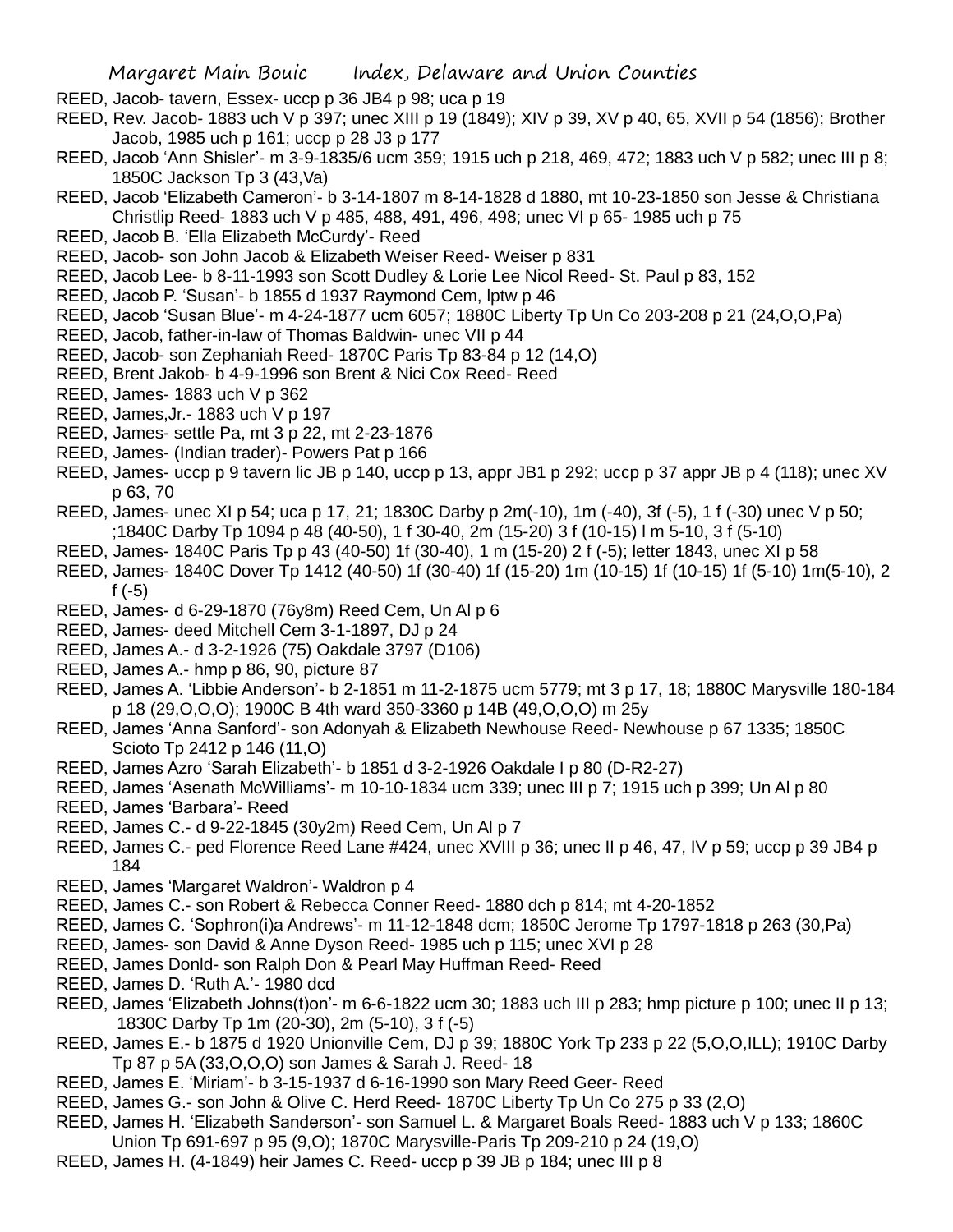- REED, James I. 'Anna P. Robinson'- b 1797/4 d 1-29-1870 Reed Cem,1915 uch p 405; 1883 uch V p 132, 184, 192, 196, 197, 216, 224 unec VI p 30, X p 68, XIII p 62, XV p 22; ped Marjorie Baldwin Wiechmann #234; 1820C Union Tp 53 (18-26); 1830C Marysville 424 (30-40); 1850C Darby Tp 1602-1622 p 237 (55,Pa) 1860C Union Tp 661-667 p 92 (65,Pa)
- REED, James III, bachelor- son James & Sarah E. Jones Reed- 1985 uch p 114
- REED, James 'Karen'- son George William & Alice E. Rice Reed- Reed
- REED, James L.- d 12-10-1888 (1m) Oakdale 437 I p 80 (D-R2-28) son James Azro & Sarah Elizabeth Reed-
- REED, James 'Mary J. Wimer'- ped Jack M. Wilson #655 6, unec XIX p 11
- REED, James Milton 'Barbara Murday'- b 5-17-1934 d 3-4-1988 (53) Oak Grove Cem- son Franklin & E. Grace Grant Reed- Reed
- REED, James- son James Milton & Barbara Murday Reed- Reed
- REED, James- son Lloyd Franklin Reed- Reed
- REED, James 'Nancy'- 1870C Marysville-Paris Tp 208-209 (76,Pa)
- REED, James R. 'Dorothy E.'- 1969 dcd
- REED, ----(Mrs. James R.)- dau Randall Smith- dg 11-23-1906 Cry Ab p 133
- REED, James R.- brother Helen Reed- obit Helen, mlib
- REED, James R.- son James & Anna P. Robinson Reed- 1883 uch V p 216; unec VI p 30; 1850C Darby Tp 1602-1622 p 237 (29,O)
- REED, James 'Sarah J.- interment 3-17-1919 Unionville Cem, DJ p 59- 1880C York Tp 233 p 22 (43,O,Ky,VA); 1900C Darby Tp 137-143 p 7A (62,O,Ky,Va); 1910C Darby Tp 87 p 5A (72,O,O,O) m 46y
- REED, James 'Sara Jones'- 1985 uch p 114; Reed
- REED, James W. 'Elizabeth Jane Bowen'- m 6-10-1849 ucm 1427; unec VII p 46, XIII 191850C Dover Tp 814 (21); 1860C Dover Tp 222 (33,Md); 1870C Jerome Tp 42 p 12 (43,Md)
- REED, James William 'Amanda Jane Porter'- Reed
- REED, James- son William & Elizabeth Sager Reed- dumch p 122; 1985 uch p 114; unec VI p 30; 1850C Darby Tp 1684-1704 p 249 (13,O); 1860C Darby Tp 432-433 p 61 (22,O)
- REED, Jamie Ann- b 4-1-1979 ch David Lee & Lu Ann Rausch Reed- St. Paul p 125, 152; 1979, 1981, 1983 ucd
- REED, Jane- d 1816 (61) Reed Cem, Un Al p 7
- REED, Jane- 1850C Milford, Union Tp 1196-1214 p 178 (54,Pa); 1860C Union Tp 699-705 p 96 (65,O);1870C Union Tp 174-173 p 21 (74,Pa); 1880C Marysville 409-453 p 31 (84,-,Va,Pa)
- REED, Jane Anderson (Mrs. Josiah)- b 12-31-1810 m 12-8-1835 d 3-18-1888- dau James Anderson; ped Gerald Elden Kelsey 13; unec XVI p 7; 1850C Union Tp 1343-1361 p 201 (38,Md); 1860C Union Tp 529-532 p 74 (38,Pa); 1870C Union Tp 103-102 p 14 (49,Pa); 1880C Union Tp 127 p 22 (70,Pa,Pa,Md)
- REED, Jan (Ramezon, Mrs. )- dau Harry S.,Jr. & Peggy Reed- Reed
- REED, Jane- b 9-15-1882 Concord Tp- dau A. B. & Sarah E. Fribby Reed- dcb
- REED, Jane- delge VIII p 56 (1810)
- REED, Jane b 12-20-1810 Reed Bible, unec VII p 34
- REED, Jane- b 2-27-1864 Reed Bible; unec VII p 34
- REED, Jane- b 8-25-1792; unec VII p 34, XIII p 47
- REED, Jane (Mrs. )- 1967, 1971, 1973, 1975, 1977, 1979, 1981, 1983 ucd
- REED, Jane- d 6-17-1888 (92-1-21) at home of Dyer Reed- unec VII p 35
- REED, Jane Ann Brice (Mrs. )- b 6-11-1810 dau Rev. John & Jane Stockton Brice- Shipps p 6,7
- REED, Jane Ann Snodgrass (Mrs. John)- m 6-30-1826/5 ucm 95 (Hearl); 1883 uch III p 284; unec II p 15
- REED, Jane (Burnham, Mrs Hiram)- b 1840 m 12-30-1858 ucm 2818 d 1916 Milford Cem, Un Al p 24; mt 1-12- 1859; 1883 uch V p 177; 1915 uch p 1068; unec XII p 29, XIX p 7
- REED, Jane Doner (Mrs. William)- ped Paul Allen Clay 21- delge V p 48
- REED, Jane (Mrs. Dudley L. C.)- Reed; 1962 ucd
- REED, Jane F. (Mrs. Wilburn)- 1971 dcd
- REED, Jane (Graham, Mrs. )- dau Rev. Edwin Y. & Emma L. Whitacre Reed- Reed
- REED, Jane Hale (Mrs. William T.)- m 12-22-1842 ucm 850; unec VI p 3; 1860C Allen Tp 802-811 p 110 (35,O)
- REED, Jane (Hills, Mrs. Jeremiah)- m 8-29-1850 dcm
- REED, Jane- dau Jacob & Elizabeth Cameron Reed- 1850C Jackson Tp (17,O)
- REED, Jane (Mrs. Jeremiah)- 1850C Oxford Tp 2747 p 154 (18,Va)
- REED, Jane (Mrs. John)- d 5-23-1852 (69-125) Mayfield Cem. Powell p 174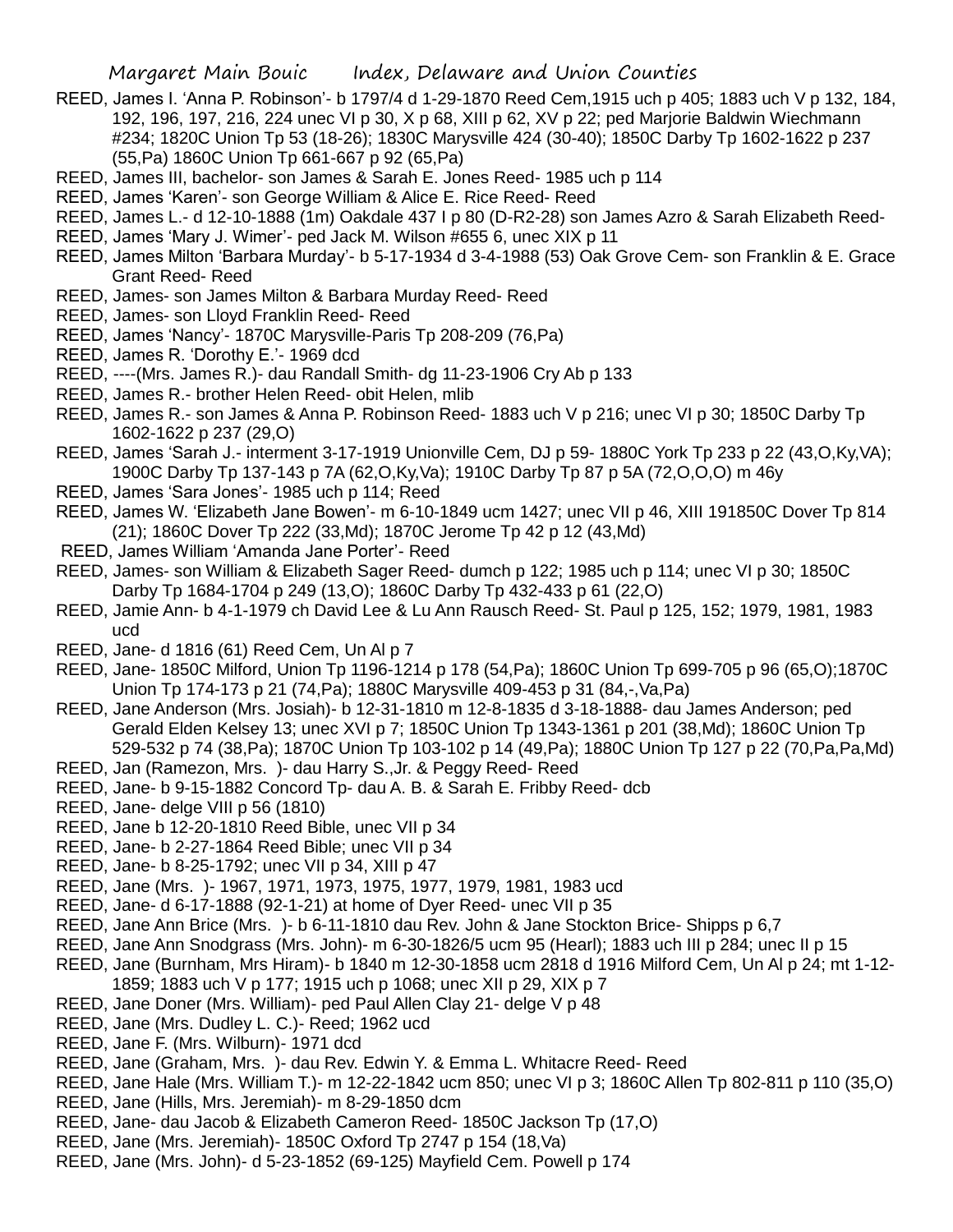- REED, Jane (Mrs. John)- ped Michelle Marie Willson 137 by Robert D. Willson,Jr. #401, unec XVI p 54 REED, Jane Johnson (Mrs. John)- m 8-12-1866 ucm 4012
- REED, Jane Laura Barbara Thiergartner (Ferryman, Mrs. Phillip George)(Dudley, Mrs. L. C.)- b 3-16-1929 m,(1) 4-27-1951 (2) 4-11-1959- St. Paul p 151
- REED, Jane (Macumber/Macomber, Mrs. William E)- m 1-5/6-1867 dcm; delge X p 75, XII p 11
- REED, Jane (McCloud, Mrs. )- Milford Cem, Un Al p 15, no dates
- REED, Jane (Parkinson, Mrs. William)- m 10-2-1828 ucm 156- dau George & Mary Dyer Reed- 1915 uch p 221; 1883 uch III p 288; unec II p 7, 26, VII p 34, XV p 38
- REED, Jane- dau Robert D. & Olive Reed- 1850C Union Tp 1379-1397 p 206 (10,O)
- REED, Jane Robinson (Mrs. Thomas)- m 8-19/23-1830 ucm 208- dau James & Jane Morrison Robinson- 1883 uch V p 224; 1915 uch p 405; unec I p 19, II p 27; ped Helen Nancy Reed Blue #78 9; unec VI p 51l; 1840C Darby Tp 1100 (20-30); 1850C Darby Tp 1603-1623 p 238 (38,O); 1860C Darby Tp 368-3369 p 52 (47,O)
- REED, Jane (Mrs. Samuel)- b 1796 d 1888 Milford Cem, Un Al p 21; uccp p 8 JB2 p 135
- REED, Jane Snodgrass (Mrs. Thomas)- m 4-20-1820 ucm 1- dau Robert & Jane Reed Snodgrass- 1883 uch V p 163; unec II p 13, XV p 69
- REED, Jane (Thomson, Mrs. Curtis M.)- m 2-9-1809 dau S. J. Reed- unec VII p 34
- REED, Jane (Ware, Mrs. Leicester)- (14-1826) dau David & Margaret Reed- uccp p 4 will bk p 214 (cp 11); uccp 4 (cp-mbl p 179); uccp 4-17-1834 p 4
- REED, Jane (Wertz, Mrs. John)- b 1850 m 7-1873 dau Conrad & Catherine Weaver Reed- Maugans p 74
- REED, Jane (Mrs. William)- 1850C Allen Tp 1537-1557 p 227 (25,O); 1870C Allen Tp 37 p 3 (44,O)
- REED, Janet- dau Charles L. & Phyllis Fryman Reed- Reed
- REED, Janet Lynn- dau Rev. Craig A. & Evelyne Reed- Reed
- REED, Janice J. (Mrs. Larry D.)- 1967, 1971, 1973, 1975, 1977, 1979, 1981, 1983 ucd
- REED, Jannet Banks- 1907 Our Lady of Lourdes, lptw p 53
- REED, Jason- b 1973 son Dale E. & Molly M. Reed- 1975, 1977, 1979, 1981, 1983 ucd
- REED, Jason B.- d 11-16-1979 (6) Oak Grove Cem- son Deborah Reed- Reed
- REED, J. B. 'E. J.'- dg 8-29-1890 Cry Ab p 30
- REED, J. B. (Mr. & Mrs. )- parents of Cleo Rase Reed- dg 11-12-1912 Cry Ab p 170
- REED, J. C.- unec IV p 34, VI p 26 (1853,Frankfort);
- REED, J. C. license tavern, uccp p 41, JB 4 p 242, 248; 1840C Allen Tp 7623 (30-40) lf (30-40) 2m (5-10) 2 f (5-10), 2 f (5-10) 1m (-5), 1 f (-5)
- REED, J. C.- 1840C
- REED, J. C.- Leesburg Tp 1852; unec III p 40, 61
- REED, J. C.- Presbytery meeting, 1901, delge XIV p 4
- REED, J. C. 'H'- Claibourne Cem p 5
- REED, Mrs. J. C.- sister Alfred L. Longwell- dg 12-6-1918, Cry Ab p 102
- REED, J. Clark 'Alvira Ginn'- m 9-24-1883 ucm (Hearl)
- REED, J. D. 'J. R.'- Un Al p 10
- REED, Jean (Mrs. Dana O., Jr.)- Reed; 1962, 1967, 1971, 1973, 1975 ucd
- REED, Jean Louise (16mo)- b 9-2-1980 1982- dau Thomas B. & ----Rozecki Reed- Reed
- REED, Jean (Mrs. Thomas)- 1971 dcd
- REED, Jeff 'Beth' (22-1977)- Reed; 1975 ucd
- REED, Jeff- b 1960 son Ward E. Jr. & Marjorie Reed- 1973, 1975, 1977, 1981, 1983 ucd
- REED, Jeffe C. 'Arthella'- b 3-19-1901 d 8-7-1983 bur Fla- son John W. & Susan McMann Reed- Reed REED, Jeffrey L.- Gen Telephone Co- Reed
- REED, Jeffrey- b 1963 son Wilburn C. & Jane F. Reed- 1971 dcd
- REED, Jemima- dau Thomas & Sarah Davis Reed- 1850C Union Tp 1371-1389 p 205 (8,O)
- REED, Jena M. (Mrs. Osburn)- b 3-1869 1900C Paris Tp 141-144 p 8B (31,O,O,O) m 9 y, no ch
- REED, Jennie- Amrine Cem, lptw p 59, not dates
- REED, Jennie A. (or White?)- b 1856 d 1946 Milford, Un A p 53
- REED, Jennie A. (White, Mrs. Martin Luther)- m 1-22-1891 ucm (Hearl)
- REED, Jennie A. Wiser (Mrs.William A.)- m 9-7-1876 ucm 5922; 1880C Union Tp18 p 4 (25,O,Pa,Pa)
- REED, Jennie- dau Dyer & Maria Reed- Reed; 1870C Union Tp 174-173 p 21 (6,O); 1880C Marysville 409-453 p 31 (16,O,O,O): 1900C Marysville 287-296 p 13A (36,O,O,O)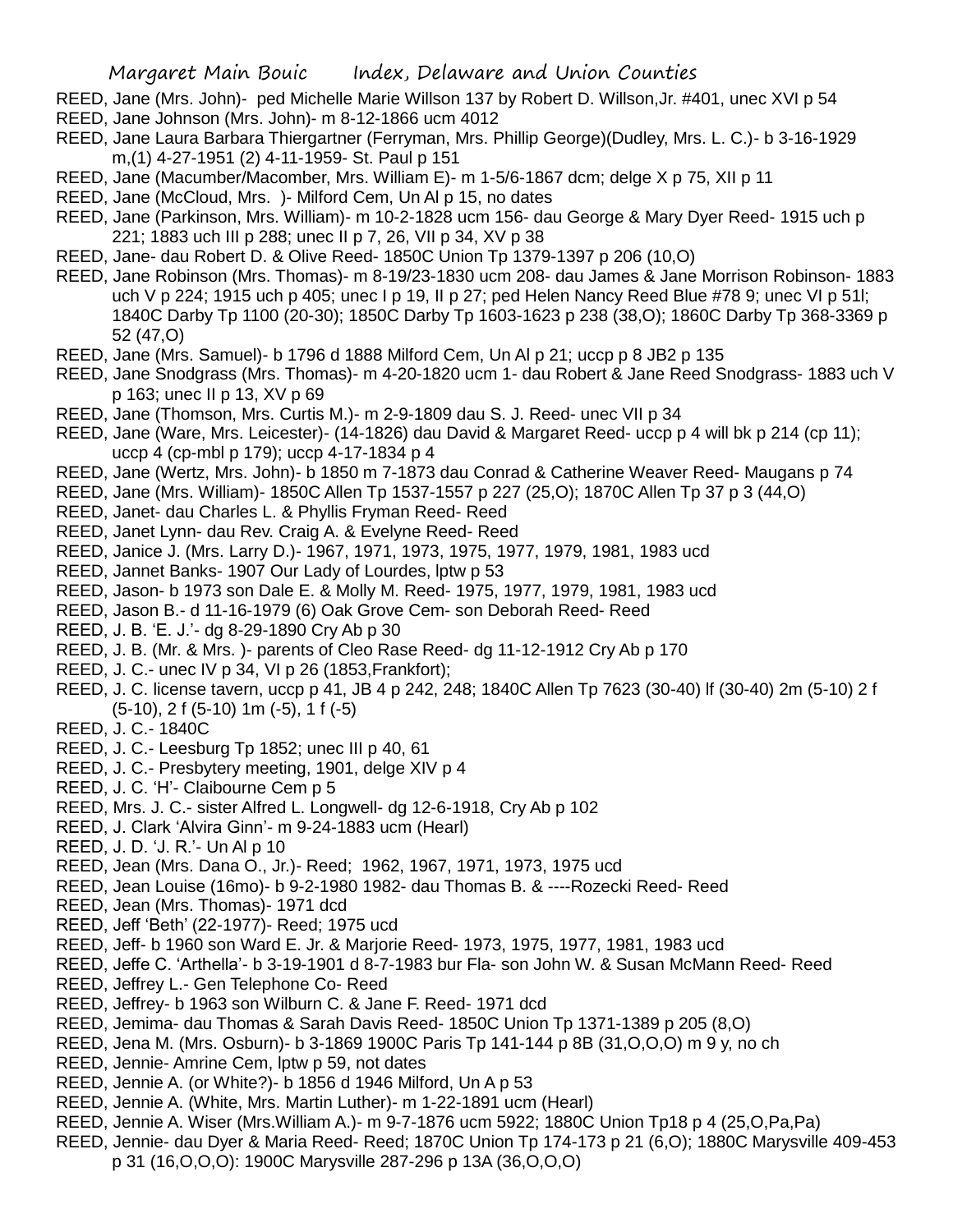- REED, Jennie- dau Elnathan & Nettie C. Reed- 1880C Dover Tp 58-61 p 25 (5,O,O,Va)
- REED, Jennie- dau Joseph & Emily Keyes Reed obit Walter, mlib
- REED, Jennie- dau Joseph Reed- obit Ralph H, mlib
- REED, Jennifer- b 1973 dau Nicholas L. & Margaret A. Reed- 1980 dcd
- REED, Jennifer- b 1962 dau Ward E., Jr. & Marjorie Reed- 1973, 1975, 1977, 1981, 1983 ucd
- REED, Jenson David- b 8-4-1978 son Thomas David & Cathee Merman Reed- Reed
- REED, Jeremiah 'Jane'- 1850C Oxford Tp 2747 p 154 (21,O)
- REED, Jesse- unec XV p 8, XVIII p 16, Hotel, Richwood
- REED, Jesse (C.)- 1915 uch p 501; 1883 uch V p 582, 602
- REED, Jesse C. 'Catherine Bridge;- m 10-22/10-1840 ucm 662 Claibourne Cem p 11; unec V p 37, XIV p 38; 1850C Claibourne Tp 166 p 27 (34,Va); 1860C Claib Tp 781-765 p 102 (43,Va)
- REED, Jesse 'Christiana Christlip'- ped Don Stuart Cameron 18 by Finley Ryan, unec II p 13, XX p 21; 1985 uch p 75; 1883 uch V p 502; djlm p 25; 1850C Jackson Tp 30 p 5 (64,Va)
- REED, Jesse 'Elizabeth Allen'- m 3-1-18457 ucm 2532; unec XII p 15, XVIII p 8
- REED, Jesse 'Elizabeth Reed- m 3-1-1857 ucm 2532
- REED, Jesse C. 'Hannah Latson'- m 11-1-1856 ucm 2472, mt 11-5-1856; unec VIII p 65, XVII p 71
- REED, Jesse C.- son John William Reed- Reed
- REED, Jesse M.- d 8-4-1851 (39-0-28) Mitchell Cem, DJ p 6, Wagner p 44
- REED, Jesse- son Shadwick & Rebecca Reed- 1860C Taylor Tp 999-1016 p 133 (15,O), mulatto
- REED, Jessica Alice- b 1-1982 dau Tom & —Rozecki Reed- Reed
- REED, Jessie- dau George & Elizabeth A.White Reed- 1870C Union Tp 102-101 p 14 (1,O); 1880C Union Tp 126 p 22 (11,O,O,O)
- REED, Jessie R.- b 12-29-1868 d 4-5-1889 Reed Cem, Un Al p 6
- REED, Jessie (Mrs. Robb H.)- obit Robb H., dg 12-14-1950 Del Museum lib
- REED, Jillian Mary- b 2-24-1999- dau Scott & Veronica Reed- Reed
- REED, Jim- son Benson J. & Agnes Reed- Reed; dcq Mary Rosecrans Reed 1
- REED, Jim- b 1865 d 1939 Our Lady of Lourdes, lptw p 54;
- REED, —Smith (Mrs. J. K.)- dau Randall Smith- dg 11-27-1906 Cry Ab p 135, 11-30- Cry Ab p 136
- REED, J. L.- uca p 106
- REED, Joan (Rittenhouse, Mrs. Harold)- dau Rev. George C. & Christina Rose Griffith Reed- Reed; Sbc p 18; 1949 ucd
- REED, Joanna P. Hathaway (Mrs. Samuel)- m 4-8-1824 ucm 70; 1883 uch III p 284; Un Al p 83; unec II p 14; 1850C Union Tp 1349-1367 p 202 (43,Mass); 1870C Union Tp 91-90 p 13 (63,Ct)
- REED, Joanna W. (Mrs. John 3rd) b 12-30-1815 d 1-18-1905 Milford Cem Un Al p 20; 1850C Union Tp 1226- 1244 p 182 (34,O); 1860C Union Tp 697-703 p 96 (44,O); 1870C Union Tp 10 p 1 (55,O); 1880C Milford 35 p 33 (64,O,Va,Va); 1900C Milford 127-138 (84,O,Pa,Va) wid, 2 ch
- REED, Joe- brother Ida Reed Brown, uncle of John Brown- Reed
- REED, Joe- son Ralph & Barbara Reed- Reed
- REED, Joel W. 'Eliza Ann Williams'- m 2-26-1846 Madison Co, unec X p 27
- REED, Joette (Gilliam, Mrs. Mike)- dau William Hugh & Betty Jo Reed- Reed
- REED, Rev. John- 1883 uch V p 397
- REED, John- uca p 14, 18, 44, 106 Mrs. John, uca p 44, 45
- REED, John- 1883 uch V p 197, 198, 403
- REED, John- 1835 men 43 #182 p 77 Marlborough Tp; 1840C Mlb Tp 249 (50-60); hadc p 38
- REED, John- uccp p 13, adm JB1 p 280; uccp p 34 appr JB 3 p 492; uccp p 37 appr JB4 p 135
- REED, John- 1830C Darby Tp 72 (20-30)
- REED, John- 1840C Union Tp (30-40) 1 f (20-30), 1 f (15-20), 1 m (15-20), 1 m 10-15, 1 m (5-10), 1 f (-5)
- REED, John- 1840C Darby Tp 1093 p 48 (40-50); 1 f (20-30), 1m (10-15), 2 d (5-10), 1 f (-5)
- REED, John 1st- uccp p 13 appr JB p 292
- REED, John- dg 1-1908, delge VIII p 27
- REED, John- hadc p 22 (1849 Concord Tp), 23; CCC (1849 Del Tp)
- REED, John- Maugans p 74
- REED, John- Little Account- delge XV p 11, delge XV p 72
- REED, John- member delge, delge V p 21, 39, 62, VIII p 52 (80-1880)
- REED, John- hjt p 136; 1915 uch p 124,144; 1883 uch IV p 446, 492, 505, 509, 518; unec XV p 40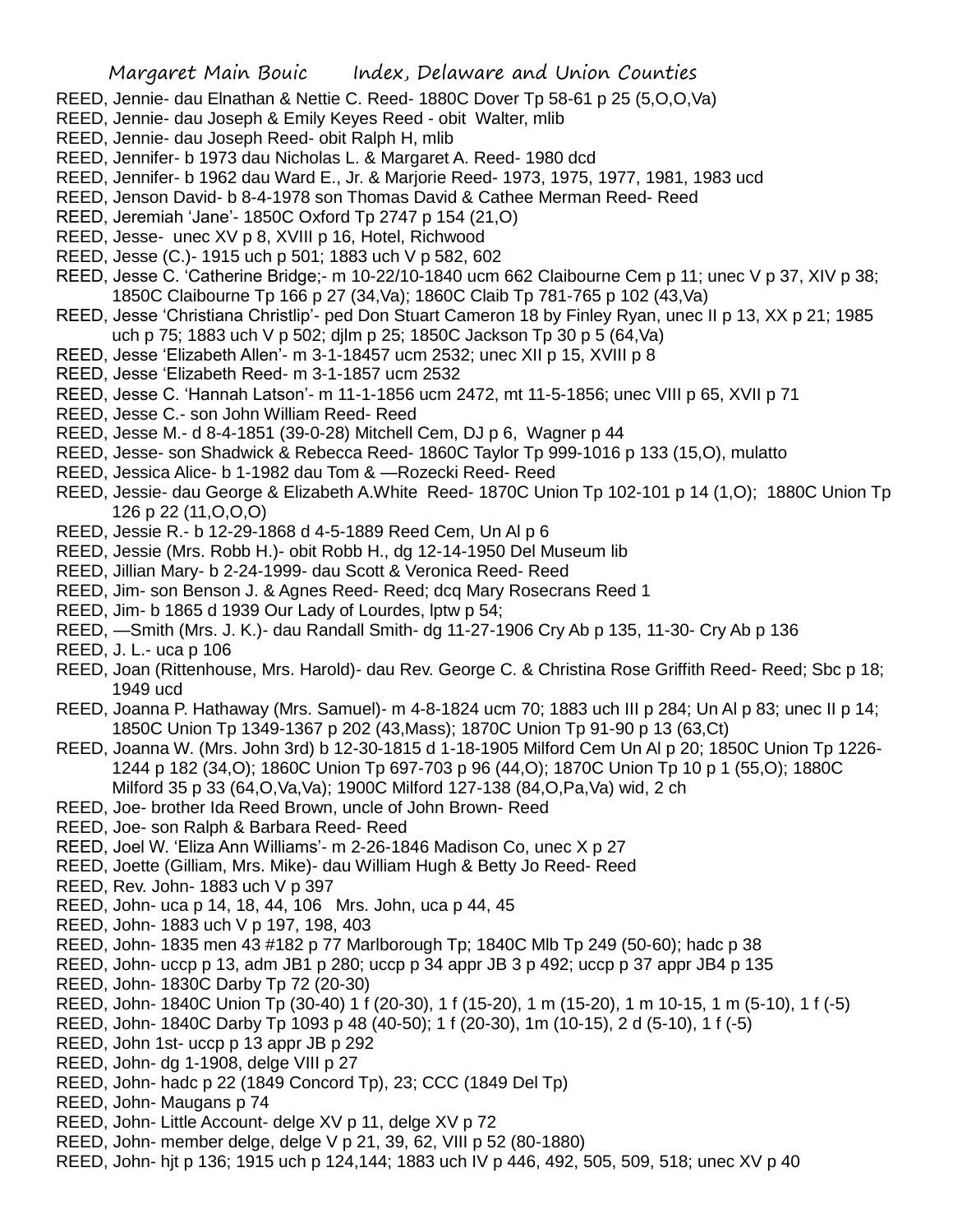- REED, John- 1870C Liberty Tp Del Co p 405 (64\*)
- REED, John- b Md d 8-24-1880 (80y10m) Liberty Tp dcdeaths
- REED, John- b 1838 d 1906 Father, Our Lady of Lourdes, lptw p 53
- REED, John- b 4-14-1805 Reed Bible; unec VII p 34
- REED, John- b 1-17-1897 Reed Bible; unec VII p 34
- REED, John- accused of murder, 1873- unec XV p 15
- REED, John- ran for sheriff, Liberty Tp. uca; unec XV p 64
- REED, John- Librarian,. OWU- Reed
- REED, John A. 'Jennie A. Wiser'- m 9-7-1876 ucm (Hearl)
- REED, John- father of Albert Reed- dg 4-23-1909 Cry Ab p 27
- REED, John 'Aurelia Plummer- m 11-22-1840 ucm 679 (Hearl) unec V p 37
- REED, John B.- uca p 83, 95
- REED, John B.- d Andersonville, Milford Cem, Un Al p 16; 1883 uch IV p 473, 474
- REED, John C.- 1870C Brown Tp p 251 (22)
- REED, John Calvin 'Hannah Ball Sibbett'- b 12-31-1818 m 2-9-1843 d 3-31-1875 son Mary Reed- ped Orville E. Reed 8; delge V p 51
- REED, John C.'Lucy W.- son Olford & Adelia Gabriel Reed- 1870C Allen tp 5 (2,O); 1880C Milford 176 p 41 (12,O,O,O): 1900C Milford 49-53 p 2B (32,O,O,O)
- REED, John C.- son Robert & Rebecca Conner Reed- 1880 dch p 814; hmp p 118
- REED, John C. 'Sarah E. Longwell'- m 10-6-1870, delge XV p 66; 1880 dch p 813; 1908 dch p 446
- REED, John D.- 1883 uch IV p 491
- REED, John- son David & Anne Dyson Reed- unec XVII p 28
- REED, John- son Dyer & Maria Reed- b 1867 d 1881 Milford Cem, Un Al p 15; Reed; 1870C Union Tp 174-173 p 21 (3,O); 1880C Marysville 409-453 p 31 (13,O,O,O)
- REED, John E. 'Indiana Colliflower'- m 9-18-1873 ucm 5327; unec VIII p 27
- REED, John 'Emma Cassiday'- Reed
- REED, John 'Gladys'- b 5-5-1917 d 9-27-1979 USArmy WWII, Hopewell Cem, djlm p 90
- REED, John H,- son Morgan Reed- 1900C York Tp 41 p 2B (13,O,O,O)
- REED, John Jacob 'Elziabeth Weiser'- b 10-12-1799 d 1870 bur Illinois- Weiser p 831
- REED, John 'Jane'- d 4-15-1863 (79-8-8) Mayfield Cem, Powell p 174
- REED, John 'Jane Ann Snodgrass'- m 6-30-1826/5 ucm 95; 1883 uch III p 284; unec II p 15
- REED, John' Jane Johnson'- m 8-12-1866 ucm 4012
- REED, John 'Jane'- ped Michelle Marie Willson 136 by Robert D. Willson,Jr.- unec XVI p 54
- REED, John J/S. 'Allie Kezia Wilkins'- b 1870 m 3-8-1892 ucm (Hearl) d 1915 Claibourne Cem p 82; Maugans p ; 1915 uch p 1026 (J.S.);
- REED, John- d 1825 Reed Cem- son J. & J. P. Reed
- REED, John 3rd 'Joana'- b 4-15-1805 d 3-29-1873 Milford Cem, Un Al p 20; 1883 uch III p 328, 331, 341, 342, V p 196, 198; mt 1-30-1856; 1850C Union Tp 1226-1244 p 182 (45,O); 1860C Union Tp 697-703 p 96 (55,O); 1870C Union Tp 10 p 1 (65,O,O,O); uccp p 6 , security JBI p 56; uccp p 22 adm JB2 p 305, uccp p 24 JB3 p 14, uccp p 28 appr JB3 p 194, uccp p 38 JB4 p 183, uccp p 44 JB p 361
- REED, John- 1830C Darby Tp 2m (-5), 1m (-20), 1 m (-40); 1f (-5), 1f (-15), 1 f (-30); unec V p 49, X p 51, XV p 65, 70
- REED, John- 1840C Darby Tp 1m (-15), 1m (-50), 1 f (-5), 2 f (-10), 1 f (-30) unec V p 62
- REED, John 3rd''Juliette Burnham'- m 5-10-1826 Un Al p 82 son George & Mary Dyer Reed- unec VII p 16, 34, XV p 38
- REED, John- son Joseph B. & Ivy Reed- Reed
- REED, John- son Joseph & Louisiana Reed- 1850C Marlborough Tp 80 p 185 (2,O)
- REED. John K.- 1880 dch p 294
- REED, John L.- son William & Jane Reed- 1850C Allen Tp 1537-1557 p 227 (6,O); 1860C Allen Tp 802-811 p 110 (17,O)
- REED, John 'Mahala Lamay/ Wilson'- b 10-1843 m 11-30-1879 ucm 6600 d 1934 Milford Cem, Un Al p 12; ped Dolores Clifford McKnight 10; 1985 uch p 26; 1880C Milford 51 p 34 (33,O,O,O); 1900C Milford 136- 147 p 6A (56,O,O,O) m 20y
- REED, John Martin 'Sallie Davis'- b 9-13-1864 m 2-6-1895 d 10-27-1949 son William & Jane Doner Sheetsdelge IV p 48, ped Paul Allen Clay 10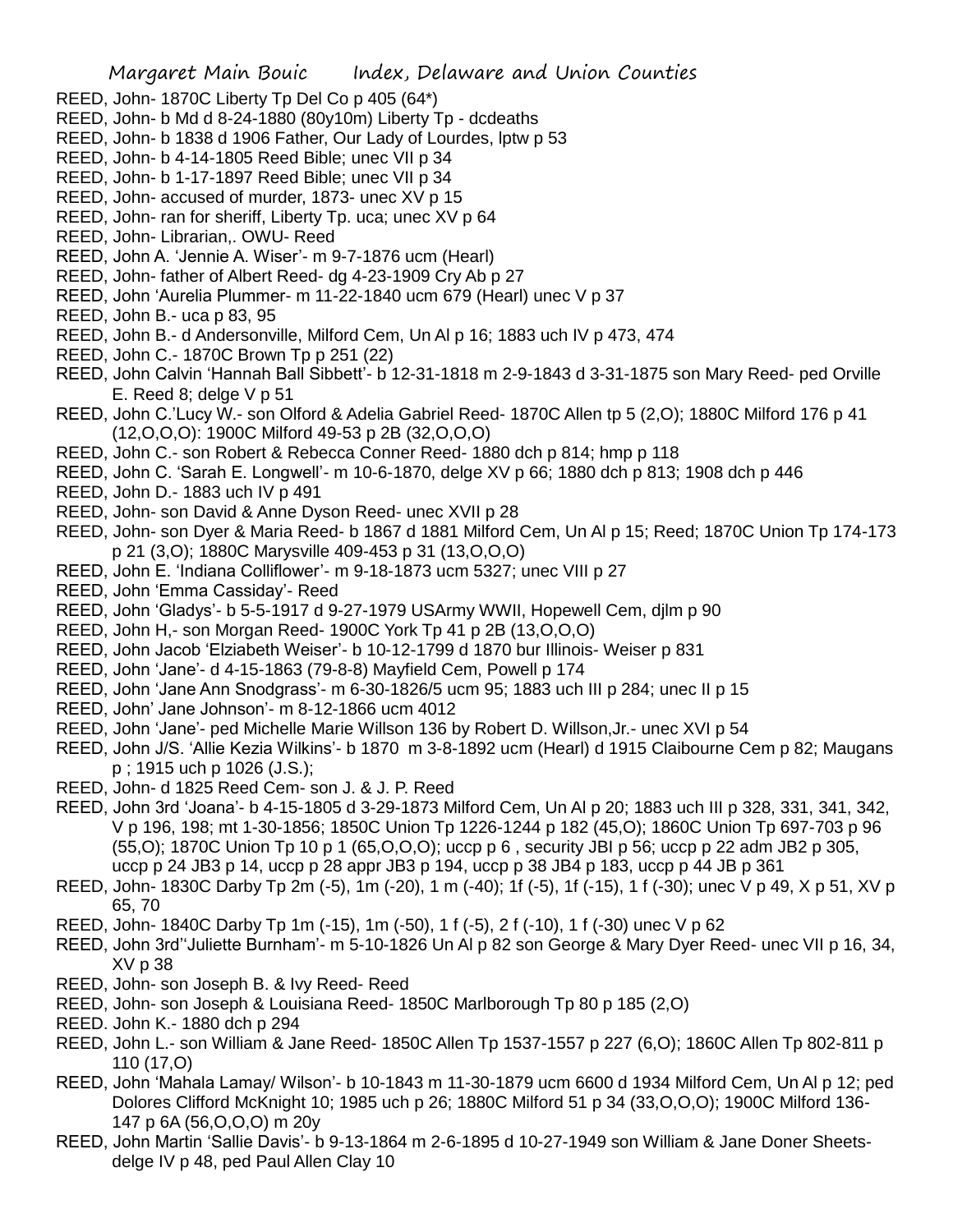- REED, John 'Mary Amrine'- m 8-28-1836 ucm (Hearl)
- REED, John M. 'Betty J.'- 1969 dcd
- REED, John M.- son James & Anna P. Robinson Reed- 1883 uch V p 216
- REED, John- pallbearer for Mrs. Mary E. Watterfield- dg 2-21-1913 Cry Ab p 18
- REED, John 'Mary'- d 2-15-1814 (51-1-1) unec VII p 34
- REED, John 'Mary' 'Elizabeth Milla'(39 on Aug. 10)- m 2-5-1789 (2) 2-7-1809- unec VII p 34
- REED, John 'Mary McKillip'- 1915 uch p 929
- REED, John 'Mary Rippey'- uccp p 40, JB4 p 209
- REED, John M.- D 8-114-1825 son James Reed- Reed Cem, Un Al p 7
- REED, John 'Nora Patton'- m 10-24-1895 ucm (Hearl)
- REED, John N.- son Shadwick & Rebecca Reed- 1860C Taylor Tp 1001-1018 p 133 (18,NC) mulatto
- REED, John 'Olive C. Herd'- b 1833 Irel m 8-7-1864 ucm 3607 d 6-16-1901 (68-6-11) Oakdale I p 8 (E-R10- 4);1870C Liberty Tp 275 p 33 (38,Canada); 1900C Liberty Tp 341-350 p 15A (67, Irel, Scot, Irel) m 36y; dumch p 336; 1883 uch V p 403, 406
- REED, John 'Osetta'- 1900C Claibourne Tp 242-258 p 10B (24,O,Can,O) m 14y
- REED, John P.- Allen Tp, unec XVI p 43
- REED, John 'Phoebe Munson'- son John Jacob & Elziabeth Weiser Reed- Weiser p 831
- REED, John P. 'Melinda Asher'- m 4-11-1826 ucm lic 112- son Samuel Reed- 1915 uch p 278; 1883 uch III p 287, IV p 435, V p 454, 467, 471, 184; unec XV p 22; 1830C Allen Tp 487 p 294 (20-30)
- REED, John P. 'Sarah L.'- b 1879 d 1968 Maple Dell Cem, djlm p 92; b 12-1878, 1900C Darby Tp 13-14 p 1A (21,O,O,O) m 1y
- REED, John Pearl- son Hiram & Sarah Brown Reed- 1880C Taylor Tp 259-262 p 25 (6/12,O,O,O)
- REED, John T.- son Dana O. & Esther C. Bialostoski Reed, Sr.- Reed
- REED, John T. 'Emma F. Cassidy'- b 1875 d 1960 Claibourne Cem p 61; 1985 uch p 20; 1949, 1962 ucd
- REED, John- son Thomas & Jane Robinson Reed- 1860C Darby Tp 368-369 p 52 (8,O); 1870C Darby Tp 32- 30 p 8 (18,O);
- REED, John "Jack" Thomas 'Nora Eva Patton''Emma Frances Cassidy'- b 9-14-1875- d 12-19-1960 Claibourne Cem, lptw p 97 son Alexander & Lucinda Grindell Reed- (20-1896)- late birth (Cecile Dale); Reed
- REED, John 'Virginia'- 1910C Claibourne SP 100 p 4B (34,O,Can(Fr),O), m 1y
- REED, John- b 1958 son Wilburn C. & Jane F. Reed- 1971 dcd
- REED, John W. 'Susan McMann'- Reed
- REED, John- son William & Mary Amrine Reed- 1850C Paris Tp 634-648 p 96 (7,O); 1860C Paris Tp 11291- 1282 p 171 (17,O)
- REED, John- administrator for William Parkinson- unec XII p 6
- REED, John William- d 1-17-1966 974) bur Fairmont Cem, Jackson- Reed; 1949, 1962 ucd
- REED, John- son Wilson & Mary Reed- 1850C Milford 1220-1238 p 181 (5,O); 1860C Union Tp 682-688 p 94  $(14, 0)$
- REED, Johnson 'Elizabeth Sheets'- Maugans p 174
- REED, Jonas- son James Reed- b Middleboro Mass- Powell p 302
- REED, Jonny- d 3-9-1862 son J. C. & H.- Claibourne Cem p 5
- REED, Joseph- b 1807 d 1893 Reed Cem- 1883 uch IV p p 473
- REED, Joseph- 1835 men p 43 #181 p 77 Marlborough Tp; 1840C Marlborough Tp p 249 (30-40)
- REED, Joseph- 1850C Allen Tp 1538-1558 p 228 (8/12,O)
- REED, Joseph- 1860C Jerome Tp 167-168 p 25 (20,O); farm hand for Jesse Gill
- REED, Joseph A.- b 4-12-1847 (2-11-48) son Jesse & Katharine Reed- United Calvary Church, Richwood, Claibourne Cem p 113
- REED, Joseph B. 'Ivy'- d 11-15-1968 (64) son Ralph & Barbara Bradley Reed- Reed
- REED, Joseph 'Bridget Bahan'- Reed
- REED, Joseph 'Emily Keyes'- obit Walter, mlib
- REED, Joseph- d1-7-1836 (4m2d) son James & Asenath Reed- McDonald Cem, Un Al p 80
- REED, Joseph- dy- son James & Sarah E. Jones Reed- 1985 uch p 114
- REED, Joseph- son Joseph & Louisana Reed- 1850C Marlborough Tp 80 p 185 (7,O)
- REED, Joseph- son Josiah & Jane Reed- 1840C Union Tp 550 (-5); 1850C Union Tp 1343-1361 p 201 (11,O)
- REED, Joseph 'Louisiana'- 1850C Marlborough Tp 80 p 185 (43,Pa)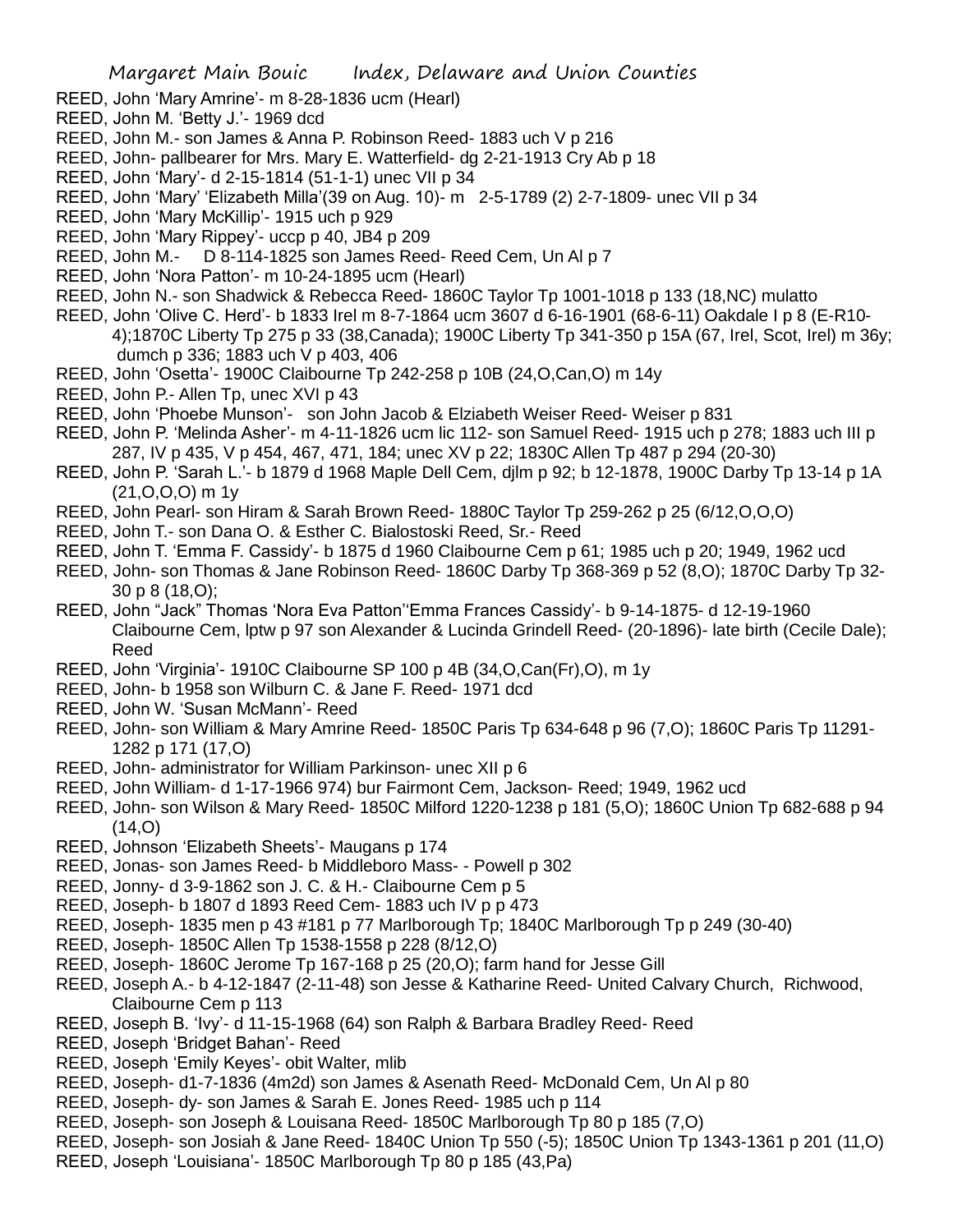- REED, Joseph 'Lucy Ann German'- Weiser p 147; Powell p 174
- REED, Joseph 'Nancy Rice'- m 10-10-1833 ucm (Hearl)
- REED, Joseph 'Phebe Jenkins'- m 5-22-1870 ucm 4723; 1870C Darby Tp 225-213 p 28 (23,O)
- REED, Joseph- b 1969 son Wilburn C. & Jane F. Reed- 1971 dcd
- REED, Dr. Joseph- son William & Elizabeth Sager Reed- dumch p 112; unec VI p 30; 1850C Darby Tp 1684- 1704 p 249 (3,O)
- REED, Josephine E.- d 1848 Reed Cem, Un Al p 10; dau J. A. Reed
- REED, Josephine (Guy, Mrs. Charles O.)-b 5-1902 m 8-18-1928 Robinson Bible; unec IV p 44, 45
- REED, Josephine (Hinton, Mrs. James)- b 1875 d 1927 Milford Cem, Un Al p 36
- REED, Josephine- dau Olford & Adelia J. Gabriel Reed- 1880C Milford 176 p 41 (4,O,O,O)
- REED, Josephine- dau Samuel K. & Amanda Hale Reed- dumch p 457; 1850C Union Tp 11307-1325 p 196 (6,O); 1860C Allen Tp 790-798 p 109 (13,O)
- REED, Josephine- dau Wilson & Mary Reed- 1840C Milford 521 (-5); 1850C Milford, Union Tp 1220-1238 p 181 (11,O)
- REED, Josephine (Wood, Mrs. James Coughran)- b 1841 m 5-7-1857 ucm 2554 d 1879 ped Harold A. Betsch #65 15; unec VI p 19, XVIII p 19; 1883 uch V p 455
- REED, Josephus- twin of Josephine- Reed
- REED, Josephus- uccp p 18, JB2 p 135
- REED, Josephus 'Nancy Rice- m 10-10-1833 ucm 304; UN Al p 27; unec II p 35, VII p 16; 1850C Union Tp 1308-1326 p 196 (42,O)
- REED, Josephus 'Sarah J. Hornbeck'- 1883 uch IV p 435; ped Harold Reed 4 by Marilyn J. Dziama #425, unec XVI p 46, XVII p 32, XVIII p 59
- REED, Josephus- son Samuel K. & Amanda Hale Reed- dumch p 457; 1915 uch p 278; unec IV p 59; 1850C Union Tp 1307-11325 p 196 (6,O); 1860C Allen Tp 790-798 p 109 (13,O)
- REED, Dr. Joseph- 1985 uch p 114; 1860C Darby Tp 432-433 p 61 (13,O)
- REED, Josey E.- dau Alonzo & Martha Burris Reed- 1880c Paris Tp 89-91 p 10 (8,O,O,O)
- REED, Josiah Clark'Elvira Nan Ginn'- b 2-18-1856 m 9-24-1885 d 1-25-1932 son Josiah & Jane Anderson Reed- ped Gerald Elden Kelsy 6, unec XVI p 7; 1860C Union Tp 529-532 p 74 (4,O)
- REED, Josiah 'Jane Anderson'- b 5-3-1807 m 12-8-1835 d 10-20-1893 Reed Cem, Un Al p 6- son Samuel 1st & Elizabeth Reed- ped Gerald Elden Kelsey 12; unec XVI p 7; 1915 uch p 115; 1883 uch III p 289, 334, V p 191; unec VIII p 16; mt 3 p 19; mt 12-8-1875; 1850C Union Tp 1343-1361 p 201 (43,O); 1860C Union Tp 529-532 p 74 (38,Pa); 1870C Union Tp 103-102 p 14 (63,O); 1880C Uniopn Tp 1276 (73,O,Pa,Pa)
- REED, Josie- b 6-1876 dau Alexander & Mary L. Walker Reed- 1880C Darby Tp 104 (4,O,O,O); 1900C Paris Tp 63-65 p 4B (23,O,O,O)
- REED, Josie Elnora (Turner, Mrs. Otto Fay)- m 9-20-1890 ucm (Hearl)
- REED, Josie Rae- b 8-18-1998 dau Pete & Nena Burton Reed- Reed
- REED, J. P.- unec VI p 4 (1843)
- REED, J. R.- d Friday- dg 4-21-1917 (71) Cry Ab p 4
- REED, —(Powell, Mrs. Alexander)- dg 4-21-1917, Cry Ab p 4
- REED, —(Breece, Mrs. W. E.)- dg 4-21-1917 Cry Ab p 4
- REED, J. R. (Mrs. J. D.)- Un Al p 10
- REED, J. R., Mrs. & Mrs.- grandparents of Reed Alexander Powell- dg 1-17-1905 Cry Ab p 3
- REED, J. R.- son Robert G. & Anna Alexander Reed- obit Anna, mlib
- REED, J. S.- hmp p 99, 100
- REED, Juanita (Lewis, Mrs. )- dau Rev. Edwin Y. & Emma L. Whitacre Reed- Reed
- REED, Juanita Middleton (Mrs. Clayton M.)- Reed
- REED, Juanita (Mrs. Russell N.)- 1971, 1980 dcd
- REED, Judith Bee (Baxley, Mrs. B. Clyde)- b 1-1-1941 m 2-11-1983 dau Harold C. & Helen Hunt Reed- Reed; 1985 uch p 79
- REED, Judith L. (Vollrath, Mrs. Gary Herbert)- m 5–27-1978 dau Roy K. Reed- Rausch (13(12)72), (141722)
- REED, Judy (McGinnis, Mrs. Mike)- dau Paul V. & Margaret Reed- Reed
- REED, Julie (Mrs. Matthew)- Reed
- REED, Juliett (Gage, Mrs. Ambrose R.)- m 4-14-1859 ucm 2872- dau John 3rd & Joan Reed- unec VII p 16, XIX p 17; 1850C Union Tp 1226-1244 p 182 (13,O)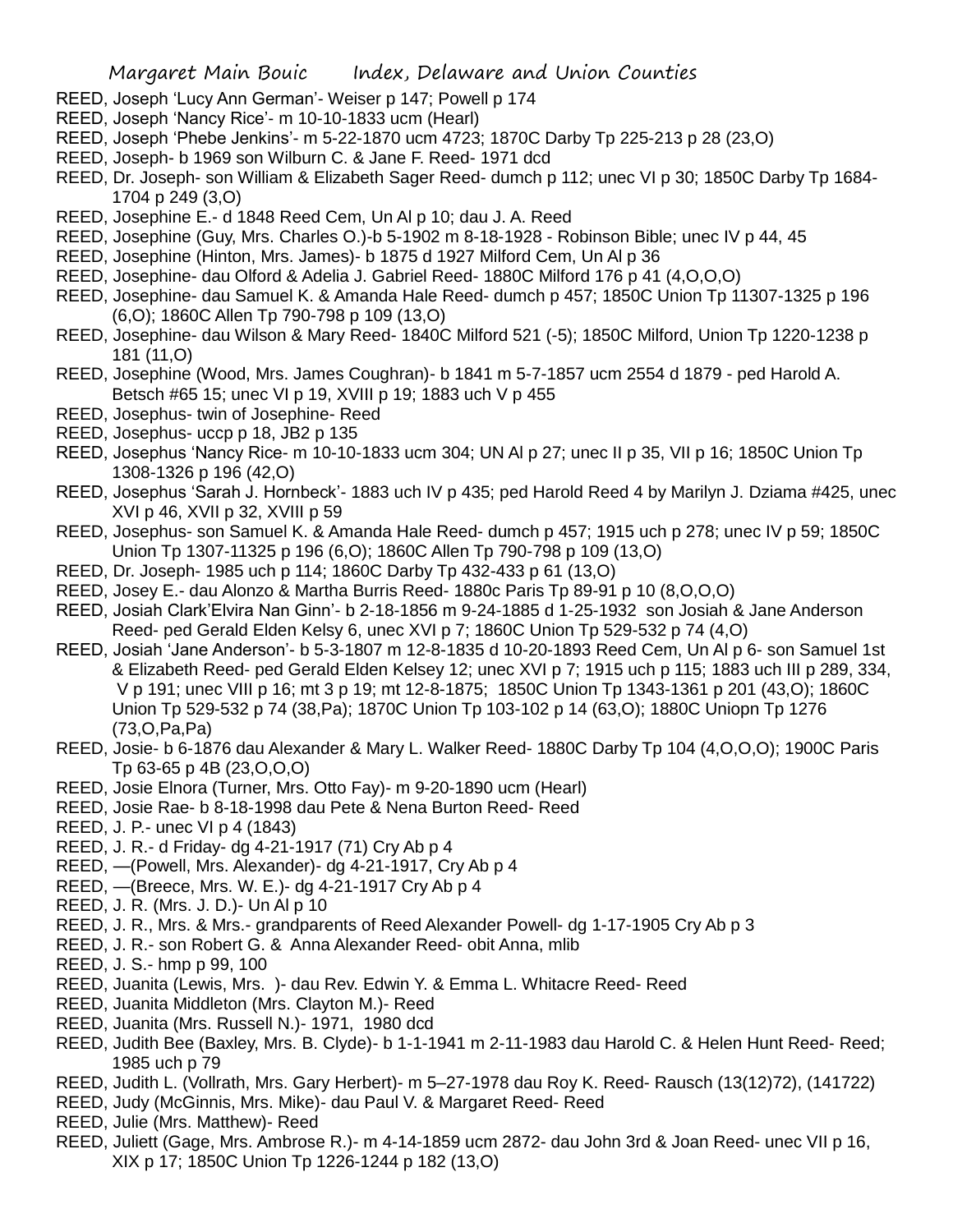- REED, Juliette Burnham (Mrs. John 3rd) m 5-10-1826 d 7-19-1834 (26-7-3) Hathaway Cem, Un Al p 82 dau E. & L. Burnhanm; unec VII p 16, 34
- REED, Juanita Warner (Mrs. Berl Burton)- b 12-5-1924 m 12-13-1946- Weiser p 86
- REED, June Bowser (Mrs. Robert Eugene)- Hutchisson p 60
- REED, J. V. dg 12-6-1918 Cry Ab p 102
- REED, j. W.- uca p 39
- REED, Karen K. (Mrs. Clifton E.)- Reed; 1971, 1973, 1983 ucd
- REED, Karen- dau Glen H. & Betty D. Sugges Reed- Hutchisson p 37
- REED, Karen Lynn Poling (Mrs. Stephen Michael)- m 12-17-1971 dau Lloyd & Loraine Poling- Reed
- REED, Karen Sue- b 11-2-1950 d 12-2-1989 (39) auto accident, bur W.Va- dau Randall & Nancy Reed- Reed
- REED, Karen (Trisel, Mrs. )- dau Lloyd Franklin Reed- Reed
- REED, Karen (Uribe, Mrs. Gary)- dau Glenn H. & Betty Reed- Reed
- REED, Karen (Mrs. William)- Reed
- REED, Katelyn Marie- b 10-26-1992 dau Matthew & Julie Reed- Reed
- REED, Alice Katherin (Mrs. Wilbur L.)- 1949, 1962, 1967, 1971, 1975, 1981 ucd
- REED, Kathrun- dau Glen H. & Betty D. Sugges Reed- Hutchisson p 37
- REED, Kathryn Elaine (Waddell, Mrs. Frederick Thomas)- m 8-4-1979 dau Wilbur L.& Alice Kathryn Dobbins Reed- Reed; 1949, 1962 ucd
- REED, Kathy- 1967, 1971 ucd
- REED, Kathy (13-1975) dau Robert Reed- Reed
- REED, Kathy- b 1957 dau Russell N. & Juanita Reed- 1971 dcd
- REED, Kathy (Triplett, Mrs. Bruce)- dau Glenn H. & Betty Reed- Reed
- REED, Kay (Mrs. Tom)- Reed
- REED, Kelly Jean (Bowman, Mrs. Terry Glenn)- m 5-14-1983 dau Larry Dean Reed- Reed
- REED, Kelly- b 1963 ch Larry & Janice Reed- 1967, 1971, 1973, 1975, 1979, 1981, 1983 ucd
- REED, Kelly son Merrill & Ruthann Reed- Reed- engaged to Lynn Calkins
- REED, Kendra (Vanscoy, Mrs. David)- m 9-7-1991 dau Merrill & Ruthann Reed- Reed
- REED, Kenneth- b 4-2-1910 d 2-8-1993 (82) Green Mound Cem- son Merrill & Mary Rosencrans Reed- Reed
- REED, Kenneth R.- son Charles & Mary Rosecrans Reed- dcq Mary Rosecrans Reed 1; 1976 dch p 7; Reed; delge XI p 82, 1940 draft; Sunbury p 80; 1969, 1980 dcd
- REED, Kenneth- son Henry L. Reed- Reed
- REED, Kenneth- brother Leon Elmer Reed- Reed
- REED, Allie Kezia"Kizzie" Wilkins (Mrs. John J/S,.)- b 1868 m 3-8-1892 ucm (Hearl) d 1950 Claibourne Cem p 82- dau Charles E. & Martha M. Raymond Wilkins- 1915 uch p 1026
- REED, Kirby- b 1977 son Jeff & Beth Reed- Reed
- REED, Kirk- son George Frederick & Hazel Marie Kirk Reed- Reed
- REED, W. Knox- brother Helen C/L Reed- obit Helen, mlib
- REED, Koriann Kye- b 4-13-1988 dau Brian Wesley & Melanie Ann Prentice Reed- Reed; St. Paul p 152
- REED, Ky 'Margarita'- son Mary J. O'Neil Reed- Reed
- REED, Kyle 'Evelyn West'- son Jeffe C. & Arthella Reed- Reed
- REED, Lackey- b 9-2-1892 (69y11m) Oakdale 747 (106D)
- REED, Larry- 1967 ucd, Jerome Tp, patrolman
- REED, Larry Dean- son Charles W. & Cornelia Overly Reed- Reed
- REED, Larry D. 'Janice J.'- 1962, 1967, 1971, 1973, 1975, 1977, 1979, 1981, 1983 ucd
- REED, Larry- son Lorraine Norris Reed- Reed
- REED, W. Larry- son Wilbur L. & Alice Kathryn Dobbins Reed- Reed
- REED, Laura M. (Fields, Mrs. Herbert E.)- m 1-6-1898 ucm (Hearl)
- REED, Laurie Ann- dau tom V. Reed- Reed
- REED, Laverne- unvmec p 20
- REED, Lavina (Marshall, Mrs. Samuel J.)- m 2-7-1861 ucm (Hearl)
- REED, Lavina- dau William & Elizabeth Sager Reed- unec VI p 30; 1850C Darby Tp 1684-104 p 249 (18,O); 1860C Darby Tp 432-433 p 61 (27,O)
- REED, Lavina- dau William & Mary Amrine Reed- 1850C Paris Tp 634-648 p 96 (8,O); 1860C Paris Tp 1291- 1282 p 171 (18,O)
- REED, Lawrence- son Dalton & Alberta Hoover Reed- Reed; obit Dalton, mlib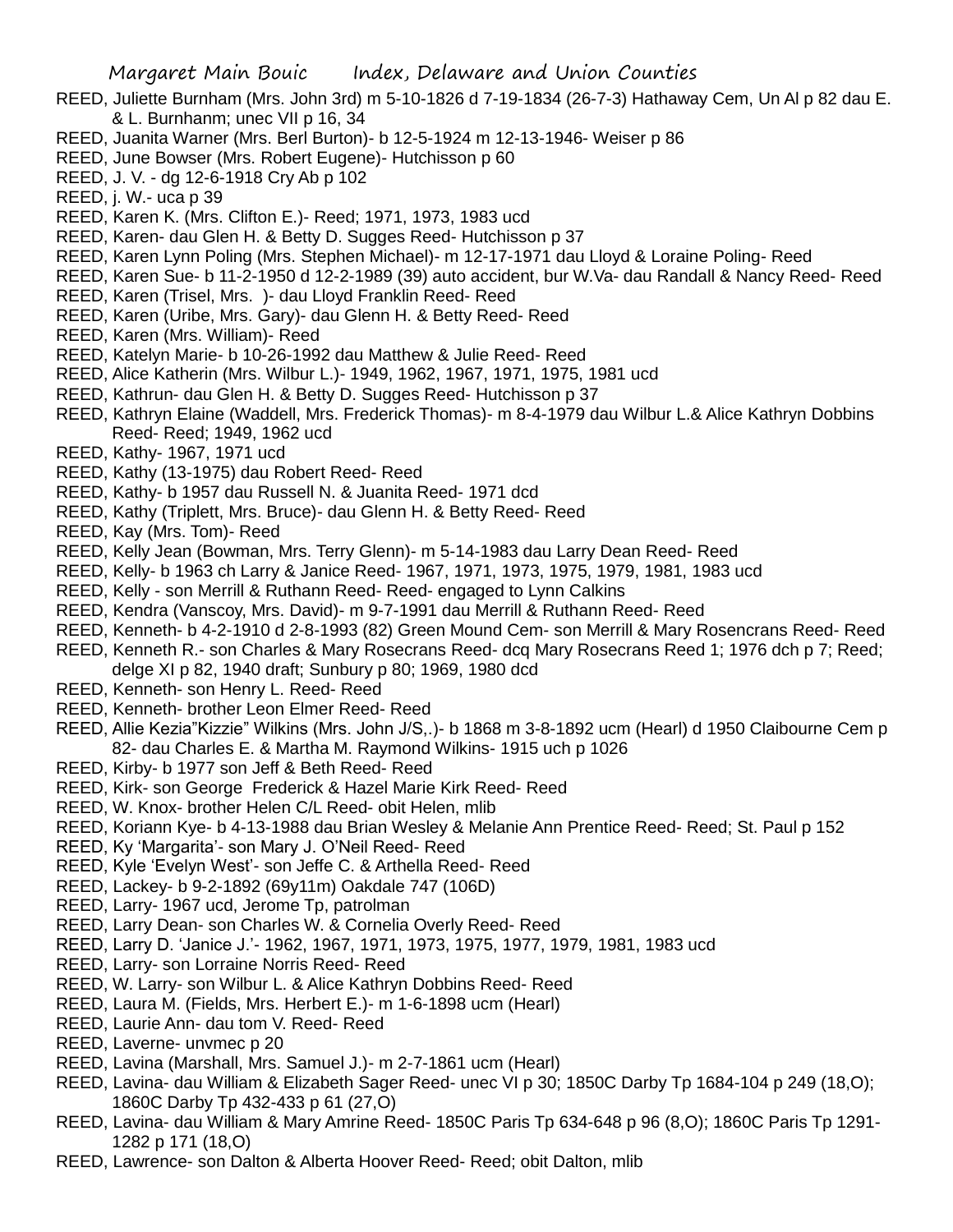- REED, Lawrence- son Homer C. & Erma Maize Reed- Reed
- REED, Lawrence 'Pamela'- son Lawrence Reed,Sr.- Reed
- REED, Leah Catherine- b 1918 d 1935 Claibourne Cem p 46
- REED, Leander 'Emma Adams'- d 1955 -Reed
- REED, Leatrice Joy (Thomas, Mrs. Corley Ira)- Maugans p 203
- REED, Lemuel- son Orren & Sarepta Amrine Reed- 1870C Paris Tp 146-147 p 20 (8,O)
- REED, Lena Faye (Sherbourne, Mrs. )- d 2-23-1977 (70) bur Croton- Reed
- REED, Lena (Hess, Mrs. )- sister G. Fredrick Reed- Reed
- REED, Lena O.- 1967, 1971 ucd
- REED, Lena (Sherbourne, Mrs. )- dau Henry L. Reed- Reed
- REED, Lena Webb (Mrs. Frank)- b 3-24-1888 m 1906 d 1-11-1970 Fairview Cem- dau Lewis & Sarah Higgins Webb- Reed; obit Harold J., mlib
- REED, Leon Elmer 'Hazel'- d 7-7-1966 (61) Oak Gove Cem, Reed
- REED, Leon- son James & Anna Sanford Reed- Newhouse p 67, 13354
- REED, Leonard- 1850C Troy Tp 2583 p 136 (60,Pa)
- REED, LeRoy- son James W. & Elziabeth J. Reed- 1850C Dover Tp 814 (3/12,O); 1860C Dover Tp 222 (10,O); 1870C Jerome Tp 92 p 12 (20,O)
- REED, Leroy M.- son James W. & Elizabeth J. Bowen Reed- 1850C Dover tp 814; 1860C Dover Tp 222 (10,O)
- REED, Leroy- son Richard & Eliza Ann Amrine Reed- 1860C Paris Tp 1293-1283 p 171 (10,O)
- REED, Lester L.- b 1-1893 son Ross & Flora E. Decker Reed- obit Charles Anderson, mlib; 1900C Taylor Tp 78-81 p 4A (7,O,O,O)
- REED, Letitia A. Porter (Mrs. Edward A.)- Weiser p z832
- REED, Letitia "Lettie" Mills (Mrs. Rev. Loren C.)- b 11-2-1869 m 12-30-1889 ucm d 12-26-1950 (81)Oakdale II p 80 (H-R15- 1) (Hearl) dau James & Letitia Mills, obit, mlib
- REED, Lewis- son Alexander & Mary L. Walker Reed- 1880C Darby Tp 104 (5/12,O,O,O)
- REED, Lewis Bonnett- b 11-1850 son Samuel & Susannah Amrine Reed- 1985 uch p 115
- REED, Lewis J.- d 2-2-1863; 1883 uch IV p 501
- REED, Lewis- son Joseph & Louisiana Reed- 1850C Marlborough Tp 80 p 185 (12,O)
- REED, Libbie Anderson (Mrs. James A.)- m 11-2-1875 ucm 5779; 1880C Marysville 180-184 p 18 (29,Pa,Pa,Pa); 1900C Marysville 4th ward 3350-360 p 14B (49,Pa,Pa,Pa) m 25y, 5 ch, 4 living
- REED, Lillian Bletcher (VaNatta, Mrs. Frank A.)- b 12-6-1901 d 2-25-1982 (80) Milford Cem- dau George & Myrtle Robb Bletcher, obit, mlib
- REED, Lillian Levina (Koons, Mrs. Henry)- b 1854 d 1935 dau E. S. C. & Susannah Eckland Reed- ped Rosemary Anna Koons Romine #73 9; unec VI p 33
- REED, Lillian Robb (Mrs. Frank A.)-b 1901 m(2) 1943 d 1882 Milford Cem, Un Al p 44; Reed
- REED, Lillie- dau Robert & Martha Sheets Reed- Sheets 1715
- REED, Linda- dau Dana & Jean Reed- 1962(13), 1967 ucd
- REED, Linda- b 1951 dau Donald & Catherine Caddis Reed- Hutchisson p 24
- REED, Linda (Fisher, Mrs. Tom)- dau Robert G. & Patricia Ann Ericson Reed- Reed
- REED, Lindsay Leigh- b 8-10-1983 dau Brian Wesley & Melanie Ann Prentice Reed- Reed; St. Paul p 152
- REED, Lisa Renee (Heichel, Mrs. Eric Scott)- b 9-27-1966 m 6-11-1988- St. Paul p 72, 84
- REED, Lisa- b 1964 dau Russell N. & Juanita Reed- 1971, 1980 dcd
- REED, Liza (Kibble, Mrs. )- sister Russell Reed- Reed
- REED, Lize Ann (Mrs. Richard)- lptw p 61
- REED, Lizzie- dau Samuel L. & Margaret F. Boal Reed- 1880C Marysville 448-493 p 34 (31,O,O,O); 1900C Marysville 161-166 p 6B (51,O,O,O)
- REED, Lizzy- b 8-28-1889 Delaware Town dau Sherman Reed- dcb
- REED, L. K.- uccp p 42, Security JB 4 p 288
- REED, Lloyd Franklin- b 11-24-1908 d 11-30-1967 son Dalton & Alberta Hoover Reed- Reed; 1915 uch p 614
- REED, Lois (Mrs. Howard)- Reed
- REED, Lola (Worthman, Mrs. )- dau Henry L. Reed- Reed
- REED, Lon N.- b 1954 son Harold N. & Norma I. Clary Reed- Reed; 1962, 1967, 1971, 1973, 1979, 1981, 1983 ucd
- REED, Lonn C.- son J. Clark & Eklvira Nancy Ginn Reed- 1910C Dover Tp 62-65 p 3A (13,O,O,Ind)
- REED, Lora- dau Newton & Margart Hornbeck Reed- 1860C Union Tp 633-639 p 89 (1,O)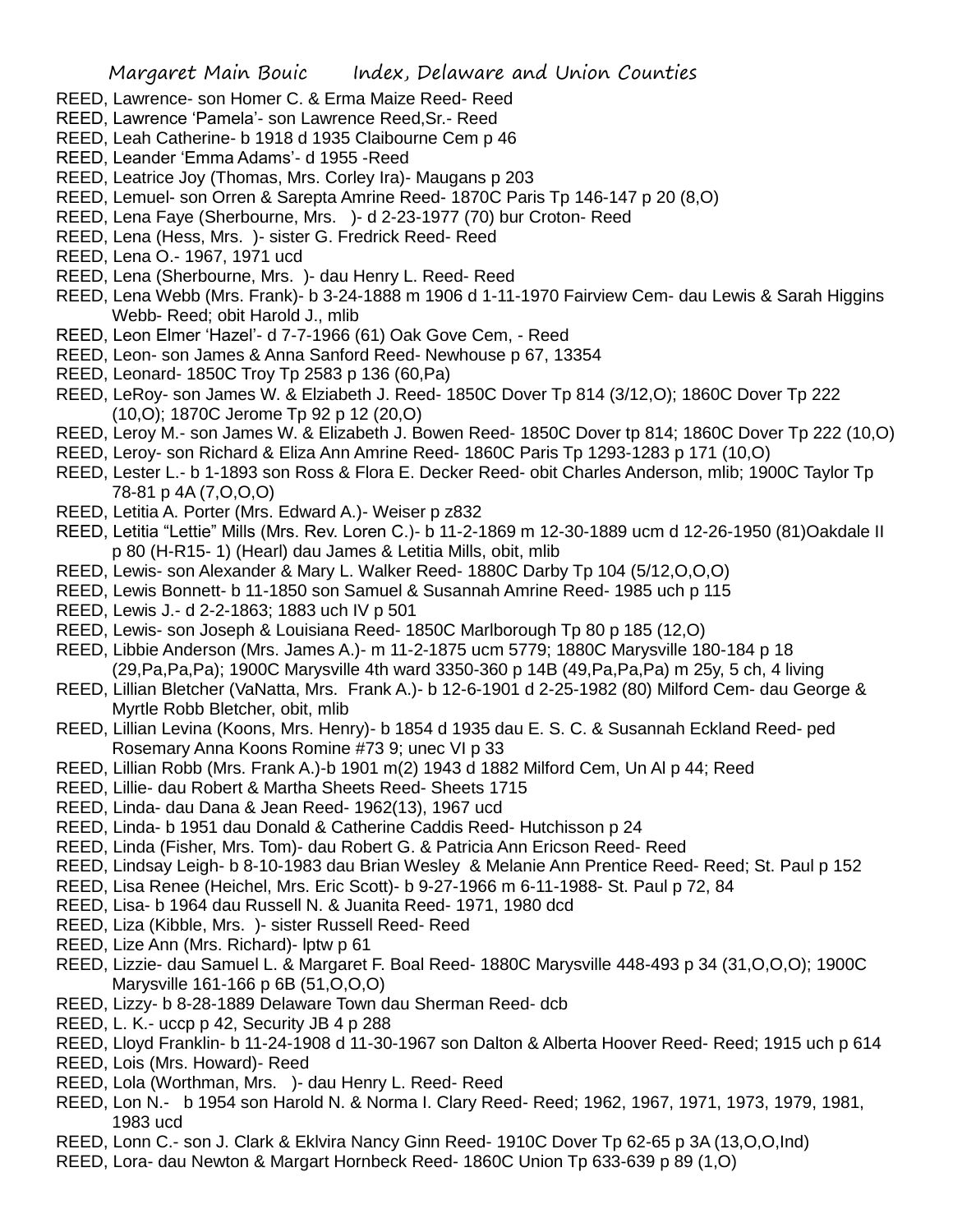- REED, Lorain C.- b 4-1897 son Clark J. & Elvira Nancy Ginn Reed- 1900C Dover Tp 101- 103 p 59 (3,O,O,O)
- REED, Lorelle V. 'Tessa Amanda Root'- b 5-25-1868 m 12-9-1891 d 1-30-1950 son Orville S. & Sara Belle McMillen- ped Orville E. Reed 2; delge V p 51
- REED, Loren- son Alonzo & Martha Burris Reed- 1870C Paris Tp 147-148 p 20 (2,O); 1880C Paris Tp 89-91 p 10 (17,O,O,O)
- REED, Loren C. 'Gladys Lucille Patrick'- b 1897 d 1956 Oakdale I p 140 (F-R12-11)- Freshwater p 94
- REED, Loren C. 'Letitia M.'- b 1864 d 1948 Oakdale II p 80 (H-R15-1)
- REED, Loren- son J. Clark & Alvina Ginn Reed-obit, Alvira, mlib
- REED, Loren 'Sophia'- obit William H. Reed, mlib
- REED, Lorraine Norris (Mrs. )(Davidson, Mrs. Harvey M. )- Reed
- REED, Loren C. 'Gladys L. Patrick- Reed
- REED, Rev. Loren C. 'Letitia"Lettie" Mills'- m 12-30-1889 ucm (Hearl); d 1-1948, obit Letitia, mlib, 3 ring binder, mlib
- REED, Loretta- 1870C Berkshire Tp p 206 (23)
- REED, Lotta (Dea, Mrs. John)- m 12-24-1890 ucm (Hearl)
- REED, Lottie K. White (Mrs. Albert)- m 1884 dau George Wesley & Rachel Whipple Shite- White 96
- REED, Lottie S.- dau Olford & Adelia Gabriel Reed- 1870C Allen Tp 5 (1/12,O); 1880C Milford 176 p 41 (10,O,O,O)
- REED, Louis A. 'Lelah Pauline Hutchisson'- b 12-25-1906 d 4-12-1938 Fairview Cem, p 14; Hutchisson p 60
- REED, Louis G.- b 2-2-1839 d 7-20-1851 Mayfield Cem, Powell p 174- son Joseph & Lucy Ann German Reed-Weiser p 147
- REED, Louisa A. (Smith, Mrs. ) (Mrs. Francis M.)- m(2) 1-3-1875 ucm 5622, mt 3 p 7; 1880C Milford 10 p 30 (27, Md, Prussia, Baden)
- REED, Louisa (Beightler, Mrs. Andrew)- m 9-25-1853 ucm 1998' mt 9-28-1853; unec VIII p 10, XII p 30
- REED, Louisa- dau James W. & Elizabeth J. Bowen Reed- 1870C Jerome Tp 92 p 12 (15,O)
- REED, Louisa- dau Zephaniah & Lydia A. Reed- 1850C Paris Tp 614-624 p 94 (16,O)
- REED, Louisa (Mrs. David)- 1979 ucd
- REED, Louise Agatha Westfall (Mrs. William H.)- d 2-7-1946 (75) Oakdale; obit, mlib
- REED, ----(Barnes, Mrs. Earl)- dau William H. & Louise Agatha Westfall Reed- obit Louise, mlib
- REED, —(Shearer, Mrs. Dana)- dau William H. & Louise Agatha Westfall Reed- obit Louise, mlib
- REED, —(Jewell, Mrs. Leo)- dau William H. & Louise Agatha Westfall Reed- obit Louise, mlib
- REED, Louisiana (Mrs. Joseph)- 1850C Marlborough Tp 80 p 185 (39,Pa)
- REED, Lovina (Marshall, Mrs. Samuel J.)- m 2-7-1861 ucm 3144; unec VIII p 27, XIX p 66
- REED, Lovinia (Myers, Mrs. Jacob C/E.)- m 1-20-1867 ucm 4125 dau William & Elizabeth Sager Reed- 1985 uch p 114; dumch p 122
- REED, Lu Ann Rausch (Mrs. David Lee)- b 9-15-1960 m 12-16-1978 dau Thomas H. O. & Jeanine R. V. Nicol Rausch- St. Paul p 125, 152; Rausch 1181112, 14(10)412, 1623112; 1979, 1981, 1983 ucd
- REED, Lucille Ethel (Bumgarner, Mrs. Raymond A.)- b 12-11-1911 m 6-25-1930 d 2-11-1997 (85) Claibourne Cem- dau John Thomas & Emma Cassiday Reed- Reed; 1985 uch p 20
- REED, Lucille (Spain, Mrs. Maurice D.)- m 4-9-1936 unec XIV p 40; 1985 uch p 132
- REED, Lucinda A. (Winget, Mrs. David )- m 2-17-1858 ucm (Hearl)
- REED, Lucinda Chandler (Mrs. Alexander)- b 1842 m 11-2-1864 ucm 3635 d 1922 Claibourne Cem p 15
- REED, Lucinda Grindell (Mrs. Alexander)- Reed
- REED, Lucinda (Winget, Mrs. David C.)- m 2-17-1858 ucm 2688 dau James & Anna P. Robinson Reed- 1883 uch V p 153, 216; unec VI p 30, XVIII p 56, XII p 30; 1850C Darby Tp 1602-1622 p 237 (20,O)
- REED, Lucius 'Inez Babcock'- Asp (494-3)
- REED, Lucy Ann B. (McLain, Mrs. Marquis)- m 10-5-1848 ucm 1345; unec VII p 40
- REED, Lucy Ann German (Mrs. Joseph)- b 5-22-1812 d 3-26-1851 (39-10-15) Mayfield Cem, Powell p 174 dau John & Maria Philippina Weiser German- Weiser p 147
- REED, Lucy Ann- dau Jacob & Ann Shisler Reed- 1850C Jackson Tp 3 (1,O)
- REED, Lucy M.- 187C Berkshire Tp p 206 (2)
- REED, Lucy (Spain, Mrs. )- dau Clarence Reed- Reed
- REED, Lucy Whited (Mrs. Charles)- d 4-6-1949 (71) Milford Cem- dau Wlliam & Abbie Shanks Reed obit, mlib
- REED, Lucy W. (Mrs. John C.)- 1900C Milford 49-53 p 2B (22,O,O,O) no ch
- REED, Lulu J.- d 1873 (5m9d) Old Kilb Cem p 1; Powell p 67 dau T. & Orpha Reed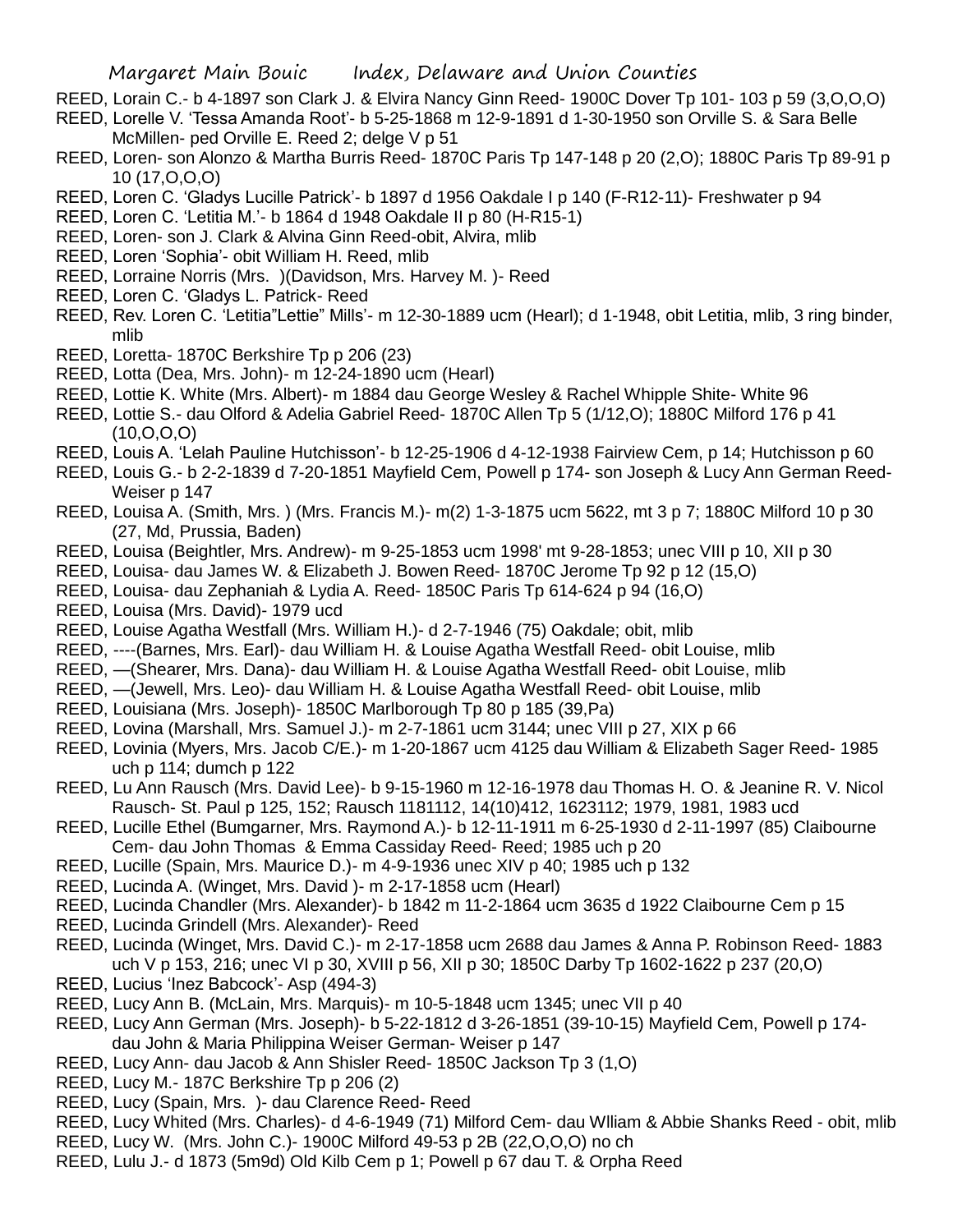- REED, Lulu (Mooney, Mrs. Charles E.)- dauNorton & Selina E. Porter Reed- dumch p 458; obit Tel, mlib; obit Celia, mlib; 1870C Union Tp 181-180 p 25 (5,O); 1880C Union Tp 163 (15,O,O,O)
- REED, Luther 'Ann Patrick'- m 3-20-1855 ucm 1258; mt 3-21-1855; unec VIII p 35, XVI p 6
- REED, Luther- d 10-18-1845 (13m) Amrine Cem, lptw p 61 son Richard & Lize Ann
- REED, Luther- son Thomas Reed- 1850C Union Tp 1371-1389 p 205 (17,O)
- REED, Lydia- b 6-23-1859, Reed Bible; unec VII p 34
- REED, Lydia- 1850C Union Tp 1250-1268 p 187 (19,O)
- REED, Lydia A. (Mrs. Zephaniah)- 1850C Paris Tp 614-628 p 94 (36,O) see Adeann
- REED, Lydia(8-1826) dau David & Margaret Reed- uccp p 4 will Bk p 214 (cp11); cp p mbl 179
- REED, Lydia- dau Dyer & Maria Reed Reed- 1860C Union Tp 694-705 p 96 (1,O); 1870C Union Tp 174-173 p 21 (11,O); 1880C Marysville 409-453 p 30 (21,O,O,O)
- REED, Lydia- dau Jacob & Ann Shisler Reed- 1850C Jackson Tp 3 (9,O)
- REED, Lydia (Oliphant, Mrs. Athens)- m 10-23-1845 ucm 1079; unec VI p 32
- REED, Lydia (Reagle, Mrs. Jacob Lewis)- b 1857 m 5-22-1884 ucm (Hearl) d 6-28-1937 Oakdale II p 36 (G-R2-9)
- REED, Lydia- dau Samuel & Joana Hathaway Reed- 1850C Union Tp 1349-1367 p 202 (7,Mass)
- REED, Lydia (Witmore, Mrs. Je/ared L.)- m 2-25-1851/2 ucm 1638; dau John & Juliette Burnhan Reed- unec XIV p 47, VI p 16, XIX p 39
- REED, Lyle H. 'Besse E..- b 9-28-1886 Beaver Co, Pa d 1954- Reed
- REED, Lyle K.- son Dana O. & Esther C. Bialostoski Reed, Sr.- Reed
- REED, McCleon G.- brother Helen C/L Reed- obit Helen, mlib
- REED, M. 'Ida'- b 1857 d 1864 Reed Cem
- REED, M. (Mrs. O.)- Un Al p 6
- REED, Mabel C. Harper (Mrs. Thomas P.)- dau Charles H. & Lenora Y. Harper- 1910C Unionville 54 p 3A (28,O,O,O) m 2y, 2 ch
- REED, Macenius- G. S.- unec III p 8
- REED, Madelyn (Mrs. Frank)(Giles, Mrs. )- Reed
- REED, Mae Williams (Mrs. Frank)- d 11-28-1936 (61) Maple Grove Cem- obit, mlib
- REED, Maggie (Rault, Mrs. Edward E.)- m 3-22-1890 ucm (Hearl)
- REED, Maggie- dau Thomas & Jean Reed- 1971 dcd
- REED, Mahala- dau James W. & Elizabeth J. Bowen Reed- 1860C Dover Tp 222 (7,O)
- REED, Mahala LeMay (Wilson, Mrs. George) (Mrs. John)- b 1857 m 11-30-1879 ucm 6600 d 1910 Milford Cem, Un Al p 12; 1985 uch p 26; 1880C Milford 51 p 34 (27, O,Va,Vt); 1900C Milford 136-147 p 6A (43,O,Va,Vt)
- REED, Malinda- 1870C Jackson Tp 89-87 p 13 (28,O)
- REED, Malinda Asher- unec XV p 43, Allen Tp
- REED, Malinda G. Long (Mrs. Alexander)- to Keokuk Co, Iowa, delge XIII p 54
- REED, Malinda- dau James & AnnaP. Robinson Reed- 1915 uch p 216
- REED, Marceleite(Cooper, Mrs. Milton R.)- dau Newton & 2nd wife Reed- obit Newton, mlib; Reed
- REED, Marcia Lavalle, Mrs. Arhtur J.) (Summers, Mrs. Mike)- m(1) 11-11-1961 dau Dr. Wesley Raymond & Pauline Marie Pugh Reed- Reed
- REED, Margaret A. (Mrs. Nicholas L.)- 1980 dcd
- REED, Margaret (Mrs. David)- ped Harold Reed 17 by Marilyn J.Reed Dziama #425, unec XIV p 32, XVI p 46, UVIII p 59; uccp 4- 17 1834 (p4) uccp p 2 will bk p 88; uccp 4 gd, will bk p 214 (cp 11) cp-mbl p 179
- REED, Margaret (Dockum, Mrs. Harvey)- m 2-9-1851 ucm 1628- dau William & Elizabeth Sager Reed- 1985 uch p 114; unec XIV p 47
- REED, Margaret F. Boal (Mrs. Samuel L.)-b 1824 m 3-6-1846/5 ucm 1020 d 7-3-1891 (67) Oakdale 666 (119D), I p 81 (O-R2-33); 1883 uch V p 7, 132- dau James Boals- unec V p 31; 1860C Union Tp 691- 697 p 95 (34,O) 1870C Marysville-Paris Tp 209-210 p 24 (46,O); 1880C Marysville 448-493 p 34 (56,O,Pa,Pa) uccp p 32 Record Bk 5 p 248
- REED, Margaret Hornbeck (Mrs. Newton)- m 3-14-1855 ucm 2256; unec IV p 28, VIII p 35, XVII p 6; 1860C Union Tp 633-639 p 89 (31,O)
- REED, Margaret L.- d 4-15-1888 (1y7m) Oakdale 382 I p 80 (D-R2-28) dau James Azro & Sarah Elizabeth Reed
- REED, Maggie (Longbrake, Mrs. Will H,.)- m 1-20-1870 ucm 4682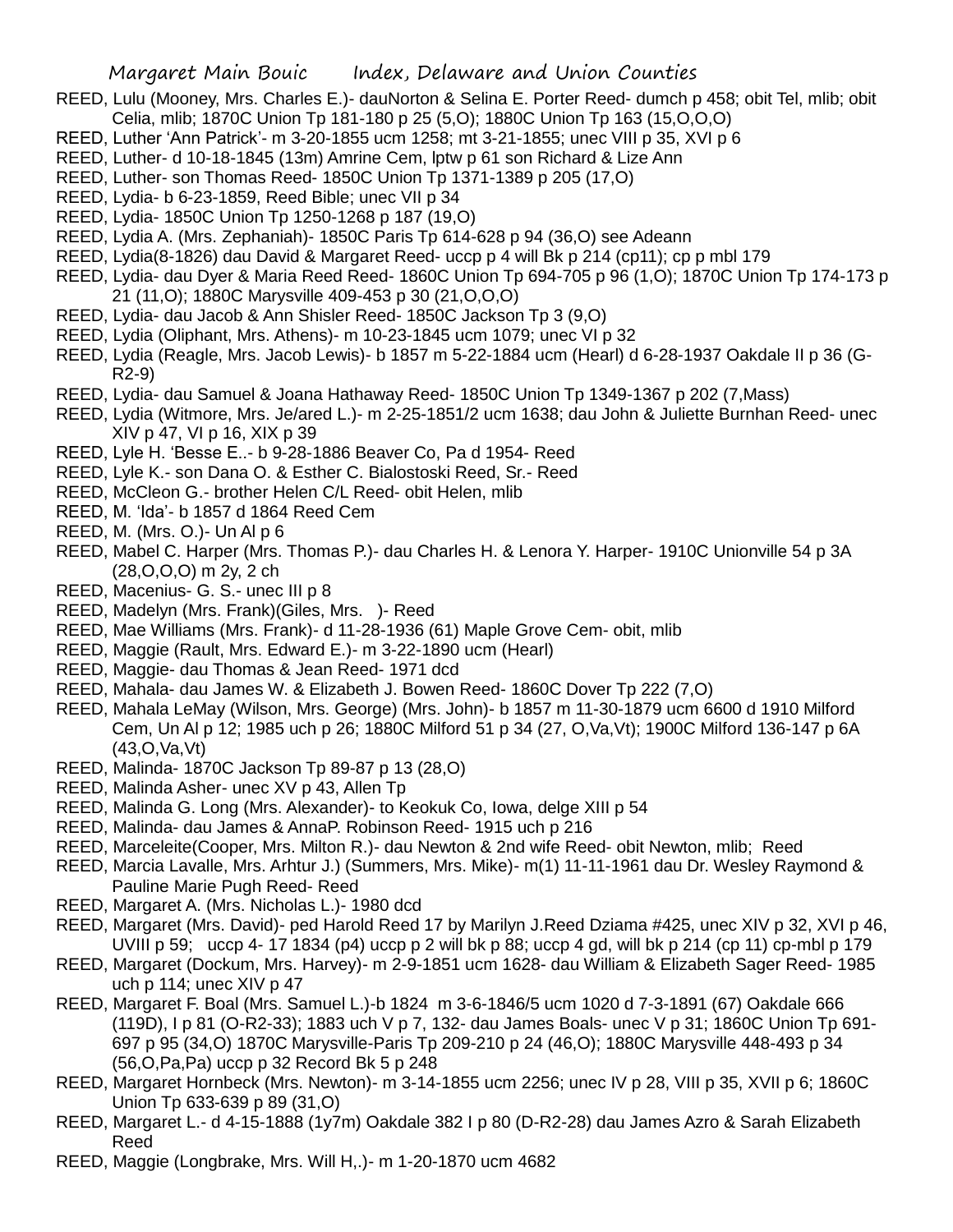- REED, Margaret M. (Collier, Mrs. John B.)- m 2-13-1862 ucm 3288; unec XX p 32
- REED, Margarett- dau Jesse C. & Catherine Bridge Reed- 1850C Claibourne Tp 166 p 27 (5,O); 1860C Claibourne Tp 78 1-765 p 102 (15,O)
- REED, Margaret (Mrs. Paul V.)- Reed
- REED, Maggie Permelia Shaw (Mrs. Florence)- dau A. H. & Martha J. Waltermire Shaw- dumch p 353
- REED, Margaret- hmp p 54, 1883 uch V p 184, 185; unec V p 11; 1830C Union Tp 129 (50-60)
- REED, -----------mother of Samuel Reed- hmp p 54
- REED, Margaret- b 1-1900 dau Robert & Della H. Reed- 1900C Marysville 3rd ward 53-56 p 2B (4/12,O,O,O)
- REED, Margaret (Sanders, Mrs. )- dau W. K. & Mary Isabelle Patterson Reed- obit Mary Isabelle, mlib
- REED, Margaret Waldron (Mrs. James)- Waldron p 4
- REED, Margaret- dau William & Elizabeth Sager Reed- dumch p 122; 1850C Darby Tp 1684-1704 p 249 (23,O); unec VI p 30
- REED, Margarita (Mrs. Ky)- son Mary J. O'Neil Reed- Reed
- REED, Margie (Cramer, Mrs. )- dau Homer C. & Erma Maize Reed- Reed
- REED, Marguerite (Bennett, Mrs. )- sister Lena Faye Reed Sherbourne- dau Henry L. Reed- Reed
- REED, Marguerite Susan- dau Rev. Craig A. & Evelyn Reed- Reed
- REED, Maria (Dever, Mrs. James A.)- m 4-13-1867 ucm 4173
- REED, Maria-b 8-23-1875 dau Dyer & Maria Reed Reed- Reed Bible; unec VII p 34; 1880C Marysville 409-453 p 31 (4,O,O,O); 1900C Marysville 287-296 p 13A (24,O,O,O)
- REED, Maria- dau Jane Reed- 1850C Milford Center, Union Tp 1196-1214 p 178 (17,?)
- REED, Maria L. Hathaway (Mrs. E. Crawford)- 10-5-1858 ucm 2775- dau Ebenezer P. & Mary A. Hopkins Hathaway- dumch p 74; unec VII p 16, XII p 30, XVIII p 66; 1860C Union Tp 602-608 p 84 (22,O)
- REED, Maria (Reed Mrs. Dyer)- b 2-25-1833 m 1-4-1855 ucm (Hearl) d 1927 Milford Cem, Un Al p 15; Reed Bible; unec VII 34, VIII p 35, XVII p 6; mt 1-10-1855; 1860C Union Tp 699-705 p 96 (25,O); 1870C Union Tp 174-173 p 21 (37,O); 1880C Marysville 409-453 p 30 (47,O,Va,Pa); 1900C Marysville 287- 296 p 13A (67,O,O,Pa) m 46y, 8 ch, 6 living
- REED, Maria- dau Samuel Reed-Champaign Co- uccp p 40 JB 4 p 209; (17-1850) uccp p 42 JB4 p 287
- REED, Maria (Staley, Mrs. Isaac)- m 4-7-1859 ucm 2869 d 1869, ped Donald Hubert Wiggins #384, unec XII p 72, XIX p 7
- REED, Maria- dau Thomas & Jane Robinson Reed- 1850C Darby Tp 1603-1623 p 238 (15,O); unec VI p 30
- REED, Maria- dau William & Mary Amrine Reed- 1850C Paris Tp 634-648 p 96 (12,O)
- REED, Marian Millicent Rogers (Mrs. Thomas E.)- dau James Robert Wallace Lysle & Gladys Uvena Keeran Rogers- 1985 uch p 55
- REED, Marianna M. (Skillman, Mrs. Edward A.)- b 1917 Oakdale II p 119 (R-RS-27)
- REED, Marianne (Marsch, Mrs. Roger)- dau Robert H. & Doris Hepner Reed- Reed
- REED, Marianne (Smith, Mrs. Randall)- (11-1965) m 9-9-1972 dau Robert Reed- Reed
- REED, Maribel (Mrs. Robert "Bo")- m 1-31-1998 dau Joquin Teng- Reed
- REED, Marie B. Fox (Mrs. Dana D.)- b 9-29-1882 d 1-26-1969 Oakdale I p 158 (C2) dau Emanuel & Josephine Burger Fox- Fox
- REED, Marie- dau Joseph B. & Ivy Reed- Reed
- REED, Marie (Kingsley, Mrs. )- dau Clarence & Helen J. Douglas Reed- 1985 uch p 16, 115
- REED, Marilla (Mrs. Robert)- 1880C Jerome Tp 42 p 5 (37,O,O,O)
- REED, Marilyn (Jahn, Mrs. Fritz)- dau Rev. George C. & Christina Rose Griffith Reed- Reed; Sbc p 18; 1949 ucd
- REED, Marilyn (Lutka, Mrs. )(Dziama, Mrs. ) -Pioneers, unec XVII p 32; researching Samuel K. & Josephus Reed- Reed
- REED, Marilyn (Mrs. Randall)- Reed
- REED, Marilyn (Scott, Mrs. )- dau Rev. B. Allen Reed- Reed
- REED, Marion- brother Leon Elmer Reed- Reed
- REED, Marion- son Richard & Eliza Ann Amrine Reed- 1860C Paris Tp 1392-1283 p 171 (8,O)
- REED, Marion- son Warren & Margaret Hornbeck Reed- 1860C Union Tp 633-639 p 89 (5,ILL)
- REED, Marjorie (Crammer, Mrs. Charles)- dau Homer & Emma Maize Reed- Reed
- REED, Marjorie Holcomb (Mrs. Alfred W.)- b 11-23-1897 dau Oscar Raymond & Eva Staser Holcomb- Weiser p 35
- REED, Marjorie M. (Cramer, Mrs. Charles T.)- Reed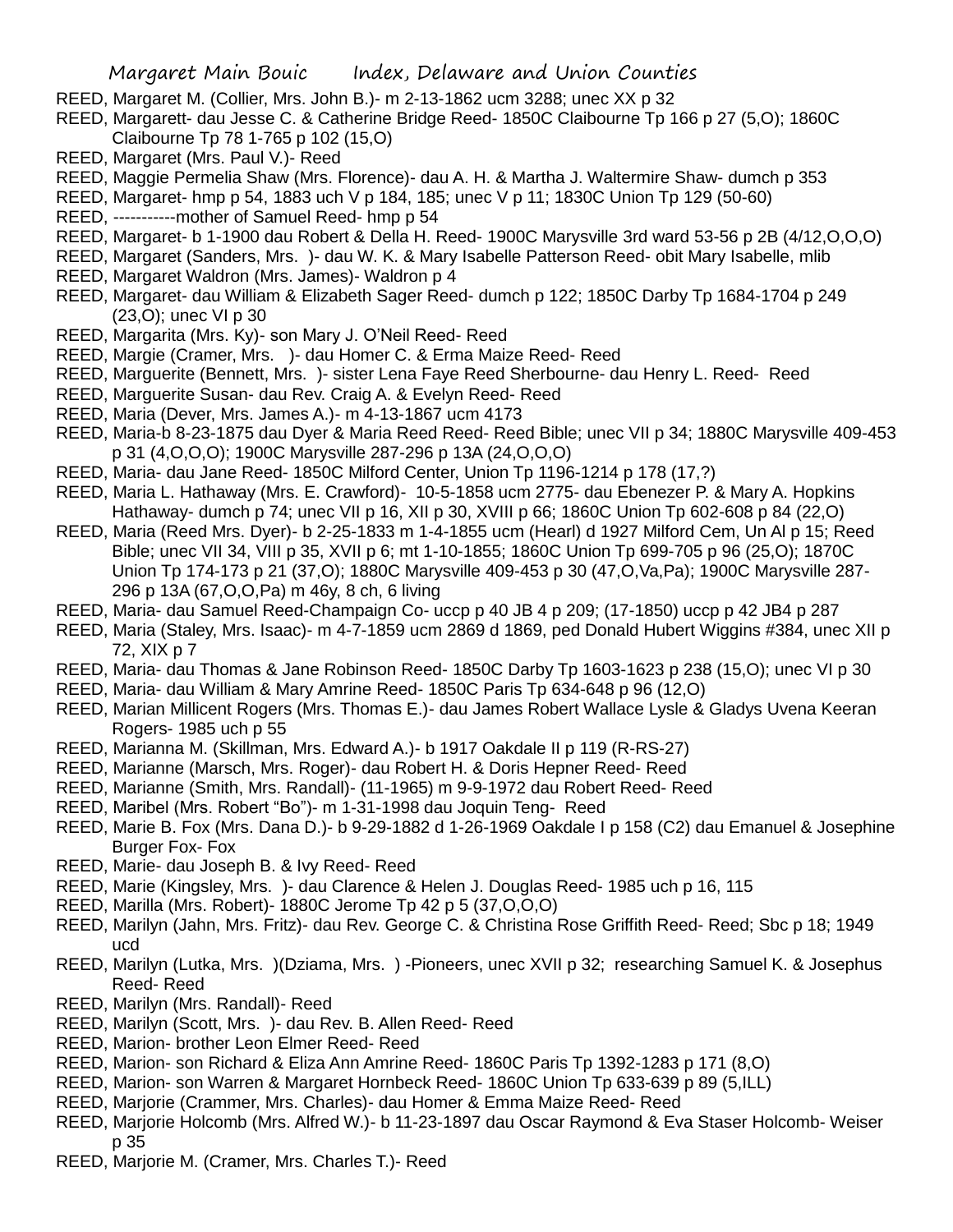- REED, Marjorie (Mrs. Ward E.,Jr.)- 1973, 1975, 1977, 1979, 1981, 1983 ucd
- REED, Mark Allen 'Cathy Sue Ellis'- m 10-1984 son Frank Reed & Madelyn Giles- Reed
- REED, Mark- b 1970 son James D. & Ruth A. Reed- 1980 dcd
- REED, Mark J.- b 1879 d 1959 Unionville Cem, DJ p 39, 47- interment 9-13-1959 son James & Sarah J. Reed-1880C York Tp 233 p 22 (1,O,O,ILL); 1900C Darby Tp 137-143 p 7A (21,O,O,ILL); 1910C Darby Tp 87 p 5A (29,O,O,O)
- REED, Mark K. 'Florence Hall'- d 9-10-1959 (800 Unionnville Cem- son James & Sarah E. Jones Reed- Reed; unvmec p 10; 1985 uch p 66, 114
- REED, Mark L.- son James C. & Sophronia Andrews Reed- 1850C Darby Tp 1797-1818 p 263 (8/12,O)
- REED, Martha- 1870C Delaware Town p 328 (55\*)
- REED, Martha A. (Longbrake, Mrs. W.)- dau Samuel L. & Margaret Boals Reed- 1883 uch V p 133; 1860C Union Tp 691-697 p 95 (14,O)
- REED, Martha Annette Reed Blanchard (Sanborn, Mrs. Benjamin F.)- b 6-15-1822 m 11-17-1840 d 4-13-1907 dg 4-9-1907 Cry Ab p 34 (this may not belong in Reed)
- REED, Martha A. (Mrs Robert C.)- 1971, 1980 dcd
- REED, Martha Burris (Mrs. Alonzo)- b 1846 m 12-24-1863 ucm 3511 d 12-29-1920 Oakdale II p 28 (G-R1-14) dau Amos & Polly A. Amrine Burris- 1883 uch V p 84; obit, mlib; 1870C Paris Tp 147-148 p 120 (24,O); 1880C Paris Tp 89-91 p 10 (34,O,Ind,O); 1910C Paris Tp 185-190 p 10B (54,O,O,O) m 37y, 5 ch
- REED, Martha (Cranston, Mrs. Fred)- dau James & Sarah E. Jones Reed- 1985 uch p 114
- REED, Martha Ellen Trutt (Hepner, Mrs. Edgar Lamar)- m 6-28-1941- Weiser p 373
- REED, Martha E. (Braithwaite, Mrs. Milton C.)- b 6-20-1906 m 1-10-1932 d 10-27-1997 (91) Oakdale II p 7 (B-R4-10)-dau Jacob B. & Ella Elizabeth McCurdy Reed- Reed; 1985 uch p 17
- REED, Martha- d (69) died at home of daughter Miss E. R. Conrad, dg 3-20-1874 Cry Ab p 114
- REED, Martha F/H. Morgan (Mrs. George)- b 3-27-1822 m 4-10-1838 ucm 490 d 2-28-1860 Reec Cem, Un Al p 6; 1840C Union Tp 551 (15-20); 1850C Union Tp 1344-1362 p 201 (28,Md)
- REED, Martha Hinton (Mrs. William)- dumch p 122
- REED, Martha- dau James & Sarah J. Reed- 1880CYork Tp 233 p 22 (12,ILL,O,ILL)
- REED, Martha Kaye- dau Orland Reed- Reed
- REED, Martha (Lowe, Mrs. )- sister Russell Reed- Reed
- REED, Martha McCoy (Mrs. )- d 4-19-1988 (66) sister James McCoy- Reed
- REED, Martha M. Vastine (Mrs. Oliver)- m 5-26-1853 dcm
- REED, Martha P.- dau James W. & Elizabeth J. Bowen Reed- 1860 Dover Tp 222 (5,O)
- REED, Martha Sheets (Mrs. Robert B)- b 12-28-1842 dau Daniel & Eunice Malinda Lake Sheets- Sheets 171 m 1-28-1864 dcm
- REED, Martha- dau Thomas & Jane Robinson Reed- 1860C Darby Tp 368-369 p 52 (4,O); 1870C Darby Tp 32-36 p 5 (14,O)
- REED, Martha V.- 1870C Brown Tp p 251 (20)
- REED, Martha V. (Lotts, Mrs. )- du Robert & Rebecca Conner Reed- 1880 dch p 814
- REED, Martha (Weaver, Mrs. Leroy)- m 6-13-1870 ucm 4737- dau William & Catherine Harding Reed- 1915 uch p 735
- REED, Martha- dau William & Jane Reed- 1870C Allen Tp 37 p 3 (7,O)
- REED, Martin- Milford Cem, Un Al p 92
- REED, Marvin D.- son Clarence D. & Jennie Clark Reed- Reed
- REED, Marvin 'Annabel Hunter'- son Jeffe C. & Arthella Reed- Reed
- REED, Marvin- son Joseph B. & Ivy Reed- Reed
- REED, Mary- 1880C Darby Tp 147 p 16 (18,O,O,O)
- REED, Mary- d 6-25-1861 (5-2-11) Mitchell Cem, DJ p 5
- REED, Mary- delge V p 59, VI p 2, 15, 16, 30, 63, VII p 15, 35, 36, 55, VIII p 2, 9, 35, 36, 51, 64, 70 XIII p 20, 43, IX p 1, 9, 31, 47, 67, X p 1, 3, 25, 43, 45, 60, 62, XI p 2, 19, 21, 24, 40, 41, 63, 64, 66, XII p 37
- REED, Mary- 1870C Claibourne Tp 179-177 p 23 950,Georgia) mulatto
- REED, Mary- 1870C Marysville-Paris Tp 209-210 p 24 (39,O)
- REED, Mary (Mrs. )- d Monday (86) dg 10-19-1906 Cry Ab p 125 bur Butler, Ohio
- REED, —(Phillipps, Mrs. J. W.)- dau Mrs. Mary Reed- dg 10-19-1906 Cry Ab p 125
- REED, Mary A.- 1870C Berkshire Tp p 206 (31)
- REED, Mary A.- 1850C Leesburg Tp 229 p 35 (47,Ky)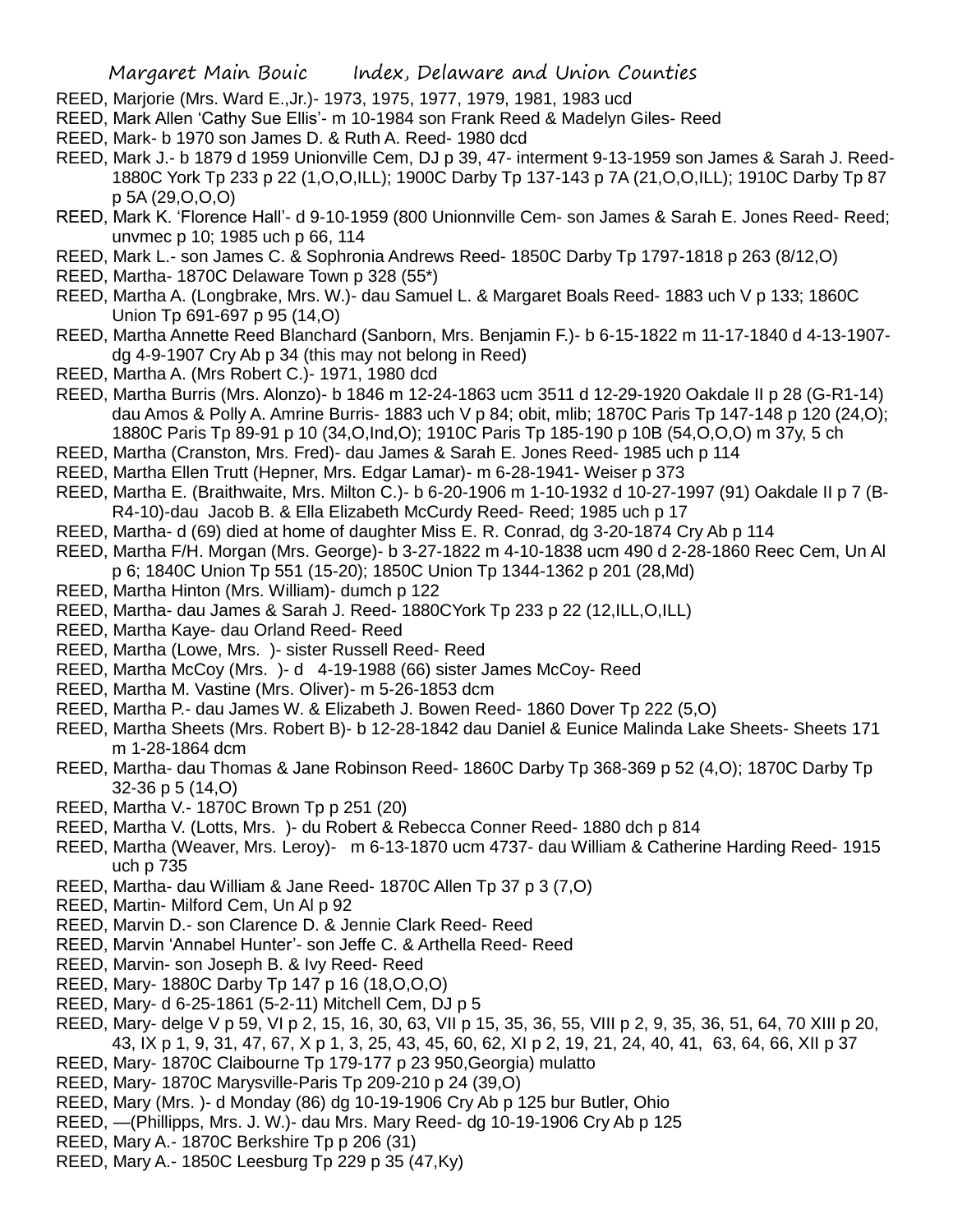- REED, Mary A.- dau Josia & Jane Reed- 1850C Union Tp 1343-11361 p 201 (6,O); 1860C Union Tp 529-532 p 74 (16,O); 1870C Union Tp 103-102 p 14 (27,O)
- REED, Mary A.- d 11–8-1848 (5-2-7) dau O. & J. A.- Reed Cem, Un Al p 6 or J. D. & J. A.
- REED, Mary Allen (Mrs. David)- m 2/1-12-1829 ucm 170; dau Daniel & Rachel Burwell Reed; 1883 uch IV p 288, V p 453; unec II p 26, XVI p 43
- REED, Mary Amrine (Mrs. John)- m 8-28-1836 ucm (Hearl); unec III p 29
- REED, Mary Amrine (Mrs. William)- b 2-21-1817 m 9-1-1836 ucm 398 d 11-13-1896 (79-8-22) Amrine Cem, lptw p 60; 1850C Paris Tp 634-648 p 96 (37,O); 1860C Paris Tp 11291-1282 p 171 (44,O); 1880 C Paris Tp 86-88 p 9 (64,O,O,O)
- REED, Mary (Anders, Mrs. )- ped Tillmore Townsend Gantt 11; unec XIV p 32
- REED, Mary Ann- b 1833 d 1900 Mother, Our Lady of Lourdes- lptw p 52
- REED, Mary A. (Welsh, Mrs. Franklin)- m 10-5-1858 ucm 2778; mt 10-6-1858; unec XVIII p 66
- REED, Mary Belle Martin (Mrs. Henry Lincoln)- b 11-18-1866 m 9-5-1889 d 1-4-1951 Milford Cem, Un Al p 53; obit, mlib; 1900C Union Tp 122-127 p 7A (33,O,O,O) m 9y, 2 ch
- REED, Mary (Case, Mrs. )- dau Clarence Reed- Reed
- REED, Mary- b 1959 dau Clark H. & Ersy Thompson Reed- Reed; 1969, 1971, 1980 dcd
- REED, Mary (Cody, Mrs. Edmond C) m 1887 d 1891 dau John & Mary McKillip Reed- 1915 uch p 929
- REED, Mary- dau Conrad & Catherine Weaver Reed- Maugans p 74
- REED, Mary Dyer (Mrs. George)- b 6-10-1783 m 4-21-1802 d 8-31-1848 (65-2-21) Reed Cem, Un Al p 7; Reed Bible, unec VII p 34, XV p 38 XVI p 54; ped Michelle Marie Willson 69 by Robert D. Willson,Jr. dau John & Jane Morral Dyer-
- REED, Mary E.- d 6-25-1861 (25-2-11) Mitchell Cem, Wagner p 44
- REED, Mary E.- 1870C Berkshire Tp p 206 (3)
- REED, Mary E. (Mrs. Cyrus W.)- 1880C Milford 46 p 34 (30,Pa,Pa,Pa)
- REED, Mary E. (Longnecker, Mrs. David A.)-b 1-31-1873 m 11-5-1891 ucm (Hearl) d 4-7-1949 dau James & Sarah E. Jones Reed- 1985 uch p 93, 114
- REED, Mary Eldegerte (Breece, Mrs. William Edgar)- b 7-1-1871 m 12-17-1903 dcm dau J. R. & Eliza J. Smith Reed
- REED, Mary E.- dau William M. & Ann M. Reed- 1860C Allen Tp 884-894 p 121 (2,O)
- REED, Mary Form? Vance (Mrs. Orville E.)- b 9-1-1900 m 10-16-1926 d 12-19-1972 ped Orville E. Reeddelge V p 51
- REED, Mary (Geiger, Mrs. )- du G. Fredrick & Hazel M. Kirk Reed- Reed
- REED, Mary (Gosnell, Mrs. Howard)- dumch p 210
- REED, Mary (Graham, Mrs. )- sister Lysle H. Reed- Reed
- REED, Mary- dau Hiram & Mary Brown Reed- 1880C Taylor Tp 259-262 p 25 (6,O,O,O)
- REED, Mary (Holt, Mrs. Everett C.)- m 2-13-1954- Reed
- REED, Mary Isabelle Patterson (Mrs. W. K.)- b 6-29-1895 d 3-26-1952 (56) dau Abram & Mary Milligan Patterson, obit, mlib
- REED, Mary- dau Jacob & Ann Shisler Reed- 1850C Jackson Tp 3 (6,O)
- REED, Mary Jane (Bell, Mrs. James)- m 4-12/21-1855 ucm 2272 dau Samuel & Susanna Amrine Reed- 1985 uch p 115; unec VIII p 34, XVII p 35; 1850C Paris Tp 717-733 p 108 (16,O)
- REED, Mary Jane- b d 1838 dau Robert D. & Olive Reed- Milford Cem, Un Al p 24
- REED, Mary Jane- dau Joseph & Louisiana Reed- 1850C Marlborough Tp 80 p 185 (14,O)
- REED, Mary J. (Flanegin, Mrs. Franklin D.)- m 12-31-1891 ucm (Hearl)
- REED, Mary J. (Guy, Mrs. William E.)- m 9-20-1888 ucm (Hearl); Reed
- REED, Mary J.( Longwell, Mrs. )- dau Robert & Rebecca Conner Reed- 1880 dch p 814
- REED, Mary (Mrs. John)- m 2-5-1789 d 2-11-1808 (37) unec VII p 34, 35
- REED, Mary J. O'Neil (Mrs. )- b 4-29-1926 d 5-9-1996 (70) dau Frank & Leona Pfeifer O'Neil- Reed
- REED, Mary J.- dau Oren T. & Serepta Amrine Reed- 1880C Paris Tp 31 p 3 (12,O,O,O)
- REED, Mary J. Wimer (Mrs. James)- d 1915; ped Jack M. Wilson #655 7, unec XIX p 11
- REED, Mary Katharine- b 2-23-1925 Concord Tp- dau George Edgar & Ruth Hill Reed- dc late birth
- REED, Mary (Longwell, Mrs. Alfred L.)- m 1861, dg 12-6-1918, Cry Ab p 101
- REED, Mary Louis (Purdum, Mrs. )- dau Frank & Lena Webb Reed -Reed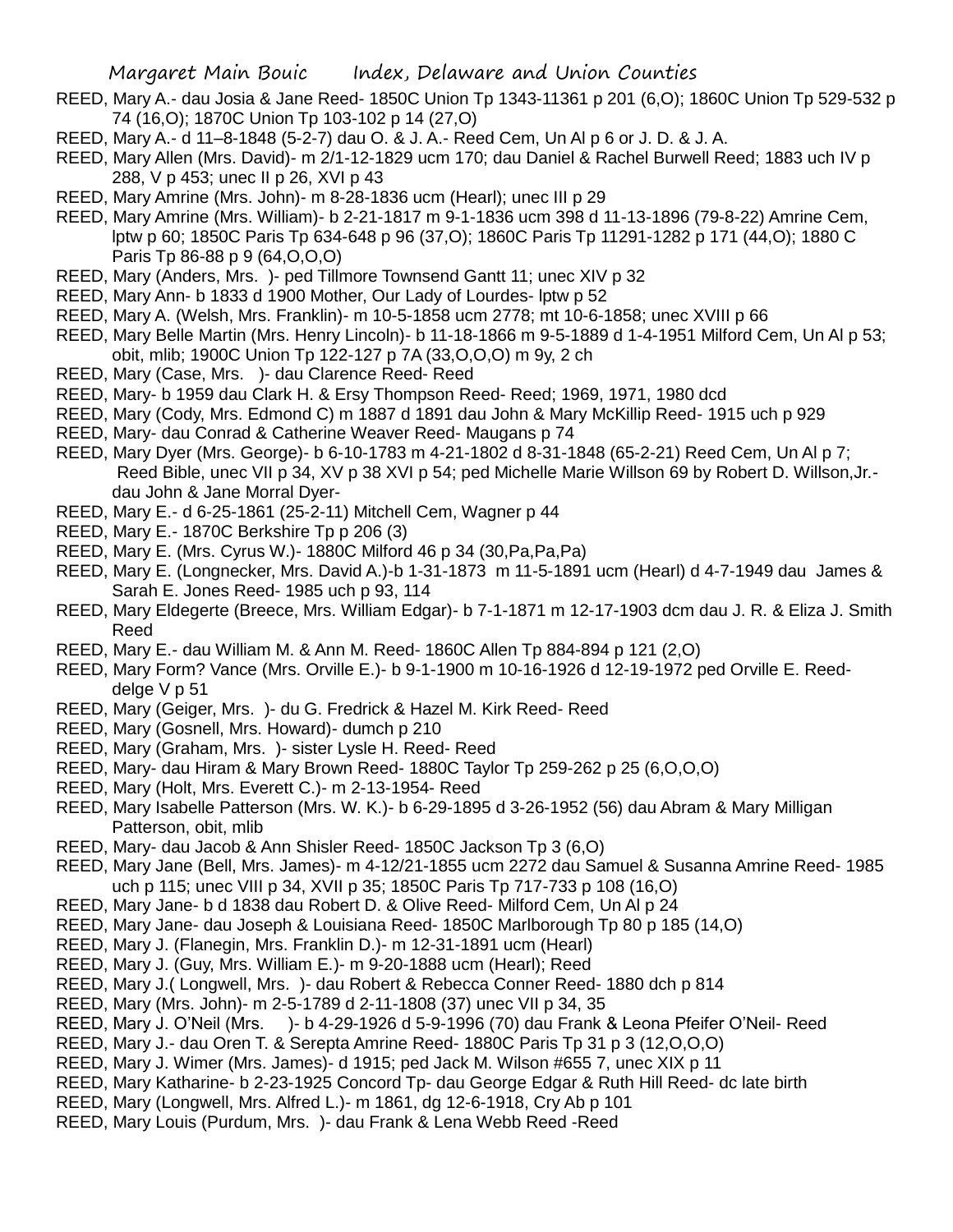- REED, Mary L. Walker (Mrs. Alexander D.)- b 1846 m 3-29-1866 ucm 3938 d 5-114-1934 Oakdale I p 85 (D-R6-15); 1870C Union Tp 10 (23,O); 1880C Darby Tp 104 (33,O,O,O); 1900C Paris Tp 96-99 p 6B (53,O,O,O) m 34y, 9 ch, 6 living
- REED, Mary McKillip (Mrs. John)- 1915 uch p 929
- REED, Mary M.- dau James W. & Elizabeth J. Bowen Reed- 1850C Dover Tp 222 (2,O); 1870C Jerome 92 p 12 (13,O)
- REED, Mary (Neal, Mrs. James H.)- b 1846 m 10-20-1869 ucm (Hearl) d 1909 Milford Cem, Un Al p 24
- REED, Mary Nora- dau Mary S. Reed- 1880C Liberty Tp Un Co 198-203 p 21 (15,O,O,Pa)
- REED, Mary- dau Orren & Serepta Amrine Reed- 1870C Paris Tp 146-147 p 20 (1,O)
- REED, Mary- dau Richard & Eliza Ann Amrine Reed- 1860C Paris Tp 1292-1283 p 171 (4,O)
- REED, Mary Rippey (Mrs. John)- sister Rebecca Rippey- uccp p 40 JB4 p 209
- REED, Mary- dau Dr. R. M. & Elizabeth G. Reed- 1860C Daover Tp 217 (17,O)
- REED, Mary R. (Neal, Mrs. James)(Lee, Mrs. Robert F.)- b 1846 m 10-20-1869 ucm 4623, m 7-1882 d 1909 Milford Cem, Un Al p 18; dau H. D. Reed- 1883 uch V p 208
- REED, Mary- dau Robert D. & Olive Reed- 1850C Union Tp 1379 p 206 (3,O); 1860C Union Tp 510-513 p 72  $(14, 0)$
- REED, Mary Rosecrans (Mrs. Charles)- d 11-24-1967 Green Mounds Cem- dau Samuel & Lucy Bricker Rosecrans- dcq Mary Rosecrans Reed 1; Reed
- REED, Mary Rosencrans (Mrs. Merrill)- Reed
- REED, Mary S.- b 1823 d 1910 Raymond Cem, lptw p 46; uca 5, 83; 1880C Liberty Tp Un Co 198-203 p 21 (56,Pa,Pa,Pa)
- REED, Mary S.- 1870C Liberty Tp Del Co p 405 (68)
- REED, Mary (Schirtzinger, Mrs. Chris)- dau Mary J. O'Neil Reed- Reed
- REED, Mary (Spain, Mrs. Ed)- m 1831; dumch p 450
- REED, Mary (Sprague, Mrs. Cyrus)- m 12-3-1846 dcm
- REED, Mary S. (Mrs. S.) 1860C Paris Tp 1268-1258 p 167 (37,Pa)
- REED, Mary Spayd Parthemore (Amrine, Mrs. Alexander)(Mrs. Zephanaiah)- m(2) 11-24-1853 ucm 2035, unec XVI p 30; 1985 uch p 115; 1870C Paris Tp 83-84 p 12 (46,Pa)
- REED, Mary (Thayer, Mrs. Henry)- b 1846 d 1883 dau John Jacob & Elizabeth Weiser Reed- Weiser p 832
- REED, Mary (Thomas, Mrs. )- dau John William Reed- Reed
- REED, Mary (Titus, Mrs. )- dau William H. & Louise Agatha Westfall Reed- obit Louise, mlib
- REED, Mary (Tyler, Mrs. Samuel)- dau Samuel Reed; uccp p 40 JB 4 p 209
- REED, Mary (Ward, Mrs. )- sister G. Fredrick Reed, William R. Reed- Reed
- REED, Mary (Weiser, Mrs. Peter)- b 4-2-1809 d 7-5-1890 Weiser p 14; 1880 dch p 784
- REED, Mary (Whitmore, Mrs. Amos H.)- m 7-11-1837 ucm 437; unec III p 29
- REED, Mary W.- dau James & Anna P. Robinson Reed- 1883 uch V p 216; unec VI p 30; 1850C Darby Tp 1602-1622 p 238 (14,O)
- REED, Mary (Mrs. William)- 1870C Paris Tp 26-27 p 4 (54,O)
- REED, Mary- dy- dau William & Elizabeth Sager Reed- 1985 uch p 114; dumch p 122; unec VI p 30; 1850C Darby Tp 1684-1704 p 249 (14,O); 1860C Darby Tp 432-433 p 61 (24,O)
- REED, Mary (Titus, Mrs. ) b 9-1894 dau William H. & Ella Westfall Reed- obit William H. Reed, mlib; 1900C Marysville 77 p 4A (5,O,O,O)
- REED, Mary- dau William & Martha Hinton Reed- dumch p 122
- REED, Mary (Mrs. Wilson)- 1840C Milford 521 (20-30); 1850C Milford, Union Tp 1220-1238 p 181 (36,O); 1860C Union Tp 682-688 p 94 (44,O); 1870C Milford 42 p 4 (52,O)
- REED, Mary W. (Mitchell, Mrs. William)- m 4-13-1826 ucm 111 m 6-3-1826; 1883 uch III p 287; unec II p 15
- REED, Maryann (Gibson, Mrs. )- dau Wallace E. & Georgia Anna Fogle Reed- Reed
- REED, Maryanna- dau Newton & 2nd wife Reed- obit Newton, mlib
- REED, Maryetta- d 4-19-1975 (79) Otterbein Cem- Reed
- REED, Mason- 1850C Allen Tp 1398-1417 p 209 (11,O)
- REED, Masser- dau Zephaniah & Lydia A. Reed- 1850C Paris Tp 614-628 p 94 (5,O)
- REED, Matilda "Tillie' Bell (Mrs. Otho)- d 9-25-1984 (95) Green Mound Cem- dau David M. Bell- Reed
- REED, Matilda- dau Conrad & Catherine Weaver Reed- Maugans p 74
- REED, Matilda- dau Jacob & Ann Shisler Reed- 1850C Jackson Tp 3 (4,O)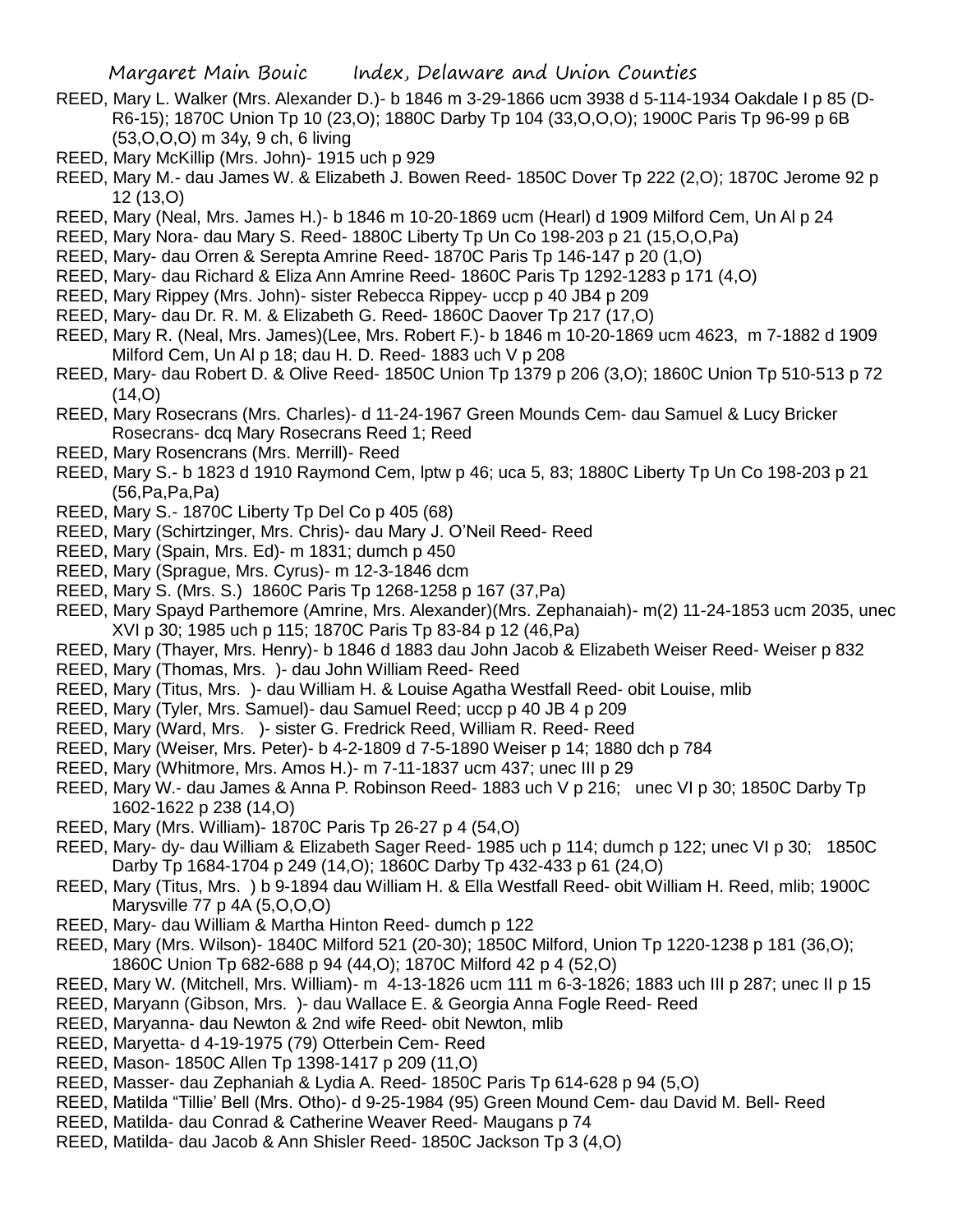- REED, Matthew D. -b 1966 son Larry & Janice Reed- Reed. 1967, 1971, 1973, 1977, 1979, 1981, 1983 ucd; engaged to Tracy Thielemans- Reed
- REED, Matthew G.- son Thomas & Jane Robinson Reed- 1850C Darby Tp 1603-1623 p 238 (18,O)
- REED, Matthew 'Julie'- son Lawrence & Pamela Reed- Reed
- REED, Mattie A. (Longbrake, Mrs. Will H.)- m 1-20-1870 ucm (Hearl)
- REED, Mattie L. (Cranston, Mrs. Fred W.)-- m 2-17-1887 ucm (Hearl)
- REED, Mattie Walker (Mrs. Reuben M.)- m 4-10-1873 ucm (Hearl)
- REED, Maude (Dunbar, Mrs. James T.)- b 1883 d 1-10-1931 Oakdale II p 47 (G-R8-11)
- REED, Maude E.- b 11-1883 dau Alonzo & Martha Burris Reed- 1900C Paris Tp 185-190 p 10B (16,O,O,O)
- REED, Maude E. (Mrs. Walter M.)- b 1903 d 1981 Milford Cem, Un Al p 75
- REED, Maude J.- dau Thomas & Sarah Reed- 1860C Allen Tp 828-838 p 114 (9,O)
- REED, Max F."Mickey"- son Frank Edward & Maxine M. Baker Wibley Reed- Reed
- REED, Maxine Baker (Mrs. Frank Edward)- Reed; 1971, 1973 ucd
- REED, Maxine M. (Mrs. Frank Edward)- b 1922 Milford Cem, Un A p 74
- REED,Maxine Mae Meeker (Mrs. Frank D., Jr.)- b 1-25-1915 dau Charles & Ruth Cathern Grove Meeker-Weiser p 770
- REED, Maxine (Truex, Mrs. )- dau Oliver & Nettie Pittman Reed -Reed
- REED, May (Asbury, Mrs. Grant)- dau Thomas & Susan Shirk Reed- dumch p 123
- REED, May- b 1880 d 1897 Our Lady of Lourdes Cem, lptw p 53, dau John Reed, obit Nelson, mlib
- REED, May (Gosnell, Mrs. Howard)- m 6-4-1894 ucm (Hearl); obit William A. Reed, mlib; sister William A., Otto Reed
- REED, May- dau James & Anna Sanford Reed- Newhouse p 67 13357
- REED, M. E. (Mrs. S. J.)- Oakdale I p 28
- REED, Mecenas (10-1899) heir of James C. Reed- uccp p 39 JB4 p 184
- REED, -----(Meinyk, Mrs. Michael)- dau Homer & Grace Roberts Reed- Hutchisson p 37
- REED, Melanie Ann Prentice (Mrs. Brian Wesley)- b 11-10-1964 m 6-11-1983- St. Paul p 15
- REED, Melinda Asher (Mrs. John P.)(Reed, Mrs. Israel)- m 4-11-1826 lic112- dau William & Betsey Sharp Asher; 1883 uch III p 287, V p 454; 1830C Allen tp 487 (20-30)
- REED, Melodie May (Thomas, Mrs. Corley Ira)- dau Leatrice Joy Reed- Reed
- REED, Melvill Fayette- b 7-23-1889 d 8-25-1890 (12m2d) son J. B. & E. J. Reed- dg 8-29-1890 Cry Ab p 30
- REED, Melville F.- d 8-25-1890 (1-0-29) Troy Tp- dcdeaths
- REED, Melvin B. 'Mirian Andra Bower'- Weiser p 545
- REED, Melvin H. b 1908 d 1943 Fairview Cem, p 14
- REED, Mercy- dau Samuel & Susannah Amrine Reed- 1850C Paris Tp 717-733 p 108 (9,O)
- REED, Marcy- dau S. & Mary S. Reed- 1860C {Paria Tp 11267-1258 p 167 (14,O)
- REED, Mercy (Wood, Mrs. Thaddeus)- b 11-8-1841/4 m 12-23-1861 ucm 3267d 1917- dau Zaphaniah & Sidy Ann Amrine Reed- ped Phyllis Wood Baldwin #213 5; unec X p 58, XX p 32; 1985 uch p 115
- REED, Merlin- pallbearer for Mrs. Vincent Westbrook- dg 2-8-1916 Cry Ab p 21
- REED, Merrill Lee- son Frank Edward & Maxine Baker Reed- Reed
- REED, Merrill 'Ruthann'- Reed
- REED, Merrill 'Mary Rosencrans'- Reed
- REED, Merry Carol (Starr, Mrs. Raymond A.)- b 12-25-1932 m 2-23-1952 dau Morgan C & Rachel Ellen Beadle Reed- Weiser p 371
- REED, M. G.- son Robert G. & Anna Alexander Reed, Anna, mlib
- REED, Michael- b 1964 son Clark H. & Ersy Thompson Reed- 1969, 1980 dcd
- REED, Michael David 'Christi A.nn Denny'- m 10-19-1985- son Homer & Ersy Reed- Reed
- REED, Michael- son James Milton & Barbara Murday Reed- Reed
- REED, Michelle- b 1967 dau Robert C. & Martha A. Reed- 1971, 1980 dcd
- REED, Mickey- b 1955 ch Frank Edward & Maxine Baker Reed- Reed; 1971, 1973, 1981 ucd
- REED, Midge (Karrer, Mrs. )- dau Harry & Catherine Armstrong Reed- Reed
- REED, Mike- b 1964 son Larry & Janice Reed- 1971 dcd
- REED, Mildred Elliott (Mrs. Howard)- Reed; 1949 ucd
- REED, Mildred (Kimball, Mrs. Robert )- dau William R. & Elsie Fulcomer Reed- Reed
- REED, Milley B.- d 11-13-1863 (1y13d) Reed Cem, Un Al p 8; dau O. H. & E. E.
- REED, Milley (Mrs. Norman)- 1850C Paris Tp 632-646 p 96 (33,NC)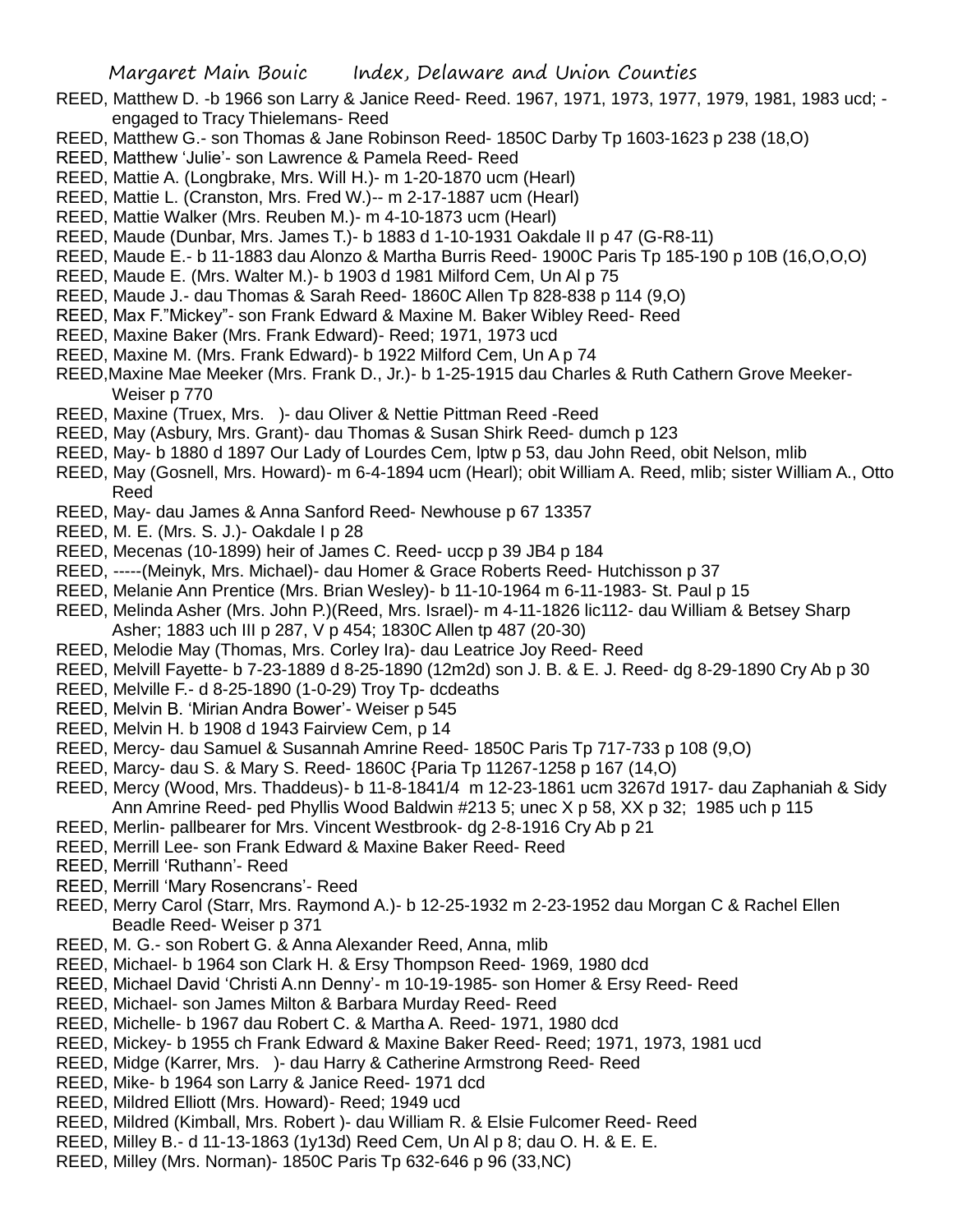- REED, Milton- son Josephus & Nancy Rice Reed- 1850C Union Tp 1308-1326 p 196 (16,O)
- REED, Mina- Marysville p 69
- REED, Mina (Brubaker, Mrs. )- no dates, Milford Cem, Un Al p 15
- REED, Mina J. Yoakens (Wheeler, Mrs. Marion)- to Keokuk Co, Iowa- delge XIII p 54
- REED, Minerva Ann (Wilson, Mrs. William Harrison.)-m 5-13-1866 ucm (Hearl) dau Robert Dyer & Olive Reedped Michelle Marie Willson 17 by Robert D. Willson,Jr)- unec XIII p 5, XVI p 53, 54, XVIII p 51; 1850C Union Tp 1379-1397 p 206 (9,O); Un Al p 24; 1860C Union Tp 510-513 p 72 (18)
- REED, Minnie (Bittinger, Mrs. Gene)- dau Robert & Martha Sheets Reed- Sheets 1711
- REED, Minnie (Mrs. Esau)- deed Mitchell Cem, DJ p 24
- REED, Miranda E.- b 1836 d 1857 dau John Jacob & Elizabeth Weiser Reed- Weiser p 831
- REED, Miriam Ali (Penry, Mrs.) b 3-15-1906 Blanchester,O.- dau Rev. Yoeman Edwin Hess & Emma Lucy Whitacre Reed - late birth; Reed
- REED, Mirian Andra Bower (Mrs. Melvin B.)- dau William Riley & Mary L. Boldan Bower- Weiser p 545
- REED, Morgan- b 6-1854- son Catharine Reed- 1900C York Tp 41 p 2B (45,O,O,O) wid
- REED, Miriam (Steiner, Mrs. )(Mrs. James E.)- Reed
- REED, Molly M. (Mrs. Dale E.)- 1971, 1973, 1975, 1977, 1979, 1981, 1983 ucd
- REED, Morgan C. 'Rachel Ellen Beadle'- b 5-19-1893 m 12-31-1915- Weiser p 371
- REED, Morris- 1835 men p 12 #102 p 15 Bennington Tp; delge XIV p 11 (1838)
- REED, Moses P.- uccp p 41, security JB4 p 283
- REED, M. R.- footstone with James C. Reed- Reed Cem, Un Al p 7
- REED, M. W. 'Insolena'- Claibourne Cem p 32
- REED, Myrtle Fossinger (Mrs. Clarence)- b 2-22-1881 m(1) 2-25-1900 (2) 2-4-1921 dau Emanuel & Sarah Ginder Fossinger- Weiser p 280
- REED, Myrtle I. (Mrs. Ross A.)- b 1880 d 1954 Milford Cem, Un Al p 61
- REED, N.- uca p 39 Union Tp, 59 Paris Tp
- REED, Nanci- Sbc p 43
- REED, Nancy (Conner, Mrs. James,Jr.)- m 1841, delge X p 80
- REED, Nancy- dau Conrad & Catherine Weaver Reed- Maugans p 74
- REED, Nancy (Duvall, Mrs. Benjamin)- m 2-25-1806 onwq I
- REED, Nancy Elvira Ginn (Mrs. J. Clark)- Reed
- REED, Nancy- dau Forest Reed- Reed
- REED, Nancy (Harriman, Mrs. David)- m 1-15-1843 ucm 856; unec II p 3
- REED, Nancy (Mrs. James)- 1870C Marysville-Paris Tp 208-209 p 23 (60,O)
- REED, Nancy Jean Petruccioli (Mrs. Gary)- b 3-25-1945 dau John & Jean Alberta Wilson Petruccioli-Freshwater p 136
- REED, Nancy Jo (Chamberlayne, Mrs. John)- b 1-19-1924 m 9-1954 dau Alfred W. & Marjorie Holcomb Reed-Weiser p 35
- REED, Nancy N. McKa(n)key (Mrs. Norman)- m 3-24-1837 ucm 429 d 9-4-1840 (20y11d) Baughan Cem, lptw p 7; unec III p 29
- REED, Nancy R.- 1870C Richwood 77-73 p 8 (18,O)
- REED, Nancy (Mrs. Randall)(O'Hara, Mrs. )- Reed
- REED, Nancy Rice (Mrs. Joseph)- m 10-10-1833 ucm 304; Un Al p 27; unec II p 35, VII p 16; Reed; 1850C Union Tp 1308-1326 p 196 (37,O)
- REED, Nancy (WTL) unec III p 58, 1875
- REED, Nancy (Sanders, Mrs. Samuel)- m 1785- 1915 uch p 469; 1883 uch V p 491
- REED, Nancy Wurtsbaugh (Mrs. Benjamin)- dau David Harrison & Lucinda Spiva Wurtsbaugh- dumch p 428
- REED, Nathan- delge VI p 24 (Harmony Tp, 1826)
- REED, Nathan- 1883 uch IV p 473; 1850C Union Tp 1373-1391 p 205 (12,O)
- REED, Nathan Scott- b 7-17-1986 son Scott Dudley & Lorie Lee Nicol Reed. Paul p 83, 152
- REED, Dr. N. C.- 1883 uch III p 369; mt 3 p 22, mt 2-23-1876
- REED, Nellie- b 8-1882 dau Alexander & Mary Walker Reed- 1900C Paris Tp 96-99 (17,O,O,O)
- REED, Nellie (Cohn, Mrs. )- dau Robert & Martha Sheets Reed- Sheets 1712
- REED, Nellie- dau James A. & Libbie Anderson Reed- 1880C Marysville 180-184 p 18 (3,O,O,Pa)
- REED, Nellie Lou- d 3-13-1966 (24) Forest Grove Cem- dau Wilbur L. & Alice Kathryn Dobbins Reed- Reed; 1949, 1962 ucd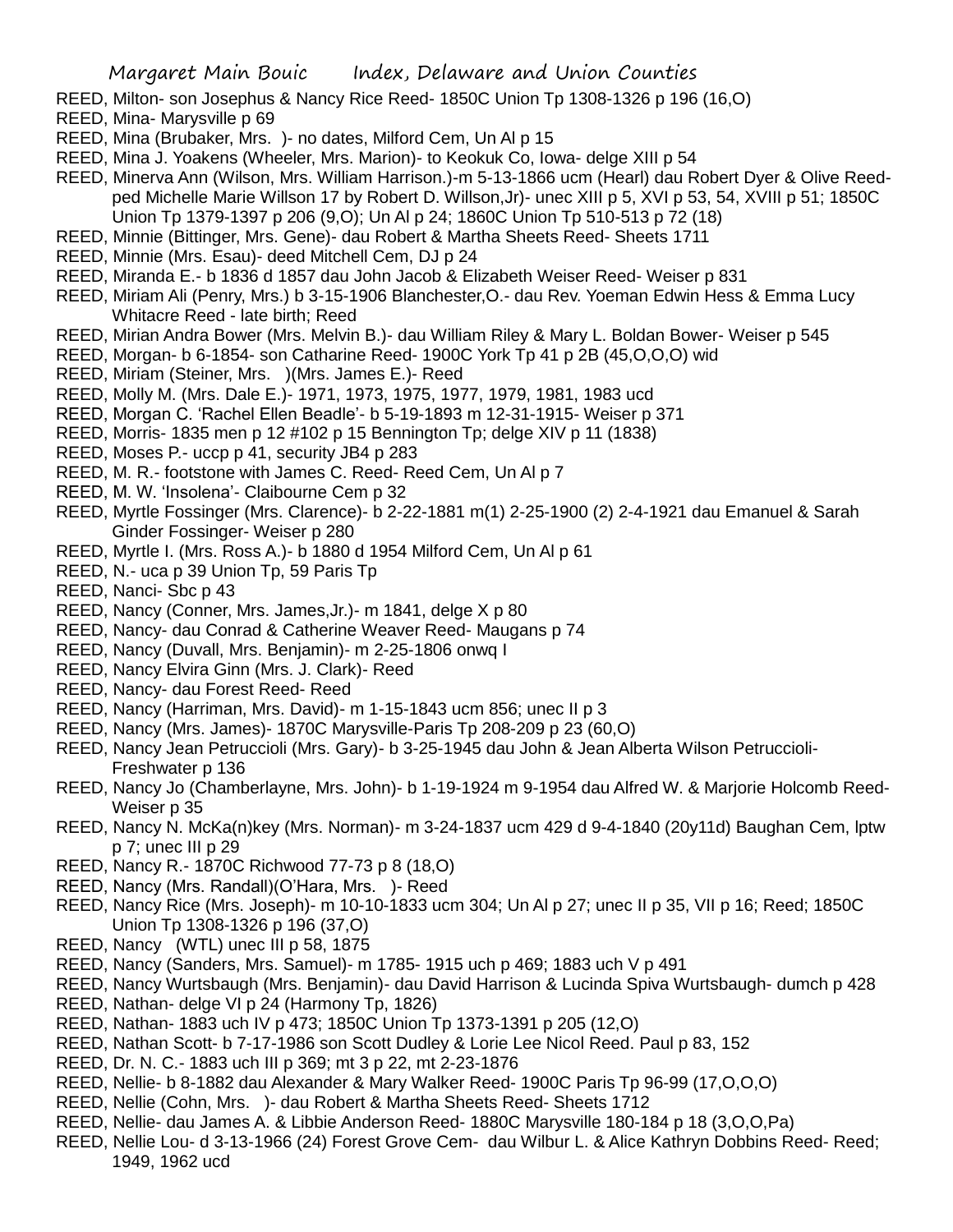- REED, Nellie (Simpson, Mrs. John Wesley)- b 8-15-1882 d 9-23-1962 Oakdale II p 57 (G-R13-3)
- REED, Nelson- b 1876 d 3-24-1900 (23) Our Lady of Lourdes Cem, lptw p 52; farm accident, obit mlib, son John Reed
- REED, Nelson- son George & Martha H. Morgan Reed- unec XV p 8; uca p 106; 1850C Union Tp 1344-1362 p 201 94,O); 1860C Union Tp 530-533 p 75 (14,O); 1870C Union Tp 102-101 p 14
- REED, Nelson- son Nelson & Ruth Reed- 1850C Oxford Tp 2746 p 154 (12,O)
- REED, Nelson 'Ruth'- m 4-21-1859- 1880 dch p 706; 1850C Oxford Tp 2746
- REED, Nena Burton (Mrs. Pete)- dau Jim & Barb Burton- Reed
- REED, Nessey- d 8-15-1850 Milford Cem, Un Al p 27; 1850C Union Tp 1308-1326 p 196 (4,O)
- REED, Nettie C. (Mrs. Elnathan)- 1880C Dover Tp 58-61 p 25 (30,Va,Va,Va)
- REED, Nettie (Mrs. C. H.) B 2-16-1890 d 6-16-1973 Oakdale II p 100 (H-RF-13); 1949 ucd
- REED, Nettie M.- dau Cyrus W. & Mary E. Reed- 1880C Milford 46 p 34 (6,O,Va,Pa)
- REED, Nettie Pittman (Mrs. Oliver)- Reed
- REED, Nettie (Reams, Mrs. William J.)- m 4-15-1892 ucm (Hearl)
- REED, I. Newton' ''Eva Margaret Schoenleb' -b 1874 d 3-6-1935 Oakdale I p 120 (F-R5-15) committed suicide, obit, mlib- son Margaret Reed-
- REED, Newton 'Margaret Hornbeck'- m 3-14-1855 ucm 2256- son Samuel K. & Amanda Hale Reed- dumch p 457; unec IV p 28, VIII p 35, XVII p 6; 1850C Union Tp 1307-1325 p 196 (17,O) 1860C Union Tp 633- 639 p 90 (26,O)
- REED, —(Hamilton, Mrs. Ott)- sister Newton Reed- obit Newton, mlib
- REED, —(Guy, Mrs. Edward)- sister Newton Reed- obit Newtonk mlib
- REED, Nicholas- 1850C Union Tp 1349-1367 p 202 (20,Mass)
- REED, Nicholas Adam- b 9-12-19910 son Scott Dudley & Lorie Lee Nicol Reed- St. Paul p 83, 152
- REED, Nicholas 'Margaret A.'- 1980 dcd
- REED, Nici Cox (Mrs. )- dau Sandy Cox- Reed
- REED, Nick (17-1965)- son Jane Reed- Reed
- REED, Nina Margaret Sawyer (Mrs. William J.)- dau Elwood Sawyer- Reed
- REED, Nita (Walter, Mrs )- sister Lysle H. Reed- Reed
- REED, Nona J. Johnson (Mrs. Clarence H.)- b 2-7-1877 m 1902 dau George & Mattie Chance Johnson- Reed
- REED, Nora (Dillon, Mrs. Charles E.)- m 3-10-1881 ucm 6934
- REED, Nora E.- dau Cyrus W. & Mary E. Reed- 1880C Milford 46 34 (8,O,Va,Pa)
- REED, Nora Eva Patton (Mrs. John Thomas)- b 3-4-1878 m 10-24-1896 ucm (Hearl) (18-1896)- d 6-22-1896 Maskill Cem, lptw p 97; late Birth (Cecile Dale, who was b 5-19-1896)
- REED, Norma I. Clay (Mrs. Harold N.)- b 8-3-1921 Ky m 10-26-1946 d 5-1-1993 (71) Milford Cem- dau J. Newton & Mattie Franklin Clay- Reed; 1949, 1962, 1967,m 1971, 1977, 1979, 1981, 1983 ucd
- REED, Norma J. (Mrs. Clarence)- b 1877 d 1961, Un Al p 53
- REED, Norman- son Eulah Mae Reed- Reed
- REED, Norman 'Nancy N. McKa(n)key'- m 3-24-1837 ucm 429; lptw p 7; unec III p 29, IV p 35
- REED, Norman 'Milley'- 1850C Paris Tp 632-646 p 96 (33,NY) unec XII p 56
- REED, Norton 'Salina E. Porter'- b 7-5-1836 m 4-21-1859 ucm 2877 d 1-24-1900 (63-6-19) Milford Cem Un Al p 63- son Samuel K. & Amanda Hale Reed- dumch p 167, 458; 1915 uch p 266; 1883 uch V p 196; unec XIII p 33, XV p 8, XIX p 17; 1850C Union Tp 1307-1325 p 196 (15,O); 1870C Union Tp 181-180 p 25 (33,O)
- REED, N, S.- Un Al p 18
- REED, O. B.- son Dr. R. M. & Elizabeth G. Reed- 1860C Dover Tp 217 (11,O)
- REED, O. 'J. A."- Un Al p 6
- REED, O. K.- son Elnathan & Nettie C. Reed- 1880C Dover Tp 58-61 p 25 (9,O,O,Va)
- REED, Oleva A.- b 3-7-1854 d 8-1-1855 Reed Cem, Un Al p 6, 10
- REED, Olford H. 'Eveline E. Gabriel''Adelia J. Gabriel'- b 7-26-1839 m (1) 2-13-1857/8 ucm 2683 (2) 2-21- 1867 ucm 4146 d 10-28-1904 (65-3-2); Un Al p 6, 8, 61; obit, mlib; son Samuel K. & Amanda Reedunec XII p 30, XVII p 56; 1700C Allen Tp 5 (30,O); 1880C Milford 176 p 41 (40,O,O,O); 1900C Union Tp 213-220 (60,O,O,O) m 33y; uca p 39, Union Tp
- REED, Olive- 1870C Milford 90-88 p 10 (50,O)
- REED, Olive- d 7-2-1926 (56) Oakdale 3831 (D135)
- REED, Olive- dau A. & O,. Hathaway Cem, Un Al p 81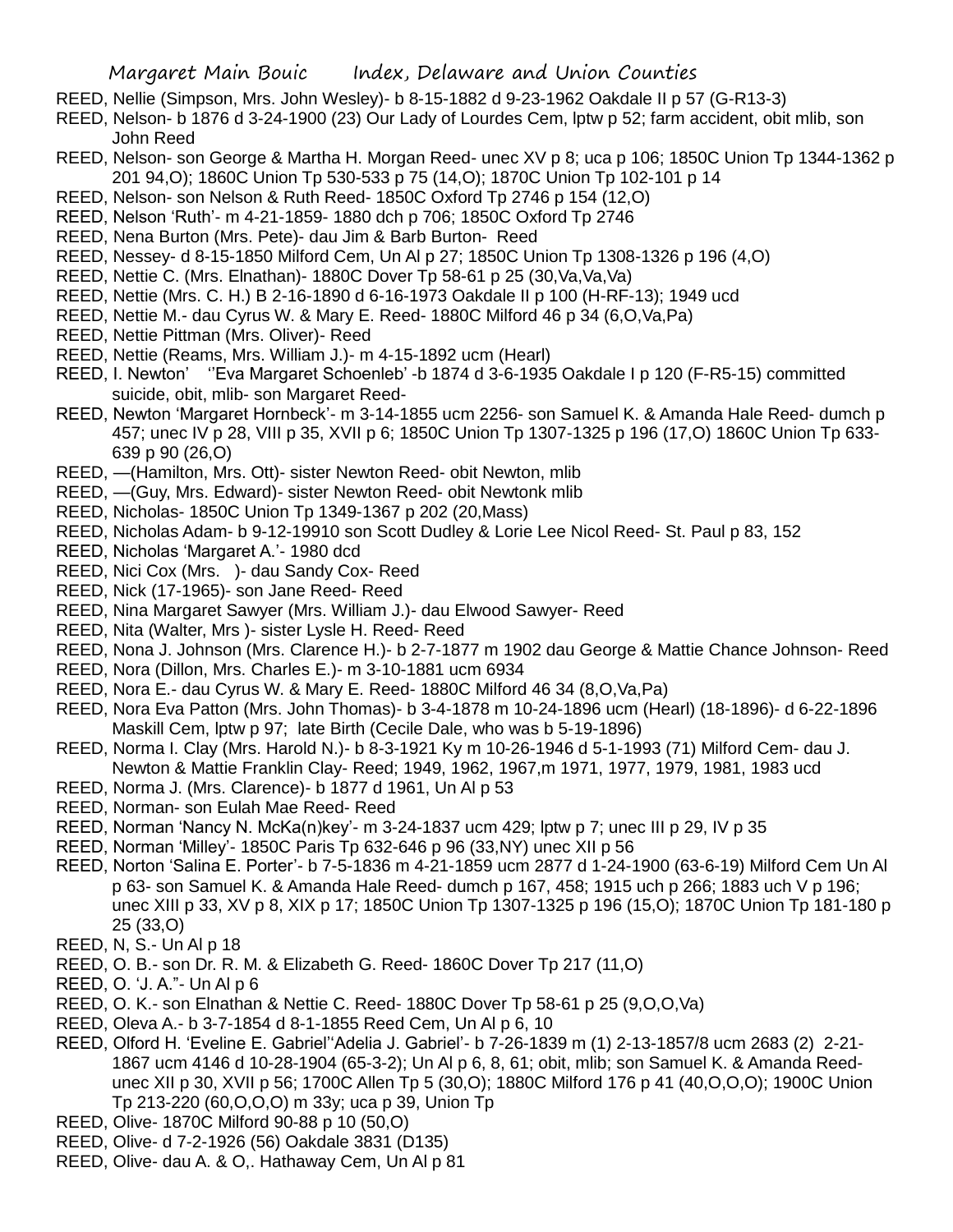- REED, Olive- b 10-1870/1869 d 7-2-1926 Oakdale I p 89 (D-R15) dau Alexander & Mary Walker Reed- 1900C Paris Tp 96-99 p 6B (29,O,O,O)
- REED, Olive C. Herd (Mrs. John)- b 1844 d 8-9-1905 (61y10m) Oakdale I p 8 (E-R10-4)or b 11-19-1836 m 8-7- 1864 ucm 3607 dau Thomas & Lydia Darrow Herd- dumch p 336; 1883 uch V p 406; unec VI p 66; 1870C Liberty Tp Un Co 275 p 33 (34,O); 1900C Lib Tp 341-350 p 15A (63,O,O,NY) m 36y, 5 ch
- REED, Olive Burnham (Mrs. Robert Dyer)- b 5-31-1820 m 1-22-1837 d 1897 Milford Cem, Un Al p 24, unec VII p 34- dau Erastus & Betsey Woodworth Burnham- ped michelle Marie Willson 35 by Robert D. Willson, Jr.- unec XVI p 54
- REED, Olive Harington (Shirk, Mrs. )(Mrs. )- dau Benjamin & Betsey Rice Harrington- 1883 uch V p 174
- REED, Olive- dau Josephus & Nancy Rice Reed- 1850C Union Tp 11308-1326 p 196 (12,O)
- REED, Olive M.- b 11-1872 dau Andrew & Anna Reed- 1900C Jerome Tp 62-67 p 3A (27,O)
- REED, Olive M.- no dates, dau J. & L.- Un Al p 16
- REED, Olive (Newman, Mrs. Caleb)-b 1848 m 4-7-1869 ucm 4531 Milford Cem, UN Al p 24
- REED, Olive- dau Robert Dore & Olive Reed- 1850C Union Tp 1379-1397 p 201 (2,O); 1860C Union Tp 510- 513 p 72 (11,O)
- REED, Olive (Mrs. Robert D.)- b 1820 d 1897 Milford Cem, Un Al p 24; 1850C Union Tp 1379-1397 p 206 (30,O); 18 60C Union Tp 510-513 p 72 (40,O);
- REED, Olive Shirk (Mrs. Allen)- m 12-15-1853 ucm 2046/5; unec XVI p 42; 1985 uch p 114, Un Al p 81; 1870C Union Tp 20 p 3 (49,O)
- REED, Oliver 'Martha M. Vastine'- m 5-26-1853 dcm
- REED, Oliver 'Nettie Pittman'- Reed
- REED, Olivia- dau Samuel L. & Margaret T. Boal Reed- 1860C Union Tp 691-697 p 95 (1,O)
- REED, Ollie- unec III p 9
- REED, Ollie- dau Alexander & Mary L. Walker Reed- 1880c Darby Tp 104 (10,O,O,O)
- REED, O,.'M'- Un Al p 6
- REED, Ona (Mrs. Chester E.)- Reed
- REED, Orange- b 2-26-1838 son Samuel & Susanna Amrine Reed- 1985 uch p 115; 1850C Paris Tp 717-733 p 108 (12,O)
- REED, Oren- son S. & Mary S. Reed- 1860C Paris Tp 1267-1258 p 167 (20,O)
- REED, Oren- b 10-25-1875 Radnor Tp son W. H. & Addie Conn Reed- dcb
- REED, Orin 'Serapta Amrine'- m 10-22-1861 ucm (Hearl); obit Dallas Reed, mlib
- REED, Orin- son Zephaniah & Lydia A. Reed- 1850C Paris Tp 6114-628 p 94 (10,O)
- REED, Orintha (Johnson, Mrs. F. M.)- dau Thomas & Susan Shirk Reed- dumch p 123
- REED, Orland "Jack"- son Clarence D. & Jennie Clark Reed- Reed
- REED, Orpha Madlene (Kitchen, Mrs. Raymond Albert)- b 8-14-1929 m 3-27-1948- Weiser p 397
- REED, Orpha- dau Olford H. & Adelia J. Gabriel- 1880C Milford 176 p 41 (7,O,O,O)
- REED, Orpha Overturf (Mrs. Thomas)- m 12-24-1857 dcm; Old Kilb Cem p 1, Powell p 67; Pabst 2 p 38; delge XIV p 27; dg 7-28-1893 Cry Ab p 129 dg 8-20-1915 Cry Ab p 71; sister Clara Overturf Potter, Miles **Overturf**
- REED, Orras- son Thomas & Susan Shirk Reed- dumch p 123
- REED, Mrs. Orren- d 12-3-1915 Cry Ab p 95 or d 11-25-1915
- REED, Orren 'Seratta Amrine' m 10-22-1861 ucm 3236; 1870C Paris Tp 146-147 p 20 (29,O); 1880C Paris Tp 31 p 3 (40,O,O,O)
- REED, Orrie Phemia (MrCowell, Mrs. Leander Carmi)- 1985 uch p 102
- REED, Orrin 'Bertha Whipple'- 1908 dch p 860
- REED, Orville E. 'Mary Form- Vance'- b 4-3-1899 m 10-16-1926 d 12-19-1972 son Lorelle V. & Tessa Amrate Root Reed- ped 1; delge V p 50
- REED, Orville 'George W.'- divorce, unec XIX p 54
- REED, Orville S. 'Iva Belle McMillen'- b 10-17-1843 m 3-21-18678 d 9-27-1924 son John Calvin & Hannah Ball Sibbett Reed- ped Orville E. Reed 4: delge V p 51
- REED, Orville (Wilcox, Mrs. William J.)- m 9-16-1849 dcm
- REED, Orville W.- d 7-16-1904 (37y7m) Oakdale 1889 (132F)
- REED, O 'S'- lptw p 60
- REED, Osborn W. 'Zemi/Jena M. Converse'- b 1-23-1868 m 3-17-1891 ucm (Hearl) d 7-16-1904 Oakdale I p 125 (F-R7-6); obit, mlib; 1900C Paris Tp 1141-144 p 8B (32,O,O,O) m 9y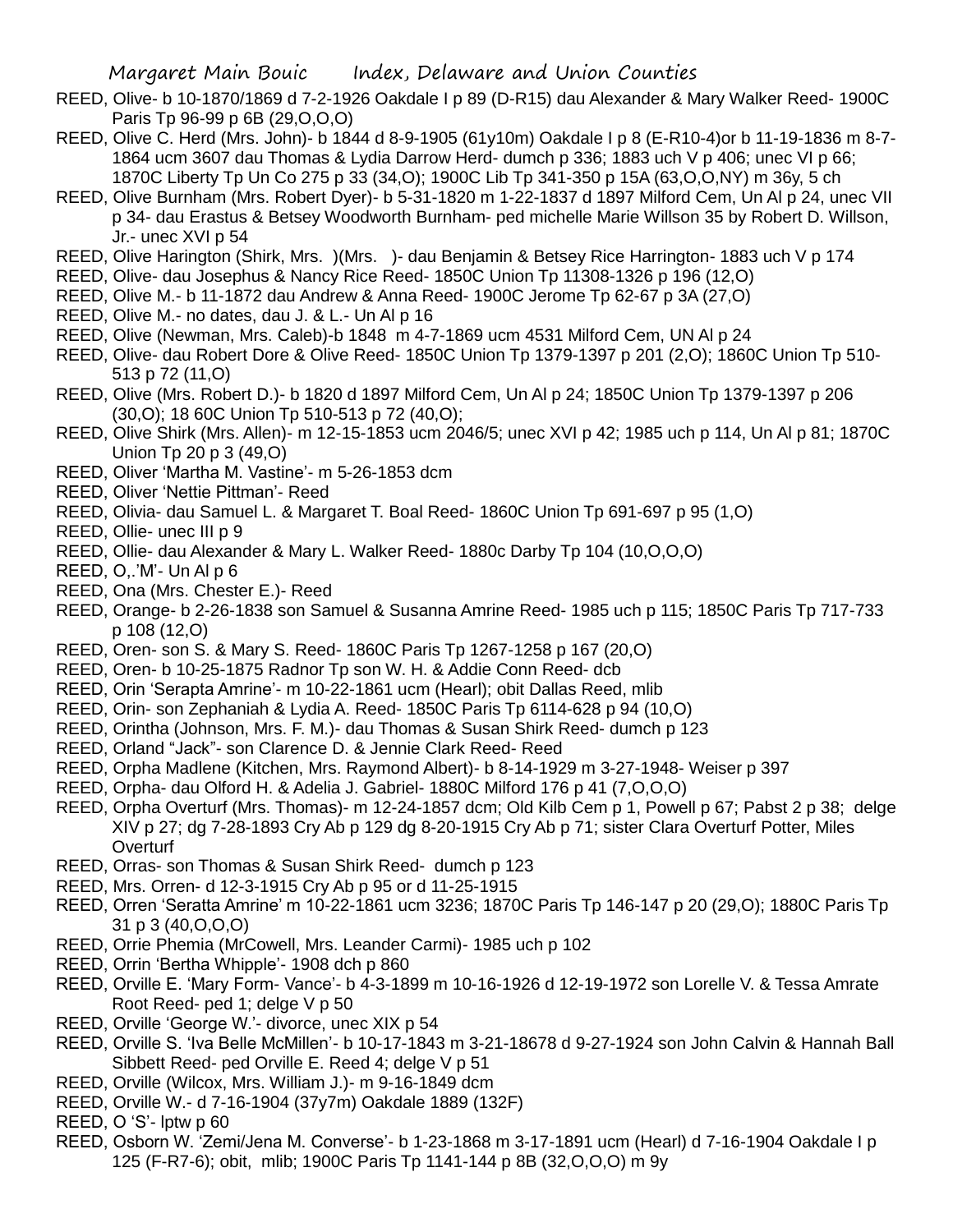- REED, Oscar H.- b 8-2-1885 d 3-1-1952 Unionville Cem, interment 8-4-1952 DJ p 39, 47, 49 son Hiram & Sarah Brown Reed-obit, mlib; ped Helen Nancy Reed Blue #78 2; unec VI p 51; 1900C Leesburg Tp 90 p 4B (14,O,O,O); 1910C Unionville 6 p 1A (23,O,O,O)
- REED, —(Arthur, Mrs. William)- dau Oscar H. Reed-- obit Oscar H., mlib
- REED, —(Blue, Mrs. Carroll)- dau Oscar H. Reed- obit Oscar H., mlib
- REED, Osetta (Mrs. John)- b 6-1883- 1900C Claibourne Tp 242-258 p 10B (16,O,O,O) m 1y, 1 ch, 0 living
- REED, Otho- dg 4-27-1917 Cry Ab p 47; father Grace Bell, Raymond
- REED, Otho Wray'Matilda "Tillie" Bell'- b 10-23-1888 Brown Tp d 12-18-1968 (80) Green Mound Cem- son W. H. & Addie Conn- dcb; Reed
- REED, Otte- grandson William & Mary Reed- 1880C Paris Tp 86-88 p 9 (13,O,O,O)
- REED, Ottie E. 'Allie Beightler'- m 11-23-1889 ucm (Hearl); d 6–27-1945, obit, mlib; unec IV p 9
- REED, Ottie (Watkins, Mrs Edward)- b 4-8-1906 m 6-8-1928 dau Charlie Phillip & Ida Ann Myra Reed-Maugans p 48- sister G. Fredrick Reed, William R.- Reed
- REED, Otto- brother William A. Reed- obit, William A., mlib
- REED, Owen- son William Reed- dg 11-15-1904 Cry Ab p 272
- REED, Oxford H.- son Samuel K. & Amanda Hale Reed- dumch p 457
- REED, Pam (Seller, Mrs. Dave)- (14-1965) dau Robert H. & Doris Hepner Reed- Reed; 1983 ucd
- REED, Pamela (Mrs. Lawrence)- Reed
- REED, Pansy L. (Mrs. Edward A.)- 1971 dcd
- REED, Patricia Ann Ericson (Mrs. Robert G.)- b 12-28-1928 m 11-1-1954 d 11-7-1998 (69) bur Cuyahoga Falls- dau Herbert & Esther Ericson- Reed
- REED, Patricia Ann Liggett (Mrs. Phillip E.)- b 3-15-1929 d 8-27-1993(64) Radnor Cem- dau Paul & Gladys Rayle Liggett- Reed; Carr 114(10)31 ; Sbc p 23, 26; 1971 dcd; 1977, 1979, 1981, 1983 ucd
- REED, Patricia- dau Benson Reed- dcq Mary Rosecrans Reed- 1
- REED, Patricia- b 1956 dau Clark H. & Ersy Thompson Reed- Reed; 1969, 1971, 1980 dcd
- REED, Patricia (Preston, Mrs. )- dau Thomas E. & Marian Millicent Rogers Reed- 1985 uch p 55
- REED, Patricia (Mrs. William)- 1980 dcd
- REED, Patricia (Yewey, Mrs. )- dau James E. Reed- Reed
- REED, Patty (Chapman, Mrs. )- dau Benson J. & Agnes Reed- Reed
- REED, Paul- b 9-3-1893 Delaware Town- son Clarence & Carrie Weiser Reed- dcb
- REED, Paul V. 'Margaret'- b 5-16-1914 d 9-23-1973 bur Plumwood- Reed
- REED, Paul- pallbearer for Wm. Thomas Beddow- dg 1-2-5-1910 Cry Ab p 90
- REED, Paula A.nn dau Tom V. & Kay Reed- Reed- engaged to Andrew F. Thomas; Mark DeVol
- REED, Paula Kathryn- b 5-22-1964 dau W. Larry & Clemmer Reed- Reed
- REED, Pauline- grad Broadway 1924, unec III p 20
- REED, Lelah Pauline Hutchisson (Mrs. Louis A.)(Whisse, Mrs. Malcolm)- b 3-24-1910 dau Bert & Lelah Rhoades Hutchisson- Hutchisson p 60
- REED, Pauline (Phipps, Mrs. Dr. Ray Arleigh)- b 4-8-1908 d 10–16-1999 (91) bur Oberlin- dau Ernest & Bertha Lash Reed- Reed
- REED, Pauline Marie "Polly" Pugh (Mrs. Dr. Wesley Raymond)-b 4-10-1915 m 11-23-1939 d 5-7-1999(84) Oak Grove Cem -dau Clark & Mary Pugh- Reed
- REED, Pauline (Oliver, Mrs. )- dau Henry L. Reed, sister Lena Faye Reed Sherbourne- Reed
- REED, Pauline (Phipps, Mrs. )- du Ernest C. & Bertha Lash Reed- 1915 uch p 735; obit Ernest, C., obit Bertha, mlib
- REED, Pearl- b 1872 d 12-15-1888 (16y) Oakdale Cem 442 I p 89 (D-R6-15)- son Alexander & Mary L. Walker Reed- 1880C Darby Tp 104 (8,O,O,O)
- REED, Pearl- son Hiram & Sarah Brown Reed- obit Oscar, mlib
- REED, Pearl Mae Huffman (Mrs. Ralph Don)- b 5-2-1895 d 4-23-1962 Milford Cem, Un Al p 62
- REED, Pearl J.- b 6-1891 son William A. & Sylvia E. Connell Reed- obit William A., mlib; obit Sylvia, mlib 1900C Darby-Unionville 33-34- p 2A (9,O,Missouri,O)
- REED, Pene Ann (17-1964) dau Jane Reed- Reed
- REED, Peggy (Mrs. David)- unec II p 25
- REED, Peggy Earlene Gregg (Mrs. Brian Allen)- m 7-18-1987 dau Earl & Oma Gregg- Reed
- REED, Peggy (Mrs. Harry S., Jr.)- Reed
- REED, Pete 'Nena Burton'- son Joe & Margie Reed- Reed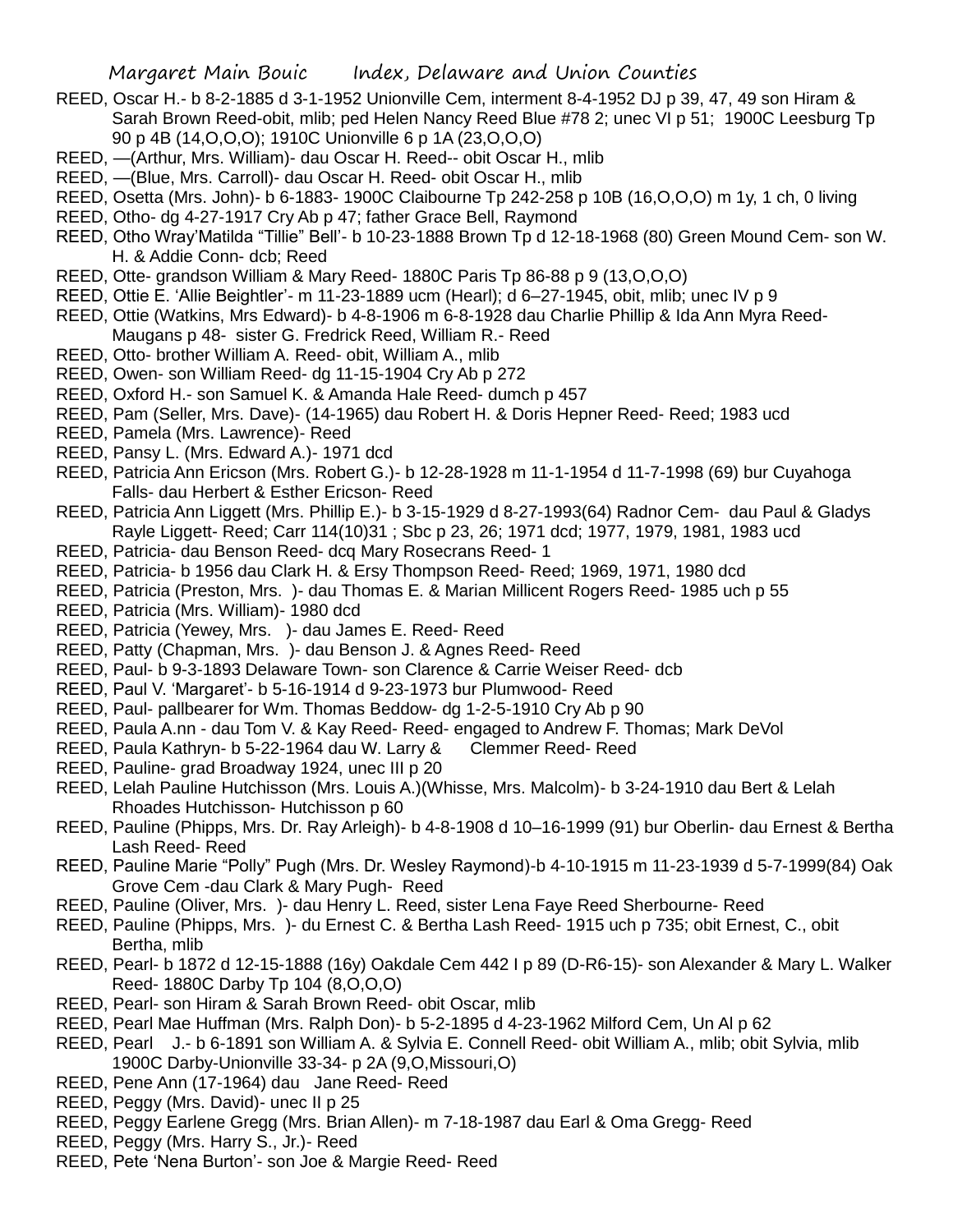- REED, Peter- no dates, Reed Cem, Un Al p 10
- REED, Phebe A.- dau George H. & Hester A. Holycross Reed- 1870C Darby Tp 11-9 p 2 (4,O); 1880C Darby Tp 164 p 18 (14,O,Va,O)
- REED, Phebe Cary (Mrs. Alexander)- m 6-14-1805- onwq I
- REED, Phebe E.- dau George & Martha H. Morgan Reed- 1850C Union Tp 1344-1362 p 201 (7,O); 1860C Union Tp 530-533 p 75 (16,O); 1870C Union Tp 1-2-101 p 14 (27,O)
- REED, Phebe Jenkins (Mrs. Joseph)- m 5-22-1870 ucm 4723; 1870C Darby Tp 225-213 p 28 (20,O)
- REED, Phebe- dau William & Jane Reed- 1860C Allen Tp 802-812 p 110 (6,O); 1870C Allen Tp 37 p 3 (18,O)
- REED, Philamelia (Kist, Mrs. Amos T. S.)- dau Samuel Reed- uccp p 40 JB 4 p 209
- REED, Phil 'Debbie'- son William Hugh & Betty Jo Reed- Reed
- REED, Philip- son Charles L. & Phyllis Frayman Reed- Reed
- REED, Phillip- son Clifton E. & Karen Reed- Reed; 1983 ucd
- REED, Phillip E. 'Patricia Liggett'- b 2-8-1929 d 4-14-2000 (71) Radnor Cem- son Homer Clark & Erma Maize Reed- Reed; Carr (114(10)31); Sbc p 24, 26; 1971 dcd, 1973, 1975, 1977, 1979, 1981, 1983 ucd
- REED, Phillip Andrew- b 10-7-1965 son Phillip E. & Patricia Ann Liggett- Reed; Carr 114(10)311; 1971 dcd; 1975, 1979, 1981, 1983 ucd
- REED, Phoeba- b 2-1879 dau John & Olive C. Reed- 1900C Liberty Tp Un Co 341-350 p 15A (21,O,Irel,O)
- REED, Phyllis Ann (Durkee, Mrs. David C.)- m 12-13-19-- dau Robert Reed- Reed
- REED, Phyllis (15-1923) dau Frank & Dora Marsh Reed-, obit, mlib
- REED, Phyllis Fryman (Mrs. Charles L.)- m 1950- Reed
- REED, Phyllis (Halloran, Mrs. George)- dau Robert H. & Doris Hepner Reed- Reed
- REED, Pollie- mother John & Martha Evans- 1880C Taylor Tp 190-192 p 19 (60,NC,NC,NC) black
- REED, Polly Curren (Mrs. Thomas)- 1880 dch p 814
- REED, Polly- adm for Moses Stewart- Reed p 73, Delaware Patron 7-21-1825
- REED, Polly N.- dau Robert & Rebecca Conner Reed- 1880 dch p 814
- REED, P. R.- uca p 25
- REED, Prudence Barton (Mrs. Ernest White)- m 1914; White (108)
- REED, R.- CCC Brown Tp Rev.- 1915 uch p 231
- REED, Rachel Annis (Wright, Mrs. James)- m 12-24-1864 ucm (Hearl)
- REED, Rachel Canina (Mrs. )- dau John & Catharine Canine- delge VI p 12
- REED, Rachel C. (Murphy, Mrs. Lewis C.)- m 2-11-1864 dcm- dau Robert & Rebecca Conner Reed- 1880 dch p 814
- REED, Rachel Ellen Beadle (Mrs. Morgan C.)- b 12-1-1895 m 12-31-1915 d 9-8-1945 dau John Henry & Gertrude Hepner Beadle- Weiser p 371
- REED, Rachel- dau William & Jane Reed- 1860C Allen Tp 802-811 p 110 (8/12,O); 1870C Allen Tp 37 p 3  $(11, 0)$
- REED, Ralph Don 'Pearl Mae Huffman'- b 4-20-1892 m 6-10-1925 d 5-16-1961 Milford Cem Un Al p 62- son Tell & Ada Weller Reed- Reed; obit Ada, obit Tell, mlib; 1900C Milford 101-110 p 5A (8,O,O,O)
- REED, Ralph H.- brother Helen C/LReed- obit, Helen, mlib
- REED, Ralph Hartley 'Barbara Bradley'- b 5-10-1875 d 8-11-1950 Oakdale II p 89 (H-RN-13)- son Joseph Reed- Oakdale II p 89 (H-RN-13); Reed
- REED, Randall Dean- b 3-9-1963- triplet son of Benjamin & Edith Gibson Reed- Reed
- REED, Randall 'Nancy''Marilyn'- Reed
- REED, Rankin- son Cyrus & Mary E. Reed- 1915 uch p 160; 1880C Milford 46 (12,O,Va,Pa)
- REED, Ransom- d 9-10-1861Amrine Cem, lptw p 60, 64- unec XX 41 son William & Mary Amrine Reed- 1915 uch p 328, 1067; 1883 uch IV p 445, 446, 448, 458, 554; uca p 106; 1850C Paris Tp 634-648 p 96 (10,O); 1860C Paris Tp 1291-1282 p 171 (21,O); 1860C Union Tp 500 p 513 (21,O)
- REED, Dr. W. Raymond 'Pauline'- b 5-1-1913 d 3-19-2000 (86) Oak Grove Cem- son Otho & Matilda Bell Reed- Reed
- REED, Rebecca- b Va d 2-18-1873 (67-6-2) Brown Tp- dcdeaths; 1870C Brown Tp p 251 (64)
- REED, Rebecca Ann (Stafford, Mrs. Greg)- dau Robert G. & Patricia Ann Ericson Reed- Reed
- REED, Rebecca A. (Waldron, Mrs. Philemon)- m 12-15-1857 dau Robert & Rebecca Conner Reed- dg 10-23- 1857, Reed p 177; 1880 dch p 814
- REED, Rebecca- dau Charles L. & Phyllis Fryman Reed- Reed
- REED, Rebecca Conner (Mrs. Robert)- 1880 dch p 8114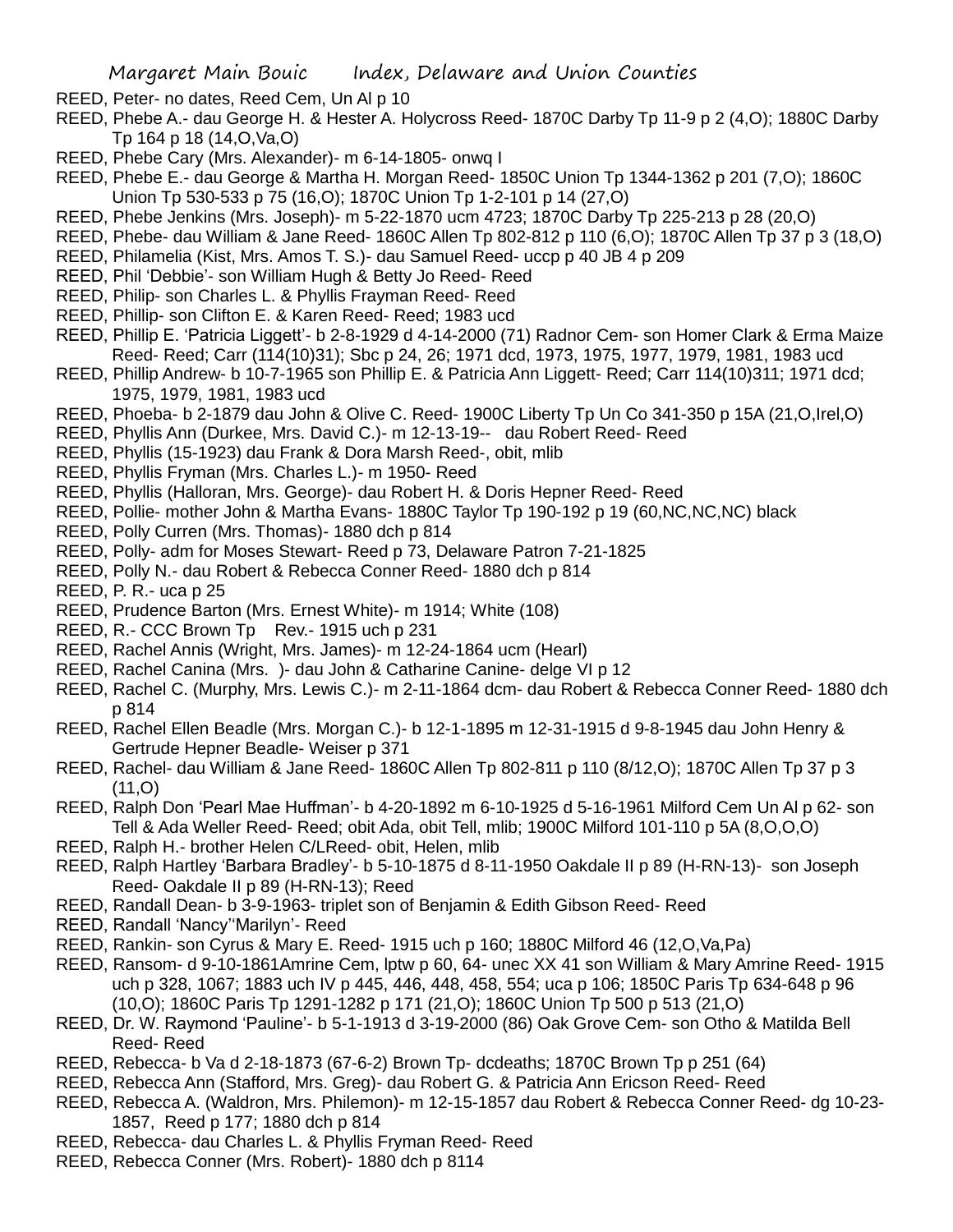- REED, Rebecca- dau Dale E. & Molly M. Reed- 1983 ucd
- REED, Rebecca- b 1955 dau Dana & Jean Reed- 1962, 1967, 1971 ucd
- REED, Rebecca- dau Elizabeth Reed- 1860C Claibourne Tp 712 p 96 (8,O)
- REED, Rebecca J. McReary (Mrs. William)- m 3-20-1845 ucm 1034
- REED, Rebecca J.- dau Thomas & Jane Robinson Reed-unec VI p 30 1850C Darby Tp 1603-1623 p 238 (1,O); 1860C Darby Tp 368-369 p 52 (11,O); 1870C Darby Tp 32-30 p 5 (20,O)
- REED, Rebecca N. (Artz, Mrs. Jacob A.)- m 1-28-1872 ucm 5102
- REED, Rebecca (Mrs. R.)- d 1873 (68-5-2) Old Kilb Cem p 1, V p 67
- REED, Rebecca (Mrs. Robert)- Pabst 2 p 17, 18, 19
- REED, Rebecca (Mrs. Shadwick)- 1860C Taylor Tp 1001-1018 p 133 (57,NC) black
- REED, Rebecca- dau William & Martha Hinton Reed- dumch p 122
- REED, Reeta (Sicilian, Mrs. David)- dau Mary J. O'Neil Reed- Reed
- REED, Reese M.- 1890 Porter Tp, delge XV p 24; 1908 dch p 403, 423
- REED, Renee- b 1965 dau Robert C. & Martha A. Reed ; 1971, 1980 dcd
- REED, Reuben M. 'Mattie Walker'- m 4-10-1873 ucm 5252; son Josiah & Jane Reed- 1883 uch IV p 484; uca p 106; 1850C Union Tp 1343-1361 p 201 (4,O); 1860C Union Tp 529-532 p 74 (14,Pa); 1870C Union Tp 103-102 p 14 (24, O)
- REED, R. G.- son Robert G. & Anna Alexander Reed- obit Anna, mlib
- REED, R. H.- son Robert G. & Anna Alexander Reed- obit Anna, mlib
- REED, Rhoda (Wingert, Mrs. David C.)- m 1827 dau Alex Reed- 1908 dch p 153; Reed p 84 Del Pat & Marion Advertiser 7-5-1827
- REED, Richard- letter 1844, unec X p 55
- REED, Richard- d 1975 Oakdale I 66 Army Soldier
- REED, Richard- son Charles Anderson & Emma Raines Reed- obit Charles Anderson, mlib
- REED, Richard Dean- b 3-9-1963 triplet son of Benjamin & Edith Gibson Reed- Reed
- REED, Richard 'Eliza Ann Amrine'- m 7-12-1843 ucm 888; or 7-12-1843, unec VI p 3; lptw p 61; 1860C Paris Tp 1292-1283 p 171 (41,O)
- REED, Richard 'Elna'- 1850C Paris Tp 699-714 p 104 (26,O)
- REED, Richard- son Homer Clark & Erma Maize Reed- Reed
- REED, Richard- son John Jacob & Elizabeth Weiser Reed- Weiser p 831
- REED, Richard- son Lloyd Franklin Reed- Reed
- REED, Richard N. 'Thelma J.'- 1971 ucd
- REED, Richard R. b 8-8-1922 d 8-18-1997 Union Tp Cem- son Dana O. & Esther C.Bialostoski Reed, Sr.- Reed; 1962, 1967, 1971, 1973, 1975, 1977, 1979 ucd
- REED, R. J. Justice of Peace- unec XV p 39
- REED, Richard (18-1965) son Richard Reed- Reed
- REED, Richard- b 1957 son Richard N. & Thelma J. Reed- 1971 ucd
- REED, Richard S.- b 10-15-1915 d 5-12-1975 Oakdale Cem- son Charles & Emma Haines Reed- Reed
- REED, Dr. R. M. 'Elizabeth G.'- 1860C Dover Tp 217 (39,Va); uccp p 33 gd JB3 p 428
- REED, R. M.- 1883 uch IV p 519; hadc p 115 (Porter Tp); uca p 106
- REED, Robb H. 'Jessie'- d Thursday, dg 12-14-1950 973) obit Delaware Mus lib, son Frances Reed
- REED, Robbin Dean- b 3-9-1963 triplet son of Benjamin & Edith Gibson Reed- Reed
- REED, Rev. Robert- pmc p 2
- REED, Robert- 1870C Brown Tp p 251 (62\*)
- REED, Robert (80-1880), delge VIII p 52
- REED, Robert- Powers p 12
- REED, Robert, Sergeant, 1901, delge XI p 69
- REED, Robert, Soldier, Milford Cem; Un Al p 16
- REED, Robert- d 10-11-1864- 1883 uch IV p p 473; uca p 106
- REED, Robert- b 1844 d 1864 Milford Cem, Un Al p 24
- REED, Rev. Robert- son Rev. B. Allen Reed- Reed
- REED, Robert- buried 6-5-1887 Rebecca Main McMaster diary
- REED, Robert- son Clayton M. Reed- Reed
- REED, Robert C. 'Martha A.'- 1971, 1980 dcd
- REED, Robert 'Della H.'- b 10-1870 1900C Marysville 3rd ward 53-56 p 2B (34,O,O,O) m 11y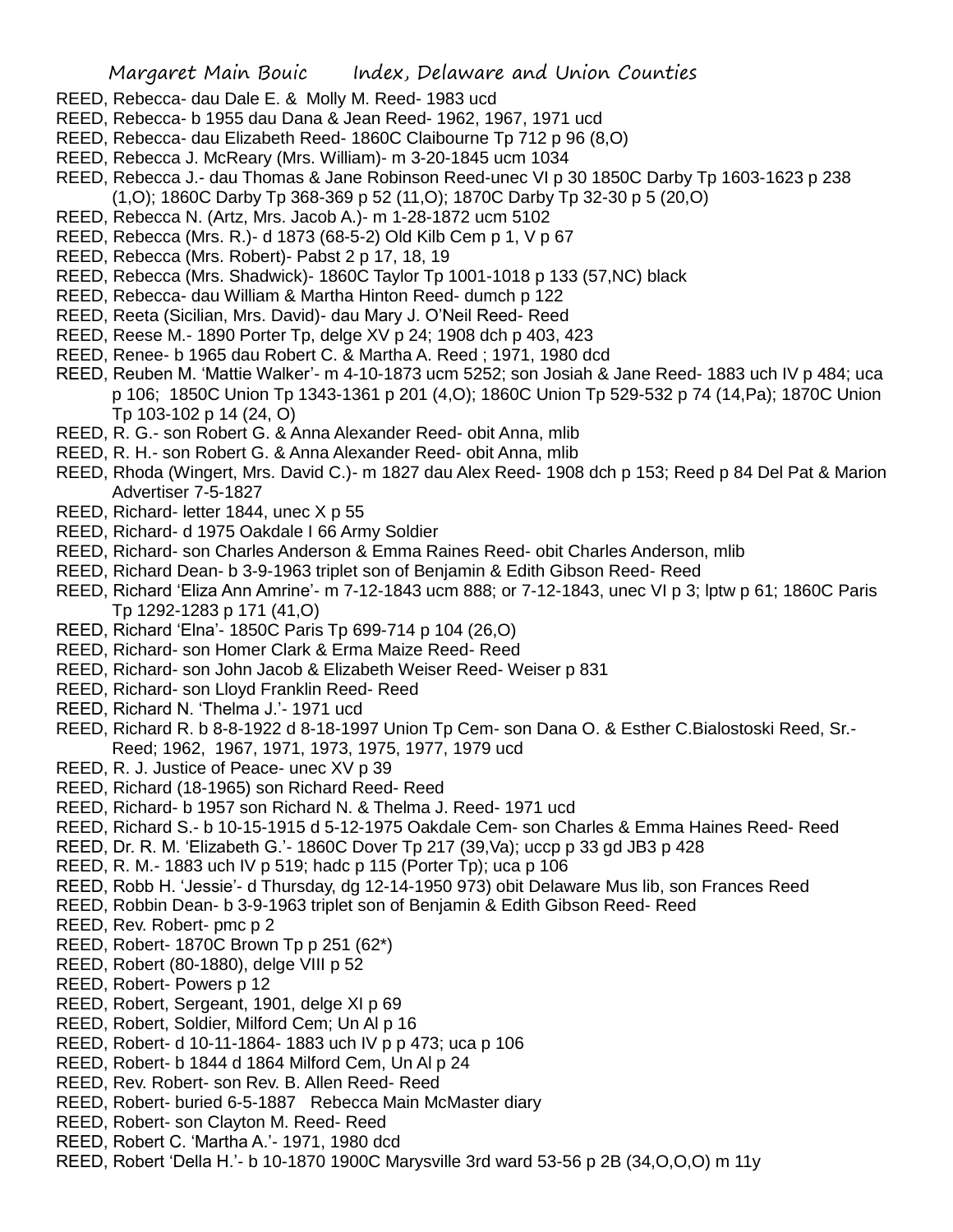- REED, Robert D.- son Samuel L. & Margaret F. Boal Reed- 1880C Marysville 448-493 p 34 (14,O,O,O); uccp p 27 JB 3 p 117; uccp p 29 security JB 3 p 224
- REED, Robert Dyer 'Olive Burnham'- b 8-26-1814 Reed Bible m 1-22-1837 d 1866 Milford Cem, Un Al p 24 son George & Mary Dyer Reed- ped Michelle Marie Willson 34, by Robert D. Willson,Jr. #401, mt 4- 23-1856, 1915 uch p p 133, 144; 1883 uch III p 329, 330, 331, 372, V p 196, 198, 208; mt 11-24-1858, 8-28-1852, 3-22-1854; uccp p 32 appr. JB 3 p 369; uccp p 38, security JB4 p 183 unec III p 61, IV p 33, VII p 34, XIV p 66 XV p 30, 38, 39, XVI p 30, 54 (Justice of Peace); 1840C Union Tp 582 (20-30), 1 f (20-30), 2 m (15-20), 1 f (15-20), 1 m 10-15-), 1 f (10-15-), 2 f (-5); 1850C Union Tp 1379-1397 p 206 (35,O); 1860C Union Tp 510-513 p 72 (46,O)
- REED, Robert D.- administrator estate of Elijah Harbert, unec IV p 8
- REED, Robert Eugene 'June Bowser'- b 1–26-1931 son Louis A. & Lelah Pauline Hutchisson Reed-Hutchissonp 60
- REED, Robert Eugene- 12-24-1956 son Robert Eugene & June Bowser Reed- Hutchisson p 60
- REED, Robert- son Frank & Lena Webb Reed- Reed
- REED, Robert G. 'Anna Alexander'- obit Anna, mlib
- REED, Robert G. 'Patricia Ann Ericson'- m 11-1-1954- Reed
- REED, Robert- son Glen A. & Betty D. Sugges Reed- Hutchissonp 37
- REED, Robert- son Harry S. Reed- Reed
- REED, Robert H. 'Doris Hepner'- b 10-12-1927 m 10-19-1946 d 8-7-2000 (72) St. Mary Cem- son Harry & Catherine Armstrong Reed- Reed
- REED, Robert J.- b 11-1897 son Robert & Della H. Reed- 1900C Marysville 3rd (2,O,O,O)
- REED, Robert 'Marilla'- 1880C Jerome Tp 42 p 5 (37,O,Va,Va)
- REED, Robert B.'Martha Sheets'- m 1-28-1864 dcm son Robert & Rebecca Conner Reed- 1880 dch p 814; Sheets (171)
- REED, Robert 'Rebecca'- b 6-2-1887(86-3-21) Old Eden Cem, Powell p 67-son Thomas & Polly Curren Reed-Pabst 2 p 17; 1880 dch p 814
- REED, Robert (9-1965) son Robert Reed- Reed
- REED, Robert- son Robert Dyer & Olive Burnham Reed- 1850C Union T 1379-1397 p 206 (6,o); 1860C Union Tp 510-513 p 72 (16,O)
- REED, —b d 1880 infant son of RR & Ed Oak Grove Cem, Powell p 439
- REED, Roberta Sue (Sanders, Mrs. Bob)- dau Robert G. & Patricia Ann Ericson Reed- Reed
- REED, Robin Dean- b 3-9-1963 son Benjamin & Edith Gibson Reed- Reed
- REED, Robin (Kalog, Mrs. )- dau Randall Reed- Reed
- REED, Robin R. 'Carol D. Richmond'- m 12-31-1976 son Rex & Martha Reed- Reed
- REED, Rodney L.- b 11-1879 son Jacob P. & Susan Blue Reed- 1880C Liberty Tp Union Co 203-208 p 21 (6/12,O)
- REED, Rodney- son S. & Mary S. Reed- 1860C Paris Tp 1267-1258 p 167 (13,O)
- REED, Roger- 1971 dcd
- REED, Ronald F. 'Vera'- 1971, 1980 dcd
- REED, Ronald G. 'Gladys Speers'- b 8-13-1935 m 8-18-1956 d 6-1-1981 Arlington Nat. Cem son Eula Mae Reed- Reed
- REED, Ronald- b 1960 son Richard N. & Thelma J. Reed- 1971 ucd
- REED, Roney- son William & Nina Margaret Sawyer Reed- Reed
- REED, Rosa (Alexander, Mrs. James)- dau Robert Reed- Powers p 12
- REED, Rosanna- dau Jane Reed- 1850C Milford Center, Union Tp 1196-1214 p 178 (15,O)
- REED, Rosanna (Wood, Mrs. A. G.)- m 8-20-1855 ucm 2318; unec VIII p 35, XVII p 35
- REED, Rose Ann- dau Samuel Reed- uccp p 40 JB 4 p 209, 227; uccp p 42 (15-1850) JB4 p 287
- REED, Rose Myers (Mrs. Dwight)- dau Frank Myers- Reed
- REED, Roseanne- dau William & Glenna Moore Reed- Reed
- REED, Rosetta Tiffany (Mrs. Edward Martin)- ( 25-1889) late birth (Charles Merril)
- REED, Rosetta (Mrs. William)- delge VII p 33
- REED, Rosina Higbee (Mrs. Warren Richard)- Nash p 275
- REED, Ross- 1860C Union Tp 629-635 p 88 (19,O)
- REED, Ross- father of Albert Reed- dg 3-30-1909 Cry Ab p 20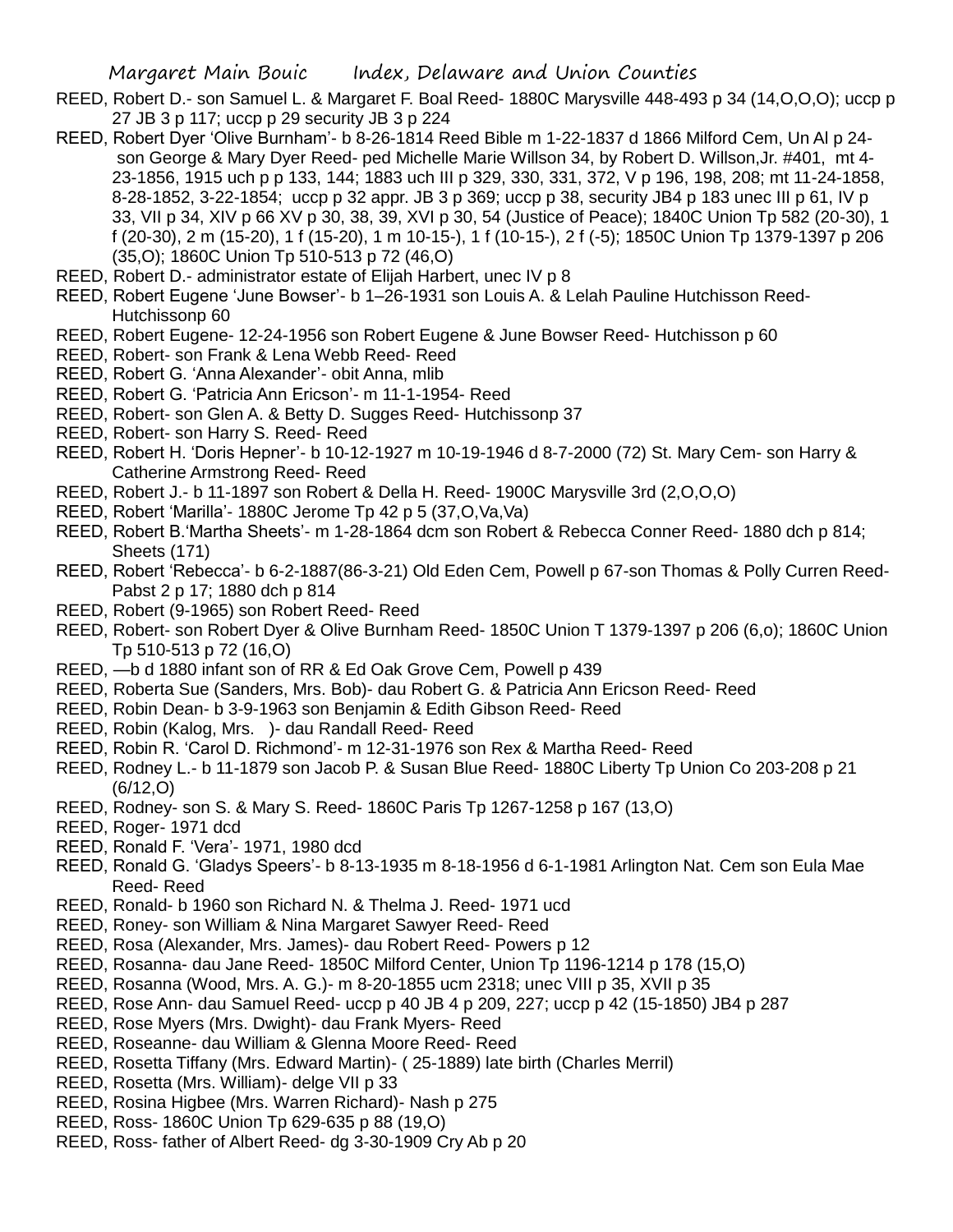- REED, Ross A. 'Myrtle I.'- b 7-1877/8 d 1907 Milford Cem, Un A. p 61 son Olfred & Adelia J. Gabriel Reed-1900C Union Tp 213-220 p 11A (22,O,O,O)
- REED, Ross Baker- b 9-28-1850 d 10-10-1947 Oakdale II p 41 (G-R5-18); uninf p 28
- REED, Ross B. 'Flora E. Decker'- b 11-1861 m 9-7-1882 ucm (Hearl); obit Charles Anderson Reed, mlib; 1900C Taylor Tp 78-81 p 4A (38,O,O,O) m 18y
- REED, Ross- son Josiah & Jane Reed- 1860C Union Tp 529-532 p 74 (8,Pa); 1870C Union Tp 103-102 p 14 (19,O); 1880C Union Tp 144 p 24 (30,O,O,-)
- REED, Ross ' Priest'- d 5-29-1907 (29), obit, mlib
- REED, --------Priest (Mrs. Ross)- obit Ross, mlib
- REED, Ross- son Samuel K. & Amanda Hale Reed- dumch p 457; 1850C Union Tp 1307-1325 p 178 (15,O)
- REED, Roxa Amrine (Mrs. Andrew)- m 9-6-1868 ucm 4430; 1870C Paris Tp 180-181 p 24 (22,O)
- REED, Roxann- dau Charles L. & Phyllis Fryman Reed- Reed
- REED, Rev. Roy A.- Reed
- REED, R. S., footstone with Jane Reed- Reed Cem, Un Al p 7
- REED, Ruby (Reichardt, Mrs. Paul)(Richards, Mrs. )- dau Homer & Erma Maize Reed- Reed
- REED, Russell- brother Effie Mae Coffindaffer (of Empire,O)- Reed
- REED, Russell N. 'Juanita'- 1971, 1980 dcd
- REED, Russ M.- 1870C Berkshire Tp p 206 (33\*)
- REED, Ruth A. (Mrs. James D.)- 1980 dcd
- REED, Ruth (Mrs. George W.)- Reed
- REED, Ruth- b 1-1893 dau J. Clark & Elvira Nancy Ginn Reed- 1900C Dover Tp 101-103 5A (7,O,O,Ind)
- REED, Ruth- pallbearer for Miss Mabel Charlene Salmon- dg 1-4-1916 Cry Ab p 1
- REED, Ruth (Menthorn, Mrs. Mark)- d 1948 dau Charles Anderson & Emma Raines Reed- obit Charles Anderson Reed, mlib
- REED, Ruth (Patzer, Mrs. Homer)- dau William & Elsie Fulcomer Reed- Reed
- REED, Ruth (Stuart, Mrs. )- dau J. Clark & Elvira Nancy Ginn Reed- Reed; obit Alvira, mlib; 1910C Dover Tp 62-65 p 3A (16,O,O,I0nd)
- REED, Ruth (Terry, Mrs. )- dau Harry & Ella L. Reed- obit Ella L., dg 10-21-1951 Del Museum lib
- REED, Ruthann (Mrs. Merrill)- Reed
- REED, Ruth Hill (Mrs. George Edgar)- (31-1925)- late birth (Mary Katharine)
- REED, Ruth (Hodgdon, Mrs. )- dau Oliver & Nettie Pittman Reed- Reed
- REED, Ruth (Nelson, Mrs. )- 1850C Oxford Tp 2746 p 154 (40,Vt)
- REED, Ruth (Patzer, Mrs. )- d 1980 dau William R. & Elsie Reed- Reed
- REED, S. (Mrs. N.)- Un Al p 18 S,- 1882 Broadway (29) unec III p 2
- REED, S. A. (Mrs. W. H.)- Powell p 68
- REED, S.' Mary S.'- 1860C Paris Tp 1267-1258 p 167 (50,O)
- REED, Salina E. Porter (Mrs. Norton)- b 11-1838/5 m 4-21-1859 ucm 2877 d 1910 Milford Cem, Un Al p 63; dau William Porter; dumch p 167unec III p 9 (1895); 1870C Union Tp 181-180 p 25 (34,O); 1880C Union Tp 163 (44,O,Pa,Pa); 1900C Union Tp 60-64 p 3B (62,O,Pa,Pa) wd, 4 ch, 3 living
- REED, Salina- dau Samuel & Joanna Hathaway Reed- 1850C Union Tp 1349-1367 p 202 (16,O)
- REED, Sallie (70-1887) d 7-23-1893, uninf p 4
- REED, Sallie (Semans, Mrs. E. M.)- 1908 dch p 356
- REED, Salome C. (Davis, Mrs. A. A.)- m 3-13-1853 ucm 1919; unec VIII p 10, XV p 30
- REED, Sam- b 1960 son Clark H. & Ersy Thompson Reed- Reed; 1969, 1971, 1980 dcd
- REED, Sammy Reed burial ground- unec Xiv p 14
- REED, Samuel- b 2-6-1796 unec VII p 34
- REED, Samantha- dau Thomas & Sarah ----Davis Reed- 1850C Union Tp 1371-1389 p 208 (4,O)
- REED, Samantha B. (Mrs. Thomas V.)- b 9-18-1812 d 11-25-1850 (37)Mt. Herman Cem, mt 12-4-1850; djlm p 12; Wagner p 37; unec VIII p 42; 1850C Dover Tp 791-807 (37)
- REED, Samuel- 1830C Allen Tp 484 p 294 (20-30)
- REED, Samuel- 1830C Union Tp 1126 (60-70); unec II p 25 (1811); estate1839; unec XIII p 27; 1915 uch p 388; 1883 uch III p 334, 368, IV p 535, uca p 17; uccp p 2 will book p 62, 81
- REED, Samuel (78-1875) b Pa, unec VIII p 16
- REED, Samuel, sheriff, 1830, unec XVIII p 42
- REED, Samuel- 1840C Union Tp 588 (40-50), 1 f (30-40), 1 f (10-15), 1 m (5-10), 1f (5-10), 2 f (-5)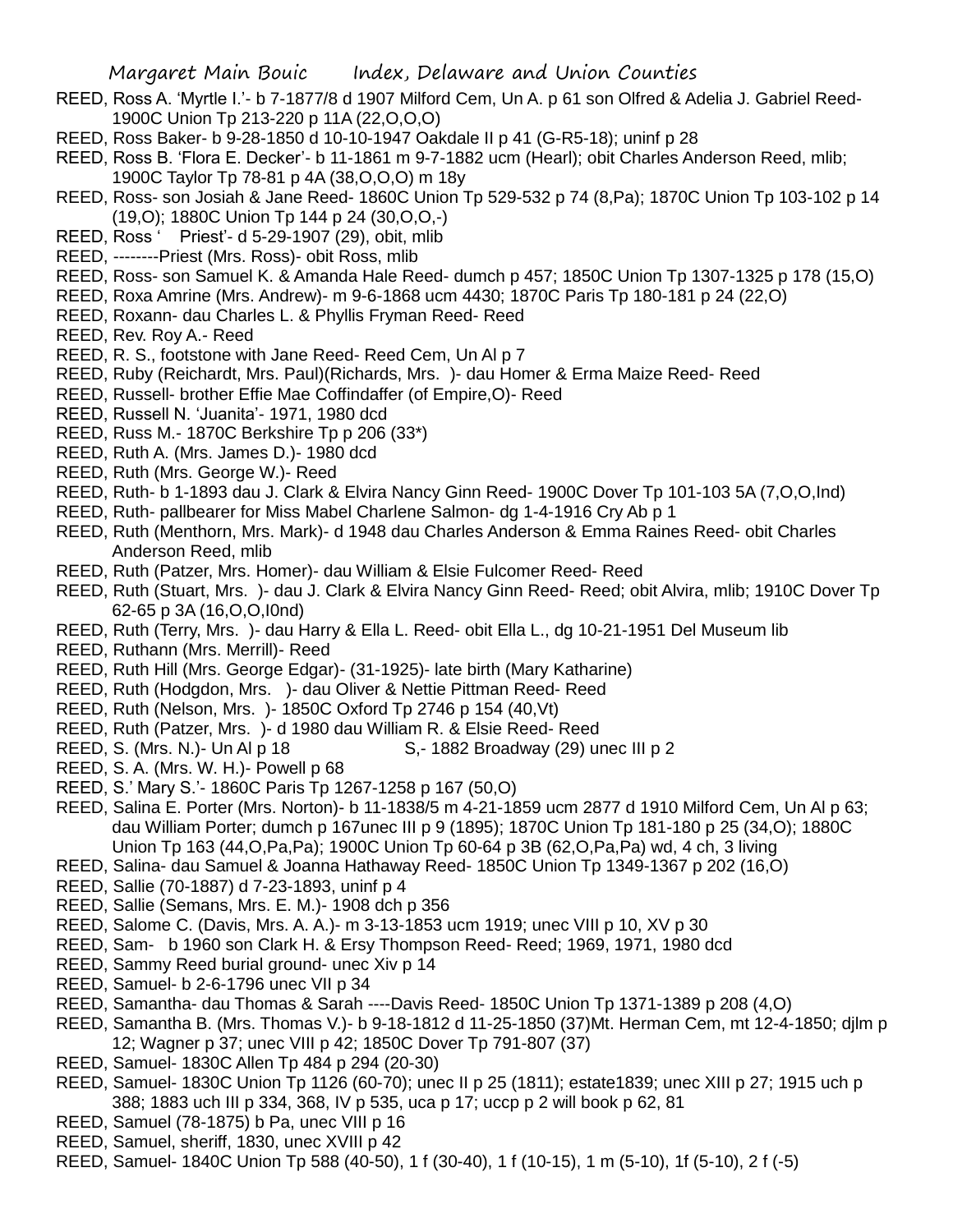- REED, Samuel- 1840C Paris Tp 873 (20-30), 1 f (20-30); 1 f (5-10), 1 f (-5)
- REED, Samuel- 1840C Paris Tp 893 (60-70), 1 f (60-70), 1 m (20-30), 1 f (5-10)
- REED, Samuel- 1835 men p 41 #103 p 74 Marlborough Tp
- REED, Samuel- 566A Union Tp 1842, unec XII p 40
- REED, Samuel- 1985 uch p 168; 1883 uch V p 184-196, 197, 198; unec XV p 69
- REED, Samuel II- 1883 uch V p 164
- REED, Samuel,Jr.'Anna'- brother Alexander Reed- 1915 uch p 389; 1883 uch V p 185l 1820C Union Tp 14 (45+); 1830C Union Tp 1139 (50-60); uca p 14; uccp p 2 will bk p 88, 171; hmp p 53, 54
- REED, Samuel, Sr- 1830C Union Tp 212 p 287 (30-40)1840C Union Tp 588 (40-50) unec I p 19, VII p 32, XV p 63 (78-1875) mt 3 p 19, mt 12-8-1875; letter 7-1842, 1853, unec V p 22, XII p 21, 70
- REED, Samuel 3rd-- 1883 uch V p 197; 1820C Union Tp; 1830C Union Tp 193 (18-26) mt 3 p 22, mt 2-23- 1876
- REED, Samuel- delge III p 24, VIII p 56, grantee 1808
- REED, Samuel,Jr,, land owner Delaware 1810, delge VII p 63, VIII p 56
- REED, Samuel A.- delge XIII p 27
- REED, Samuel 2nd 'Anna'- hmp p 53; unec XIV p 32, XV p 69; 1883 uch V p 185; uccp p 1 security, will bk p 42, 123
- REED, Samuel 1st 'Elizabeth'- b ca 1764 m 1-11-1835 d ca 17 92, ped Gerald Elden Kelsey 24; 1883 uch V p 184, 185, 187; unec XIV p 32, XV p 22, unec XVI p 7; uccp p 6 appr JB1 p 61
- REED, ----mother of Samuel Reed 1 and 2- 1883 uch V p 185
- REED, Samuel-(18-1826) son David & Margaret Reed- uccp p 2, 88; uccp p 2 will book p 118, 125, 147, 216, uccp p 4 will bk p 214 (cp-mbl p 179) cp 11; gd David Reed chk uccp p 4 will bk p 216, cp p 12; uccp p 5 JB1 p 52, uccp p 11 security JB 1 p 206; uccp p 14 JB1 p 331
- REED, Samuel 'Elizabeth'- d 1-12-1835 (71) Reed Cem Un Al p 6; brother George Reed; ped Helen Nancy Reed Blue #78 16; unec VI p 51; 1915 uch p 115, 183, 202, 203, 208, 388; 1883 uch V p 35, 164, 454; hmp p 54, 55; 1820C Union Tp
- REED, Samuel 'Elizabeth Saygrover'- m 9-21-1899 ucm (Hearl)- son James & Sarah E. Jones Reed- 1985 uch p 114
- REED, Samuel- son James & Sarah J. Reed- 1880C York Tp 233 p 22 (15,ILL,O,ILL)
- REED, Samuel 'Jane'- d 8-24-1838 (42-6-18) Milford Cem, Un Al p 21; uccp p 18 JB2 p 135, uccp p 41 JB4 p 282, uccp p 44 JB4 p 257
- REED, Samuel 'Joanna P. Hathaway'- m 4-8-1824 ucm 70 d 4-7-1883 (84-11-5) Hathaway Cem, Un Al p 81, 83; unec II p 14; 1883 uch III p 281, 284, 299, 303; 1850C Union Tp 1349-1367 p 202 (52,Pa)?; 1870C Union Tp 91-90 p 13 (72,Pa)
- REED, Samuel J. R.- son Olford & Adelia J. Gabriel Reed- 1880C Union Tp 176 p 41 (2,O,O,O)
- REED, Samuel- son John & Mary Rippey Reed- Champaign Co, uccp p 40 estate JB4 p 209, 227
- REED, Samuel K. 'Amanda Hale'- b 1806/7 d age 80- son David & Margaret Reed- dumch p 457; ped Harold Reed 8 by Marilyn Reed Lutka Dziama #425, unec XVI p 46, XVII p 32; ped Harold A. Betsch 30 ; unec IV p 32, 59, VI p 19, 54, XVIII p 59; 1850C Union Tp 1307-11325 p 196 (44,O); 1860C Allen tp 790-798 p 109 (53,-); uccp p 31 appr JB3 p 271; uccp sec JB3 p 389;
- REED, Samuel K.- uccp p 18 heir of Samuel Reed- JB2 p 135
- REED, ? K.- 1840C Union Tp 634 (30-40), 1 m (20-30), 1 f (20-30), 1 m (5-10), 1 f (5-10) 2m (-5)
- REED, Samuel Lackey. 'Margaret F. Boal'- b 9-17-1822 m 3-6-1845 ucm 1028 d 9-2-1892 (69y11m) Oakdale I p 81 (D-R2-33)- son James & Anna P. Robinson Reed- 1883 uch V p 7, 132, 133, 216l unec V p 31 XV p 22; 1860C Union Tp 691-697 p 95 (38,O); 1870C Marysville -Paris Tp 209-210 p 24 (47,O); 1880C Marysville 448-493 p 34 (57,O,Pa,Pa)
- REED, --- b 4-13-1870 ch Samuel L. & Margaret Boal Reed- 1870C Marysville-Paris Tp 209-210 p 24 (1/12,O)
- REED, Samuel K.- son Samuel K. & Amanda Hale Reed- dumch p 457; 1850C Union Tp 1307-1325 p 196 (3,O); 1860C Allen Tp 790-798 p 109 (11,O); uccp p 29 appr JB3 p 229
- REED, Samuel Morral- b 11-18-1816 Reed bible son George & Mary Dyer Reed- unec VII p 34, XV p 38
- REED, Samuel 'Sarah Davis'- m 2-12-1829 ucm 169; unec II p 26; 1883 uch III p 288
- REED, Samuel 'Susan(nah) Amrine'- b 8-10-1810 m 8-29-1833 ucm 303 d 8-17-1878- son David & Anne Dyson Reed- 1985 uch p 115, picture; unec XVII p 28; dumch p 213; unec II p 9, 35; 1850C Paris Tp 717-733 p 108 (40,O)
- REED, Sandra- b 1955 dau Richard N. & Thelma J. Reed- 1971 dcd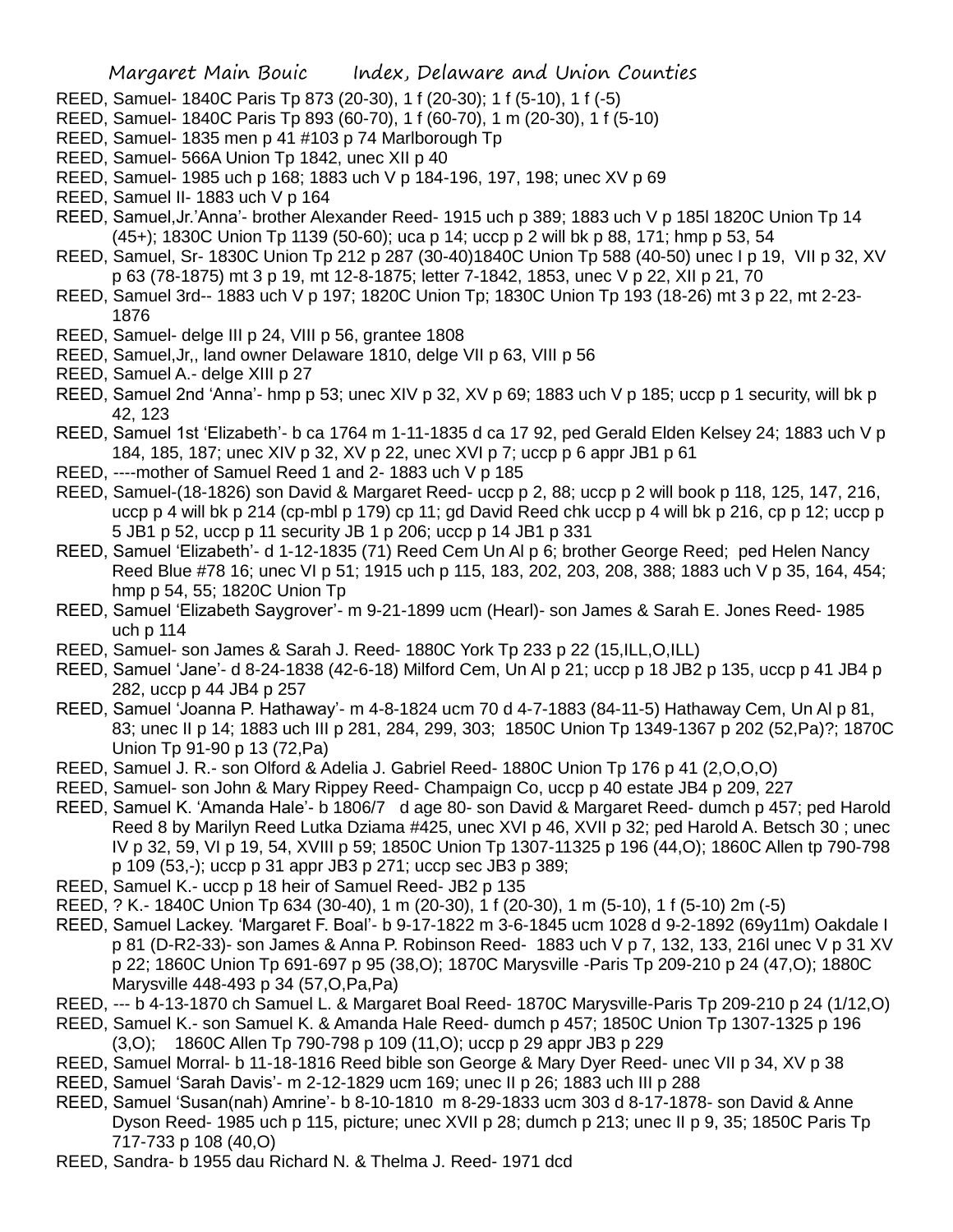- REED, Sandra- b 1968 dau William E. & Sue Reed- 1969 dcd
- REED, Sandy- 1870C Allen Tp 2 p 1 (21,Md) (or Reid?)
- REED, Sara Jones (Mrs. James)- Reed
- REED, Sarah- 1870C Brown tp p 244 (55\*)
- REED, Sarah- 1880C Paris Tp 43-56 p 43 (50,WVa,WVa,.Wva)
- REED, Sarah- 1850C Milford Center, Union Tp 1191-1209 p 177 (20,O)
- REED, Sarah- 1860C Union Tp 639-645 p 90 (44,Vt)
- REED, Sarah (Amrine, Mrs. John)- m 2-6-1840 ucm 611; unec V p 23
- REED, Sarah (Amrine, Mrs. Josiah)- m ----1832 ucm (Hearl), unec II p 35
- REED, Sarah Ann (Baldwin, Mrs. Thomas L.)- m 10-4-1849 ucm 1456; unec VII p 46, XIII p 20
- REED, Sarah A.- dau Wilson & Mary Reed- 1850C Milford 1220-1238 p 181 (8,O); 1860C Union Tp 682-688 p 94 (17,O)
- REED, Sarah Brown (Mrs. Hiram)- m 7-3-1870; 1880C Taylor Tp 259-262 p 25 (28,O,O,O); 1910C Unionville 6 p 1A (58,O,O,O) m 39y, 6 ch
- REED, Sarah (Cameron, Mrs. Joseph)- 1985 uch p 74
- REED, Sarah (Case, Mrs. Joseph,Jr.)- b 7-8-1740 m 5-5-1763 dau Jacob Reed- delge IX p 10
- REED, Sarah- dau David & Anne Dyson Reed- 1985 uch p 115; unec XVI p 28
- REED, Sally Davis (Mrs. John Martin)- b 10-18-1871 m 2-6-1895 d 6-28-1961 dau Joseph & Matilda Walker Davis- ped Paul Allen Clay 11; delge IV p 48
- REED, Sarah Davis (Mrs. Samuel)- m 2-12-1829 ucm 169; unec II p 26; 1883 uch p 288
- REED, Sarah Davis (Mrs. Thomas)- m 2-3-1842 ucm 776 unec V p 59, XI p 66; 1850C Union Tp 1371-1389 p 205 (38,O) 1860C Allen Tp 828-838 p 114 (42,O)
- REED, Sarah Elizabeth (Mrs. James Azro)- b 1850 d 6-24-1935 Oakdale I p 80 (D-R2-28)
- REED, Sarah Ellis (Mrs. Henry B.)- m 9-20/15-1855 ucm 2333; unec IV p 18, VIII p 35, XVII p 42
- REED, Sarah E. Brown (Mrs. Hiram)- b 2-1852 m 7-3-1870 ucm 4746 Mitchell Cem DJ p 72, interment 10-29- 1914 dau Isaac & Mary Harris Borwn- 1985 uch p 19; ped Helen Nancy Reed Blue #78 5, unec VI p 51; 1900C Leesburg Tp 90 p 48 (29,O,O,O)
- REED, Sarah E. Longwell (Mrs. John)- dau John Wesley Longwell- dg 3-1-1912 Cry Ab p 104; 1880 dch p 813 dau James & Phebe Leonard Longwell
- REED, Sarah (Elwell, Mrs. Timothy)- witness, uccp p 36 JB4 p 86, uccp p 40 JB4 p 209
- REED, Sarah E.- dau Robert & Rebecca Conner Reed- 1880 dch p 814
- REED, Sarah (Hinton, Mrs. William)- dau William & Rosetta Reed- delge VII p 33
- REED, Sarah Jane- d 8-8-1877 (62-3-3) Mayfield Cem, Powell p 174
- REED, Sarah Jane (Cameron, Mrs. Joseph )-b 4-1-1809 m 3-26-1829d 12-26-1891- dau Jesse & Christiana Christlip Reed- ped Don Stuart Cameron 9 by Finley Ryan; 1985 uch p 74; 1883 uch V p 84, 488, 655 unec IV p 49, XX p 21; 1860C Jackson Tp 1115-1128 p 148 (51,Va); 1870C Jackson Tp 38 p 6 (61,Va)
- REED, Sarah Jane (Winget, Mrs. William)- b 1825 m 7-9-1857 ucm 2573 d 1902 dau James I & Anna P. Robinson Reed- 1883 uch V p 216; unec VI p 30, XII p 16, XVIII p 19; ped Marjorie Baldwin Wiechmann #234 11; unec X p 67;1850C Darby Tp 1602-1622 p 237 (20,O)
- REED, Sarah Jane (Witter, Mrs. William)- m 7-9-1857 ucm (Hearl)
- REED, Sarah J. Hornbeck (Mrs. Josephus)- b 1844 dau Clarris & Mary Taylor Hornbeck- ped Harold Reed 5 by Marilyn Reed Lutka Dziama #425, unec XIV p 46, XVIII p 59
- REED, Sarah J. (Mrs. James)- b 10-1848 d 1935 Unionville Cem, DJ p 39; 1880C York Tp 233 p 22 (32,ILL, Tenn, Ind); 1900C Darby Tp 137-143 p 7A (ILL,Tenn,ILL) m 36y 11 ch, 10 living; 1910C Darby Tp 87 p 5A (62, O,-,ILL) 12 ch, 10 living
- REED, Sarah J.- dau Jesse C. & Cathrine Bridge Reed- d 9-7-1855 (14y6d) Claibourne Cem p 113 United Calvary Ch, Richwood; 1850C Claibourne tp 166 p 27 (8,O)
- REED, Sarah L. (Mrs. John P.)- b 12-1874 d 1944 Maple Dell Cem, djlm p 92; 1900C Darby Tp 13-14 p 1A (25,O,O,O) m 1y, no ch
- REED, Sarah Longwell (Mrs. John C.)- m 10-6-1870, delge XV p 66
- REED, Sarah McCord (Mrs. William)- Newhouse p 67 (1338)
- REED, Sarah Pratt (Mrs. William H.)- m 7-2-1868, delge XIII p 59
- REED, Sarah (Witter, Mrs. Henry H.)- m 3-4-1862 ucm 3299, unec XX p 32
- REED, Scott Allen 'Heather Elaine Gray'- m 11-1-1997- Reed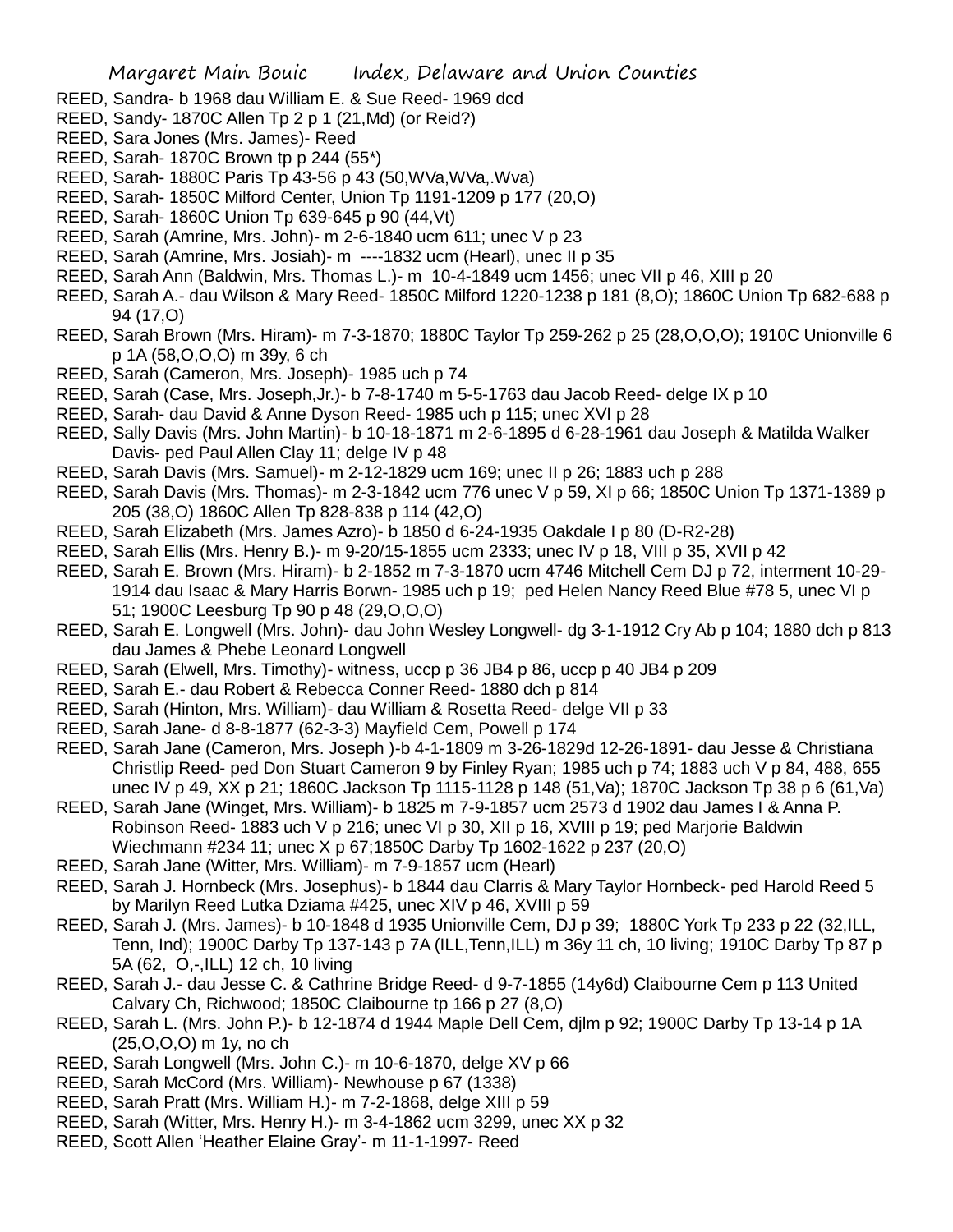- REED, Scott Dudley 'Lori Lee Nicol' -b 4-16-1962 m 2-25-1984 son L. C. & Jane Laura Barbara Thiergartner Reed- Reed- St. Paul p 83, 152; 1967, 1971, 1973, 1975, 1977, 1979, 1981 ucd
- REED, Scott Matthew- b 4-9-1979 son Robin R. & Carol D. Richmond Reed- Reed
- REED, Scott 'Veronica Hauersperger'- m 9-21-1966 son James Milton & Barbara Murday Reed- Reed
- REED, Secil D.- b 5-1896 boarder with Emery & Mary Rundall- 1900C Leesburg 80 p 4A (4,O,O,O)
- REED, Selinda E. Porter (Mrs. Norton)- m 4-21-1859 ucm 2877, unec XIII p 33, XIX p 17; obit Norton, mlib
- REED, Sellestine/Celestine- dau William & Jane Reed- 1850C Allen Tp 1537-1557 p 227 (2,O); 1860C Allen Tp 802-811 p 110 (12,O)
- REED, Seppar- son David & Margaret Reed- uccp p 2, p 88
- REED, Serapta/Seretta Amrine (Mrs. Orin)- b 9-1844 m 10-22-1861 ucm 3236; Reed; 1900C Marysville 4th ward 311-321 p 13A (55,O,O,O) wid 10 ch, 9 living, mother-in-law of O. & Iva L. Hamilton; obit Dallas, mlib, unec XX p 19; 1870C Paris Tp 146-147 p 20 (29,O); 1880C Paris Tp 31 p 3 (36,O,O,O)
- REED, Seusch- dau Thomas W. & Samantha Reed- 1850C Dover Tp 791-807 (8)
- REED, Sevilla- dau Thomas & Sarah Reed- 1850C Unin Tp 1371-1389 p 205 (6,O); 1860C Allen T 828-838 p 14 (15,O); 1860C Union Tp 635-641 p 89 (16,O) servant
- REED, S. J. 'M. E.'- Oakdale I p 28
- REED, Shadwick 'Rebecca'- 1860C Taylor Tp 1001-1018 p 133 (60,NC), black
- REED, Sharon- b 1967 dau William E. & Sue Reed- 1969 dcd
- REED, Shelly Unice- b 6-23-1966 dau Dwight & Rose Myers Reed- Reed
- REED, Sherrill Ann (Leopard, Mrs. )- dau Frank Edward & Maxine Baker Reed- Reed
- REED, Shirley Ann (Gillette, Mrs. Richard Elmer)- b 1-5-1931 m 4-19-1952 dcc Richard Gillette 1
- REED, Siddie A. Reed (Mrs. Zephaniah)- 1883 uch V p 158
- REED, Sidy Ann Amrine (Mrs. Zephaniah)- b 1814 d 1851 dau Andrew & Mercy Westlake Amrine- ped Phyllis Wood Baldwin #213 11, unec X p 58; 1985 uch p 115
- REED, Sidney D. ' ''Tempie'- Reed
- REED, Silvia E. Connel (Mrs. William A.)- obit William A., mlib
- REED, S. L.- father of Elvira, obit Elvia, mlib; uca p 65; 1883 uch V p 197
- REED, S. M.- ch Samuel & Amanda Hale Reed- dumch p 457
- REED, Sondra (Harr, Mrs. )- dau Thomas E. & Marian Millicent Rogers Reed- 1985 uch p 55
- REED, Sophia- opc 53
- REED, Sophia (Mrs. Loren)- obit William H. Reed, mlib
- REED, Sophrina Andrews (Mrs. James)- m 11-12-1848 dcm; 1850C Jerome Tp 1797-1818 p 263 (22,O)
- REED, S. R.- 1915 uch p 144; 1883 uch III p 329
- REED, Stella Mc- dau Norton & Selina E. Porter Reed- 1870C Union Tp 181-180 p 25 (10,O); 1880C Union Tp 163 (19,O,O,O)
- REED, Stella (Trone, Mrs. )- dau Henry L. Reed, sister Lena Faye Reed Sherbourne- Reed
- REED, Stena- b 7-11-1877 d 6-5-1978 Unionville Cem DJ p 39, 49 interment 6-7-1978- dau Hiram & Sarah Brown Reed- Reed; obit Oscar, mlib; 1900C Leesburg Tp 90 p 4B (12, O, O, O); 1910C Unionville 6 p 1A (22,O,O,O); 1967 ucd
- REED, Stephanus- son Thomas & Jane Robinson Reed- 1850C Darby Tp 1603-1623 p 238 (8,O); 1860C Darby Tp 268-269 p 52 (18,O); unec VI p 30
- REED, Stephen Michael 'Karen L. Poling'- (15-1965) m 12-17-1971 son Robert H. & Doris Hepner Reed- Reed
- REED, Steven- son Ronald G. & Gladys Speers Reed- obit Ronald G. Reed, mlib
- REED, Steve- son Harry S., Jr. & Peggy Reed- Reed REED, Steve- 1973, 1975 ucd
- REED, Sue (Mrs. William E.)- 1969 dcd
- REED, Sue Jane- b 1953 dau Harold N. & Norma I. Reed- 1962, 1967, 1971 ucd
- REED, Susan (Amrine, Mrs. Curtis)- m 1894; unec IV p 65
- REED, Susan(nah) Amrine (Mrs. Samuel)- b 5-12-1815 m 8-29-1833 ucm 303 d 11-1-1889 dau Henry & Mary Lanham Powers Amrine- 1985 uch p 115, picture; dumch p 213; 1985 uch p 115; unec II p 35; 1850C Paris Tp 717-733 p 108 (35,O)
- REED, Susan (Mrs. Andrew)- Un Al p 10
- REED, Susan Blue (Mrs. Jacob)- b 1856 m 4-24-1877 ucm 6057 d 1926 Raymond Cem, lptw p 46- dau Hamilton & Susan Orahood Blue- 1883 uch V p 82; 1880C Liberty Tp Un Cp 203-208 p 21 (24,O)
- REED, Susan- b 1957 dau Clark H. & Ersy Thompson Reed- Reed; 1969, 1971, 1980 dcd
- REED, Susan (Crawford, Mrs. Thomas)- dau Harold N. & Norma I. Clay Reed- Reed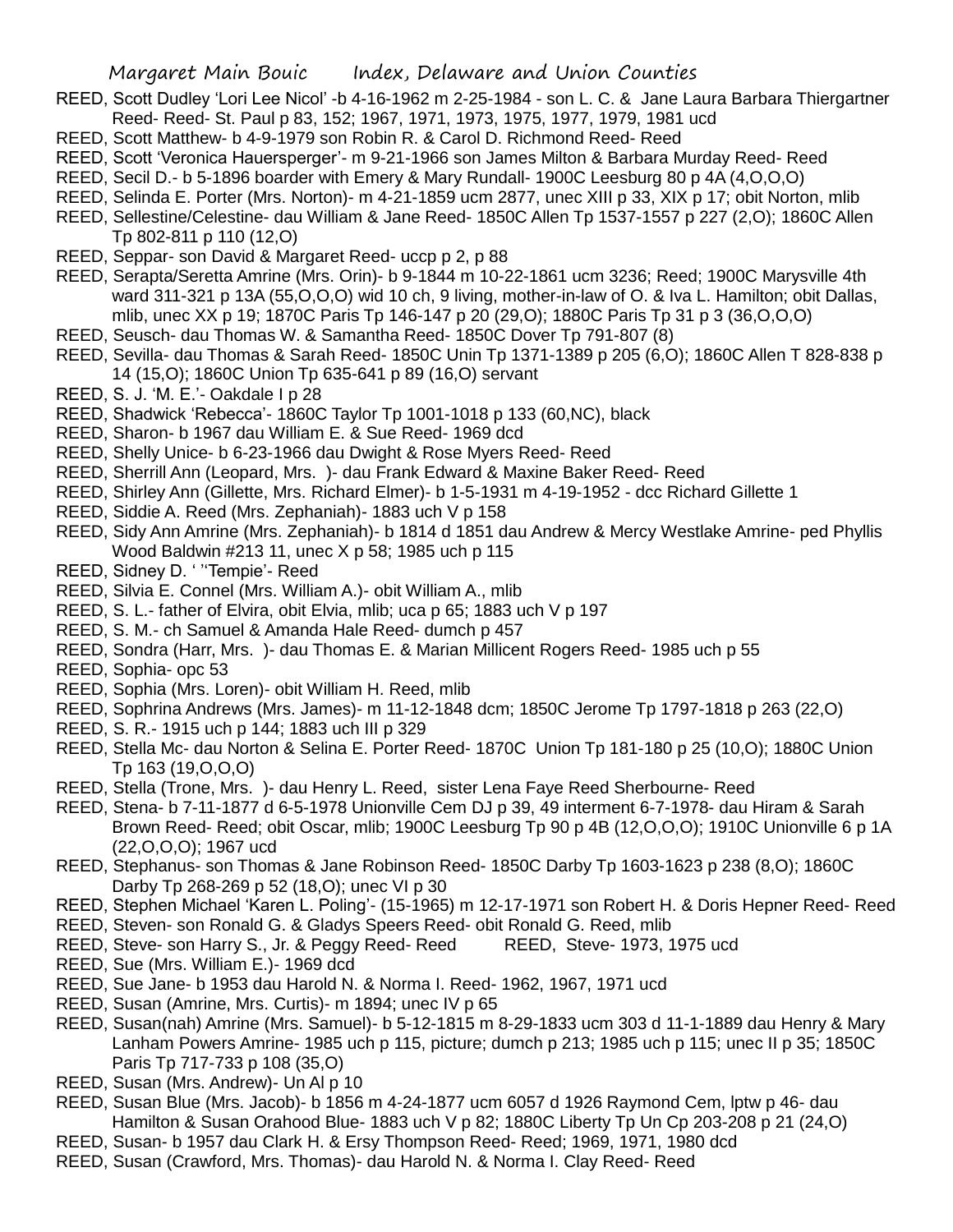- REED, Susan (Gladden, Mrs. John B.)- m 12-26-1854 ucm 2217, mt 12-26-1854(Susan Boyd); unec XVII p 6; 1985 uch p 114; unec VI p 30; dumch p 122; 1850C Darby Tp 1684-1704 p 249 (16,O)
- REED, Susan McMann (Mrs. John W.)- Reed
- REED, Susan- dau Oren T. & Serepta Amrine Reed- 1880C Paris Tp 31 p 4 (4,O,O,O)
- REED, Susanah Eckhard/Eckland (Mrs. E. S. D.)- b ca 1832 m 5/3-4-1850 ucm 1533(Hearl); ped Rosemary Ann Koons Romine #73 19, unec III p 13, VI p 33, XIV p 17; 1850C Jackson Tp 30 p 5 (18,O)
- REED, Susanna (Mrs. Vandever)- d 9-13-1851 (58-1-8) Reed Cem, Un Al p 10; 1840C Allen Tp 716 (40-50); 1850C Allen Tp 1388-1406 p 208 (57,O)
- REED, Susannah Shirk (Mrs. Thomas)- m 1-6-1861 ucm 3130 d 1887; dumch p 123; 1985 uch p 114
- REED, Susie (Am rine, Mrs. Curtis)- m 2-28-1894 ucm (Hearl)
- REED, Suzanne- b 1971 dau Dale E. & Molly M. Reed- 1973, 1975, 1977, 1979, 1981, 1983 ucd
- REED, Sylvia E. Connell (Mrs. William A.)- b 1875 m 1-17-1890 ucm (Hearl) d 7-30-1948 (72) Milford Cem- Un Al p 54;; unec IV p 17; 1900C Darby-Unionville 33-34 p 2A (24,O,Missouri, O) m 10y, 2 ch; 1910C Unionville 36 p 2A (35,O,Pa,O) m 20y, 2 ch
- REED, Sylvia- dau Leander & Emma Adams Reed- Reed
- REED, T.- d 2-24-1863; uca p 106; 1883 uch IV p 501
- REED, Tell 'Ada A. Weller'- b 8-16-1861/0, d 1936 Milford Cem, Un Al p 62; obit Ada, obit mlib- brother Frank Reed.-1915 uch p 236, 264, 266 son Norton & Salina Reed- obit, Celina; 1900C Milford 101-110 p 5A (38,O,O,O) m 14y, blacksmith
- REED, Tempie (Mrs. Sidney D.)-b 6-2-1890 d 1-24-1988 (97) bur Woodsfield- Reed
- REED, Terence Lee- b 1-24-1958 ch Robert Eugene & June Bowser Reed- Hutchisson p 60
- REED, Teresa (McHugh, Mrs. )- dau Thomas E. & Marian Millicent Rogers Reed- 1985 uch p 55
- REED, Terry- son Robin R. & Martha Reed- Reed
- REED, Tessa Amada Root (Mrs. Lorelle V.)- b 3-27-1868 m 12-9-1891 d 10-24-1936 dau Edward D. & Melinda Piercey Root- ped Orville E. Reed 2; delge V p 51
- REED, T. H.- son Robert G. & Anna Alexander Reed- obit Anna, mlib
- REED, Thaddeus- b 11-1874 1900C Jerome Tp 62-67 p 3A (25,O,O,O)
- REED, Thadeus 'Ella Dodge'- m 4-2-1868 dcm; delge XIII p 58
- REED, Theda- d 9-5-1855 (9m22d) Claibourne Cem p 113 United Calvary Ch, Richwood- dau Jesse & Catharine Reed
- REED, Thelma Finical (Mrs. Harry)- Reed
- REED, Thelma J. (Mrs. Richard N.)- 1971 ucd
- REED, Thelma I. (Parrott, Mrs. Fay)- m 2-27-1949 dau William R. & Elsie Fulcomer Reed- Reed; Parrott 5,6
- REED, Thelma (Sewell, Mrs. )- dau Delmer L. & Vera Marie Mattison Reed- Reed
- REED, Theo H.- brother Helen L/C Reed- obit Helen L. mlib
- REED, Theodore- 1850C Delaware Town 987 p 78 (16,O)
- REED, Theodore- son William & Mary Amrine Reed- lptw p 60, 64; uca p 106 soldier; 1850C Paris Tp 634-648 p 96 (6,O); 1860C Paris Tp 1291-1282 p 17 (16,O)
- REED, Theresa- dau Gary & Nancy Jean Petrucccioli Reed- Freshwater p 136
- REED, Thomas- Pabst 2 p 18
- REED, Thomas- b 12-1-1879 Madison Ohio Democrat- unec IX p 15
- REED, Thomas- 1971 ucd 1980 dcd
- REED, Thomas- d 10-25-1861 (58y11m) Reed Cem, Un Al p 6
- REED, Thomas- delge XIII p 63, 1890 Kingston Tp
- REED, Thomas- dg 1-7-1908; delge VIII p 27
- REED, Thomas- delge VII p 9, 1826 Orange Tp
- REED, Thomas- b Va d 4-24-1899 (66-4-25) Kingston Tp dcdeaths
- REED, Thomas- interment Unionville Cem 7-22-1918; DJ p 46
- REED, Thomas- d 10-25-1861 (58y11m) Reed Cem, Un Al p 6
- REED, Thomas- 1820C Union Tp 32 (26-45)
- REED, Thomas- 1840C Darby Tp 1m (-5), 1m (-10), 1 m (-40), 2f (-5), 1 f (-30); unec V p 6
- REED, Thomas- 1840C Union Tp (40-50) 1 f (30-400 2m (5-10), 1 f (-5); unec XII p 40, letter
- REED, Thomas 1st- uccp p 4 security will book p 236 (cp p 20);p 240 (cp p 22)
- REED, Hon. Thomas B.- d Washington D. C.; dg 12-9-1902 Cry Ab p 161, former speaker of the house; delge XII p 73, XIII p 8 of Maine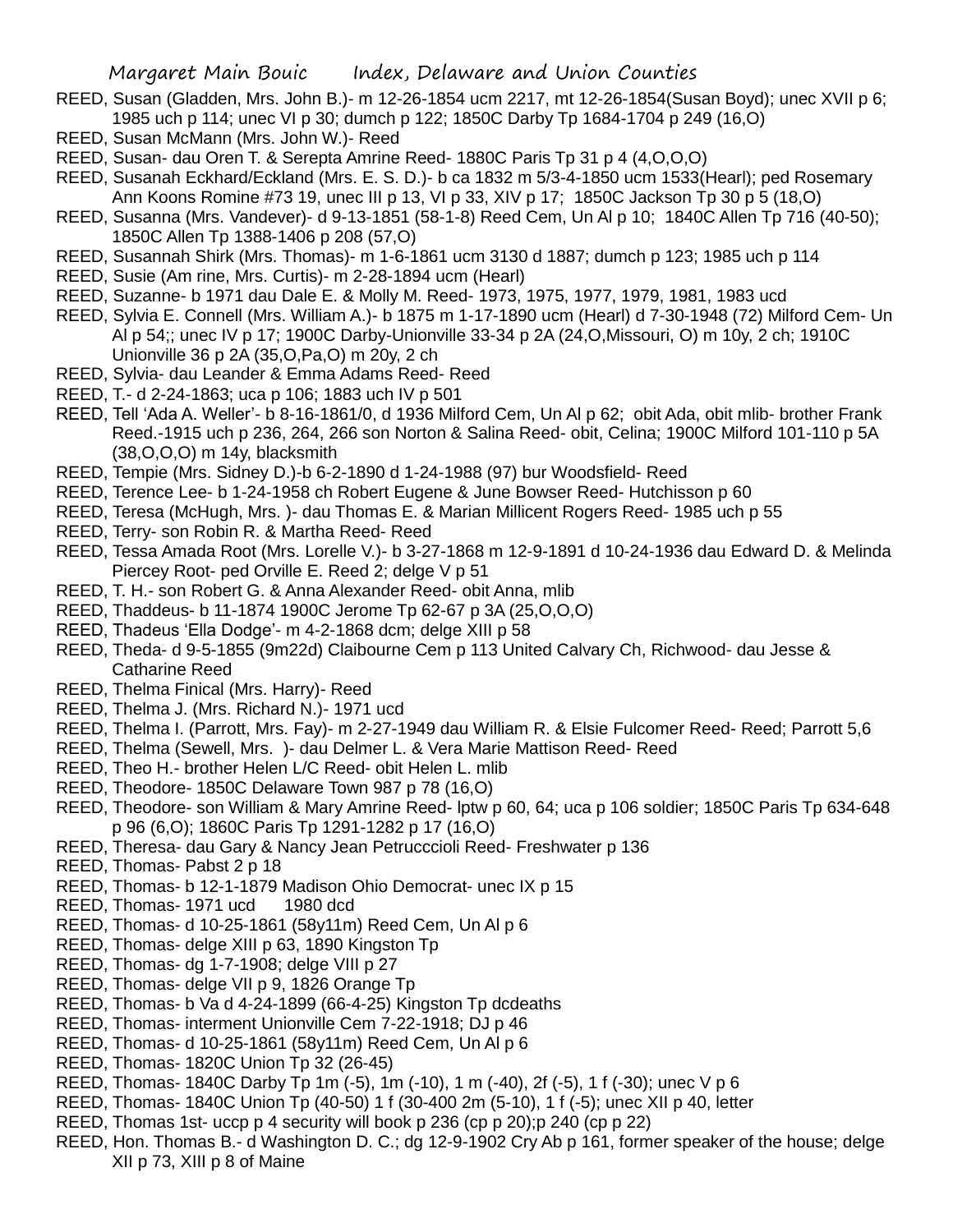- REED, Thomas A.- d 9-8-1838 (16y) Sunbury Cem, Powell p 36
- REED, Thomas B. ' Rozecki'- b 1952 son Dana Reed,Jr.- Reed; 1967 ucd
- REED, Thomas D.- son of brother of Thomas B. Reed p 73
- REED, Thomas- son Dana & Jean Reed- 1962 ucd (10)
- REED, Thomas David'Cathee Herman'- m 12-19-1969 son Dr. W. Raymond & Pauline Marie Pugh Reed-Reed
- REED, Thomas- son David & Margaret Reed- uccp p 2, will book p 88; uccp p 4 (cp-mb1 p 179)
- REED, Thomas E. 'Marian Millicent Rogers'- 1985 uch p 55
- REED, Thomas- b 1840 brother Elizabeth Peacock; Lawyer- 1900C Marysville 13 p 1A (60,O,Ky,Va)
- REED, Thomas- father of Franklin Reed- Reed
- REED, Thomas J.- d 11-16-1856 (2-11-26) Williamsville Cem, Orange Tp, Powell p 183 son D. & E.
- REED, Thomas 'Jane Robinson'- b 1803 m 8-19-1830 ucm 208 d 1861 Reed Cem- son Samuel & Elizabeth Reed- 1883 uch V p 224; ped Helen Nancy Reed Blue #78 8; unec I p 19, II p 27, VI p 30, 51, XV p 22; 1840C Darby Tp 1100 (30-40); 1850C Darby Tp 1603-1623 p 238 (48,O); 1860C Darby Tp 368-369 p 52 (57,O)
- REED, Thomas 'Jane Snodgrass'- m 4-20-1820 ucm I; 1915 uch p 405; 1883 uch III p 282, 283; unec II p 13
- REED, Thomas 'Jean'- 1971 dcd
- REED, Tom 'Kay'- Reed
- REED, Tom ' Rozecki'- Reed son Dana O, Jr. & Jean Reed- Reed
- REED, Thomas, infant d 4-7-1906 Oakdale 2043 (306E) I p 48 (E-R47-5)
- REED, Thomas- son Loren & Sophia Reed obit William H. Reed, mlib
- REED, Thomas N. 'Samantha B.'- djlm p 12
- REED, Tom- son Oran & Serapta Reed- obit Dallas, mlib
- REED, Thomas 'Orpha Overturff'- m 12-24-1857 dcm; Powell p 67
- REED, Thomas P.- son-in-law of Charles H. & Lenora Y. Harper Reed- 1910C Unionville 54 p 3A (41,Canada, Eng,Wales)
- REED, Thomas 'Polly Curren'- 1880 dch p 814
- REED, Thomas- son Robert & Rebecca Conner Reed- 1880 dch p 814
- REED, Thomas 'Sarah Davis'- m 2-3-1842 ucm 776; unec V p 59, X p 66; 1883 uch III p 367, IV p 512, V p p 184; 1850C Union Tp 11371-1389 p 205 (47,O); 1860C Allen Tp 828-838 p 113 (65,O)
- REED, Thomas S.- son John & Olive C. Herd Reed- 1870C Liberty Tp Un Co 275 p 33 (4,O)
- REED, Thomas 'Susannah Shirk'- b 6-20-1840 m 1-6-1861 ucm 3130 son William & Elizabeth Sager Reeddumch p 122; unec IV p 66, VI p 30, XX p 6; 1985 uch p 114; 1850C Darby Tp 11684-17 04 p 249 (10,O); 1860C Darby Tp 432-433 p 61 (20,O) lawyer
- REED, Thomas- son Thomas & Jean Reed- 1971 dcd
- REED, Thomas V/W. 'Samantha'- mt 12-4-1850; unec XII p 66; 1850C Dover Tp 791-807 (38)
- REED, Tom V.- son Paul V. & Margaret Reed- Reed
- REED, Thomas- son William & Martha Hinton Reed- dumch p 122
- REED, Thomas- son William & Rosetta Reed- delge VII p 33
- REED, Tillie (Mrs. Otho R.)-- lpc p 24; Reed
- REED, Tim- b 1967 son James D. & Ruth A. Reed- 1980 dcd
- REED, Timmy- b 1962 son Richard N. & Thelma j. Reed- 1971 ucd
- REED, Tina dau William & Glenna Moore Reed- Reed- engaged to Eric Schaner
- REED, Tom 'Cathee'- son Dr. Wesley Raymond & Pauline Marie Pugh Reed- Reed
- REED, Thompson- son Richard & Elza Ann Amrine Reed- 1860C Paris Tp 1283-1293 p 17 (1,O)
- REED, Rev. T. O.- 1915 uch p 231
- REED, Toni- b 1958 son Richard N. & Thelma J. Reed- 1971 ucd
- REED, Toni June- b 12-17-1959 dau Robert Eugene & June Bowser Reed- Hutchisson p 60
- REED, Trent Thomas- b 10-22-1986 son David Lee & Lu Ann Rausch Reed- St. Paul p 83, 152
- REED, Tyler Lee- b 1-26-1983 son David Lee & Lu Ann Rausch Reed- St. Paul p 83, 152; 1983 ucd
- REED, Vandever 'Susanna'- 1883 uch III p 368 V p 164, 184, 197, 461, 468, 471, 1915 uch p 183, 389, 463 unec XII p 26, XIV p 50, XV p22, 69; Un AI p 16; uca p 14; uccp p 3,9 JB 4 p 184; uccp p 4 security will book p 236 (cp p 20) p 240(cp p 22); 1820C Union Tp 29 (26-45); 18 30C Allen Tp 403 (30-40); 1840C Allen Tp 716 (50-60); 1850C Allen Tp 1388-1406 p 208 (61,O)
- REED, Vanderver- son Thomas W. & Samantha Reed- 1850C Dover Tp 791-807 (5)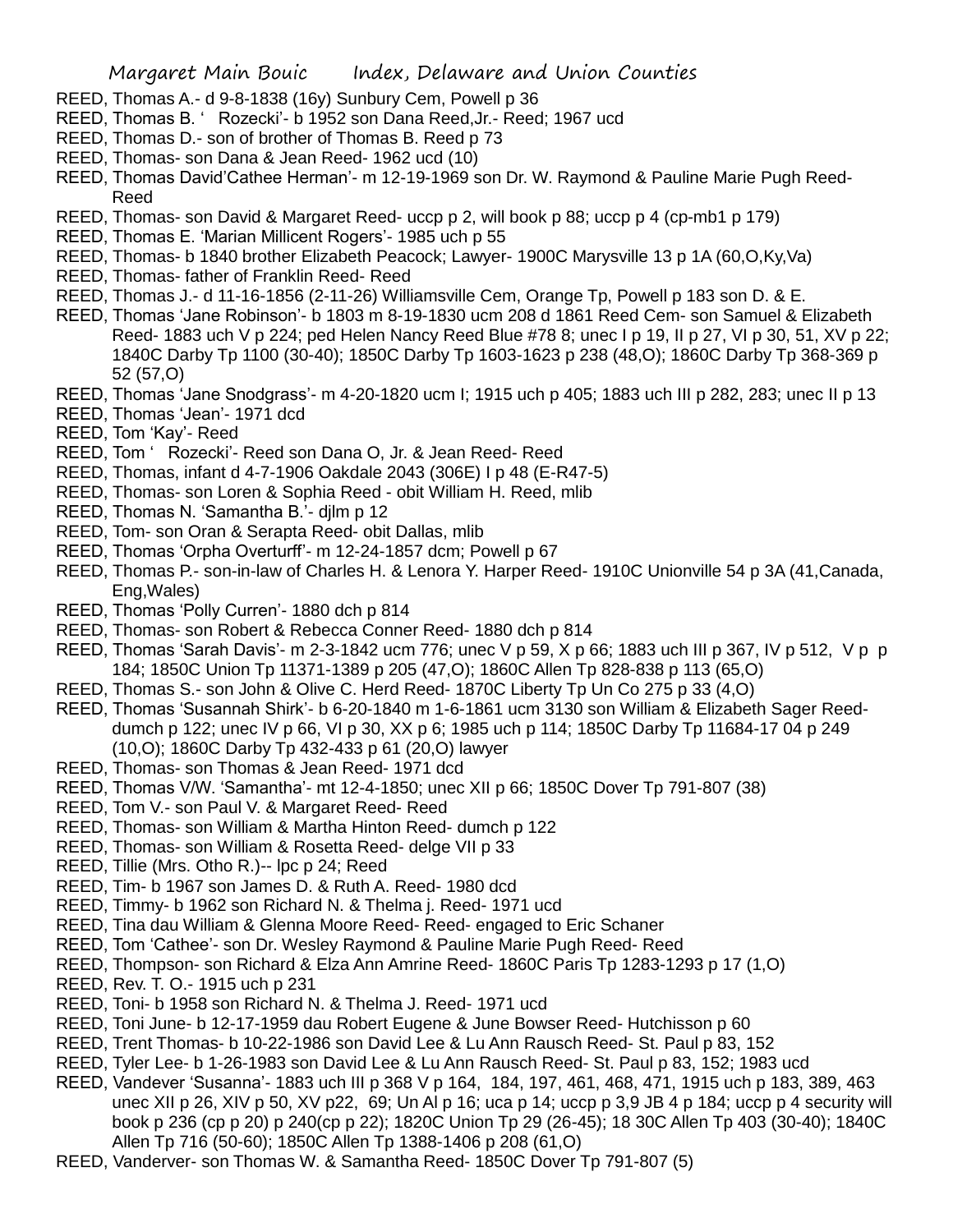- REED, Vera M.- b 7—1853 sister Lizzie J. Reed- 1900C Marysville 3rd ward 161-166 p 6B (46,O,O)
- REED, Vera Marie- b 1895 d 1963 Claibourne Cem p 46
- REED, Verna D.- 1971, 1973, 1975, 1977, 1979, 1981, 1983 ucd
- REED, Vera Marie Mattison (Mrs. Delmer L.)- b 7-29-1895 d 7-29-1963 dau Benjamin & Clara Cameron Mateson- Reed; 1962 ucd
- REED, Vera (Mrs. Ronald F.)- 1971, 1980 dcd
- REED, Verna (Horcher, Mrs. )- dau Henry L. Reed- Reed
- REED, Verna Simpson ( Fields, Mrs. Ernest L.)(Mrs. )- b 6-20-1907 m 9–26-1926 d 6-17-1991 (83) Radnor Cem- dau Levi T. & Nellie O. Hoskinson Simpson- Reed
- REED, Verna Mae (Melnyk, Mrs. Michael)- b 3-28-1916 d 9-27-1989 (73) dau Homer N. & Grace Roberts Reed- Reed
- REED, Veronica Hauersperger (Mrs. Scott)- m 9-21-1996 dau John & Janet Hauersperger- Reed
- REED, Vesta C. (McCampbell, Mrs. )- dau William O. & Clara Belle Yount Reed- Poling
- REED, Viola (Overfield, Mrs. Ira)- m 11-7-1889 ucm (Hearl), unec III p 4, IV p 65; obit Oscar T., mlib dau Hiram & Sarah Brown Reed- 1880C Taylor Tp 259-262 p 25 (8,O,O,O)
- REED, Viola Ruth Sheets (Mrs. Floyd)- dau Clinton Ellis & Ethel J. Schroeder Sheets- Maugans p 174
- REED, Vira Ellen (Paris, Mrs. )(Ehlert, Mrs. )- dau Homer N. & Grace Roberts Reed- Reed
- REED, Virginia (Mrs. John)- 1910C Claibourne SP 100 4B (34,O,O,O) m 1y, ch
- REED, Virginia- dau Sidney D. Reed- Reed
- REED, Vivian (Nash, Mrs. Robert Lafayette)- m 6-23-1914 dau Warren Richard & Rosina Higbee Reed- Nash p 275
- REED, W<sub>1</sub>- uca p 79, Taylor Tp W. -Milford, 1852; unec III p 28
- REED, Waldon E. 'Patricia'- 1980 dcd
- REED, Wallace E. 'Georgia Anna Fogle'-b 3-14-1925 d 4-11-1995 (70)Fairview Mem. Pk- son Oliver & Nettie Pittman Reed- Reed
- REED, Wallace 'Emma Johnson'- m 1-29-1891 ucm (Hearl)
- REED, Wallace- son Jacob B. & Ella Elizabeth McCurdy Reed- Reed
- REED, Walter' Maude E.'- b 1906 Milford Cem, Un Al p 75 (17-1923) son Frank A. & Dora Marsh Reed- Reed; obit Dora, mlib
- REED, Walter E. 'Anna Belle McMahon'- b 7-13-1876 m 8-18-1902 d 7-10-1958 son Josephus & Sarah J. Hornbeck Reed- Reed 2 by Marilyn J. Reed Lutha Dziama #425; unec XVI p 46, XVIII p 59
- REED, Walter- d 3-20-1896 (1-3-28) Brown Tp son J. B. Reed- dcdeaths
- REED, Walter J.- b 7-1-1881 son James A. & Libbie Elziabeth Anderson Reed- 1900C Marysville 4th ward 350-336- p 14B (18,O,O,Pa)
- REED, Walter- son Joseph Reed- obit Ralph H., mlib
- REED, Walter- b 5-1872 d 3-12-1958 (85) Woodstock Cem- son Joseph & Emily Keyes Reed- Reed
- REED, Walter- b 2-1892 son William & Ella Reed- 1900C Marysville 77 p 4A (8,O,O,O)
- REED, Ward E. Jr. 'Marjorie'- 1973, 1975, 1977, 1979, 1983 ucd
- REED, Warren- son Newton & Margaret Hornbeck Reed- 1860C Union Tp 633-639 p 89 (3,ILL)
- REED, Warren Richard 'Rosena Higbee'- Nash p 275
- REED, Wayne A. 'Anna M. Daniel'- b 4-3-1922 d 7-29-1983 (61) Hale Cem- son Homer Clark & Erma Maize Reed- Reed
- REED, Wayne L.'Alta Griffith'- d 9-24-1988 (78) Forest Grove Cem- Reed
- REED, Wes- son Jacob B. & Ella Elizabeth McCurdy Reed- Reed
- REED, W. H. 'S. A.'- Powell p 68
- REED, Wilbur Larry.'Alice Kathryn Dobbins'- m 6-4-1938 son Wilbur L. & Kathryn Reed; 1949, 1962, 1967, 1971, 1973, 1975, 1977, 1979, 1981, 1983 ucd son John William Reed
- REED, Wilburn C. 'Jane F.'- 1971 dcd
- REED, Wilda Glynn (Moore, Mrs. Harry)- b 3-25-1921 m 8-29-1939 d 8-19-1988 (67) Claibourne Cem- dau Delmer L. & Vera Marie Mattison Reed- Reed
- REED, Willard- son Leander & Emma Adams Reed- Reed
- REED, William- 1840C Paris Tp 895 p 40 (20-30), 1 d (20-30), 1 f (10-15) 1 m (-5)
- REED, William- uca p 59, Paris Tp ; unec XI p 29, 1845 letter
- REED, William- 1880 dch p 194, 517, 521,522, 524; 1908 dch p 414, 470, 471, 691
- REED, William- delge VIII p 55, 56 (1810), delge XV p 28; Lamb,Little Day Book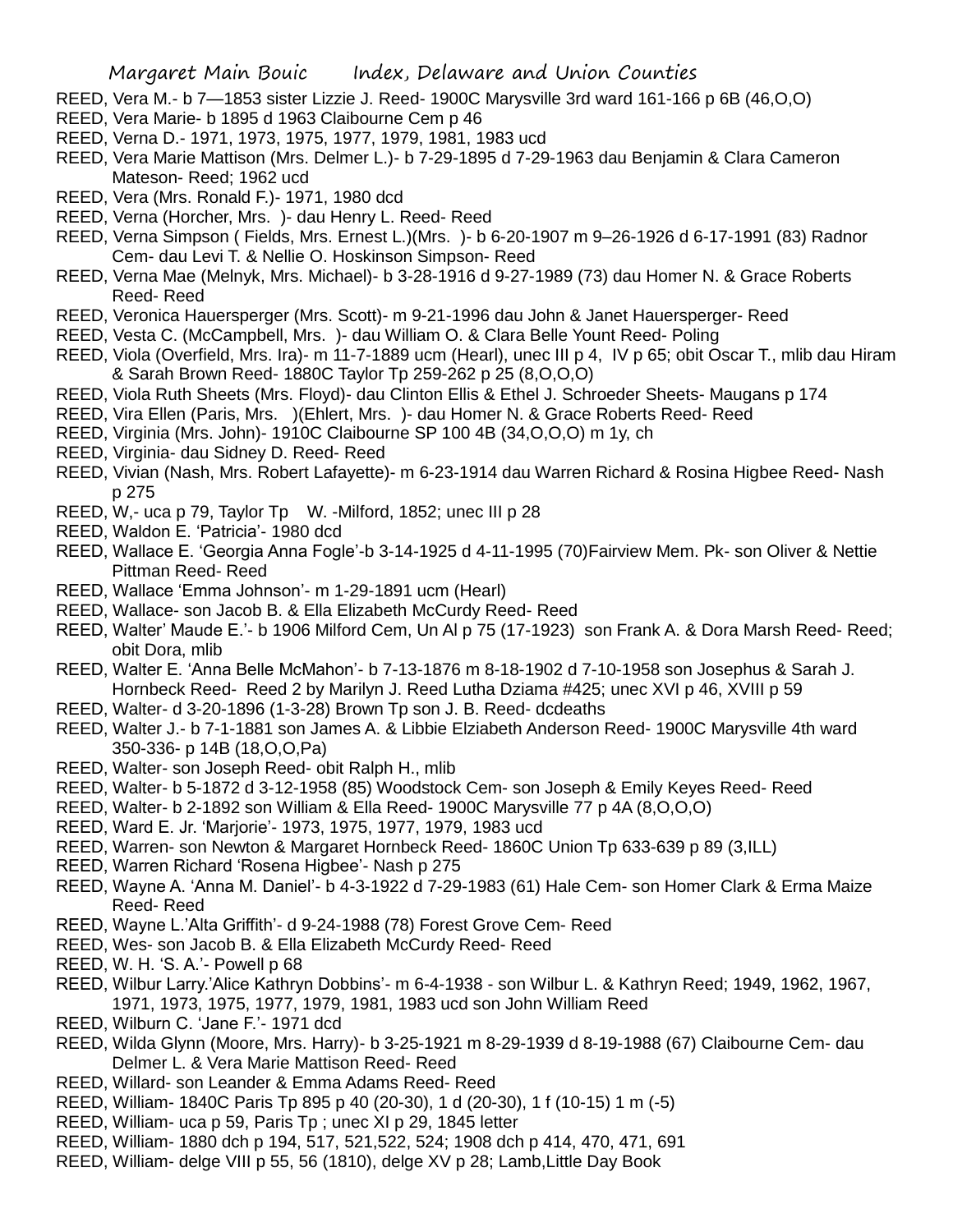- REED, William- delge VIII p 8 (1810C Troy Tp); delge VII p 61 (1826 Troy Tp)
- REED, William- Cline p 9
- REED, William- Pabst Pioneer I p 66
- REED, William- Rittenhouse
- REED, William- hmp p 118
- REED, William- 1915 uch p 411 William- unec XI p 68 (1842)
- REED, William- 1840C Darby Tp 1083 p 82 (30-40)
- REED, William- Powell p 177 Marlborough Tp; 1835 men p 41 #92 p 74, Marlborough Tp
- REED, William- death (25) Delaware Patron 8-20-1823, Reed p 60
- REED, ----(Mrs. William)- d Thursday- dg 11-115-1904 Cry Ab p 271, 272
- REED, William- d 8-20-1823 (25) Mifflin- dcga p 20 Del Pat & Franklin Chronicle
- REED, William A.- son Allen & Olive Shirk Reed- 1870C Union Tp 20 p 3 (15,O)
- REED, William 'Ann Maria Kroh'- m 1-15-1857 ucm (Hearl)
- REED, William A.- son Frank & Lena Webb Reed- Reed
- REED, William 'Jennie A. Wiser'- m 9-7-1876 ucm 5922; 1880C Union Tp 18 p 4 (25,ILL,O,O)
- REED, William Arthur- son Frank & Lena Webb Reed- Reed obit Harold J., mlib
- REED, William A. 'Sylvia E. Connell'- b 4-13-1871 Mo m 1-17-1890 ucm (Hearl) d 4-24-1944 (73) Milford Cem, Un Al p 54; obit, mlib; obit Sylvia, mlib; unec IV p 17; 1900C Darby Tp -Unionville 33-34 p 2A (29, Missouri, O,O,) m 10y; 1910C Unionville 36 p 2A (40, Mo,O,O,) m 20y
- REED, William B.- 1883 uch IV p 491
- REED, William Bower- son Melvin B. & Mirian Andrea Bower Reed- Weiser p 545
- REED, William- d 8-16-1898 (18-8-4) at sea- son C. A. Reed- dcdeaths
- REED, William 'Catherine Harding'- d 3-14-1895 (86-2-26) Plain City Cem, unec VII p 62; 1870C Claibourne Tp 20 (61,WVa); 1880C Darby Tp 149 (76,Va,Va,Va)
- REED, William- son Conrad & Catherine Weaver Reed- Maugans p 74
- REED, William- son David & Anne Dyson Reed- 1985 uch p 115; unec XVII p 28
- REED, William 'Elizabeth Sager'- m 1825 d 3-22-1875 (75y15d) Mitchell Cem, DJ p 5-son William & Martha Hinton Reed- dumch p 122; 1985 uch p 114, 122; unec VI p 30; 1850C Darby Tp 1684-104 p 249 (49,Ky); 1860C Darby Tp 432,433 p 61 (59,Ky); 1870C Darby Tp 224-212 p 28 (69,KY)
- REED, William- 1840C Darby Tp 1m(-5), 2 m (-10), 2 m (-15), 1 m (-40); 1 f (-5) 3 f (-10) 1 f (-15), 1 f (-40); unec V p 63
- REED, William 'Ella'- b 9-1864 1900C Marysville 77 p 4A (35,O,O,O) m 8y
- REED, William 'Elsie Fulcomer'- m 5-112-1924; Reed
- REED, William E. 'Sue'- 1969 dcd
- REED, William E.- son Thomas Reed- 1850C Union Tp 1371-1389 p 205 (11,O)
- REED, William- son Glen A. & Betty D. Sugges Reed- Hutchisson p 37
- REED, William 'Glenna Moore'- m 7-29-1973- Reed
- REED, William H.- 1890 Brown Tp
- REED, William H. 'Anna E. Clark'- m 9-2-1880 ucm 6779
- REED, William H. 'Ella Westfall'- m 2-13-1891 ucm (Hearl)d 12-29-1951 (87) Oakdale Cem I p 48 (E-R47-6) son Loren & Sophia Reed- obit, mlib
- REED, —(Jewell, Mrs. L. B.)- dau William H. & Ella Westfall Reed- obit William H., mlib
- REED, —(Shear, Mrs. Dana)- dau William H. & Ella Westfall Reed- obit William H., mlib
- REED, —(Barnes, Mrs. Earl)- dau William H. & Ella Westfall Reed- obit William H., mlib
- REED, William H. 'Sarah Pratt'- m 7-2-1868 dcm; delge XIII p 59
- REED, William H.- son Wilson & Mary Reed- 1860C Union Tp 682-688 p 94 (14,O); 1870C Milford 42 p 4 (17,O)
- REED, William 'Imogene Fields'- m 9-1954 son Frank Reed- Reed
- REED, William- son James & Anna Sanford Reed- Newhouse p 67 1335(10)
- REED, William 'Jane'- 1850C Allen Tp 1537-1557 p 227 (29,O); 1860C Allen Tp 802-811 p 110 (40,O) 1870C Allen Tp 37 p 3 (50,O);
- REED, William 'Jane Dover'- ped Paul Allen Clay 20; delge V p 48
- REED, William- b 12-25-1895 Brown Tp d 7-6-1896 (4m)- son J. B. & Iona Chanel Reed- dcb. dcdeaths
- REED, William son Jesse & Christiana Reed- 1883 uch V p 502
- REED, William- may be son John Reed- 1880C Milford 51 (11,O,O,O)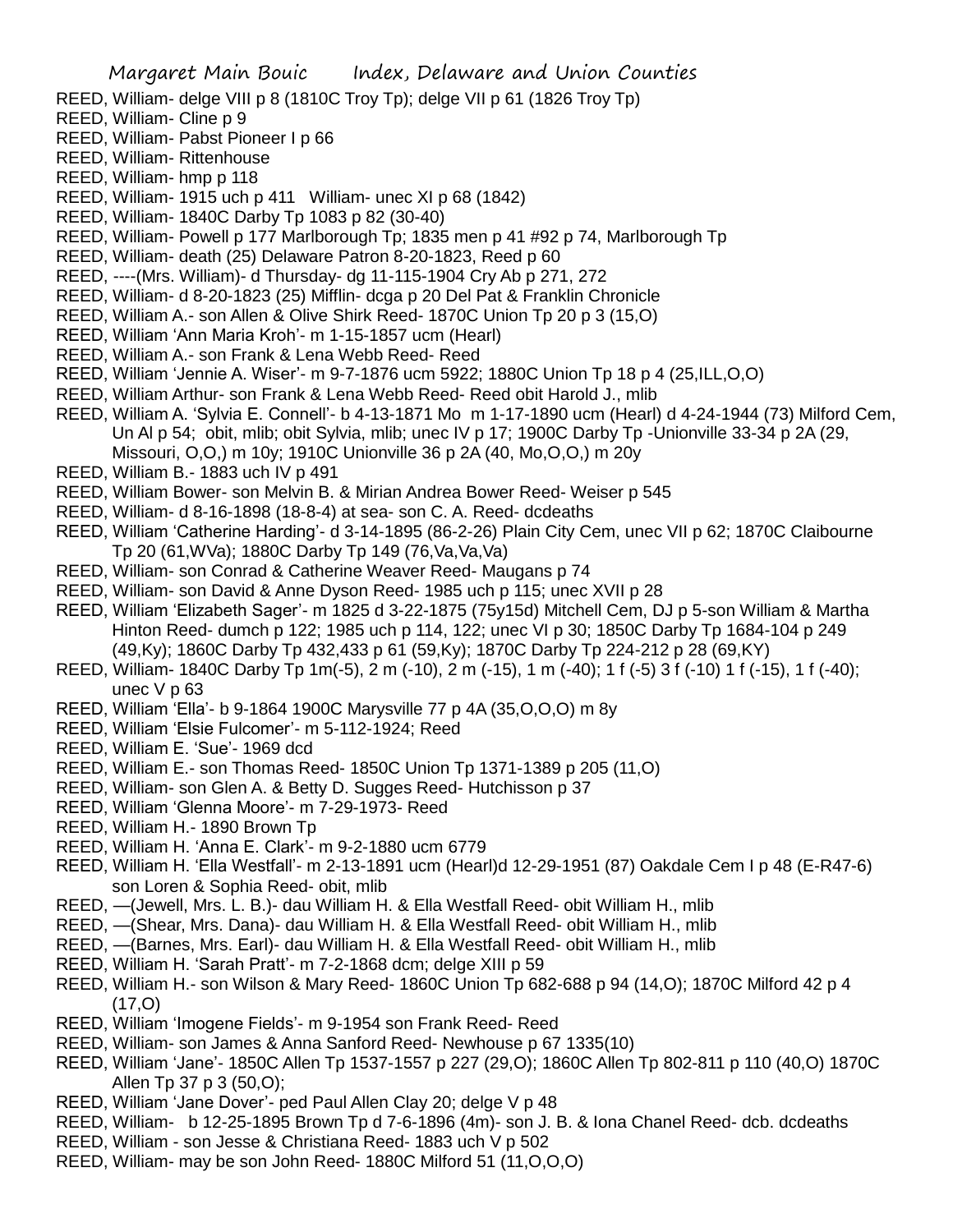- REED, William J. 'Nina Sawyer;- d 9-1984 bur Cal.- Reed
- REED, William- son Joseph & Louisiana Reed- 1850C Marlborough Tp 80 p 185 (15,O)
- REED, William 'Karen'- son Glenn H. & Betty Reed- Reed
- REED, William ' Battus''Martha Hinton'- b 1733 Irel d age 105 bur Darke Co.O- dumch p 122
- REED, William M. 'Ann M..'- 1860C Allen Tp 884-894 p 121 (27,O)
- REED, William M.- son James & Anna P. Robinson Reed- 1883 uch IV p 513, V p 216; unec VI p 30; 1850C Darby Tp 1602-1622 p 238 (18,O)
- REED, William 'Mary'- 1870C Paris Tp 26-27 p 4 (59,O)
- REED, William 'Nina Sawyer'- d 1984-interment 9-4-1984 bur California- Reed
- REED, William- son Oran & Serapta Reed, obit Dallas, mli
- REED, William L.- son Richard & Elna Reed- 1850C Paris Tp 699-714 p 105 (4/12,O)
- REED, William L.- son William R. & Elsie Reed- Reed
- REED, William M. 'Ann Mariah Kroh- m 1-15-1857ucm 2509, mt 1-21-1857 unec XII p 15, XVIII p 8
- REED, William 'Mary Amrine'- b 2-21-1817 m 9-1-1836 ucm 398 d 11-13-1896 (79-8-22) Amrine Cem-lptw p 60; unec XX p 41; 1850C Paris Tp 634-648 p 96 (38,O); 1860C Paris Tp 1291-1282 p 171 (48,O); 1880C Paris Tp 86-88 p 9 (68,O,Va,Va)
- REED, William 'Nina Margaret Sawyer'- Reed
- REED, William O.- son Alonzo & Martha Burris Reed- 1880C Paris Tp 8 9-91 p 10 (14,O,O,O)
- REED, William O. 'Clara Belle Young'- b 1852 d 1933 Milford Cem, Un Al p 71; Reed
- REED, Dr. William O- son Harry E. & Anna O. Nelson Reed Reed
- REED, William O.- son Dr. R. M. & Elizabeth G. Reed- 1860C Dover Tp 217 (7,O)
- REED, William- son Orren & Serepta Amrine Reed- 1870C Paris Tp 146-147 p 20 (6,O); 1880C Paris Tp 31 p 3 (16,O,O,O)
- REES, Col. W. P.- son-in-law of Charles C. Chamberlain- dg3-22-1877 Cry Ab p 19
- REES, ----(Mrs. Col. W. P.)- dau Charles C. Chamberlain- dg 3-22-1877 Cry Ab p 19
- REED, William P.- should be Reid- Reed p 106 Olen Gaz 3-21-1851
- REED, William P.lll- 1880 dch p 542; 1908 dch p 403; 1850C Delaware Town 1260 p 92 (17,O); CCC (1875 Delaware Tp)
- REED, William 'Rebecca J. McReary'- m 3-20-1845 ucm 1034
- REED, William R. 'Elsie'- d 8-28-1986 (87) Fairview Mem. Pk- Reed
- REED, William 'Rosetta'- b 1751 delge VII p 33
- REED, William 'Sarah McCord'- son Adonyah & Elizabeth Newhouse Reed- Newhouse p 67, 1338; 1850C Scioto Tp 2412 p 146 (4,O)
- REED, William T. 'Jane Hale'- m 12-22-1842 ucm 850; unec VI p 3
- REED, William- son William & Elizabeth Sager Reed- dumch p 122; 1850C Darby Tp 1684-1704 p 249 (22,O); unec VI p 30
- REED, William- son William & Jane Reed- 1870C Allen Tp 37 p 3 (4,O)
- REED, William,.Jr.- son William & Rosetta Reed- delge V p 33
- REED, William b 1964 son William E. & Sue Reed- 1969 dcd
- REED, William- adm of Zephaniah Reed- mt 3 p 1, 24; mt 9-30-1874
- REED, Willis- brother Newton Reed- obit Newton, mlib
- REED, Wilma (Browning, Mrs. Robert)- dau William R. & Elsie Fulcomer Reed- Reed
- REED, Wilma- b 1912 d 1919 dau Elmer Reed- Unionville Cem, DJ p 39, 46
- REED, Wilson 'Mary'- 1915 uch p 255, 398; 1883 uch V p 193, 196, 463; 1840C Milford 521 (30-40); 1850C Milford 1220-1238 p 181 (42,O); 1860C Union Tp 682-688 p 94 (52,O); unec X p 51, XI p 41, XII p 40; tavern license, uccp p 17. JB2 p 94, p 21 JB2 p 225, p 28, JB3 p 194, p 31 JB3 p 308, p 33 JB3 p 402; uccp p 35. JB4 p 61
- REED, Winnie Smith (Mrs. Esau/Evan)- b 5-26-1849 m 2-13-1873 (Hearl)ucm 5221 d 11-30-1935 Oakdale I p 119 (F-R5-11)- dau John Smith- obit, mlib; unec XVI p 57a; 1880C Taylor Tp 208-210 p 2B (30,O,O,O)
- REED, Winnie S (Mrs. Evan)1900C Taylor Tp 260-266 p 11B (27,O) no ch
- REED, Winifred (Landis, Mrs. Kennesaw Mt.)- dau John & Phoebe Munson Reed- Weiser p 831
- REED, W. K.- son Robert G. & Anna Alexander Reed-, obit Anna, mlib
- REED, Dr. W. M.- uca p 5
- REED, Col. W. P.- son-in-law of Charles C. Chamberlain- dg 3-22-1877 Cry Ab p 19
- REED, -----(Mrs. Col. W. P.)- dau Charles C. Chamberlain- dg 3-22-1877 Cry Ab p 19